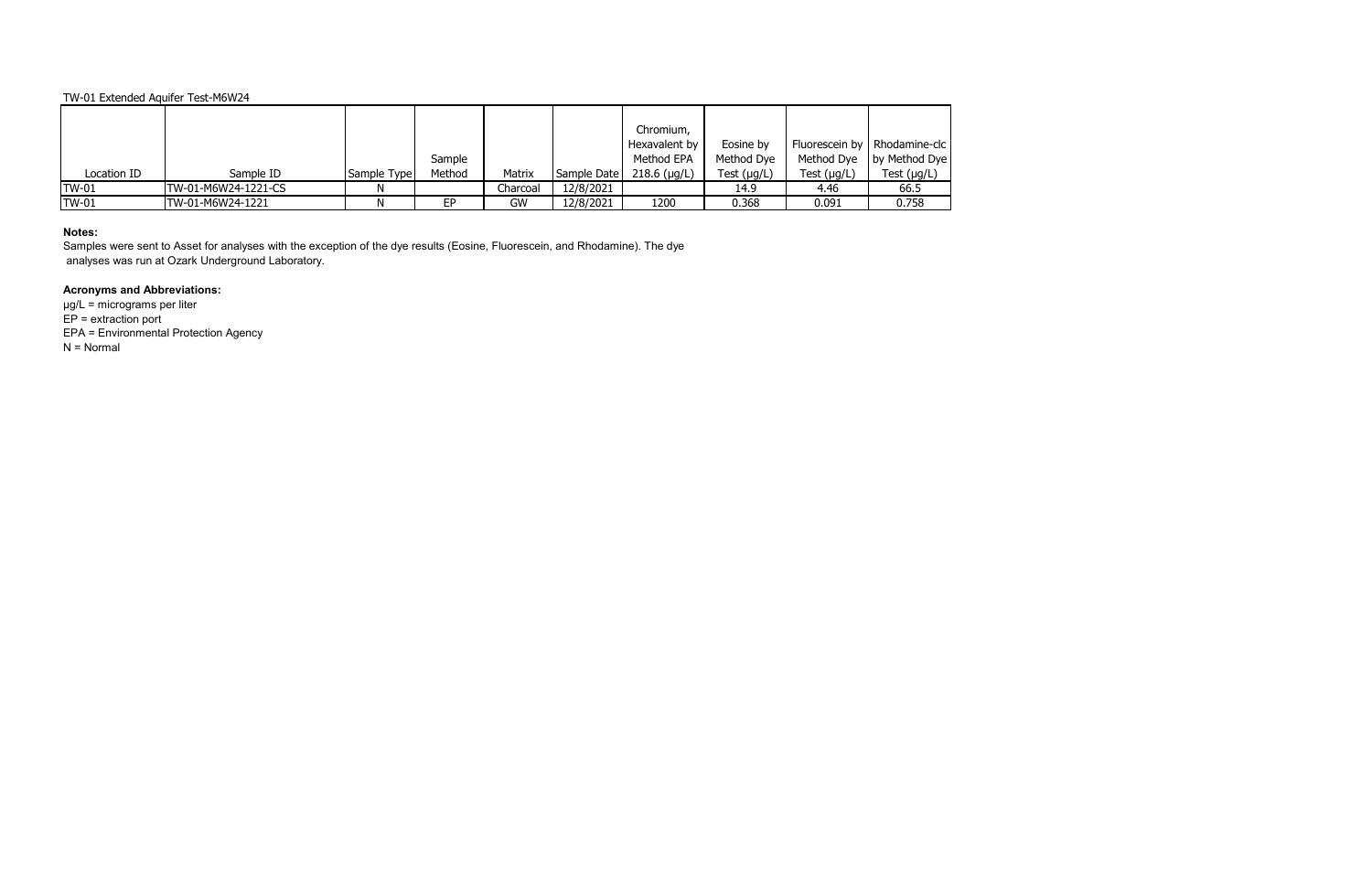### Unvalidated PCM 2022-01 Sampling

|               |             |             |        |             | Chromium,            |                                                |              | Manganese,          | Total organic |
|---------------|-------------|-------------|--------|-------------|----------------------|------------------------------------------------|--------------|---------------------|---------------|
|               |             |             |        |             |                      | Hexavalent by I Iron by Method Iron, dissolved |              | dissolved by        | carbon by     |
|               |             |             |        |             | Method EPA           | SW 6010B                                       | by Method SW | Method SW           | Method SM     |
| Location ID   | Sample ID   | Sample Type | Matrix | Sample Date | $218.6$ ( $\mu$ g/L) | $(\mu g/L)$                                    | 6010B (µg/L) | $6020$ ( $\mu$ g/L) | 5310 C (mg/L) |
| <b>IRZ-23</b> | IRZ-23-0122 |             | GW     | 1/25/2022   | 780                  | 130                                            | < 20 U       | < 0.50 U            | < 1.0 U       |

## **Notes:**

All samples were sent to Asset for analyses.

< = analyte not detected at the reporting limit shown

# **Acronyms and Abbreviations:**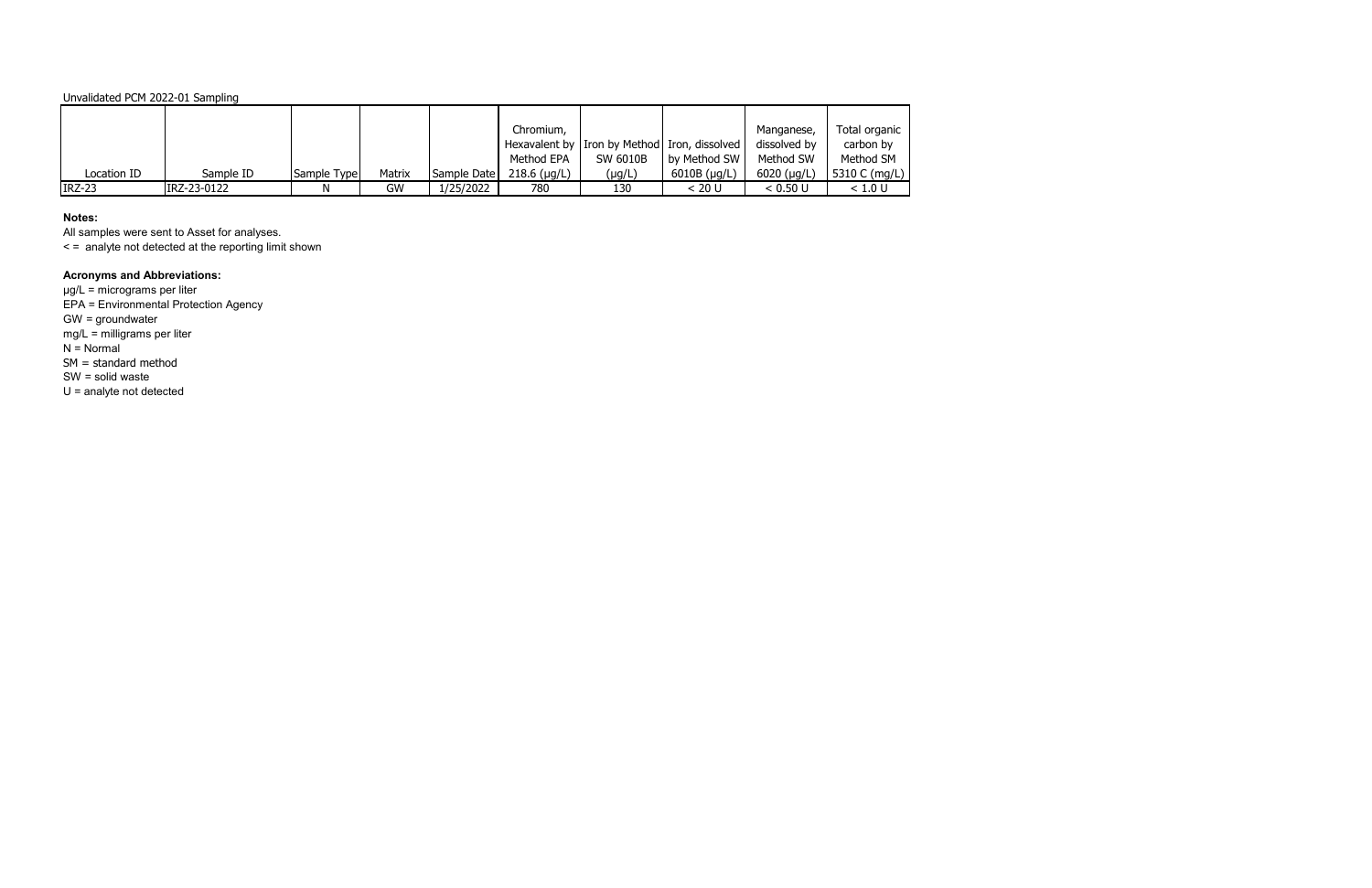| TW-01 Extended Aquifer Test-M4W17 |                      |              |                          |                      |          |             |                                       |                                       |                           |                                          |                                              |                         |                              |                                         |
|-----------------------------------|----------------------|--------------|--------------------------|----------------------|----------|-------------|---------------------------------------|---------------------------------------|---------------------------|------------------------------------------|----------------------------------------------|-------------------------|------------------------------|-----------------------------------------|
|                                   |                      |              | Sample                   |                      |          |             | Arsenic,<br>dissolved by<br>Method SW | Calcium,<br>dissolved by<br>Method SW | Chloride by<br>Method EPA | Chromium,<br>Hexavalent by<br>Method EPA | Chromium,<br>total dissolved<br>by Method SW | Eosine by<br>Method Dye | Fluorescein by<br>Method Dye | Magnesium,<br>dissolved by<br>Method SW |
| Location ID                       | Sample ID            | Sample Type  | Method                   | Parent Sample Code   | Matrix   | Sample Date | $6020$ ( $\mu$ g/L)                   | 6010B (mg/L)                          | 300.0 (mg/L)              | $218.6$ (µg/L)                           | 6020 (µg/L)                                  | Test $(\mu g/L)$        | Test $(\mu g/L)$             | 6010B (mg/L)                            |
| <b>MW-24A</b>                     | MW-24A-M4W17-1021    | N            | LF                       |                      | GW       | 10/21/2021  |                                       |                                       |                           |                                          |                                              | < 0.015 U               | 0.123                        |                                         |
| <b>MW-24B</b>                     | MW-24B-M4W17-1021    | N            | E                        |                      | GW       | 10/21/2021  |                                       |                                       |                           |                                          |                                              | < 0.015 U               | < 0.0020 U                   |                                         |
| MW-34-055                         | MW-34-055-M4W17-1021 | N            | LF.                      |                      | GW       | 10/20/2021  |                                       |                                       |                           | < 0.20 U                                 |                                              |                         |                              |                                         |
| MW-34-080                         | MW-34-080-M4W17-1021 | N            | LF                       |                      | GW       | 10/20/2021  |                                       |                                       |                           | < 0.20 U                                 |                                              |                         |                              |                                         |
| MW-34-100                         | MW-34-100-M4W17-1021 | <b>N</b>     | LF                       |                      | GW       | 10/20/2021  |                                       |                                       |                           | < 0.20 U                                 |                                              |                         |                              |                                         |
| MW-34-100                         | MW-903-Q421          | <b>FD</b>    |                          | MW-34-100-M4W17-1021 | GW       | 10/20/2021  |                                       |                                       |                           | < 1.0 U                                  |                                              |                         |                              |                                         |
| MW-36-020                         | MW-36-020-M4W17-1021 | N            | $\overline{\mathsf{LF}}$ |                      | GW       | 10/18/2021  |                                       |                                       |                           | < 0.20 U                                 |                                              |                         |                              |                                         |
| MW-36-040                         | MW-36-040-M4W17-1021 | N            | $\overline{\mathsf{LF}}$ |                      | GW       | 10/18/2021  |                                       |                                       |                           | < 0.20 U                                 |                                              |                         |                              |                                         |
| MW-36-050                         | MW-36-050-M4W17-1021 | <b>N</b>     | LF.                      |                      | GW       | 10/18/2021  |                                       |                                       |                           | < 0.20 U                                 |                                              |                         |                              |                                         |
| MW-36-070                         | MW-36-070-M4W17-1021 | -N           | LF                       |                      | GW       | 10/18/2021  |                                       |                                       |                           | < 0.20 U                                 |                                              |                         |                              |                                         |
| MW-36-090                         | MW-36-090-M4W17-1021 | <b>N</b>     | LF                       |                      | GW       | 10/18/2021  |                                       |                                       |                           | < 0.20 U                                 |                                              |                         |                              |                                         |
| MW-36-100                         | MW-36-100-M4W17-1021 | N            | LF                       |                      | GW       | 10/18/2021  |                                       |                                       |                           | < 0.20 U                                 |                                              |                         |                              |                                         |
| <b>MW-38D</b>                     | MW-38D-M4W17-1021    | <b>N</b>     | LF.                      |                      | GW       | 10/21/2021  |                                       |                                       |                           |                                          |                                              | < 0.015 U               | 1090                         |                                         |
| <b>MW-38S</b>                     | MW-38S-M4W17-1021    | N            | LF                       |                      | GW       | 10/21/2021  |                                       |                                       |                           |                                          |                                              | < 0.015 U               | < 0.0020 U                   |                                         |
| MW-44-070                         | MW-44-070-M4W17-1021 | N.           | LF                       |                      | GW       | 10/20/2021  |                                       |                                       |                           | < 0.20 U                                 |                                              |                         |                              |                                         |
| MW-44-115                         | MW-44-115-M4W17-1021 | N.           | LF                       |                      | GW       | 10/20/2021  |                                       |                                       |                           | 1.4                                      |                                              |                         |                              |                                         |
| MW-44-125                         | MW-44-125-M4W17-1021 | -N           | LF                       |                      | GW       | 10/20/2021  |                                       |                                       |                           | < 0.20 U                                 |                                              |                         |                              |                                         |
| MW-46-175                         | MW-46-175-M4W17-1021 | <b>N</b>     | <b>IF</b>                |                      | GW       | 10/20/2021  |                                       |                                       |                           | 3.6                                      |                                              |                         |                              |                                         |
| MW-46-175                         | MW-904-Q421          | <b>FD</b>    |                          | MW-46-175-M4W17-1021 | GW       | 10/20/2021  |                                       |                                       |                           | $\overline{3.6}$                         |                                              |                         |                              |                                         |
| MW-67-185                         | MW-67-185-M4W17-1021 | -N           | LF.                      |                      | GW       | 10/21/2021  |                                       |                                       |                           |                                          |                                              | < 0.015 U               | < 0.0020 U                   |                                         |
| MW-67-225                         | MW-67-225-M4W17-1021 | N            |                          |                      | GW       | 10/21/2021  |                                       |                                       |                           |                                          |                                              | < 0.015 U               | < 0.0020 U                   |                                         |
| PT7D                              | PT7D-M4W17-1021      | N            | LF                       |                      | GW       | 10/19/2021  |                                       |                                       |                           |                                          |                                              | < 0.015 U               | 92.2                         |                                         |
| PT7M                              | PT7M-M4W17-1021      | N            | LF.                      |                      | GW       | 10/19/2021  |                                       |                                       |                           |                                          |                                              | < 0.015 U               | 48.6                         |                                         |
| PT7S                              | PT7S-M4W17-1021      | N            | LF                       |                      | GW       | 10/19/2021  |                                       |                                       |                           |                                          |                                              | < 0.015 U               | 0.164                        |                                         |
| PT8D                              | PT8D-M4W17-1021      | -N           | LF                       |                      | GW       | 10/19/2021  |                                       |                                       |                           |                                          |                                              | < 0.015 U               | 2.29                         |                                         |
| PT8M                              | PT8M-M4W17-1021      | N.           | LF                       |                      | GW       | 10/19/2021  |                                       |                                       |                           |                                          |                                              | < 0.015 U               | 7.1                          |                                         |
| PT8S                              | PT8S-M4W17-1021      | -N           | LF                       |                      | GW       | 10/19/2021  |                                       |                                       |                           |                                          |                                              | < 0.015 U               | < 0.0020 U                   |                                         |
| PT9D                              | PT9D-M4W17-1021      | N.           | LF                       |                      | GW       | 10/19/2021  |                                       |                                       |                           |                                          |                                              | < 0.015 U               | < 0.0020 U                   |                                         |
| PT9M                              | PT9M-M4W17-1021      | <sup>N</sup> | LF                       |                      | GW       | 10/19/2021  |                                       |                                       |                           |                                          |                                              | < 0.015 U               | 47.1                         |                                         |
| PT9S                              | PT9S-M4W17-1021      | N.           | LF.                      |                      | GW       | 10/19/2021  |                                       |                                       |                           |                                          |                                              | < 0.015 U               | < 0.0020 U                   |                                         |
| $TW-01$                           | TW-01-M4W17-1021-CS  | N            |                          |                      | Charcoal | 10/20/2021  |                                       |                                       |                           |                                          |                                              | 26.6                    | 3.48                         |                                         |
| <b>TW-01</b>                      | TW-01-M4W17-1021     | N            | EP                       |                      | GW       | 10/20/2021  | 0.92                                  | 270 J                                 | 1800                      | 1300                                     | 1400                                         | < 0.015 U               | 0.017                        | 26                                      |
| <b>TW-01</b>                      | MW-902-Q421          | FD           |                          | TW-01-M4W17-1021     | GW       | 10/20/2021  |                                       | 290 J                                 | 1800                      | 1300                                     | 1400                                         | < 0.015 U               | 0.019                        | 27                                      |

 $LF = low flow$  $mg/L$  = milligrams per liter  $N =$ Normal  $SM =$  standard method  $SW =$  solid waste U = analyte not detected

### **Notes:**

Samples were sent to Asset for analyses with the exception of the dye results (Eosine, Fluorescein, and Rhodamine). The dye

analyses was run at Ozark Underground Laboratory.

< = analyte not detected at the reporting limit shown

### **Acronyms and Abbreviations:**

| $\mu$ g/L = micrograms per liter      |
|---------------------------------------|
| $EP =$ extraction port                |
| EPA = Environmental Protection Agency |
| $FD = field$ duplicates               |
| $GW =$ groundwater                    |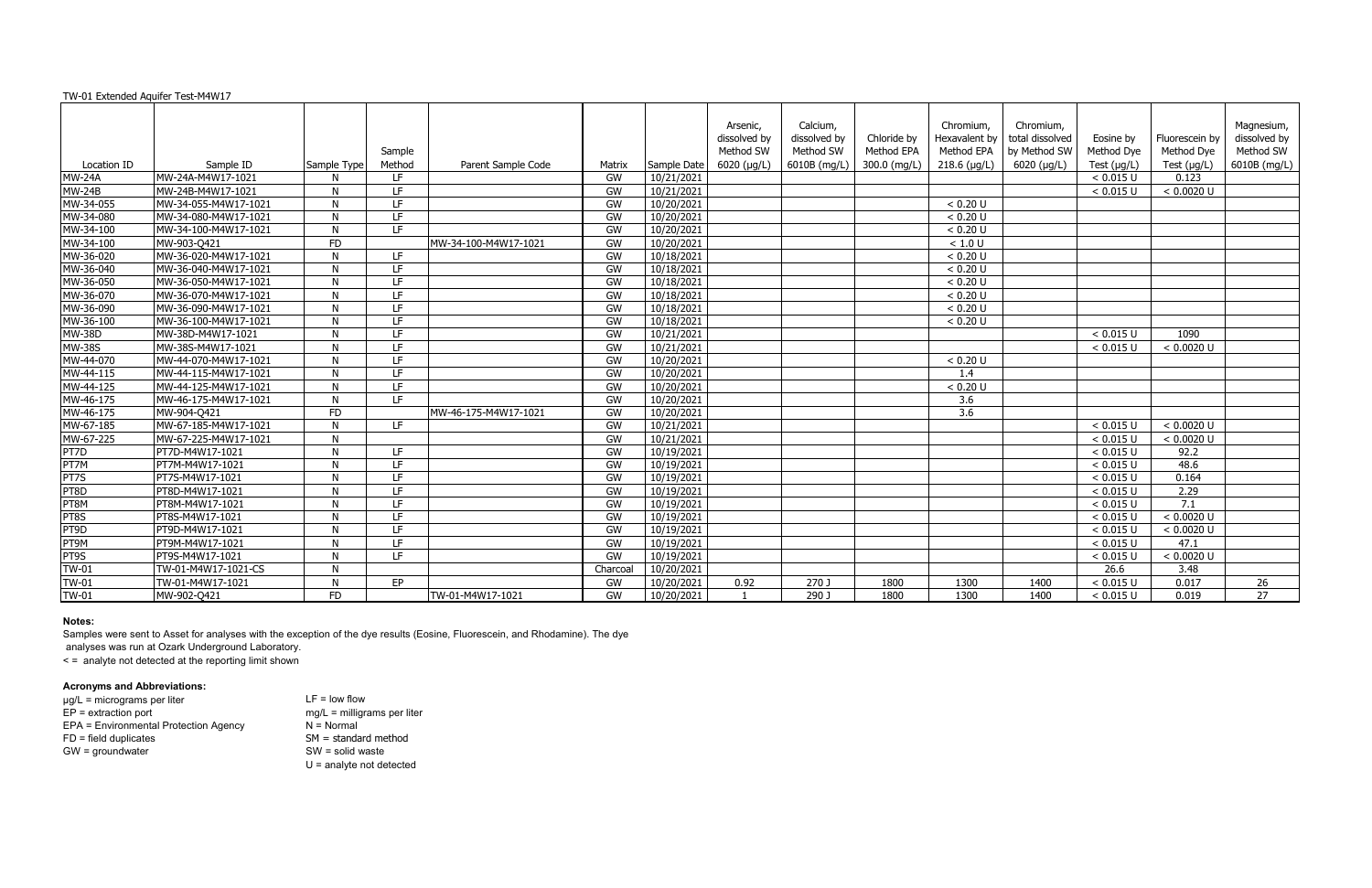| TW-01 Extended Aquifer Test-M4W17 |                      |              |                 |                      |          |             |                                         |                                          |                                                 |                                         |                                |                                        |                                      |                                          |
|-----------------------------------|----------------------|--------------|-----------------|----------------------|----------|-------------|-----------------------------------------|------------------------------------------|-------------------------------------------------|-----------------------------------------|--------------------------------|----------------------------------------|--------------------------------------|------------------------------------------|
|                                   |                      |              | Sample          |                      |          |             | Manganese,<br>dissolved by<br>Method SW | Molybdenum,<br>dissolved by<br>Method SW | Nitrate/Nitrite<br>as Nitrogen by<br>Method EPA | Potassium,<br>dissolved by<br>Method SW | Rhodamine-clc<br>by Method Dye | Selenium,<br>dissolved by<br>Method SW | Sodium,<br>dissolved by<br>Method SW | Specific<br>conductance by<br>Method EPA |
| Location ID                       | Sample ID            | Sample Type  | Method          | Parent Sample Code   | Matrix   | Sample Date | $6020 \, (\mu g/L)$                     | $6020 \; (\mu q/L)$                      | 353.2 (mg/L)                                    | 6010B (mg/L)                            | Test $(\mu g/L)$               | $6020$ ( $\mu$ g/L)                    | 6010B (mg/L)                         | 120.1 ( $uS/cm$ )                        |
| <b>MW-24A</b>                     | MW-24A-M4W17-1021    | -N           | LF              |                      | GW       | 10/21/2021  |                                         |                                          |                                                 |                                         | 86.8                           |                                        |                                      |                                          |
| <b>MW-24B</b>                     | MW-24B-M4W17-1021    | N            | LF              |                      | GW       | 10/21/2021  |                                         |                                          |                                                 |                                         | 0.961                          |                                        |                                      |                                          |
| MW-34-055                         | MW-34-055-M4W17-1021 | N            | LF.             |                      | GW       | 10/20/2021  |                                         |                                          |                                                 |                                         |                                |                                        |                                      |                                          |
| MW-34-080                         | MW-34-080-M4W17-1021 | N            | LF.             |                      | GW       | 10/20/2021  |                                         |                                          |                                                 |                                         |                                |                                        |                                      |                                          |
| MW-34-100                         | MW-34-100-M4W17-1021 | -N           | LF.             |                      | GW       | 10/20/2021  |                                         |                                          |                                                 |                                         |                                |                                        |                                      |                                          |
| MW-34-100                         | MW-903-Q421          | <b>FD</b>    |                 | MW-34-100-M4W17-1021 | GW       | 10/20/2021  |                                         |                                          |                                                 |                                         |                                |                                        |                                      |                                          |
| MW-36-020                         | MW-36-020-M4W17-1021 | N            | LF              |                      | GW       | 10/18/2021  |                                         |                                          |                                                 |                                         |                                |                                        |                                      |                                          |
| MW-36-040                         | MW-36-040-M4W17-1021 | N            | LF.             |                      | GW       | 10/18/2021  |                                         |                                          |                                                 |                                         |                                |                                        |                                      |                                          |
| MW-36-050                         | MW-36-050-M4W17-1021 | N            | LF              |                      | GW       | 10/18/2021  |                                         |                                          |                                                 |                                         |                                |                                        |                                      |                                          |
| MW-36-070                         | MW-36-070-M4W17-1021 | N            | LF.             |                      | GW       | 10/18/2021  |                                         |                                          |                                                 |                                         |                                |                                        |                                      |                                          |
| MW-36-090                         | MW-36-090-M4W17-1021 | N            | $\overline{LF}$ |                      | GW       | 10/18/2021  |                                         |                                          |                                                 |                                         |                                |                                        |                                      |                                          |
| MW-36-100                         | MW-36-100-M4W17-1021 | N            | LF.             |                      | GW       | 10/18/2021  |                                         |                                          |                                                 |                                         |                                |                                        |                                      |                                          |
| <b>MW-38D</b>                     | MW-38D-M4W17-1021    | N            | LF.             |                      | GW       | 10/21/2021  |                                         |                                          |                                                 |                                         | < 0.015 U                      |                                        |                                      |                                          |
| <b>MW-38S</b>                     | MW-38S-M4W17-1021    | N            | LF              |                      | GW       | 10/21/2021  |                                         |                                          |                                                 |                                         | 2.19                           |                                        |                                      |                                          |
| MW-44-070                         | MW-44-070-M4W17-1021 | N            | LF              |                      | GW       | 10/20/2021  |                                         |                                          |                                                 |                                         |                                |                                        |                                      |                                          |
| MW-44-115                         | MW-44-115-M4W17-1021 | N            | E               |                      | GW       | 10/20/2021  |                                         |                                          |                                                 |                                         |                                |                                        |                                      |                                          |
| MW-44-125                         | MW-44-125-M4W17-1021 | $\mathsf{N}$ | LF              |                      | GW       | 10/20/2021  |                                         |                                          |                                                 |                                         |                                |                                        |                                      |                                          |
| MW-46-175                         | MW-46-175-M4W17-1021 | N            | E               |                      | GW       | 10/20/2021  |                                         |                                          |                                                 |                                         |                                |                                        |                                      |                                          |
| MW-46-175                         | MW-904-Q421          | <b>FD</b>    |                 | MW-46-175-M4W17-1021 | GW       | 10/20/2021  |                                         |                                          |                                                 |                                         |                                |                                        |                                      |                                          |
| MW-67-185                         | MW-67-185-M4W17-1021 | $\mathsf{N}$ | LF.             |                      | GW       | 10/21/2021  |                                         |                                          |                                                 |                                         | 173000                         |                                        |                                      |                                          |
| MW-67-225                         | MW-67-225-M4W17-1021 | $\mathsf{N}$ |                 |                      | GW       | 10/21/2021  |                                         |                                          |                                                 |                                         | < 0.015 U                      |                                        |                                      |                                          |
| PT7D                              | PT7D-M4W17-1021      | N            | LF              |                      | GW       | 10/19/2021  |                                         |                                          |                                                 |                                         | < 0.015 U                      |                                        |                                      |                                          |
| PT7M                              | PT7M-M4W17-1021      | N            | LF.             |                      | GW       | 10/19/2021  |                                         |                                          |                                                 |                                         | < 0.015 U                      |                                        |                                      |                                          |
| PT7S                              | PT7S-M4W17-1021      | N            | LF.             |                      | GW       | 10/19/2021  |                                         |                                          |                                                 |                                         | < 0.015 U                      |                                        |                                      |                                          |
| PT8D                              | PT8D-M4W17-1021      | N            | LF              |                      | GW       | 10/19/2021  |                                         |                                          |                                                 |                                         | < 0.015 U                      |                                        |                                      |                                          |
| PT8M                              | PT8M-M4W17-1021      | N            | LF              |                      | GW       | 10/19/2021  |                                         |                                          |                                                 |                                         | < 0.015 U                      |                                        |                                      |                                          |
| PT8S                              | PT8S-M4W17-1021      | N            | $\overline{LF}$ |                      | GW       | 10/19/2021  |                                         |                                          |                                                 |                                         | < 0.015 U                      |                                        |                                      |                                          |
| PT9D                              | PT9D-M4W17-1021      | N            | LF.             |                      | GW       | 10/19/2021  |                                         |                                          |                                                 |                                         | < 0.015 U                      |                                        |                                      |                                          |
| PT9M                              | PT9M-M4W17-1021      | -N           | LF.             |                      | GW       | 10/19/2021  |                                         |                                          |                                                 |                                         | < 0.015 U                      |                                        |                                      |                                          |
| PT9S                              | PT9S-M4W17-1021      | N            | LF              |                      | GW       | 10/19/2021  |                                         |                                          |                                                 |                                         | < 0.015 U                      |                                        |                                      |                                          |
| <b>TW-01</b>                      | TW-01-M4W17-1021-CS  | $\mathsf{N}$ |                 |                      | Charcoal | 10/20/2021  |                                         |                                          |                                                 |                                         | 19.8                           |                                        |                                      |                                          |
| <b>TW-01</b>                      | TW-01-M4W17-1021     | $\mathbf N$  | EP              |                      | GW       | 10/20/2021  | < 0.50 U                                | 33                                       | 11                                              | 19                                      | < 0.015 U                      | 13                                     | 1200 J                               | 5800                                     |
| <b>TW-01</b>                      | MW-902-Q421          | <b>FD</b>    |                 | TW-01-M4W17-1021     | GW       | 10/20/2021  | < 0.50 U                                | 34                                       | 11                                              | 20                                      | < 0.015 U                      | 14                                     | 1300 J                               | 5800                                     |

 $LF = low flow$  $mg/L$  = milligrams per liter  $N =$ Normal  $SM =$  standard method  $SW =$  solid waste U = analyte not detected

# **Notes:**

Samples were sent to Asset for analyses with the exception of the dye results (Eosine, Fluorescein, and Rhodamine). The dye

analyses was run at Ozark Underground Laboratory.

< = analyte not detected at the reporting limit shown

### **Acronyms and Abbreviations:**

| $\mu$ g/L = micrograms per liter      |
|---------------------------------------|
| $EP =$ extraction port                |
| EPA = Environmental Protection Agency |
| $FD = field$ duplicates               |
| $GW =$ groundwater                    |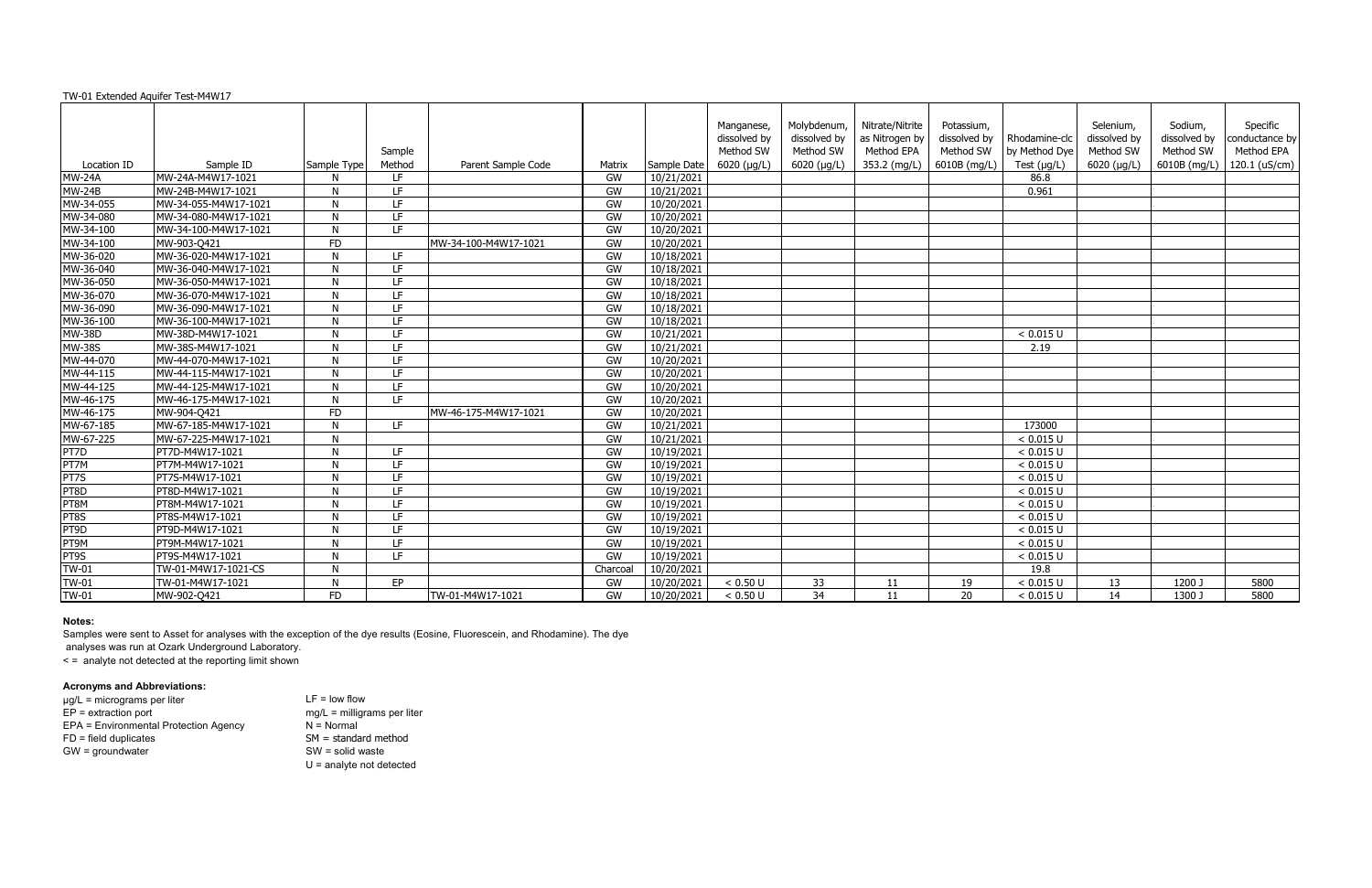|                              |                                |              |                          |                      |              |                          |                          | Total dissolved        |
|------------------------------|--------------------------------|--------------|--------------------------|----------------------|--------------|--------------------------|--------------------------|------------------------|
|                              |                                |              |                          |                      |              |                          | Sulfate by<br>Method EPA | solids by<br>Method SM |
|                              |                                |              | Sample<br>Method         |                      |              |                          |                          | 2540 C (mg/L)          |
| Location ID<br><b>MW-24A</b> | Sample ID<br>MW-24A-M4W17-1021 | Sample Type  | LF                       | Parent Sample Code   | Matrix<br>GW | Sample Date              | 300.0 (mg/L)             |                        |
| $MW-24B$                     | MW-24B-M4W17-1021              | N            | $\overline{LF}$          |                      | GW           | 10/21/2021<br>10/21/2021 |                          |                        |
|                              |                                | $\mathsf{N}$ |                          |                      |              |                          |                          |                        |
| MW-34-055                    | MW-34-055-M4W17-1021           | N            | LF                       |                      | GW           | 10/20/2021               |                          |                        |
| MW-34-080                    | MW-34-080-M4W17-1021           | N            | LF<br>LF                 |                      | GW           | 10/20/2021               |                          |                        |
| MW-34-100                    | MW-34-100-M4W17-1021           | N            |                          |                      | GW           | 10/20/2021               |                          |                        |
| MW-34-100                    | MW-903-Q421                    | <b>FD</b>    |                          | MW-34-100-M4W17-1021 | GW           | 10/20/2021               |                          |                        |
| MW-36-020                    | MW-36-020-M4W17-1021           | N            | LF                       |                      | GW           | 10/18/2021               |                          |                        |
| MW-36-040                    | MW-36-040-M4W17-1021           | $\mathsf{N}$ | $\overline{LF}$          |                      | GW           | 10/18/2021               |                          |                        |
| MW-36-050                    | MW-36-050-M4W17-1021           | $\mathsf{N}$ | $\overline{LF}$          |                      | GW           | 10/18/2021               |                          |                        |
| MW-36-070                    | MW-36-070-M4W17-1021           | $\mathsf{N}$ | $\overline{LF}$          |                      | GW           | 10/18/2021               |                          |                        |
| MW-36-090                    | MW-36-090-M4W17-1021           | $\mathsf{N}$ | IF                       |                      | GW           | 10/18/2021               |                          |                        |
| MW-36-100                    | MW-36-100-M4W17-1021           | $\mathsf{N}$ | LF                       |                      | GW           | 10/18/2021               |                          |                        |
| <b>MW-38D</b>                | MW-38D-M4W17-1021              | N            | $\overline{LF}$          |                      | GW           | 10/21/2021               |                          |                        |
| <b>MW-38S</b>                | MW-38S-M4W17-1021              | N            | LF                       |                      | GW           | 10/21/2021               |                          |                        |
| MW-44-070                    | MW-44-070-M4W17-1021           | $\mathsf{N}$ | $\overline{LF}$          |                      | GW           | 10/20/2021               |                          |                        |
| MW-44-115                    | MW-44-115-M4W17-1021           | N            | LF                       |                      | GW           | 10/20/2021               |                          |                        |
| MW-44-125                    | MW-44-125-M4W17-1021           | $\mathsf{N}$ | LF                       |                      | GW           | 10/20/2021               |                          |                        |
| MW-46-175                    | MW-46-175-M4W17-1021           | $\mathsf{N}$ | LF                       |                      | GW           | 10/20/2021               |                          |                        |
| MW-46-175                    | MW-904-Q421                    | <b>FD</b>    |                          | MW-46-175-M4W17-1021 | GW           | 10/20/2021               |                          |                        |
| MW-67-185                    | MW-67-185-M4W17-1021           | $\mathsf{N}$ | LF                       |                      | GW           | 10/21/2021               |                          |                        |
| MW-67-225                    | MW-67-225-M4W17-1021           | $\mathsf{N}$ |                          |                      | GW           | 10/21/2021               |                          |                        |
| PT7D                         | PT7D-M4W17-1021                | $\mathsf{N}$ | LF                       |                      | GW           | 10/19/2021               |                          |                        |
| PT7M                         | PT7M-M4W17-1021                | N            | $\overline{LF}$          |                      | GW           | 10/19/2021               |                          |                        |
| PT7S                         | PT7S-M4W17-1021                | N            | LF                       |                      | GW           | 10/19/2021               |                          |                        |
| PT8D                         | PT8D-M4W17-1021                | $\mathsf{N}$ | LF                       |                      | GW           | 10/19/2021               |                          |                        |
| PT8M                         | PT8M-M4W17-1021                | $\mathsf{N}$ | $\overline{LF}$          |                      | GW           | 10/19/2021               |                          |                        |
| PT8S                         | PT8S-M4W17-1021                | $\mathsf{N}$ | $\overline{LF}$          |                      | GW           | 10/19/2021               |                          |                        |
| PT9D                         | PT9D-M4W17-1021                | $\mathsf{N}$ | IF                       |                      | GW           | 10/19/2021               |                          |                        |
| PT9M                         | PT9M-M4W17-1021                | $\mathsf{N}$ | $\overline{LF}$          |                      | GW           | 10/19/2021               |                          |                        |
| PT9S                         | PT9S-M4W17-1021                | N            | $\overline{\mathsf{LF}}$ |                      | GW           | 10/19/2021               |                          |                        |
| $\overline{\text{TW}}$ -01   | TW-01-M4W17-1021-CS            | $\mathsf{N}$ |                          |                      | Charcoal     | 10/20/2021               |                          |                        |
| $TW-01$                      | TW-01-M4W17-1021               | N            | EP                       |                      | GW           | 10/20/2021               | 510                      | 3900                   |
| $TW-01$                      | MW-902-Q421                    | <b>FD</b>    |                          | TW-01-M4W17-1021     | GW           | 10/20/2021               | 520                      | 3900                   |

 $LF = low flow$  $mg/L$  = milligrams per liter  $N =$ Normal  $SM =$  standard method  $SW =$  solid waste U = analyte not detected

# **Notes:**

Samples were sent to Asset for analyses with the exception of the dye results (Eosine, Fluorescein, and Rhodamine). The dye

analyses was run at Ozark Underground Laboratory.

< = analyte not detected at the reporting limit shown

## **Acronyms and Abbreviations:**

| $\mu$ g/L = micrograms per liter      |
|---------------------------------------|
| $EP =$ extraction port                |
| EPA = Environmental Protection Agency |
| $FD = field$ duplicates               |
| $GW =$ groundwater                    |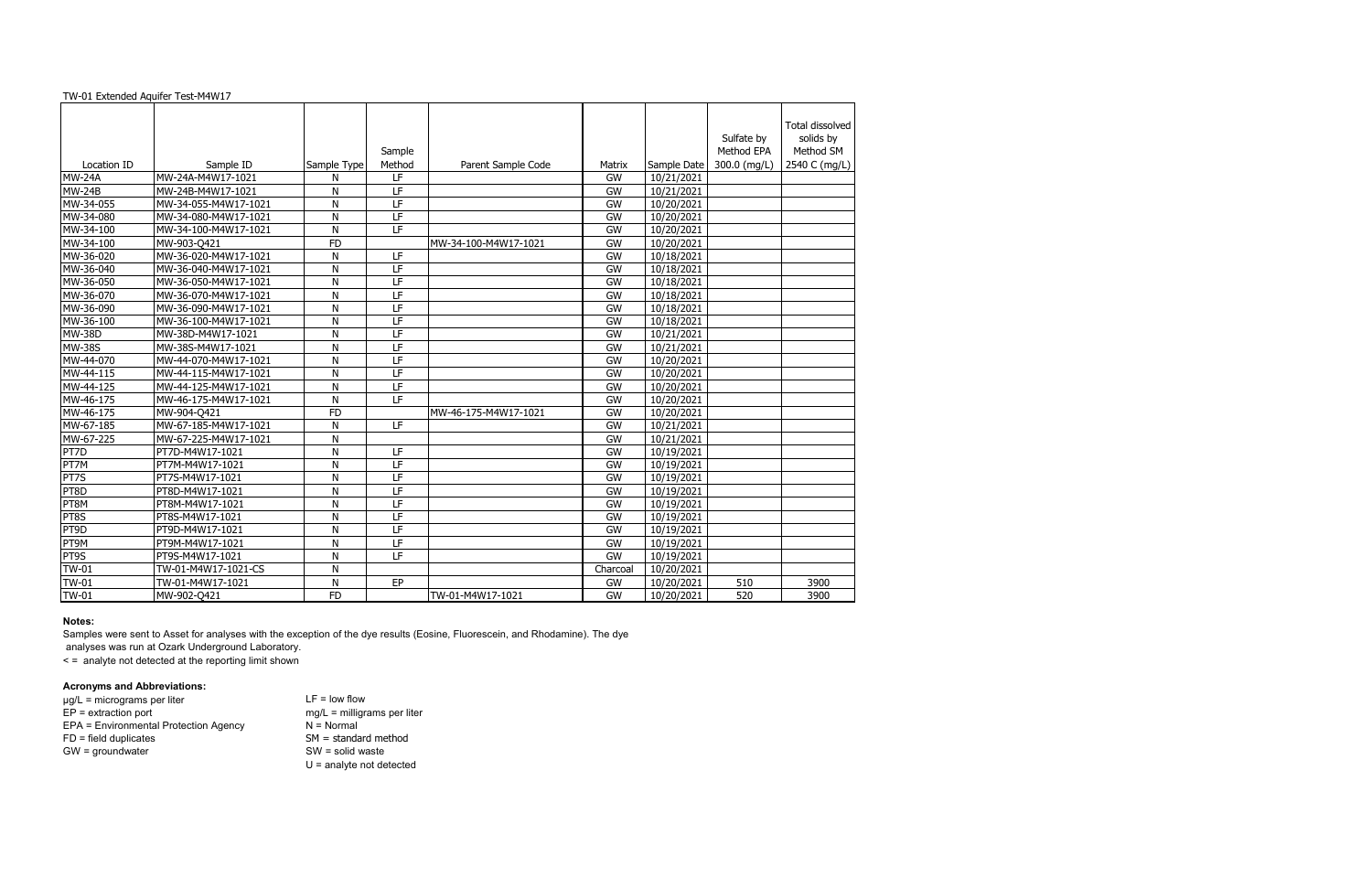# IM3 2021-10 Sampling

|               |             |             | Sample | Parent Sample |           |             | Alkalinity, total<br>as CaCO3 by<br>Method SM 2320 | Arsenic,<br>dissolved by<br>Method SW | Barium,<br>dissolved by<br>Method SW | Boron,<br>dissolved by<br>Method SW | Calcium,<br>dissolved by<br>Method SW | Chloride by<br>Method EPA | Chromium,<br>Hexavalent by<br>Method EPA |
|---------------|-------------|-------------|--------|---------------|-----------|-------------|----------------------------------------------------|---------------------------------------|--------------------------------------|-------------------------------------|---------------------------------------|---------------------------|------------------------------------------|
| Location ID   | Sample ID   | Sample Type | Method | Code          | Matrix    | Sample Date | $B$ (mg/L)                                         | $6020$ ( $\mu$ g/L)                   | 6020 (µg/L)                          | 6010B (mg/L)                        | 6010B (mg/L)                          | 300.0 (mg/L)              | 218.6 (µg/L)                             |
| <b>CW-01D</b> | CW-01D-Q421 | Ν           | LF.    |               | <b>GW</b> | 12/1/2021   | 73                                                 | $< 0.10$ UJ                           | 20                                   | 1.1                                 | 150                                   | 1900                      | 0.51                                     |
| <b>CW-01M</b> | CW-01M-Q421 | N           | LF.    |               | <b>GW</b> | 12/1/2021   | 90                                                 | $< 0.10$ UJ                           | 74                                   | 0.98                                | 180                                   | 2100                      | 1.2                                      |
| <b>CW-02D</b> | MW-926-Q421 | FD          |        | CW-02D-Q421   | GW        | 12/6/2021   | 64                                                 | < 0.10 U                              | 17                                   | 0.97 <sub>J</sub>                   | 95                                    | 2200                      | 0.45                                     |
| <b>CW-02D</b> | CW-02D-Q421 | N           | LF.    |               | GW        | 12/6/2021   | 64                                                 | < 0.10 U                              | 17                                   |                                     | 100                                   | 2200                      | 0.45                                     |
| <b>CW-02M</b> | CW-02M-Q421 | N           | LF.    |               | <b>GW</b> | 12/6/2021   | 63                                                 | < 0.10 U                              | 66                                   | 1.1 <sub>J</sub>                    | 140                                   | 2200                      | 1.1                                      |
| <b>CW-03D</b> | CW-03D-Q421 | N           | LF.    |               | <b>GW</b> | 12/6/2021   | 70                                                 | < 0.10 U                              | 19                                   | 0.89J                               | 73                                    | 2200                      | 1.2                                      |
| CW-03M        | CW-03M-Q421 | N           | LF.    |               | GW        | 12/6/2021   | 52                                                 | < 0.10 U                              | 34                                   | 1.2 <sub>J</sub>                    | 150                                   | 2200                      | 2.2                                      |
| <b>CW-04D</b> | CW-04D-Q421 | N           | LF.    |               | GW        | 12/1/2021   | 72                                                 | $< 0.10$ UJ                           | 30                                   | 0.99                                | 160                                   | 2100                      | 0.3                                      |
| <b>CW-04M</b> | CW-04M-Q421 | N           | LF     |               | GW        | 12/1/2021   | 57                                                 | $< 0.10$ UJ                           | 98                                   | 0.91                                | 210                                   | 2100                      | 1.2                                      |
| <b>OW-01D</b> | OW-01D-Q421 | N           | LF.    |               | GW        | 12/15/2021  | 86                                                 | < 0.10 U                              | 32                                   | 1.1 <sub>1</sub>                    | 140                                   | 2000                      | 0.5                                      |
| <b>OW-01M</b> | OW-01M-Q421 | N           | LF.    |               | <b>GW</b> | 12/15/2021  | 110                                                | < 0.10 U                              | 63                                   | 1 J                                 | 150                                   | 2000                      | 1.2                                      |
| <b>OW-01S</b> | OW-01S-Q421 | N           | LF.    |               | <b>GW</b> | 12/15/2021  | 270                                                | < 0.10 U                              | 110                                  | 0.88 <sub>0</sub>                   | 350                                   | 1700                      | 8.4                                      |
| <b>OW-02D</b> | OW-02D-Q421 | N           | LF.    |               | <b>GW</b> | 12/15/2021  | 86                                                 | < 0.10 U                              | 24                                   | 1.1 <sub>1</sub>                    | 190                                   | 2100                      | 0.28                                     |
| <b>OW-02M</b> | OW-02M-Q421 | N           | LF.    |               | <b>GW</b> | 12/15/2021  | 97                                                 | < 0.10 U                              | 38                                   | 1.1 <sub>J</sub>                    | 150                                   | 2000                      | 1.1                                      |
| <b>OW-02S</b> | OW-02S-Q421 | Ν           | LF.    |               | <b>GW</b> | 12/15/2021  | 58                                                 | < 0.10 U                              | 130                                  | 0.59J                               | 130                                   | 1100                      | 15                                       |
| <b>OW-05D</b> | OW-05D-Q421 | N           | LF.    |               | GW        | 12/1/2021   | 76                                                 | $< 0.10$ UJ                           | 28                                   | $1.1\,$                             | 200                                   | 2000                      | 0.42                                     |
| <b>OW-05M</b> | OW-05M-Q421 | N           | LF.    |               | GW        | 12/1/2021   | 79                                                 | $< 0.10$ UJ                           | 31                                   | $1.1\,$                             | 150                                   | 1900                      | 0.59                                     |
| <b>OW-05S</b> | OW-05S-Q421 | N           | LF     |               | GW        | 12/1/2021   | 48                                                 | $< 0.10$ UJ                           | 130                                  | 0.34                                | 430                                   | 1700                      | 9.7                                      |

### **Notes:**

All samples were sent to Asset for analyses.

< = analyte not detected at the reporting limit shown

# **Acronyms and Abbreviations:**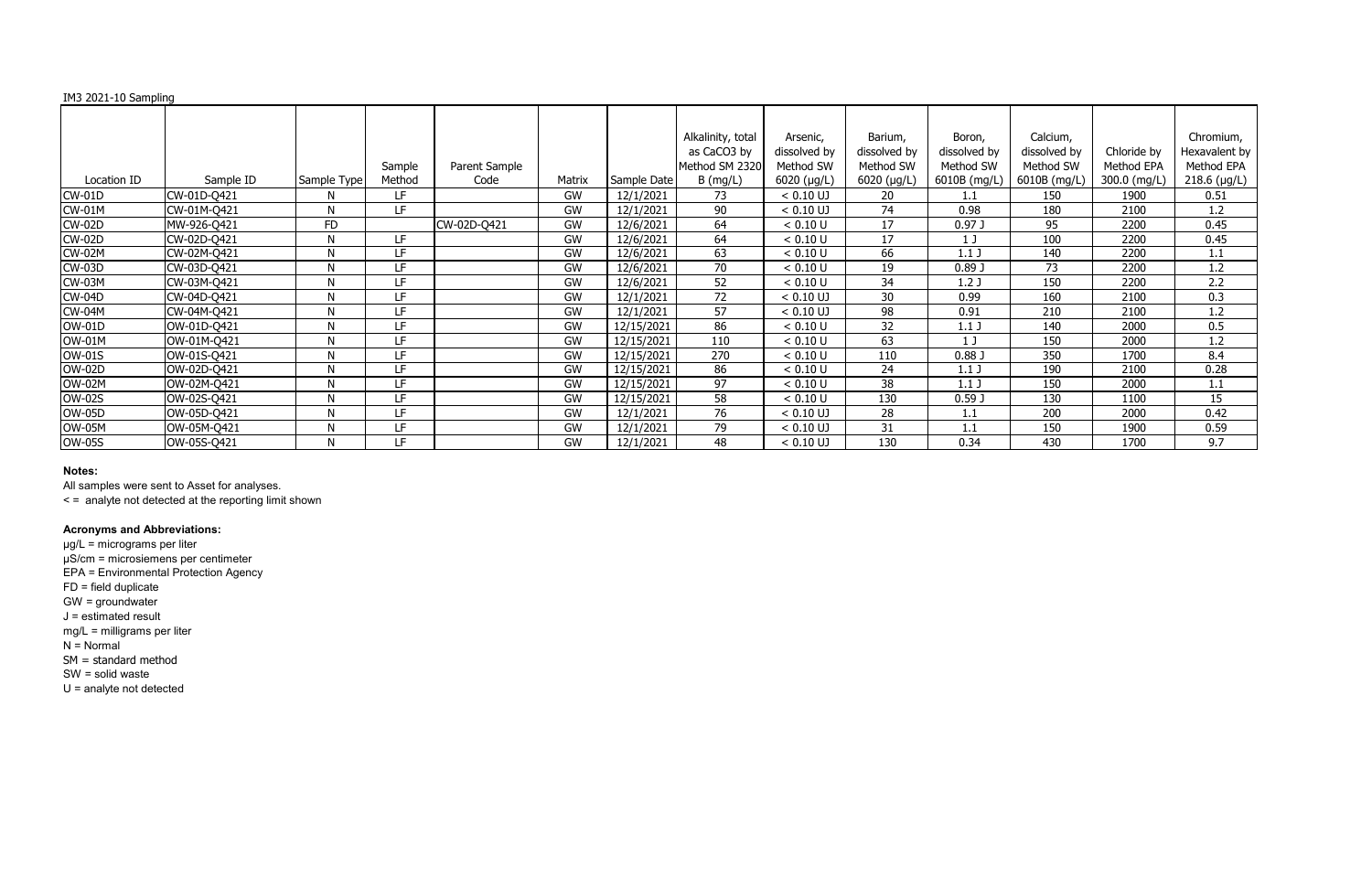# IM3 2021-10 Sampling

|               |             |             |        |               |           |             | Chromium,        |              | Magnesium,       | Manganese,       | Molybdenum,  | Nitrate/Nitrite  | Potassium,      |
|---------------|-------------|-------------|--------|---------------|-----------|-------------|------------------|--------------|------------------|------------------|--------------|------------------|-----------------|
|               |             |             |        |               |           |             | total dissolved  | Fluoride by  | dissolved by     | dissolved by     | dissolved by | as Nitrogen by   | dissolved by    |
|               |             |             | Sample | Parent Sample |           |             | by Method SW     | Method EPA   | Method SW        | Method SW        | Method SW    | Method EPA       | Method SW       |
| Location ID   | Sample ID   | Sample Type | Method | Code          | Matrix    | Sample Date | 6020 (µg/L)      | 300.0 (mg/L) | 6010B (mg/L)     | 6020 (µg/L)      | 6020 (µg/L)  | 353.2 (mg/L)     | 6010B (mg/L)    |
| <b>CW-01D</b> | CW-01D-Q421 | N           | LF.    |               | <b>GW</b> | 12/1/2021   | 1.6              | 2.7          | 19               | < 0.50 U         | 24           | 8.3              | 13 <sub>J</sub> |
| <b>CW-01M</b> | CW-01M-Q421 | N           | LF.    |               | GW        | 12/1/2021   | 2.4              | 2.4          | 13               | 0.92             | 17           | 2.5              | 12 <sub>J</sub> |
| <b>CW-02D</b> | MW-926-Q421 | <b>FD</b>   |        | CW-02D-Q421   | GW        | 12/6/2021   | 1.5 <sub>J</sub> | 1.9          | 4.9 J            | 1 <sub>J</sub>   | 14           | 2.7              | 10              |
| <b>CW-02D</b> | CW-02D-Q421 | N           | LF     |               | GW        | 12/6/2021   | 1.4J             | 2.1          | 5.2 <sub>J</sub> | 0.89J            | 14           | 2.8              | 14              |
| <b>CW-02M</b> | CW-02M-Q421 | N           | LF     |               | GW        | 12/6/2021   | 2.3J             | 3.2          | 9.8 <sub>0</sub> | $0.75$ J         | 14           | 2.8              | 15              |
| <b>CW-03D</b> | CW-03D-Q421 | N           | LF.    |               | <b>GW</b> | 12/6/2021   | 2.2 <sub>J</sub> | 2.4          | 4.6 <sub>J</sub> | 5.5 <sub>J</sub> | 13           | 2.6              | 11              |
| CW-03M        | CW-03M-Q421 | N           | LF.    |               | <b>GW</b> | 12/6/2021   | 3.6 <sub>J</sub> | 4.2          | 11 <sub>J</sub>  | 2 <sub>J</sub>   | 37           | 2.6              | 13              |
| <b>CW-04D</b> | CW-04D-Q421 | N           | LF.    |               | GW        | 12/1/2021   | 17               | 2.9          | 11               | 95               | 24           | 2.7              | 13 J            |
| <b>CW-04M</b> | CW-04M-Q421 | N           | LF.    |               | GW        | 12/1/2021   | 2.1              | 2.3          | 14               | < 0.50 U         | 10           | 2.7              | 13 J            |
| <b>OW-01D</b> | OW-01D-Q421 | N           | LF     |               | <b>GW</b> | 12/15/2021  | 2.8              | 2.3          | 24 J             | 4.7              | 23           | 7 J              | 17 <sub>J</sub> |
| <b>OW-01M</b> | OW-01M-Q421 | N           | LF.    |               | <b>GW</b> | 12/15/2021  | 4.1              | 2.1          | 24 J             | 4.8              | 24           | 7.8 <sub>J</sub> | 15 <sub>J</sub> |
| OW-01S        | OW-01S-Q421 | N           | LF.    |               | GW        | 12/15/2021  | 31               | 1.4          | 54 J             | 26               | 8.9          | 3J               | 17 <sub>J</sub> |
| <b>OW-02D</b> | OW-02D-Q421 | N           | LF     |               | GW        | 12/15/2021  | 1.8              | 3.1          | 31 J             | 1.7              | 24           | 7.4 <sub>J</sub> | 21 <sub>J</sub> |
| <b>OW-02M</b> | OW-02M-Q421 | N           | LF.    |               | GW        | 12/15/2021  | 1.6              | 2.5          | 25 <sub>J</sub>  | < 0.50 U         | 23           | 7.5 <sub>J</sub> | 14 J            |
| <b>OW-02S</b> | OW-02S-Q421 | N           | LF.    |               | GW        | 12/15/2021  | 15               | 2.7          | 16 <sub>J</sub>  | 0.83             | 21           | 3.2 <sub>J</sub> | 11 <sub>J</sub> |
| <b>OW-05D</b> | OW-05D-Q421 | N           | LF.    |               | GW        | 12/1/2021   | 1.9              | 2.8          | 31               | < 0.50 U         | 29           | 7.8              | 17 <sub>J</sub> |
| OW-05M        | OW-05M-Q421 | N           | LF     |               | GW        | 12/1/2021   | 1.1              | 3            | 24               | < 0.50 U         | 26           | 9                | 15 <sub>J</sub> |
| <b>OW-05S</b> | OW-05S-Q421 | N           | LF.    |               | GW        | 12/1/2021   | 10               | 1.7          | 69               | < 0.50 U         | 7.6          | 2.8              | 17 <sub>J</sub> |

### **Notes:**

All samples were sent to Asset for analyses.

< = analyte not detected at the reporting limit shown

# **Acronyms and Abbreviations:**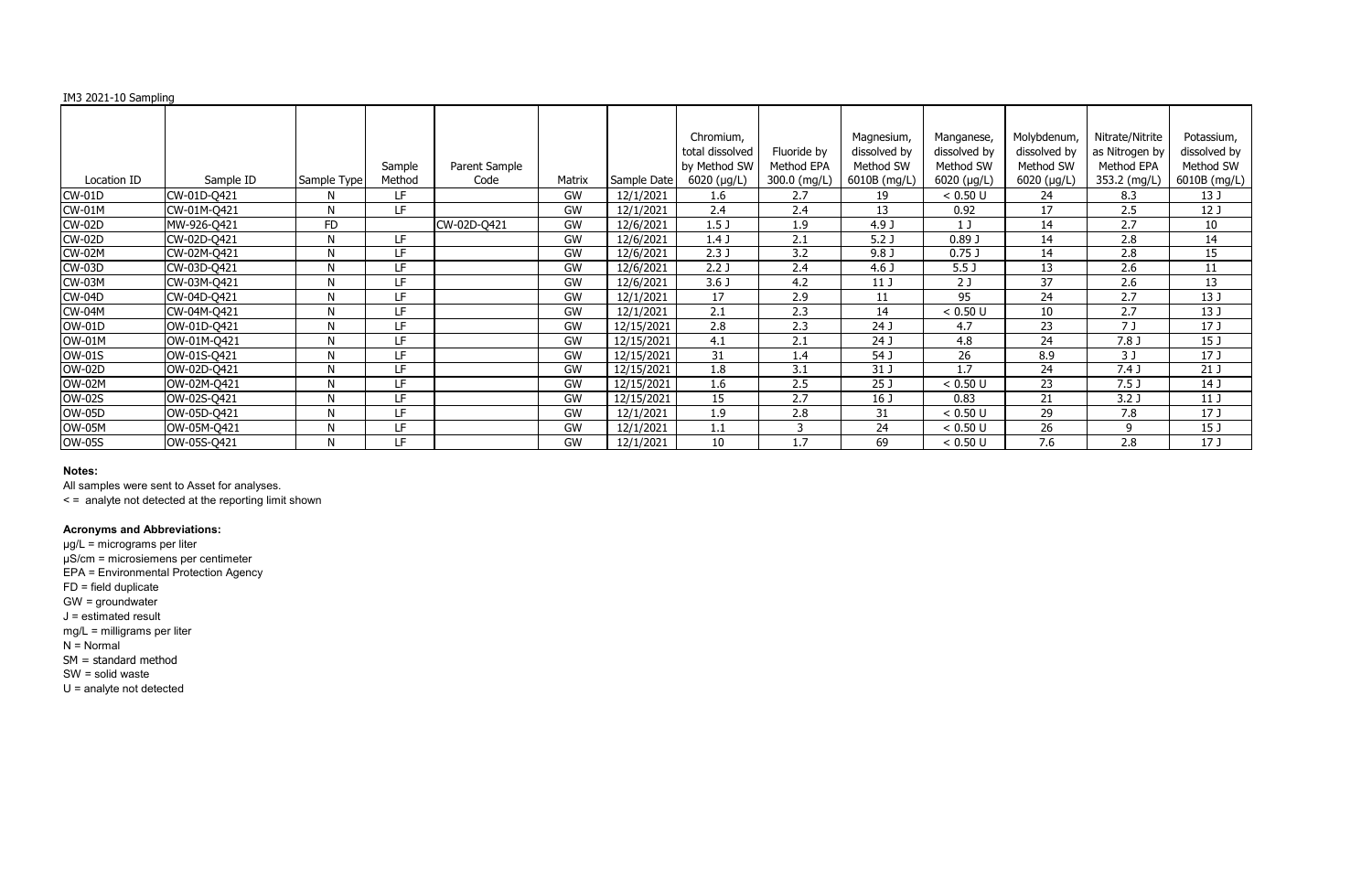## IM3 2021-10 Sampling

| Vanadium,<br>dissolved by<br>Method SW<br>6020 (µg/L)                   |
|-------------------------------------------------------------------------|
|                                                                         |
|                                                                         |
| $\frac{2.4}{2.2}$ $\frac{3.7}{3.5}$ $\frac{3.5}{2.3}$ $\frac{2.3}{2.6}$ |
|                                                                         |
|                                                                         |
|                                                                         |
|                                                                         |
| $\frac{212}{5.3}$<br>$\frac{3.2}{3.2}$                                  |
|                                                                         |
|                                                                         |
| $\mathbf{3}$                                                            |
| $\overline{2.5}$                                                        |
|                                                                         |
|                                                                         |
| $\frac{215}{1.9}$<br>2.8<br>3.4                                         |
| $\overline{2.4}$                                                        |
| $1.\overline{8}$                                                        |
| $\overline{2}$                                                          |

|               |             |              |           |               |           |             | Selenium,    | Sodium,      |              | Total dissolved | Vanadi         |
|---------------|-------------|--------------|-----------|---------------|-----------|-------------|--------------|--------------|--------------|-----------------|----------------|
|               |             |              |           |               |           |             | dissolved by | dissolved by | Sulfate by   | solids by       | dissolve       |
|               |             |              | Sample    | Parent Sample |           |             | Method SW    | Method SW    | Method EPA   | Method SM       | Method         |
| Location ID   | Sample ID   | Sample Type  | Method    | Code          | Matrix    | Sample Date | 6020 (µg/L)  | 6010B (mg/L) | 300.0 (mg/L) | 2540 C (mg/L)   | 6020 $($       |
| $CW-01D$      | CW-01D-Q421 | N            | LF.       |               | GW        | 12/1/2021   | 7.6          | 1400         | 510          | 4000            | 2.4            |
| <b>CW-01M</b> | CW-01M-Q421 | N            | LF        |               | <b>GW</b> | 12/1/2021   | 4.1          | 1500         | 490          | 4300            | 2.2            |
| <b>CW-02D</b> | MW-926-Q421 | <b>FD</b>    |           | CW-02D-Q421   | GW        | 12/6/2021   | 4.3          | 1600         | 510          | 4200            | 3.7            |
| <b>CW-02D</b> | CW-02D-Q421 | N            | LF        |               | GW        | 12/6/2021   | 4.1          | 1500         | 510          | 4000            | 3.7            |
| <b>CW-02M</b> | CW-02M-Q421 | N            | LF        |               | GW        | 12/6/2021   | 3.4          | 1500         | 500          | 4100            | 3.5            |
| CW-03D        | CW-03D-Q421 | N            | LF        |               | GW        | 12/6/2021   | 3.9          | 1500         | 500          | 4100            | 2.3            |
| <b>CW-03M</b> | CW-03M-Q421 | N            | LF        |               | GW        | 12/6/2021   | 2.5          | 1500         | 520          | 4100            | 2.6            |
| <b>CW-04D</b> | CW-04D-Q421 | N            | LF        |               | GW        | 12/1/2021   | 3.5          | 1500         | 480          | 4300            | 5.3            |
| <b>CW-04M</b> | CW-04M-Q421 | N            | LF        |               | GW        | 12/1/2021   | 3.2          | 1400         | 490          | 4200            | 3.2            |
| <b>OW-01D</b> | OW-01D-Q421 | N            | LF        |               | GW        | 12/15/2021  | 8.2          | 1400         | 510          | 4100            | 3.2            |
| OW-01M        | OW-01M-Q421 | N            | LF        |               | <b>GW</b> | 12/15/2021  | 8.2          | 1500         | 510          | 4100            |                |
| <b>OW-01S</b> | OW-01S-Q421 | $\mathsf{N}$ | LF        |               | GW        | 12/15/2021  | 2.9          | 1000         | 360          | 4000            | 2.5            |
| <b>OW-02D</b> | OW-02D-Q421 | N            | LF        |               | GW        | 12/15/2021  | 8.4          | 1600         | 500          | 4100            | 1.9            |
| <b>OW-02M</b> | OW-02M-Q421 | N            | LF        |               | GW        | 12/15/2021  | 7.8          | 1600         | 510          | 4100            | 2.8            |
| <b>OW-02S</b> | OW-02S-Q421 | N            | <b>LF</b> |               | GW        | 12/15/2021  |              | 640          | 180          | 2200            | 3.4            |
| <b>OW-05D</b> | OW-05D-Q421 | N            | LF.       |               | GW        | 12/1/2021   | 9.3          | 1300         | 500          | 4000            | 2.4            |
| <b>OW-05M</b> | OW-05M-Q421 | N            | LF        |               | GW        | 12/1/2021   | 9.2          | 1400         | 510          | 4000            | 1.8            |
| <b>OW-05S</b> | OW-05S-Q421 | N            | LF        |               | GW        | 12/1/2021   | 2.4          | 660          | 360          | 4000            | $\overline{2}$ |

#### **Notes:**

All samples were sent to Asset for analyses.

< = analyte not detected at the reporting limit shown

# **Acronyms and Abbreviations:**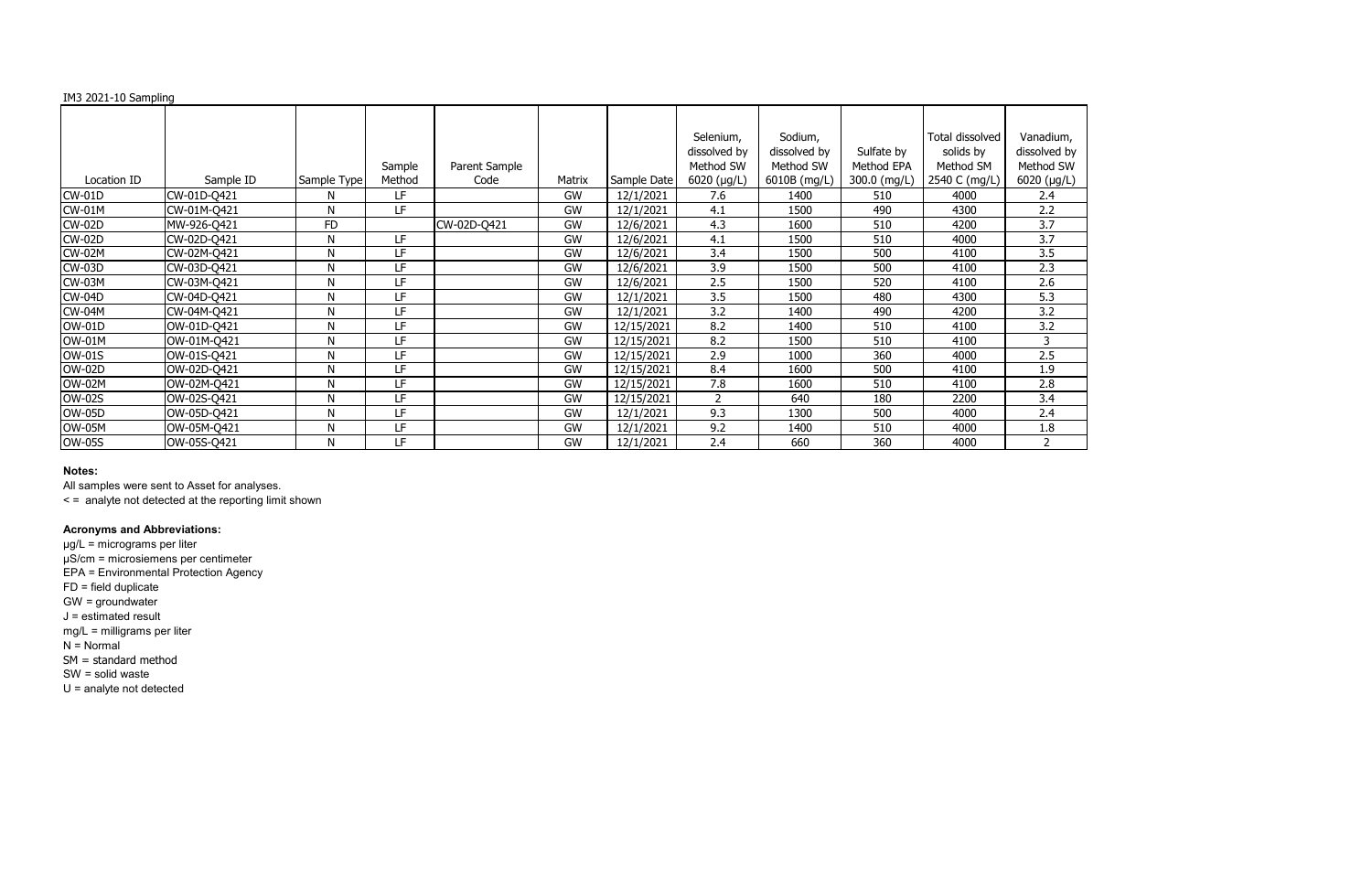

| Unvalidated OMM 2022-Q1 Sampling |                             |             |              |             |                         |                                                                       |              |                                         |                                         |
|----------------------------------|-----------------------------|-------------|--------------|-------------|-------------------------|-----------------------------------------------------------------------|--------------|-----------------------------------------|-----------------------------------------|
|                                  |                             |             |              |             | Chromium,<br>Method EPA | Chromium,<br>Hexavalent by total by Method Iron, dissolved<br>SW 6020 | by Method SW | Manganese,<br>dissolved by<br>Method SW | Total organio<br>carbon by<br>Method SM |
| Location ID                      | Sample ID                   | Sample Type | Matrix       | Sample Date | $218.6$ (µg/L)          | $(\mu g/L)$                                                           | 6010B (µg/L) | $6020$ ( $\mu$ g/L)                     | 5310 C (mg/L                            |
| <b>BACKWASH POST-FILTER</b>      | BACKWASH POST-FILTER-012522 | N.          | <b>WATER</b> | 1/25/2022   | 630                     | 650                                                                   | < 20 U       | 4.8                                     |                                         |
| <b>BACKWASH POST-FILTER</b>      | BACKWASH POST-FILTER-020822 | N.          | <b>WATER</b> | 2/8/2022    | 710                     | 710                                                                   | 160          | 35                                      |                                         |
| <b>BACKWASH PRE-FILTER</b>       | BACKWASH PRE-FILTER-012522  | N.          | <b>WATER</b> | 1/25/2022   | 640                     | 640                                                                   | < 20 U       | 4.8                                     |                                         |
| <b>IBACKWASH PRE-FILTER</b>      | BACKWASH PRE-FILTER-020822  | N           | <b>WATER</b> | 2/8/2022    | 680                     | 660                                                                   | < 20 U       | 33                                      |                                         |
| CAB MIXER 606                    | CAB MIXER 606-010622        | N           | GW           | 1/6/2022    |                         |                                                                       |              |                                         | 5.9                                     |
| CAB_MIXER_606                    | CAB MIXER 606-012422        | N.          | GW           | 1/24/2022   |                         |                                                                       |              |                                         |                                         |
| CAB MIXER 606                    | CAB MIXER 606-020722        | N           | GW           | 2/7/2022    |                         |                                                                       |              |                                         | < 5.0 U                                 |
| CAB_MIXER_607                    | CAB MIXER 607-010622        | N           | GW           | 1/6/2022    |                         |                                                                       |              |                                         | 8                                       |
| CAB_MIXER_607                    | CAB MIXER 607-012422        | N.          | GW           | 1/24/2022   |                         |                                                                       |              |                                         | 3.7                                     |
| <b>IRZ-27</b>                    | IRZ-27 BACKWASH-021722      | N.          | <b>WATER</b> | 2/17/2022   | 380                     | 420                                                                   | < 20 U       | 41                                      |                                         |

All samples were sent to Asset for analyses.

< = analyte not detected at the reporting limit shown

### **Acronyms and Abbreviations:**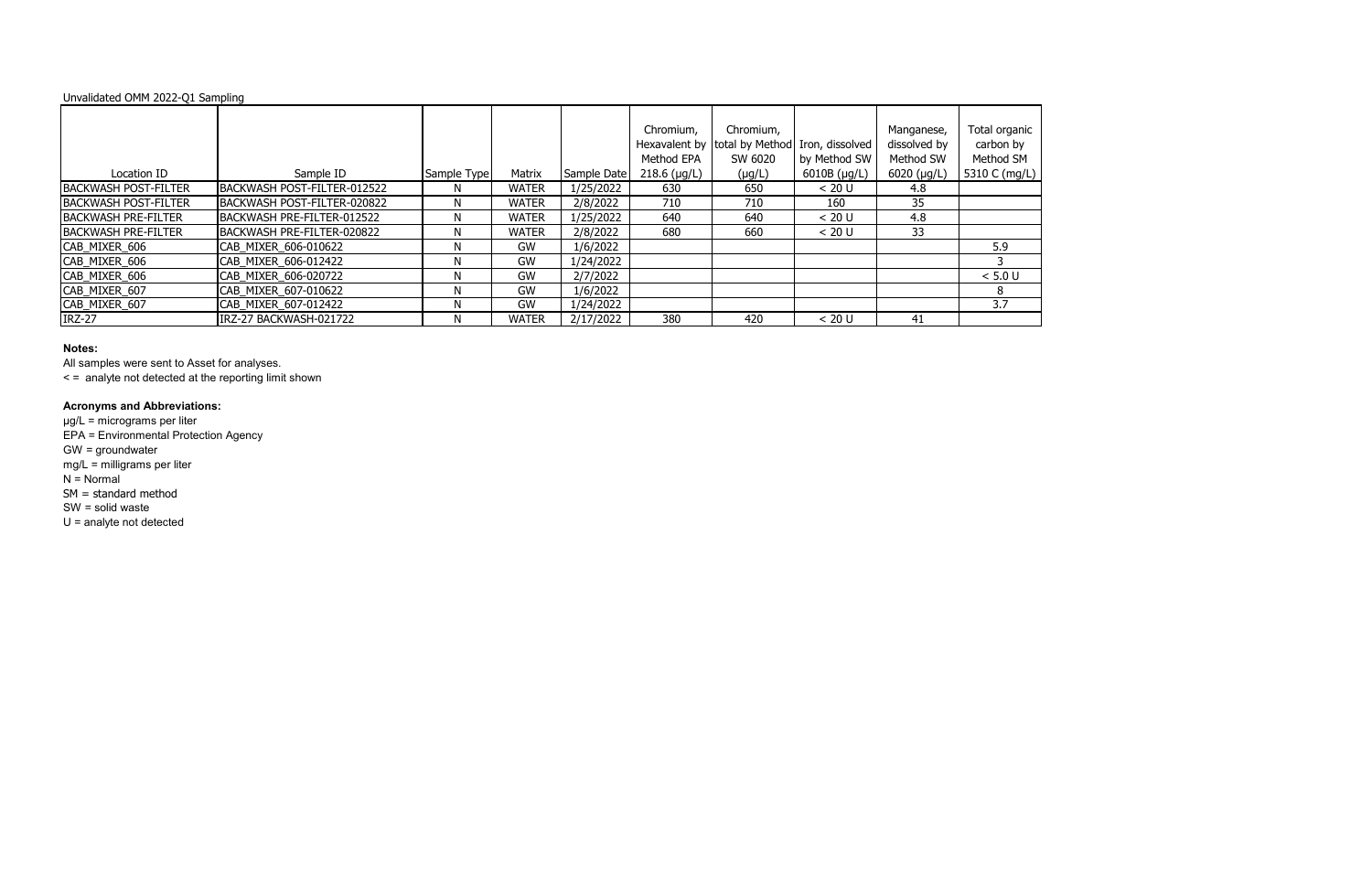|                               |                |              |        |                    |        |                           | Ammonia as  |                              |                     |                  |                  |                                   |                  |                  |                  |
|-------------------------------|----------------|--------------|--------|--------------------|--------|---------------------------|-------------|------------------------------|---------------------|------------------|------------------|-----------------------------------|------------------|------------------|------------------|
|                               |                |              |        |                    |        |                           | nitrogen by | Arsenic,                     | Barium,             | Chromium.        | Chromium,        |                                   | Manganese,       | Molybdenum,      | Nitrate/Nitrite  |
|                               |                |              |        |                    |        |                           | Method      | dissolved by                 | dissolved by        | Hexavalent by    |                  | total dissolved   Iron, dissolved | dissolved by     | dissolved by     | as Nitrogen by   |
|                               |                |              | Sample |                    |        |                           | A4500NH3G   | Method SW                    | Method SW           | Method EPA       |                  | by Method SW   by Method SW       | Method SW        | Method SW        | Method EPA       |
| Location ID                   | Sample ID      | Sample Type  | Method | Parent Sample Code | Matrix | Sample Date               | (mg/L)      | 6020 (µg/L)                  | $6020$ ( $\mu$ g/L) | $218.6$ (µg/L)   | $6020$ (µg/L)    | 6010B (µg/L)                      | 6020 (µg/L)      | 6020 (µg/L)      | 353.2 (mg/L)     |
| MW-20-070                     | MW-20-070-Q421 |              | LF.    |                    | GW     | 12/15/2021                | < 0.20 U    | 0.9                          | 47                  | 570              | 590              | 37 J                              | < 0.50 U         | 18               | 39               |
| $\overline{\text{MW-2}}0-100$ | MW-20-100-Q421 | N            | LF.    |                    | GW     | 12/15/2021                | < 0.20 U    | 1.3                          | 24                  | 650              | 660              | 33J                               | < 0.50 U         | $\overline{3.6}$ | 7.9              |
| MW-20-130                     | MW-20-130-Q421 | N            | LF.    |                    | GW     | 12/15/2021                | < 0.20 U    | 0.22                         | 24                  | 3300             | 3400             | $< 20$ UJ                         | 1.6              | 22               | 13               |
| MW-21                         | MW-21-Q421     | N            | 3V     |                    | GW     | 12/16/2021                | < 0.20 U    | < 0.10 U                     | 41                  | < 1.0 U          | $<1.0$ U         | 76 J                              | $\overline{200}$ | 65               | 0.27             |
| <b>MW-22</b>                  | MW-22-Q421     | N            | LF.    |                    | GW     | 11/30/2021                |             | 22J                          | 87                  | < 1.0 U          | $<1.0$ U         | 8200                              | 2500             | $\overline{36}$  | < 0.10 U         |
| $MW-22$                       | MW-927-Q421    | FD           |        | MW-22-Q421         | GW     | 11/30/2021                |             | $\overline{24J}$             | 92                  | < 1.0 U          | $<1.0$ U         | 8000                              | 2500             | 38               | < 0.10 U         |
| <b>MW-26</b>                  | MW-26-Q421     | N            | LE.    |                    | GW     | 12/15/2021                | < 0.20 U    | 0.92                         | $\overline{33}$     | 2200             | 2300             | $46$ J                            | 2.3              | $\overline{16}$  | 13               |
| MW-27-020                     | MW-27-020-Q421 | N            | LF.    |                    | GW     | 12/1/2021                 |             | 0.71                         | $\overline{55}$     | < 0.20 U         | $<1.0$ U         | 32                                | 9.4              | 5.9              | < 0.10 U         |
| MW-27-060                     | MW-27-060-Q421 | N            | LE.    |                    | GW     | 12/1/2021                 |             | 12                           | 70                  | < 0.20 U         | < 1.0 U          | 390                               | 270              | 4.7              | < 0.10 U         |
| MW-27-085                     | MW-27-085-Q421 | N            | LF.    |                    | GW     | 12/1/2021                 |             | < 0.10 U                     | 43                  | < 1.0 U          | < 1.0 U          | 170                               | 140              | 19               | < 0.10 U         |
| MW-28-025                     | MW-28-025-Q421 | N            | LF.    |                    | GW     | 12/8/2021                 |             | 0.4                          | 68                  | < 0.20 U         | $<1.0$ U         | < 20 U                            | 6                | 4.6              | < 0.10 U         |
| MW-28-090                     | MW-28-090-Q421 | N            | LF.    |                    | GW     | 12/8/2021                 |             | < 0.10 U                     | 27                  | < 0.20 U         | $<1.0$ U         | 590                               | 140              | 26               | < 0.10 U         |
| <b>MW-29</b>                  | MW-29-Q421     | N            | LE.    |                    | GW     | 12/2/2021                 |             |                              |                     | < 0.20 U         | $<1.0$ U         |                                   |                  |                  |                  |
| MW-30-030                     | MW-30-030-Q421 | N            | LF.    |                    | GW     | 12/3/2021                 |             | < 0.10 U                     | 250                 | < 1.0 U          | $<1.0$ U         | 540 J                             | 180              | 48               | 0.1              |
| MW-30-050                     | MW-30-050-Q421 | N            | LE.    |                    | GW     | 12/3/2021                 |             | $\overline{2.7}$             | 21                  | < 0.20 U         | $\overline{2.6}$ | 38J                               | 260              | 4.9              | < 0.10 U         |
| MW-31-060                     | MW-31-060-Q421 | N            | TE.    |                    | GW     | 12/16/2021                | < 0.20 U    | 0.52                         | 55                  | 310              | 310              | 21J                               | 1.3              | 25               | 3.6              |
| MW-31-060                     | MW-928-Q421    | FD           |        | MW-31-060-Q421     | GW     | 12/16/2021                | < 0.20 U    | 0.32                         | 57                  | 310              | 310              | < 20 U                            | $\overline{1.3}$ | 26               | $\overline{3.6}$ |
| MW-31-135                     | MW-31-135-Q421 | N            | LF.    |                    | GW     | 12/16/2021                | < 0.20 U    | < 0.10 U                     | 46                  | 13               | 14               | < 20 U                            | < 0.50 U         | 27               | 1.2              |
| MW-32-020                     | MW-32-020-Q421 | N            | LF.    |                    | GW     | 11/30/2021                |             | $< 0.10$ UJ                  | 110                 | < 1.0 U          | $<1.0$ U         | 4500                              | $\overline{200}$ | 100              | < 0.10 U         |
| MW-32-035                     | MW-32-035-Q421 | N            | LE.    |                    | GW     | 11/30/2021                |             | 15 <sub>1</sub>              | 160                 | < 0.20 U         | $<1.0$ U         | 12000                             | 590              | 9.6              | < 0.10 U         |
| MW-33-040                     | MW-33-040-Q421 | N            | LF.    |                    | GW     | 11/30/2021                |             |                              |                     | < 1.0 U          | 2.2              |                                   |                  | 380              | 0.35             |
| MW-33-090                     | MW-33-090-Q421 | N            | LE.    |                    | GW     | 11/30/2021                |             |                              |                     | 3                | 5.6              |                                   |                  | 8.1              | 1.1              |
| MW-33-090                     | MW-929-Q421    | FD           |        | MW-33-090-Q421     | GW     | 11/30/2021                |             |                              |                     | $\overline{3}$   | 6.6              |                                   |                  | 8.2              | -1               |
| MW-33-150                     | MW-33-150-Q421 | N            | LE.    |                    | GW     | 11/30/2021                |             |                              |                     | $\overline{2.8}$ | 31               |                                   |                  | 39               | 1.5              |
| MW-33-210                     | MW-33-210-Q421 | N            | LE.    |                    | GW     | 11/30/2021                |             |                              |                     | 12               | 20               |                                   |                  |                  |                  |
| MW-34-055                     | MW-34-055-Q421 | N            | LF.    |                    | GW     | 12/1/2021                 |             | $\boldsymbol{\Lambda}$       | 30                  | < 0.20 U         | $<1.0$ U         | 96                                | 87               | 4.5              | < 0.10 U         |
| MW-34-080                     | MW-34-080-Q421 | N            | LF.    |                    | GW     | 12/1/2021                 |             | < 0.10 U                     | 36                  | < 0.20 U         | $<1.0$ U         | 350                               | $\overline{74}$  | $\overline{12}$  | < 0.10 U         |
| MW-34-100                     | MW-34-100-Q421 | N            | LF.    |                    | GW     | 12/1/2021                 |             | < 0.10 U                     | 23                  | < 1.0 U          | $<1.0$ U         | 73                                | $\overline{92}$  | 59               | < 0.10 U         |
| $MW-34-100$                   | MW-930-Q421    | FD           |        | MW-34-100-Q421     | GW     | 12/1/2021                 |             | $< 0.10 \overline{\text{U}}$ | 23                  | < 1.0 U          | $<1.0$ U         | $\overline{52}$                   | 94               | 59               | < 0.10 U         |
| MW-35-060                     | MW-35-060-Q421 | N            | LE.    |                    | GW     | 12/6/2021                 |             |                              |                     | 20               | $\overline{20J}$ |                                   |                  | 8.8              | $\overline{2}$   |
| MW-35-135                     | MW-35-135-Q421 | N            | LE.    |                    | GW     | 12/6/2021                 |             |                              |                     | $\overline{26}$  | 25J              |                                   |                  | 20               | 2.5              |
| MW-36-020                     | MW-36-020-Q421 | <b>N</b>     | LE.    |                    | GW     | 12/3/2021                 |             | 0.48                         | 120                 | < 0.20 U         | $<1.0$ U         | 1000                              | 290              | 17               | < 0.10 U         |
| MW-36-040                     | MW-36-040-Q421 | N            | LE.    |                    | GW     | 12/3/2021                 |             | -5                           | 41                  | < 0.20 U         | < 1.0 U          | 320 J                             | 110              | 3.5              | < 0.10 U         |
| MW-36-040                     | MW-931-Q421    | FD           |        | MW-36-040-Q421     | GW     | 12/3/2021                 |             | 5.2                          | 40                  | < 0.20 U         | < 1.0 U          | 310J                              | 110              | 3.3              | < 0.10 U         |
| MW-36-050                     | MW-36-050-Q421 | N            | LF.    |                    | GW     | 12/3/2021                 |             | 5.2                          | 25                  | < 0.20 U         | < 1.0 U          | 150 J                             | 220              | 4.1              | < 0.10 U         |
| MW-36-070                     | MW-36-070-Q421 | $\mathsf{N}$ | LF.    |                    | GW     | 12/3/2021                 |             | 2.2                          | 33                  | < 0.20 U         | $<1.0$ U         | $< 20$ UJ                         | 210              | 4.9              | < 0.10 U         |
| MW-36-090                     | MW-36-090-Q421 | N            | LF.    |                    | GW     | 12/3/2021                 |             | 1.6                          | 36                  | < 0.20 U         | < 1.0 U          | 35 J                              | 72               | 14               | < 0.10 U         |
| MW-36-100                     | MW-36-100-Q421 | $\mathsf{N}$ | LF.    |                    | GW     | 12/3/2021                 |             | < 0.10 U                     | 43                  | 8                | 11               | $260$ J                           | 230              | 19               | < 0.10 U         |
| MW-39-040                     | MW-39-040-Q421 | N            | LF.    |                    | GW     | 12/7/2021                 |             | 16                           | 74                  | < 0.20 U         | $<1.0$ U         | 320 J                             | 120              | 7.7              | < 0.10 U         |
| MW-39-050                     | MW-39-050-Q421 | N            | LF.    |                    | GW     | 12/7/2021                 |             | 16                           | 73                  | < 0.20 U         | $<1.0$ U         | < 20 U                            | 120              | 7.6              | < 0.10 U         |
| MW-39-060                     | MW-39-060-Q421 | N            | LF.    |                    | GW     | 12/7/2021                 |             | 16                           | 74                  | < 0.20 U         | < 1.0 U          | 110J                              | 120              | 7.7              | < 0.10 U         |
| MW-39-070                     | MW-39-070-Q421 | N            | LF.    |                    | GW     | 12/7/2021                 |             | 16                           | 74                  | < 0.20 U         | < 1.0 U          | < 20 U                            | 120              | 7.7              | < 0.10 U         |
| MW-39-080                     | MW-39-080-Q421 | N            | LF.    |                    | GW     | 12/7/2021                 |             | 16 <sub>1</sub>              | 74 J                | < 0.20 U         | < 1.0 U          | < 20 U                            | 120 J            | 7.7J             | < 0.10 U         |
| MW-39-080                     | MW-932-Q421    | FD.          |        | MW-39-080-Q421     | GW     | 12/7/2021                 |             | 1.5 <sub>J</sub>             | 22J                 | < 0.20 U         | < 1.0 U          | < 20 U                            | 3.9J             | 22 <sub>0</sub>  | < 0.10 U         |
| MW-39-100                     | MW-39-100-Q421 | N            | LF.    |                    | GW     | $\frac{12}{7}{\sqrt{20}}$ |             | < 0.10 U                     | $\overline{27}$     | 39               | $\overline{39}$  | 29J                               | 5.8              | 7.4              | < 0.10 U         |
| MW-42-030                     | MW-42-030-Q421 | N            | LF.    |                    | GW     | 11/30/2021                |             | 0.72J                        | 160                 | < 0.20 U         | < 1.0 U          | 760                               | 140              | 17               | < 0.10 U         |
| MW-42-055                     | MW-42-055-Q421 | N            | LF.    |                    | GW     | 11/30/2021                |             | 13 J                         | 150                 | < 0.20 U         | < 1.0 U          | 240                               | 210              | 3.9              | < 0.10 U         |
| MW-42-065                     | MW-42-065-Q421 | $\mathsf{N}$ | LF.    |                    | GW     | 11/30/2021                |             | 6.6 <sub>J</sub>             | 69                  | < 0.20 U         | < 1.0 U          | 46                                | 1600             | 7.7              | < 0.10 U         |
|                               |                |              |        |                    |        |                           |             |                              |                     |                  |                  |                                   |                  |                  |                  |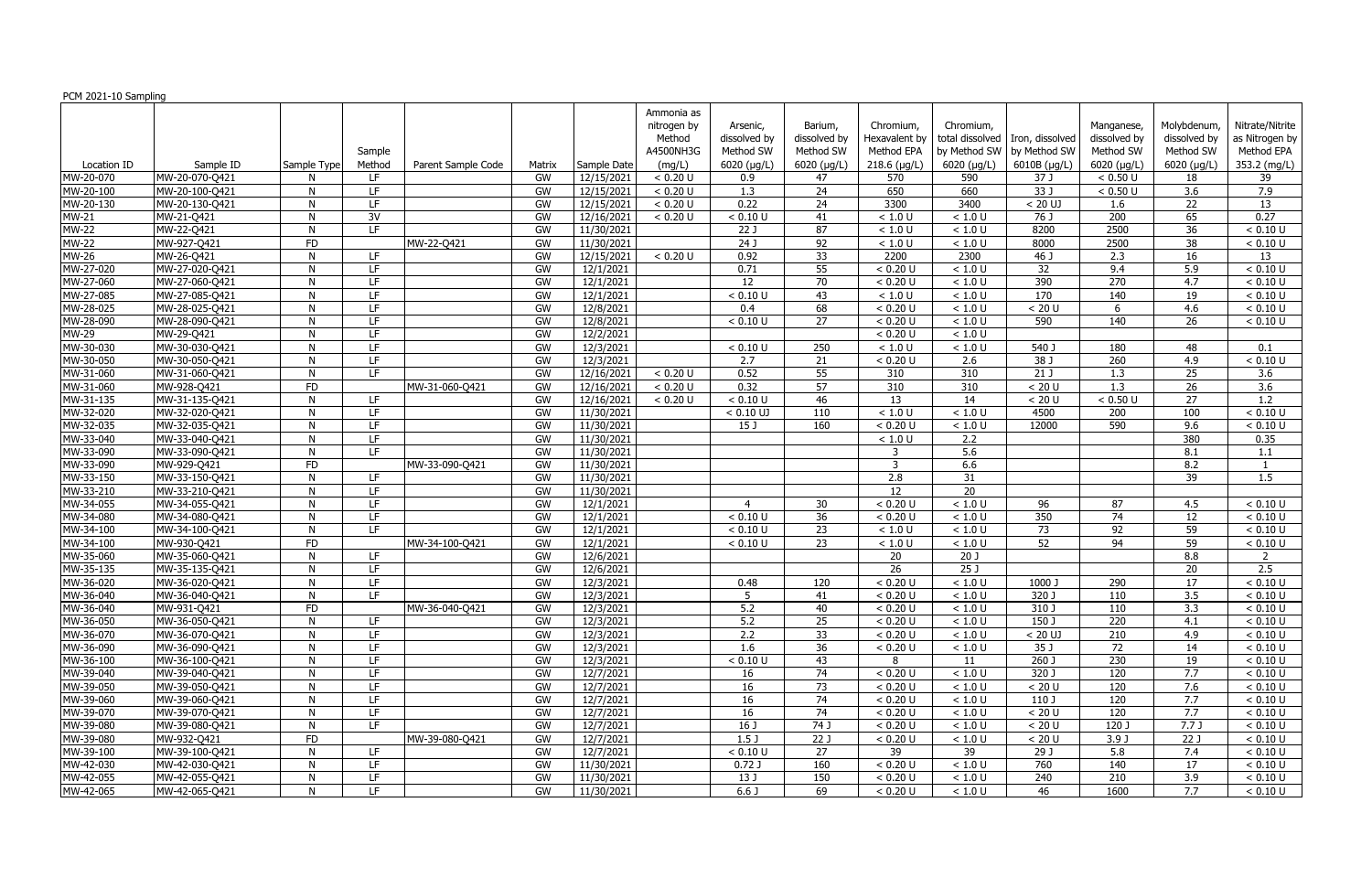| PCM 2021-10 Sampling |                |              |                          |                    |           |             |                                                         |                                                       |                                          |                                                          |
|----------------------|----------------|--------------|--------------------------|--------------------|-----------|-------------|---------------------------------------------------------|-------------------------------------------------------|------------------------------------------|----------------------------------------------------------|
| Location ID          | Sample ID      | Sample Type  | Sample<br>Method         | Parent Sample Code | Matrix    | Sample Date | Nitrite as<br>Nitrogen by<br>Method EPA<br>300.0 (mg/L) | Selenium,<br>dissolved by<br>Method SW<br>6020 (µg/L) | Sulfate by<br>Method EPA<br>300.0 (mg/L) | Total organic<br>carbon by<br>Method SM<br>5310 C (mg/L) |
| MW-20-070            | MW-20-070-Q421 | N            | LF                       |                    | GW        | 12/15/2021  | < 5.0 U                                                 | 33 J                                                  | 490                                      | < 1.0 U                                                  |
| MW-20-100            | MW-20-100-Q421 | N            | LF                       |                    | GW        | 12/15/2021  | $< 2.5 U$                                               | 6 J                                                   | 200                                      | < 1.0 U                                                  |
| MW-20-130            | MW-20-130-Q421 | $\mathsf{N}$ | LF                       |                    | GW        | 12/15/2021  | < 5.0 U                                                 | 37 J                                                  | 960                                      | < 1.0 U                                                  |
| MW-21                | MW-21-Q421     | $\mathsf{N}$ | 3V                       |                    | GW        | 12/16/2021  | < 5.0 U                                                 | 4.5                                                   | 1600                                     | < 1.0 U                                                  |
| <b>MW-22</b>         | MW-22-Q421     | $\mathsf{N}$ | LF                       |                    | GW        | 11/30/2021  |                                                         | < 0.50 U                                              |                                          | 1.3                                                      |
| <b>MW-22</b>         | MW-927-Q421    | <b>FD</b>    |                          | MW-22-Q421         | <b>GW</b> | 11/30/2021  |                                                         | < 0.50 U                                              |                                          | 1.4                                                      |
| <b>MW-26</b>         | MW-26-Q421     | $\mathsf{N}$ | $\overline{LF}$          |                    | GW        | 12/15/2021  | < 5.0 U                                                 | 13 J                                                  | 430                                      | < 1.0 U                                                  |
| MW-27-020            | MW-27-020-Q421 | $\mathsf{N}$ | $\overline{\mathsf{LF}}$ |                    | GW        | 12/1/2021   |                                                         | < 0.50 U                                              |                                          |                                                          |
| MW-27-060            | MW-27-060-Q421 | N            | E                        |                    | GW        | 12/1/2021   |                                                         | < 0.50 U                                              |                                          | $\overline{1.3}$                                         |
| MW-27-085            | MW-27-085-Q421 | $\mathsf{N}$ | LF                       |                    | GW        | 12/1/2021   |                                                         | < 0.50 U                                              |                                          | < 1.0 U                                                  |
| MW-28-025            | MW-28-025-Q421 | N            | E                        |                    | GW        | 12/8/2021   |                                                         | 1.3                                                   |                                          | < 1.0 U                                                  |
| MW-28-090            | MW-28-090-Q421 | N            | E                        |                    | GW        | 12/8/2021   |                                                         | < 0.50 U                                              |                                          | < 1.0 U                                                  |
| <b>MW-29</b>         | MW-29-Q421     | $\mathsf{N}$ | $\overline{LF}$          |                    | GW        | 12/2/2021   |                                                         |                                                       |                                          |                                                          |
| MW-30-030            | MW-30-030-Q421 | $\mathsf{N}$ | $\overline{LF}$          |                    | GW        | 12/3/2021   |                                                         | 0.54                                                  |                                          | 11                                                       |
| MW-30-050            | MW-30-050-Q421 | ${\sf N}$    | LF                       |                    | GW        | 12/3/2021   |                                                         | < 0.50 U                                              |                                          | $\mathbf{1}$                                             |
| MW-31-060            | MW-31-060-Q421 | N            | LF                       |                    | GW        | 12/16/2021  | < 2.5 U                                                 | 3.1                                                   | 210                                      | < 1.0 U                                                  |
| MW-31-060            | MW-928-Q421    | <b>FD</b>    |                          | MW-31-060-Q421     | GW        | 12/16/2021  | < 2.5 U                                                 | 3.1                                                   | 210                                      | < 1.0 U                                                  |
| MW-31-135            | MW-31-135-Q421 | $\mathsf{N}$ | LF.                      |                    | GW        | 12/16/2021  | < 5.0 U                                                 | 0.58                                                  | 500                                      | < 1.0 U                                                  |
| MW-32-020            | MW-32-020-Q421 | N            | LF                       |                    | GW        | 11/30/2021  |                                                         | 2.2                                                   |                                          | 4.4                                                      |
| MW-32-035            | MW-32-035-Q421 | $\mathsf{N}$ | LF                       |                    | GW        | 11/30/2021  |                                                         | < 0.50 U                                              |                                          | 1.9                                                      |
| MW-33-040            | MW-33-040-Q421 | $\mathsf{N}$ | LF                       |                    | GW        | 11/30/2021  |                                                         | 5.7                                                   |                                          |                                                          |
| MW-33-090            | MW-33-090-Q421 | $\mathsf{N}$ | LF                       |                    | GW        | 11/30/2021  |                                                         | < 0.50 U                                              |                                          |                                                          |
| MW-33-090            | MW-929-Q421    | <b>FD</b>    |                          | MW-33-090-Q421     | GW        | 11/30/2021  |                                                         | < 0.50 U                                              |                                          |                                                          |
| MW-33-150            | MW-33-150-Q421 | $\mathsf{N}$ | LF                       |                    | GW        | 11/30/2021  |                                                         | 0.63                                                  |                                          |                                                          |
| MW-33-210            | MW-33-210-Q421 | $\mathsf{N}$ | E                        |                    | GW        | 11/30/2021  |                                                         |                                                       |                                          |                                                          |
| MW-34-055            | MW-34-055-Q421 | N            | E                        |                    | GW        | 12/1/2021   |                                                         | < 0.50 U                                              |                                          | < 1.0 U                                                  |
| MW-34-080            | MW-34-080-Q421 | $\mathsf{N}$ | LF                       |                    | GW        | 12/1/2021   |                                                         | < 0.50 U                                              |                                          | < 1.0 U                                                  |
| MW-34-100            | MW-34-100-Q421 | N            | $\overline{LF}$          |                    | GW        | 12/1/2021   |                                                         | < 0.50 U                                              |                                          | < 1.0 U                                                  |
| MW-34-100            | MW-930-Q421    | FD           |                          | MW-34-100-Q421     | GW        | 12/1/2021   |                                                         | < 0.50 U                                              |                                          | < 1.0 U                                                  |
| MW-35-060            | MW-35-060-Q421 | $\mathsf{N}$ | LF                       |                    | GW        | 12/6/2021   |                                                         | 0.92                                                  |                                          |                                                          |
| MW-35-135            | MW-35-135-Q421 | $\mathsf{N}$ | $\overline{LF}$          |                    | GW        | 12/6/2021   |                                                         |                                                       |                                          |                                                          |
| MW-36-020            | MW-36-020-Q421 | ${\sf N}$    | LF.                      |                    | GW        | 12/3/2021   |                                                         | < 0.50 U                                              |                                          | 1.6                                                      |
| MW-36-040            | MW-36-040-Q421 | N            | LF                       |                    | GW        | 12/3/2021   |                                                         | < 0.50 U                                              |                                          | 2.3                                                      |
| MW-36-040            | MW-931-Q421    | <b>FD</b>    |                          | MW-36-040-Q421     | GW        | 12/3/2021   |                                                         | < 0.50 U                                              |                                          | 2.3                                                      |
| MW-36-050            | MW-36-050-Q421 | N            | LF.                      |                    | GW        | 12/3/2021   |                                                         | < 0.50 U                                              |                                          | 1.3                                                      |
| MW-36-070            | MW-36-070-Q421 | N            | LF                       |                    | GW        | 12/3/2021   |                                                         | < 0.50 U                                              |                                          | < 1.0 U                                                  |
| MW-36-090            | MW-36-090-Q421 | $\mathsf{N}$ | LF                       |                    | GW        | 12/3/2021   |                                                         | < 0.50 U                                              |                                          | < 1.0 U                                                  |
| MW-36-100            | MW-36-100-Q421 | ${\sf N}$    | LF                       |                    | GW        | 12/3/2021   |                                                         | < 0.50 U                                              |                                          | < 1.0 U                                                  |
| MW-39-040            | MW-39-040-Q421 | $\mathsf{N}$ | $\overline{LF}$          |                    | <b>GW</b> | 12/7/2021   |                                                         | < 0.50 U                                              |                                          | 2.2                                                      |
| MW-39-050            | MW-39-050-Q421 | ${\sf N}$    | LF                       |                    | GW        | 12/7/2021   |                                                         | < 0.50 U                                              |                                          |                                                          |
| MW-39-060            | MW-39-060-Q421 | ${\sf N}$    | LF                       |                    | GW        | 12/7/2021   |                                                         | < 0.50 U                                              |                                          | < 1.0 U                                                  |
| MW-39-070            | MW-39-070-Q421 | ${\sf N}$    | LF                       |                    | GW        | 12/7/2021   |                                                         | < 0.50 U                                              |                                          | $<1.0$ U                                                 |
| MW-39-080            | MW-39-080-Q421 | $\mathsf{N}$ | $\overline{\mathsf{LF}}$ |                    | GW        | 12/7/2021   |                                                         | < 0.50 U                                              |                                          | $<1.0$ U                                                 |
| MW-39-080            | MW-932-Q421    | <b>FD</b>    |                          | MW-39-080-Q421     | GW        | 12/7/2021   |                                                         | < 0.50 U                                              |                                          | $<1.0$ U                                                 |
| MW-39-100            | MW-39-100-Q421 | N            | LF                       |                    | GW        | 12/7/2021   |                                                         | < 0.50 U                                              |                                          | $<1.0$ U                                                 |
| MW-42-030            | MW-42-030-Q421 | ${\sf N}$    | LF                       |                    | GW        | 11/30/2021  |                                                         | < 0.50 U                                              |                                          | 1.8                                                      |
| MW-42-055            | MW-42-055-Q421 | N            | LF                       |                    | GW        | 11/30/2021  |                                                         | < 0.50 U                                              |                                          | $<1.0$ U                                                 |
| MW-42-065            | MW-42-065-Q421 | N            | LF                       |                    | GW        | 11/30/2021  |                                                         | < 0.50 U                                              |                                          | < 1.0 U                                                  |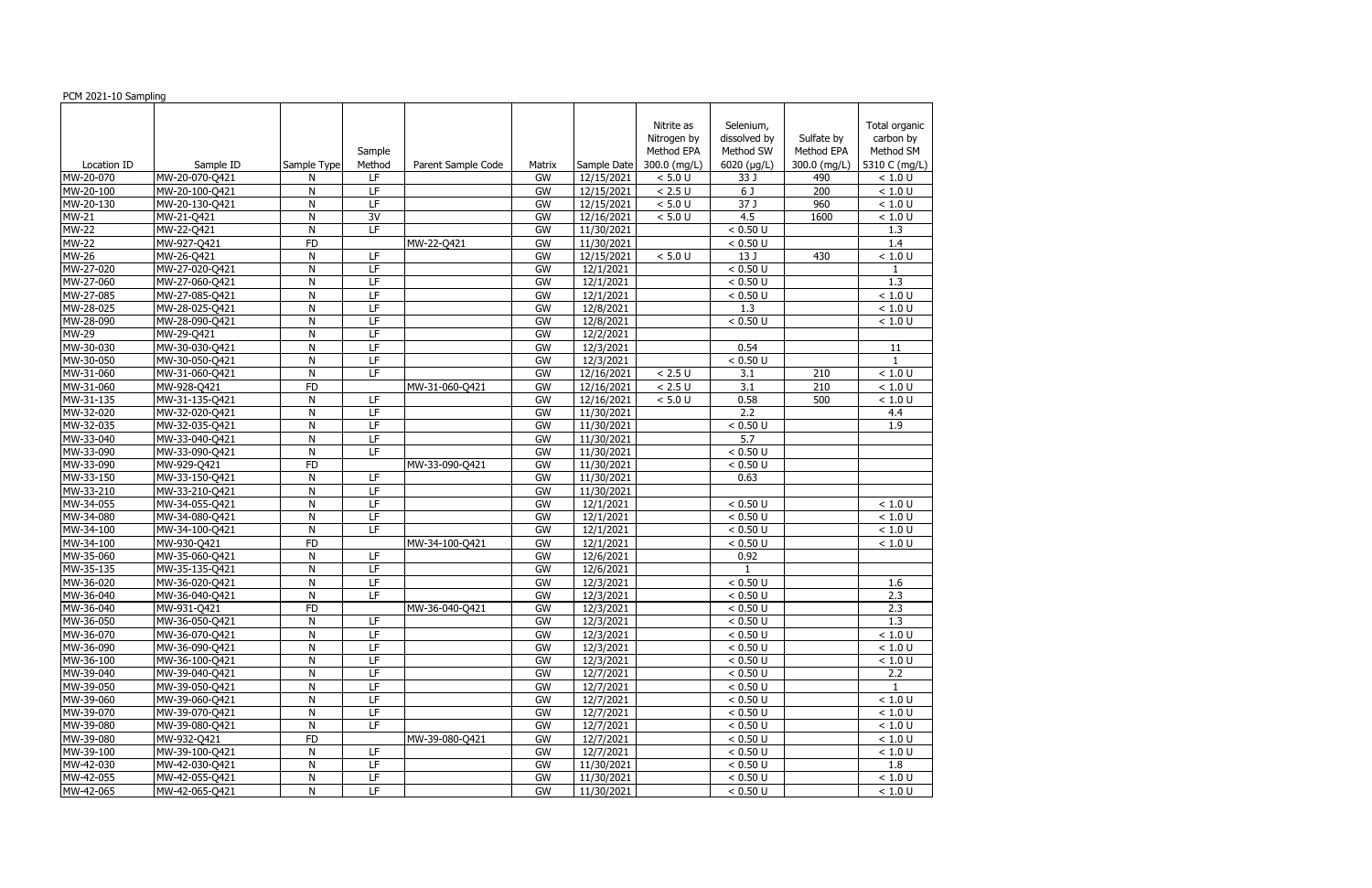|                     |                 |             |                          |                    |        |             | Ammonia as  |                     |                     |                  |                             |                                   |                  |                     |                 |
|---------------------|-----------------|-------------|--------------------------|--------------------|--------|-------------|-------------|---------------------|---------------------|------------------|-----------------------------|-----------------------------------|------------------|---------------------|-----------------|
|                     |                 |             |                          |                    |        |             | nitrogen by | Arsenic,            | Barium,             | Chromium,        | Chromium,                   |                                   | Manganese,       | Molybdenum,         | Nitrate/Nitrite |
|                     |                 |             |                          |                    |        |             | Method      | dissolved by        | dissolved by        | Hexavalent by    |                             | total dissolved   Iron, dissolved | dissolved by     | dissolved by        | as Nitrogen by  |
|                     |                 |             | Sample                   |                    |        |             | A4500NH3G   | Method SW           | Method SW           | Method EPA       | by Method SW   by Method SW |                                   | Method SW        | Method SW           | Method EPA      |
| Location ID         | Sample ID       | Sample Type | Method                   | Parent Sample Code | Matrix | Sample Date | (mg/L)      | 6020 (µg/L)         | $6020$ ( $\mu$ g/L) | $218.6$ (µg/L)   | $6020$ ( $\mu$ g/L)         | 6010B (µg/L)                      | 6020 (µg/L)      | $6020$ ( $\mu$ g/L) | 353.2 (mg/L)    |
| MW-43-025           | MW-43-025-Q421  |             | LF.                      |                    | GW     | 11/30/2021  |             | 31 J                | 75                  | < 0.20 U         | < 1.0 U                     | 4400                              | 360              | 5.3                 | < 0.10 U        |
| MW-43-075           | MW-43-075-Q421  | N           | LF.                      |                    | GW     | 11/30/2021  |             | 8.7 <sub>0</sub>    | 42                  | < 0.20 U         | < 1.0 U                     | 3700                              | 540              | 15                  | < 0.10 U        |
| MW-43-090           | MW-43-090-Q421  | N           | LF.                      |                    | GW     | 11/30/2021  |             | $< 0.10 \text{ UJ}$ | 55                  | < 1.0 U          | < 1.0 U                     | 1200                              | 520              | 29                  | < 0.10 U        |
| MW-44-070           | MW-44-070-Q421  | N           | LF.                      |                    | GW     | 12/8/2021   |             | 2.4                 | 31                  | < 0.20 U         | < 1.0 U                     | 140                               | 120              | 7.6                 | < 0.10 U        |
| MW-44-115           | MW-44-115-Q421  | N           | LF.                      |                    | GW     | 12/8/2021   |             | 0.86                | 19                  | 1.8              | 2.2                         | < 20 U                            | 10               | 77                  | < 0.10 U        |
| MW-44-125           | MW-44-125-Q421  | N           | LF.                      |                    | GW     | 12/8/2021   |             | < 0.10 U            | 55                  | < 1.0 U          | 1.9                         | 300                               | 390              | 230                 | < 0.10 U        |
| MW-45-095a          | MW-45-095A-Q421 | N           | LF.                      |                    | GW     | 12/1/2021   |             | < 0.10 U            | $\overline{37}$     | < 0.20 U         | $<1.0$ U                    | < 20 U                            | 260              | 14                  | < 0.10 U        |
| MW-46-175           | MW-46-175-Q421  | N           | LF.                      |                    | GW     | 12/8/2021   |             | < 0.10 U            | 31                  | 2.1              | 36                          | $\overline{200}$                  | 21               | $\overline{200}$    | 0.9             |
| MW-46-205           | MW-46-205-Q421  | N           | LF.                      |                    | GW     | 12/8/2021   |             | < 0.10 U            | 33                  | < 1.0 U          | < 1.0 U                     | 68                                | 46               | 340                 | 0.93            |
| MW-46-205           | MW-933-Q421     | <b>FD</b>   |                          | MW-46-205-Q421     | GW     | 12/8/2021   |             | < 0.10 U            | $\overline{33}$     | < 1.0 U          | < 1.0 U                     | < 100 U                           | 42               | 340                 | 0.96            |
| MW-47-055           | MW-47-055-Q421  | N           | LF.                      |                    | GW     | 12/6/2021   |             |                     |                     | 17               | 18J                         |                                   |                  |                     |                 |
| MW-47-115           | MW-47-115-Q421  | N           | LF.                      |                    | GW     | 12/6/2021   |             |                     |                     | $\overline{17}$  | 17J                         |                                   |                  |                     |                 |
| MW-49-135           | MW-49-135-Q421  | N           | LF.                      |                    | GW     | 12/2/2021   |             |                     |                     | 6.1              | 7.3                         |                                   |                  |                     |                 |
| MW-49-275           | MW-49-275-Q421  | N           | LF.                      |                    | GW     | 12/2/2021   |             |                     |                     | < 1.0 U          | 2.2                         |                                   |                  |                     |                 |
| MW-49-365           | MW-49-365-Q421  | N           | LF.                      |                    | GW     | 12/2/2021   |             |                     |                     | < 1.0 U          | 2.6                         |                                   |                  |                     |                 |
| MW-51               | MW-51-Q421      | N           | LF.                      |                    | GW     | 12/15/2021  | < 0.20 U    | < 0.10 U            | 43                  | 2900             | 3100                        | 25 J                              | 1.1              | 42                  | 13              |
| <b>MW-51</b>        | MW-934-Q421     | <b>FD</b>   |                          | MW-51-Q421         | GW     | 12/15/2021  | < 0.20 U    | < 0.10 U            | 43                  | 2900             | 3000                        | $\overline{24J}$                  |                  | 42                  | 12              |
| $\overline{MW-52D}$ | MW-52D-Q421     | N           | LF.                      |                    | GW     | 11/30/2021  |             | 2J                  | 37                  | < 1.0 U          | < 1.0 U                     | 950                               | 280              | 61                  | < 0.10 U        |
| $MW-52M$            | MW-52M-Q421     | N           | LF.                      |                    | GW     | 11/30/2021  |             | $< 0.10$ UJ         | $\overline{54}$     | < 1.0 U          | < 1.0 U                     | 1400                              | $\overline{210}$ | $\overline{30}$     | < 0.10 U        |
| <b>MW-52S</b>       | MW-52S-Q421     | N           | LF.                      |                    | GW     | 11/30/2021  |             | $< 0.10$ UJ         | 1400                | < 0.20 U         | < 1.0 U                     | 20000                             | 1400             | 5.3                 | < 0.10 U        |
| $\overline{MW-52S}$ | MW-935-Q421     | <b>FD</b>   |                          | MW-52S-Q421        | GW     | 11/30/2021  |             | $< 0.10$ UJ         | 1300                | < 0.20 U         | < 1.0 U                     | 20000                             | 1300             | 4.9                 | < 0.10 U        |
| <b>MW-53D</b>       | MW-53D-Q421     | N           | LF.                      |                    | GW     | 11/30/2021  |             | 3.6 <sub>J</sub>    | 44                  | < 1.0 U          | < 1.0 U                     | 220                               | 1300             | 180                 | < 0.10 U        |
| <b>MW-53M</b>       | MW-53M-Q421     | N           | LF.                      |                    | GW     | 11/30/2021  |             | $< 0.10$ UJ         | 58                  | < 1.0 U          | < 1.0 U                     | 380                               | 420              | 54                  | < 0.10 U        |
| <b>MW-53S</b>       | MW-53S-Q421     | N           | LF.                      |                    | GW     | 11/30/2021  |             | $< 0.10$ UJ         | $\overline{200}$    | < 0.20 U         | < 1.0 U                     | 5400                              | 1200             | 1.6                 | < 0.10 U        |
| MW-71-035           | MW-71-035-Q421  | N           | LF.                      |                    | GW     | 12/16/2021  | < 0.20 U    | < 0.10 U            | 42                  | < 1.0 U          | < 1.0 U                     | 31 J                              | 71               | 15                  | < 0.10 U        |
| MW-75-033           | MW-75-033-Q421  | N           | LF.                      |                    | GW     | 11/29/2021  |             |                     |                     | 42               | 39                          |                                   |                  |                     |                 |
| MW-75-117           | MW-75-117-Q421  | N           | LF.                      |                    | GW     | 11/29/2021  |             |                     |                     | 10               | 10                          |                                   |                  |                     |                 |
|                     |                 | N           | $\overline{\mathsf{LF}}$ |                    | GW     | 11/29/2021  |             |                     |                     | < 1.0 U          | < 1.0 U                     |                                   |                  |                     |                 |
| MW-75-202           | MW-75-202-Q421  |             |                          |                    |        |             |             |                     |                     |                  |                             |                                   |                  |                     |                 |
| MW-75-202           | MW-936-Q421     | <b>FD</b>   |                          | MW-75-202-Q421     | GW     | 11/29/2021  |             |                     |                     | < 1.0 U          | < 1.0 U                     |                                   |                  |                     |                 |
| MW-75-267           | MW-75-267-Q421  | N           | LF.                      |                    | GW     | 11/29/2021  |             |                     |                     | < 1.0 U          | < 1.0 U                     |                                   |                  |                     |                 |
| MW-75-337           | MW-75-337-Q421  | N           | LF.                      |                    | GW     | 11/29/2021  |             |                     |                     | $<1.0$ U         | < 1.0 U                     |                                   |                  |                     |                 |
| MW-76-039           | MW-76-039-Q421  | N           | LF.                      |                    | GW     | 12/2/2021   | < 0.20 U    | $< 0.10$ UJ         | 39                  | 130              | 140                         | $< 20$ UJ                         | 10               | 27                  | 2.8             |
| MW-76-156           | MW-76-156-Q421  | N           | LF.                      |                    | GW     | 12/2/2021   | < 0.20 U    | $< 0.10$ UJ         | 47                  | $\overline{4}$   | 4.5                         | 58 J                              | 92               | 31                  | $\overline{z}$  |
| MW-76-181           | MW-76-181-Q421  | N           | LF.                      |                    | GW     | 12/2/2021   | < 0.20 U    | 1.5 <sub>J</sub>    | 67                  | 1500             | 1500                        | 52 J                              | 89               | 27                  | 2.3             |
| MW-76-218           | MW-76-218-Q421  | N           | LF                       |                    | GW     | 12/2/2021   | < 0.20 U    | 3.9J                | 66                  | 270              | 280                         | $< 20$ UJ                         | 280              | 68                  | 0.85            |
| MW-77-046           | MW-77-046-Q421  | N           | LF.                      |                    | GW     | 12/2/2021   |             | $< 0.10$ UJ         | 95                  | < 1.0 U          | $<1.0$ U                    | 940 J                             | 420              | 95                  | < 0.10 U        |
| MW-77-102           | MW-77-102-Q421  | N           | LF                       |                    | GW     | 12/2/2021   |             | $< 0.10$ UJ         | 40                  | 0.67             | < 1.0 U                     | 39 J                              | 20               | 4.4                 | 0.59            |
| MW-77-158           | MW-77-158-Q421  | N           | LF.                      |                    | GW     | 12/2/2021   |             | $< 0.10$ UJ         | 43                  | 7.1              | 7.7                         | 48 J                              | 60               | 32                  | 1.5             |
| MW-77-158           | MW-937-Q421     | <b>FD</b>   |                          | MW-77-158-Q421     | GW     | 12/2/2021   |             | $< 0.10$ UJ         | 44                  | 6.9              | 7.9                         | $< 20$ UJ                         | 62               | 33                  | 1.5             |
| MW-77-187           | MW-77-187-Q421  | N           | LF.                      |                    | GW     | 12/2/2021   |             | $< 0.10$ UJ         | 40                  | $\overline{2.5}$ | 3.1                         | 50 J                              | 50               | 250                 | 1.2             |
| MW-78-070           | MW-78-070-Q421  | N           | LF.                      |                    | GW     | 12/15/2021  | < 0.20 U    | 0.85                | 40                  | 4400             | 4500                        | $< 20$ UJ                         | 0.63             | 13                  | 12              |
| MW-78-142           | MW-78-142-Q421  | N           | LF.                      |                    | GW     | 12/15/2021  | < 0.20 U    | < 0.10 U            | 31                  | 5500             | 5400                        | 31 J                              | 4.2              | 21                  | 9.9             |
| MW-79-058           | MW-79-058-Q421  | N           | LF.                      |                    | GW     | 12/15/2021  | < 0.20 U    | 0.3                 | 93                  | 3200             | 3400                        | $< 20$ UJ                         | 0.56             | 10 <sup>°</sup>     | 11              |
| MW-79-102           | MW-79-102-Q421  |             | LF                       |                    | GW     | 12/15/2021  | < 0.20 U    | 1.5                 | 37                  | 2800             | 2800                        | $< 20$ UJ                         | 5.2              | 29                  | 16              |
| MW-80-057           | MW-80-057-Q421  | N           | $\overline{LF}$          |                    | GW     | 12/15/2021  | < 0.20 U    | 1.3                 | 51                  | 710              | 710                         | $< 20$ UJ                         | $-4.7$           | 36                  | 17              |
| MW-80-082           | MW-80-082-Q421  | N           | LF                       |                    | GW     | 12/15/2021  | < 0.20 U    | 1.5                 | 33                  | 1200             | 1200                        | $< 20$ UJ                         | 0.87             | 26                  | 13              |
| MW-81-043           | MW-81-043-Q421  | N           | LF                       |                    | GW     | 12/13/2021  |             | 0.75                | 110                 | 8.7              | 9.2                         | $< 20$ UJ                         | 160              | 24                  | 0.48            |
| MW-81-098           | MW-81-098-Q421  | N           | LF.                      |                    | GW     | 12/13/2021  |             | < 0.10 U            | 70                  | 1.2              | $\overline{1.7}$            | 41 J                              | 140              | 3.4                 | 0.58            |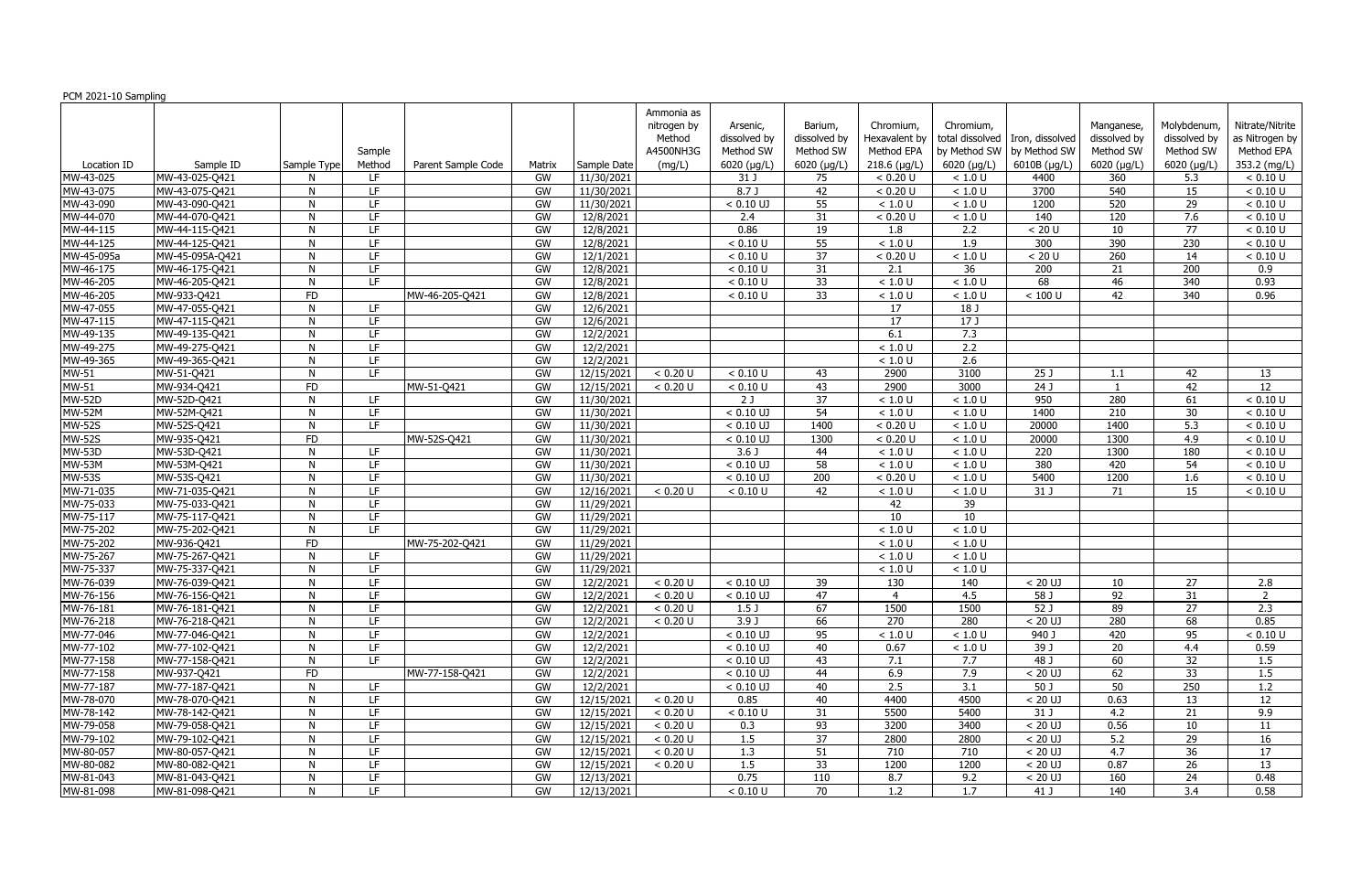| PCM 2021-10 Sampling |                 |                 |                 |                    |                 |             |                                         |                                        |                          |                                         |
|----------------------|-----------------|-----------------|-----------------|--------------------|-----------------|-------------|-----------------------------------------|----------------------------------------|--------------------------|-----------------------------------------|
|                      |                 |                 | Sample          |                    |                 |             | Nitrite as<br>Nitrogen by<br>Method EPA | Selenium,<br>dissolved by<br>Method SW | Sulfate by<br>Method EPA | Total organic<br>carbon by<br>Method SM |
| Location ID          | Sample ID       | Sample Type     | Method          | Parent Sample Code | Matrix          | Sample Date | 300.0 (mg/L)                            | 6020 (µg/L)                            | 300.0 (mg/L)             | 5310 C (mg/L)                           |
| MW-43-025            | MW-43-025-Q421  | N               | LF.             |                    | <b>GW</b>       | 11/30/2021  |                                         | < 0.50 U                               |                          | 1.2                                     |
| MW-43-075            | MW-43-075-Q421  | N               | LF.             |                    | <b>GW</b>       | 11/30/2021  |                                         | < 0.50 U                               |                          | < 1.0 U                                 |
| MW-43-090            | MW-43-090-Q421  | $\mathsf{N}$    | LF              |                    | <b>GW</b>       | 11/30/2021  |                                         | < 0.50 U                               |                          | < 1.0 U                                 |
| MW-44-070            | MW-44-070-Q421  | N               | LF.             |                    | <b>GW</b>       | 12/8/2021   |                                         | < 0.50 U                               |                          | $<1.0$ U                                |
| MW-44-115            | MW-44-115-Q421  | $\mathsf{N}$    | E               |                    | GW              | 12/8/2021   |                                         | < 0.50 U                               |                          | < 1.0 U                                 |
| MW-44-125            | MW-44-125-Q421  | N               | LF.             |                    | GW              | 12/8/2021   |                                         | < 0.50 U                               |                          | $<1.0$ U                                |
| MW-45-095a           | MW-45-095A-Q421 | ${\sf N}$       | $\overline{LF}$ |                    | <b>GW</b>       | 12/1/2021   |                                         | < 0.50 U                               |                          | $<1.0$ U                                |
| MW-46-175            | MW-46-175-Q421  | $\mathsf{N}$    | $\overline{LF}$ |                    | <b>GW</b>       | 12/8/2021   |                                         | 0.56                                   |                          | < 1.0 U                                 |
| MW-46-205            | MW-46-205-Q421  | $\mathsf{N}$    | LF              |                    | $\overline{GW}$ | 12/8/2021   |                                         | 0.82                                   |                          | < 1.0 U                                 |
| MW-46-205            | MW-933-Q421     | $\overline{FD}$ |                 | MW-46-205-Q421     | $\overline{GW}$ | 12/8/2021   |                                         | 0.86                                   |                          | < 1.0 U                                 |
| MW-47-055            | MW-47-055-Q421  | N               | $\overline{LF}$ |                    | <b>GW</b>       | 12/6/2021   |                                         |                                        |                          |                                         |
| MW-47-115            | MW-47-115-Q421  | N               | $\overline{LF}$ |                    | <b>GW</b>       | 12/6/2021   |                                         |                                        |                          |                                         |
| MW-49-135            | MW-49-135-Q421  | N               | LF.             |                    | <b>GW</b>       | 12/2/2021   |                                         |                                        |                          |                                         |
| MW-49-275            | MW-49-275-Q421  | $\mathsf{N}$    | $\overline{LF}$ |                    | GW              | 12/2/2021   |                                         |                                        |                          |                                         |
| MW-49-365            | MW-49-365-Q421  | ${\sf N}$       | LF              |                    | GW              | 12/2/2021   |                                         |                                        |                          |                                         |
| MW-51                | MW-51-Q421      | ${\sf N}$       | LF.             |                    | GW              | 12/15/2021  | < 5.0 U                                 | 34 J                                   | 720                      | < 1.0 U                                 |
| <b>MW-51</b>         | MW-934-Q421     | <b>FD</b>       |                 | MW-51-Q421         | <b>GW</b>       | 12/15/2021  | < 5.0 U                                 | 33 J                                   | 720                      | < 1.0 U                                 |
| <b>MW-52D</b>        | MW-52D-Q421     | $\mathsf{N}$    | LF.             |                    | GW              | 11/30/2021  |                                         | < 0.50 U                               |                          | < 50 U                                  |
| <b>MW-52M</b>        | MW-52M-Q421     | ${\sf N}$       | LF.             |                    | <b>GW</b>       | 11/30/2021  |                                         | < 0.50 U                               |                          | < 1.0 U                                 |
| <b>MW-52S</b>        | MW-52S-Q421     | $\mathsf{N}$    | $\overline{LF}$ |                    | <b>GW</b>       | 11/30/2021  |                                         | < 0.50 U                               |                          | 1.3                                     |
| <b>MW-52S</b>        | MW-935-Q421     | <b>FD</b>       |                 | MW-52S-Q421        | GW              | 11/30/2021  |                                         | < 0.50 U                               |                          | 1.4                                     |
| <b>MW-53D</b>        | MW-53D-Q421     | $\mathsf{N}$    | LF              |                    | <b>GW</b>       | 11/30/2021  |                                         | < 0.50 U                               |                          | < 1.0 U                                 |
| <b>MW-53M</b>        | MW-53M-Q421     | N               | LF              |                    | GW              | 11/30/2021  |                                         | < 0.50 U                               |                          | < 1.0 U                                 |
| <b>MW-53S</b>        | MW-53S-Q421     | ${\sf N}$       | $\overline{LF}$ |                    | <b>GW</b>       | 11/30/2021  |                                         | < 0.50 U                               |                          | < 1.0 U                                 |
| MW-71-035            | MW-71-035-Q421  | ${\sf N}$       | E               |                    | <b>GW</b>       | 12/16/2021  | < 5.0 U                                 | < 0.50 U                               | 1200                     | < 1.0 U                                 |
| MW-75-033            | MW-75-033-Q421  | N               | $\overline{LF}$ |                    | <b>GW</b>       | 11/29/2021  |                                         |                                        |                          |                                         |
| MW-75-117            | MW-75-117-Q421  | $\mathsf{N}$    | LF              |                    | $\overline{GW}$ | 11/29/2021  |                                         |                                        |                          |                                         |
| MW-75-202            | MW-75-202-Q421  | N               | $\overline{LF}$ |                    | <b>GW</b>       | 11/29/2021  |                                         |                                        |                          |                                         |
| MW-75-202            | MW-936-Q421     | $\overline{FD}$ |                 | MW-75-202-Q421     | <b>GW</b>       | 11/29/2021  |                                         |                                        |                          |                                         |
| MW-75-267            | MW-75-267-Q421  | ${\sf N}$       | LF.             |                    | GW              | 11/29/2021  |                                         |                                        |                          |                                         |
| MW-75-337            | MW-75-337-Q421  | $\mathsf{N}$    | $\overline{LF}$ |                    | GW              | 11/29/2021  |                                         |                                        |                          |                                         |
| MW-76-039            | MW-76-039-Q421  | ${\sf N}$       | LF              |                    | GW              | 12/2/2021   | < 2.5 U                                 | 2.8                                    | 190                      | < 1.0 U                                 |
| MW-76-156            | MW-76-156-Q421  | N               | LF              |                    | GW              | 12/2/2021   | < 5.0 U                                 | 1.1                                    | 780                      | < 1.0 U                                 |
| MW-76-181            | MW-76-181-Q421  | N               | LF.             |                    | GW              | 12/2/2021   | $< 5.0 U$                               | 1.7                                    | 870                      | < 1.0 U                                 |
| MW-76-218            | MW-76-218-Q421  | N               | LF              |                    | GW              | 12/2/2021   | < 10 U                                  |                                        | 880                      | < 50 U                                  |
| MW-77-046            | MW-77-046-Q421  | N               | LF              |                    | GW              | 12/2/2021   |                                         | 3                                      |                          | 1.5                                     |
| MW-77-102            | MW-77-102-Q421  | ${\sf N}$       | LF.             |                    | GW              | 12/2/2021   |                                         | < 0.50 U                               |                          | < 1.0 U                                 |
| MW-77-158            | MW-77-158-Q421  | ${\sf N}$       | LF.             |                    | GW              | 12/2/2021   |                                         | 0.53                                   |                          | $<1.0$ U                                |
| MW-77-158            | MW-937-Q421     | <b>FD</b>       |                 | MW-77-158-Q421     | GW              | 12/2/2021   |                                         | 0.78                                   |                          | $<1.0$ U                                |
| MW-77-187            | MW-77-187-Q421  | ${\sf N}$       | LF.             |                    | GW              | 12/2/2021   |                                         | 0.81                                   |                          | $<1.0$ U                                |
| MW-78-070            | MW-78-070-Q421  | ${\sf N}$       | LF.             |                    | GW              | 12/15/2021  | $< 2.5 U$                               | 9.2 <sub>J</sub>                       | 370                      | $<1.0$ U                                |
| MW-78-142            | MW-78-142-Q421  | ${\sf N}$       | LF.             |                    | GW              | 12/15/2021  | < 5.0 U                                 | 33 J                                   | 900                      | $<1.0$ U                                |
| MW-79-058            | MW-79-058-Q421  | ${\sf N}$       | LF              |                    | GW              | 12/15/2021  | $< 5.0 U$                               | 9.4J                                   | 410                      | $< 5.0 U$                               |
| MW-79-102            | MW-79-102-Q421  | ${\sf N}$       | $\overline{LF}$ |                    | GW              | 12/15/2021  | $< 5.0 U$                               | 57 J                                   | 870                      | < 1.0 U                                 |
| MW-80-057            | MW-80-057-Q421  | N               | LF.             |                    | GW              | 12/15/2021  | $< 5.0 U$                               | 31 J                                   | 520                      | $<1.0$ U                                |
| MW-80-082            | MW-80-082-Q421  | ${\sf N}$       | LF.             |                    | GW              | 12/15/2021  | $< 5.0 U$                               | 24 J                                   | 570                      | $<1.0$ U                                |
| MW-81-043            | MW-81-043-Q421  | N               | LF.             |                    | GW              | 12/13/2021  |                                         | 2.6                                    |                          | $<1.0$ U                                |
| MW-81-098            | MW-81-098-Q421  | N               | LF.             |                    | GW              | 12/13/2021  |                                         | < 0.50 U                               |                          | $<1.0$ U                                |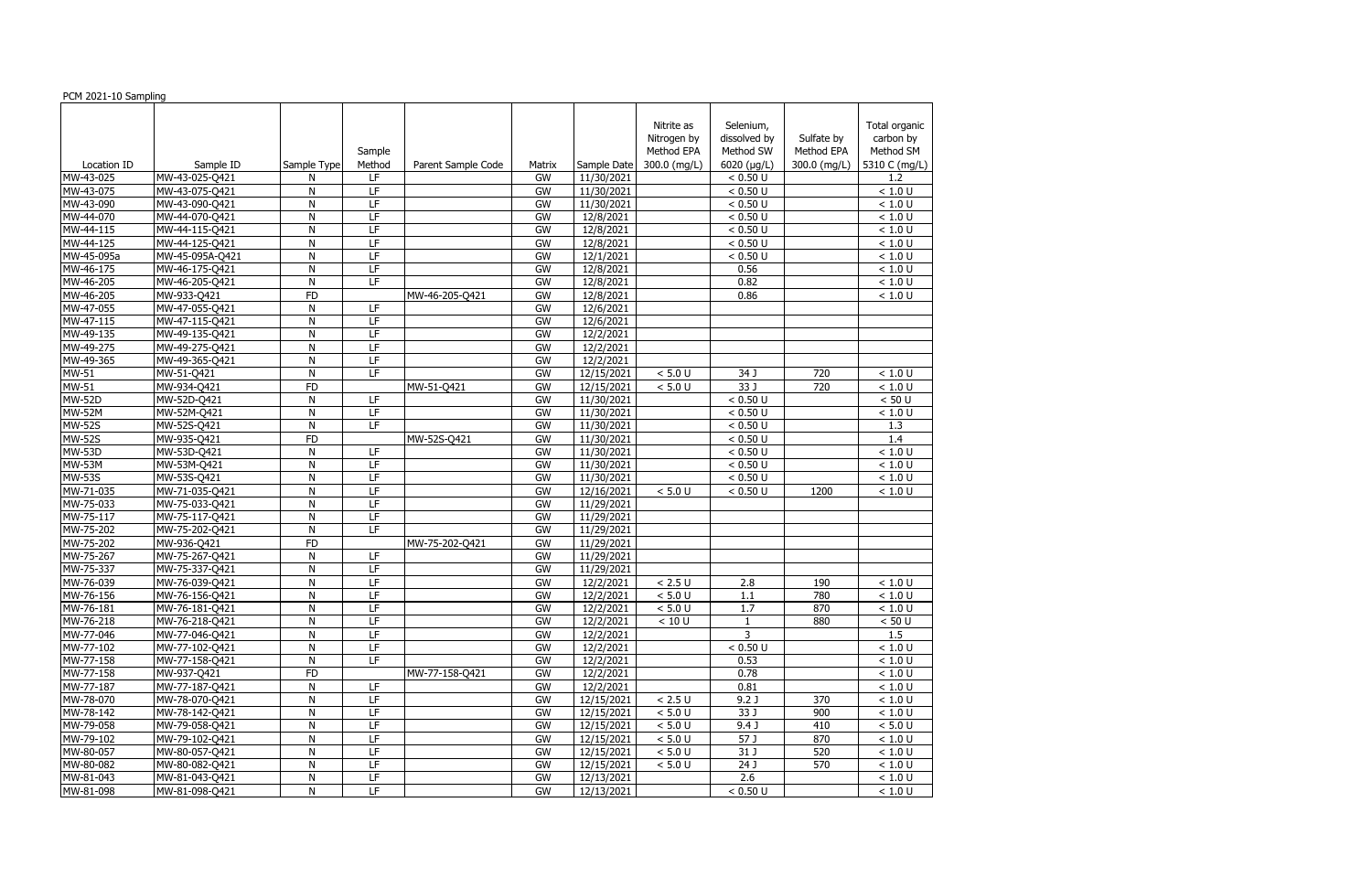|               |                |              |        |                    |           |             | Ammonia as  |               |              |                |                             |                                   |                  |              |                 |
|---------------|----------------|--------------|--------|--------------------|-----------|-------------|-------------|---------------|--------------|----------------|-----------------------------|-----------------------------------|------------------|--------------|-----------------|
|               |                |              |        |                    |           |             | nitrogen by | Arsenic,      | Barium,      | Chromium,      | Chromium,                   |                                   | Manganese,       | Molybdenum,  | Nitrate/Nitrite |
|               |                |              |        |                    |           |             | Method      | dissolved by  | dissolved by | Hexavalent by  |                             | total dissolved   Iron, dissolved | dissolved by     | dissolved by | as Nitrogen by  |
|               |                |              | Sample |                    |           |             | A4500NH3G   | Method SW     | Method SW    | Method EPA     | by Method SW   by Method SW |                                   | Method SW        | Method SW    | Method EPA      |
| Location ID   | Sample ID      | Sample Type  | Method | Parent Sample Code | Matrix    | Sample Date | (mg/L)      | $6020$ (µg/L) | 6020 (µg/L)  | $218.6$ (µg/L) | $6020$ ( $\mu$ g/L)         | 6010B (µg/L)                      | $6020$ (µg/L)    | 6020 (µg/L)  | 353.2 (mg/L)    |
| MW-82-046     | MW-82-046-Q421 |              | I F.   |                    | GW        | 12/16/2021  |             | 15            | 61           | < 0.20 U       | < 1.0 U                     | 2900 J                            | 170              | 11           | < 0.10 U        |
| MW-82-046     | MW-938-Q421    | FD           |        | MW-82-046-Q421     | GW        | 12/16/2021  |             | 15            | 59           | < 0.20 U       | < 1.0 U                     | 3200 J                            | 170              | 11           | < 0.10 U        |
| MW-82-112     | MW-82-112-Q421 |              | LE.    |                    | GW        | 12/16/2021  |             | < 0.10 U      | 35           | 0.88           |                             | < 20 U                            | 27               | 8.7          | 0.72            |
| MW-82-168     | MW-82-168-Q421 |              | LF.    |                    | GW        | 12/16/2021  |             | < 0.10 U      | 48           |                | 7.5                         | 31 J                              | 140              | 15           | 1.6             |
| MW-82-198     | MW-82-198-Q421 |              | IF.    |                    | GW        | 12/16/2021  |             | < 0.10 U      | 34           | < 1.0 U        | 2.9                         | 120 J                             | 57               | 140          | 1.2             |
| MW-86-030     | MW-86-030-Q421 | $\mathbf{N}$ | LF.    |                    | <b>GW</b> | 12/14/2021  |             | 2.6           | 95           | < 0.20 U       | < 1.0 U                     | 33 J                              | 420              | $\Omega$     | < 0.10 U        |
| MW-86-066     | MW-86-066-Q421 |              | LF     |                    | GW        | 12/14/2021  |             | < 0.10 U      | 91           | < 0.20 U       | < 1.0 U                     | $< 20$ UJ                         | 760              | 16           | 0.53            |
| MW-86-120     | MW-86-120-Q421 | $\mathbf{N}$ | LF.    |                    | <b>GW</b> | 12/14/2021  |             | < 0.10 U      | 42           | < 1.0 U        | < 1.0 U                     | $< 20$ UJ                         | $\overline{370}$ | 33           | 0.41            |
| MW-86-140     | MW-86-140-Q421 | $\mathbf{M}$ | LE.    |                    | GW        | 12/14/2021  |             | < 0.10 U      | 55           | < 1.0 U        | < 1.0 U                     | $< 20$ UJ                         | 730              | 34           | 0.78            |
| MW-90-031     | MW-90-031-Q421 |              | I F.   |                    | GW        | 12/8/2021   |             | < 0.10 U      | 97           | < 1.0 U        | < 1.0 U                     | 7000                              | 250              | 18           | < 0.10 U        |
| MW-96-045     | MW-96-045-Q421 |              | LF.    |                    | GW        | 12/15/2021  |             |               |              | < 1.0 U        | 1.5                         |                                   |                  |              |                 |
| MW-96-045     | MW-939-Q421    | FD.          |        | MW-96-045-Q421     | GW        | 12/15/2021  |             |               |              | < 1.0 U        | < 1.0 U                     |                                   |                  |              |                 |
| MW-96-217     | MW-96-217-Q421 |              | LF.    |                    | GW        | 12/15/2021  |             |               |              | < 1.0 U        | < 1.0 U                     |                                   |                  |              |                 |
| MW-97-042     | MW-97-042-Q421 |              | IF.    |                    | GW        | 12/13/2021  |             |               |              | $4.4^{\circ}$  |                             |                                   |                  |              |                 |
| MW-97-202     | MW-97-202-Q421 |              | I F.   |                    | GW        | 12/13/2021  |             |               |              | < 1.0 U        | < 1.0 U                     |                                   |                  |              |                 |
| PT5D          | PT5D-Q421      |              | IF.    |                    | GW        | 12/16/2021  |             | 1.5           | 20           | 31             | 29                          | < 20 U                            | 31               | 100          | < 0.10 U        |
| PT5M          | PT5M-Q421      |              | LE.    |                    | GW        | 12/16/2021  |             | 1.7           | 23           | < 0.20 U       | < 1.0 U                     | < 20 U                            | 940              | 11           | < 0.10 U        |
| PT5S          | PT5S-Q421      |              | IF.    |                    | GW        | 12/16/2021  |             | 13            | 84           | < 0.20 U       | < 1.0 U                     | 650 J                             | 210              | 6.1          | < 0.10 U        |
| <b>TW-03D</b> | TW-03D-Q421    |              | FP     |                    | GW        | 12/16/2021  | < 0.23 U    | < 0.10 U      | 36           | 400            | 390                         | < 20 U                            | 13               | 22           | 2.4             |
| <b>TW-04</b>  | TW-04-Q421     |              | LF.    |                    | GW        | 12/6/2021   |             |               |              | 9.1            | 9.3 <sub>1</sub>            |                                   |                  |              |                 |

#### **Notes:**

All samples were sent to Asset for analyses.

< = analyte not detected at the reporting limit shown

#### **Acronyms and Abbreviations:**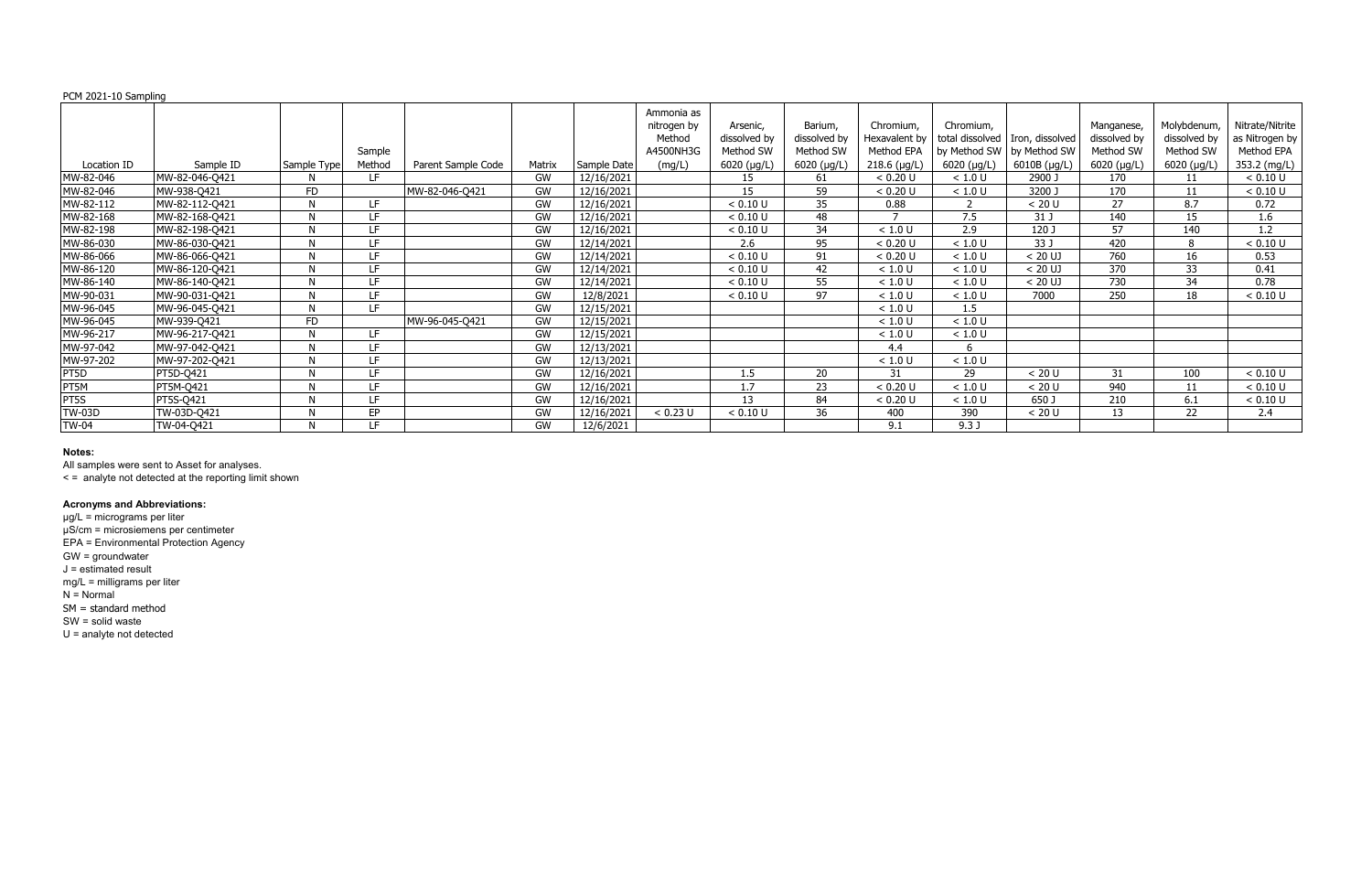|               |                  |              |        |                    |           |             | Nitrite as   | Selenium,    |              | Total organic |
|---------------|------------------|--------------|--------|--------------------|-----------|-------------|--------------|--------------|--------------|---------------|
|               |                  |              |        |                    |           |             | Nitrogen by  | dissolved by | Sulfate by   | carbon by     |
|               |                  |              | Sample |                    |           |             | Method EPA   | Method SW    | Method EPA   | Method SM     |
| Location ID   | Sample ID        | Sample Type  | Method | Parent Sample Code | Matrix    | Sample Date | 300.0 (mg/L) | 6020 (µg/L)  | 300.0 (mg/L) | 5310 C (mg/L) |
| MW-82-046     | MW-82-046-Q421   | N            | LF     |                    | <b>GW</b> | 12/16/2021  |              |              |              | 1.8           |
| MW-82-046     | MW-938-Q421      | <b>FD</b>    |        | MW-82-046-Q421     | <b>GW</b> | 12/16/2021  |              | 1.8          |              | 1.8           |
| MW-82-112     | MW-82-112-Q421   | N            | LF     |                    | GW        | 12/16/2021  |              | < 0.50 U     |              | < 1.0 U       |
| MW-82-168     | MW-82-168-Q421   | $\mathsf{N}$ | LF     |                    | GW        | 12/16/2021  |              | < 0.50 U     |              | < 1.0 U       |
| MW-82-198     | MW-82-198-Q421   | $\mathsf{N}$ | LF     |                    | GW        | 12/16/2021  |              | < 0.50 U     |              | < 1.0 U       |
| MW-86-030     | MW-86-030-Q421   | ${\sf N}$    | LF     |                    | GW        | 12/14/2021  |              | < 0.50 U     |              | 1.5           |
| MW-86-066     | MW-86-066-Q421   | N            | LF     |                    | GW        | 12/14/2021  |              | < 0.50 U     |              | < 1.0 U       |
| MW-86-120     | MW-86-120-Q421   | N            | LF     |                    | GW        | 12/14/2021  |              | < 0.50 U     |              | < 1.0 U       |
| MW-86-140     | MW-86-140-Q421   | N            | LF     |                    | GW        | 12/14/2021  |              | < 0.50 U     |              | < 1.0 U       |
| MW-90-031     | MW-90-031-Q421   | N            | LF     |                    | GW        | 12/8/2021   |              | < 0.50 U     |              | 1.8           |
| MW-96-045     | MW-96-045-Q421   | N            | LF     |                    | GW        | 12/15/2021  |              |              |              |               |
| MW-96-045     | MW-939-Q421      | <b>FD</b>    |        | MW-96-045-Q421     | GW        | 12/15/2021  |              |              |              |               |
| MW-96-217     | MW-96-217-Q421   | N            | LF     |                    | GW        | 12/15/2021  |              |              |              |               |
| MW-97-042     | MW-97-042-Q421   | ${\sf N}$    | LF     |                    | GW        | 12/13/2021  |              |              |              |               |
| MW-97-202     | MW-97-202-Q421   | N            | LF     |                    | GW        | 12/13/2021  |              |              |              |               |
| PT5D          | PT5D-Q421        | ${\sf N}$    | LF     |                    | GW        | 12/16/2021  |              | < 0.50 U     |              | < 1.0 U       |
| PT5M          | PT5M-Q421        | N            | LF     |                    | GW        | 12/16/2021  |              | < 0.50 U     |              | < 1.0 U       |
| PT5S          | <b>PT5S-Q421</b> | N            | LF     |                    | GW        | 12/16/2021  |              | < 0.50 U     |              |               |
| <b>TW-03D</b> | TW-03D-Q421      | N            | EP     |                    | <b>GW</b> | 12/16/2021  | < 5.0 U      | 3.4          | 500          | < 1.0 U       |
| <b>TW-04</b>  | TW-04-Q421       | N            | LF     |                    | <b>GW</b> | 12/6/2021   |              |              |              |               |

#### **Notes:**

All samples were sent to Asset for analyses.

< = analyte not detected at the reporting limit shown

#### **Acronyms and Abbreviations:**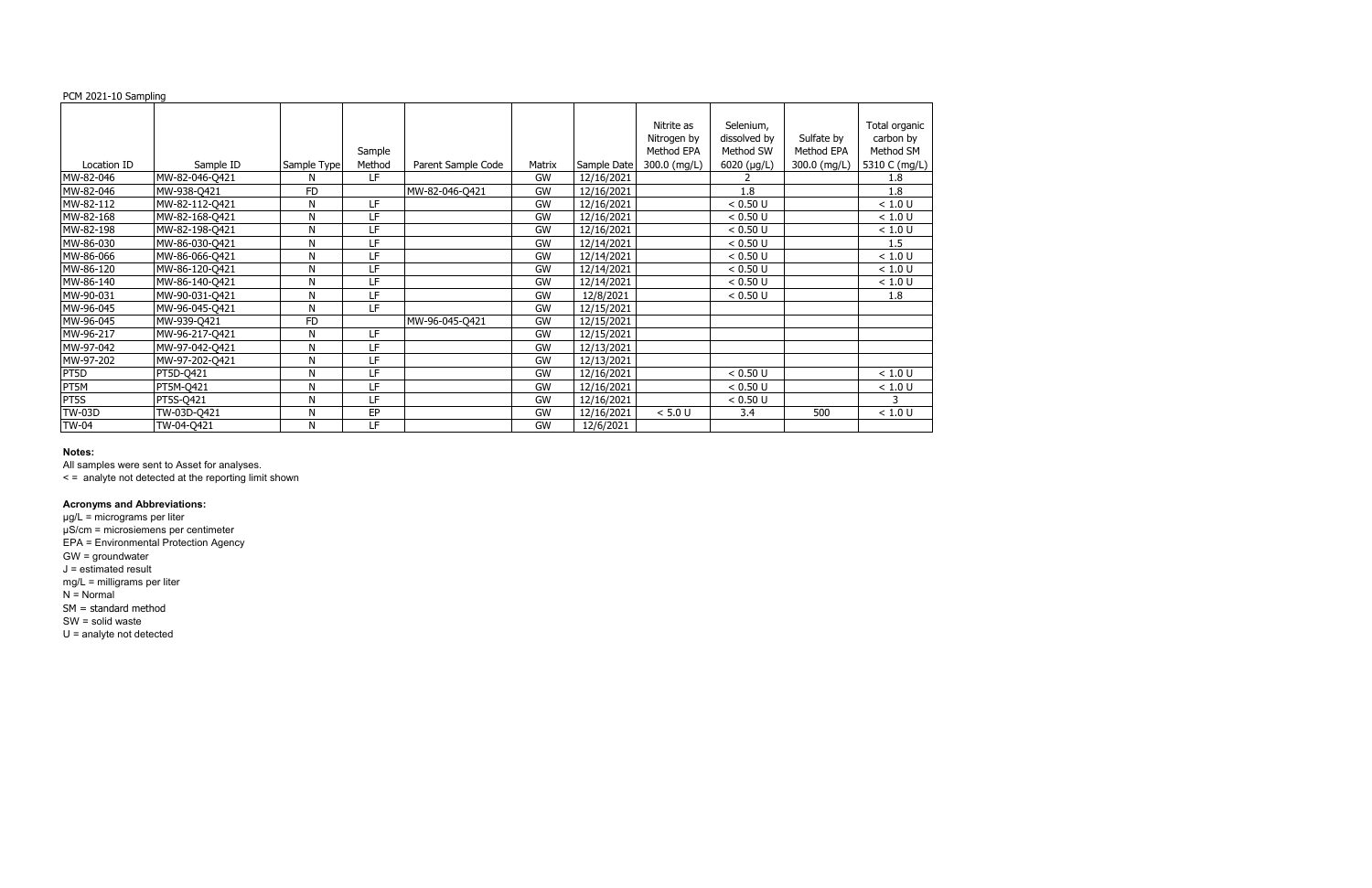|               |             |             |        |        |           | Alkalinity, total             | Calcium,     |                | Chromium,      | Chromium,    |                                                         | Magnesium,   | Manganese,   | Nitrate/Nitrite                     |
|---------------|-------------|-------------|--------|--------|-----------|-------------------------------|--------------|----------------|----------------|--------------|---------------------------------------------------------|--------------|--------------|-------------------------------------|
|               |             |             |        |        |           | as CaCO3 by                   | dissolved by | Chloride by    |                |              | Hexavalent by   total dissolved   Iron, dissolved       | dissolved by |              | dissolved by $ $ as Nitrogen by $ $ |
|               |             |             | Sample |        |           | Method SM                     | Method EPA   | Method EPA     |                |              | Method EPA   by Method EPA   by Method EPA   Method EPA |              | Method EPA   | Method EPA                          |
| Location ID   | Sample ID   | Sample Type | Method | Matrix |           | Sample Date   2320 B $(mg/L)$ | 200.7 (mg/L) | $300.0$ (mg/L) | $218.6$ (µg/L) | 200.8 (µg/L) | 200.7 (µg/L)                                            | 200.7 (mg/L) | 200.8 (µg/L) | 353.2 (mg/L)                        |
| <b>TW-03D</b> | TW-03D-1121 |             |        | GW     | 11/2/2021 | 150                           | 230 J        | 2100           | 400            | 390          | : 20 U                                                  |              | 10           | 2.6                                 |

## **Notes:**

All samples were sent to Asset for analyses.

< = analyte not detected at the reporting limit shown

# **Acronyms and Abbreviations:**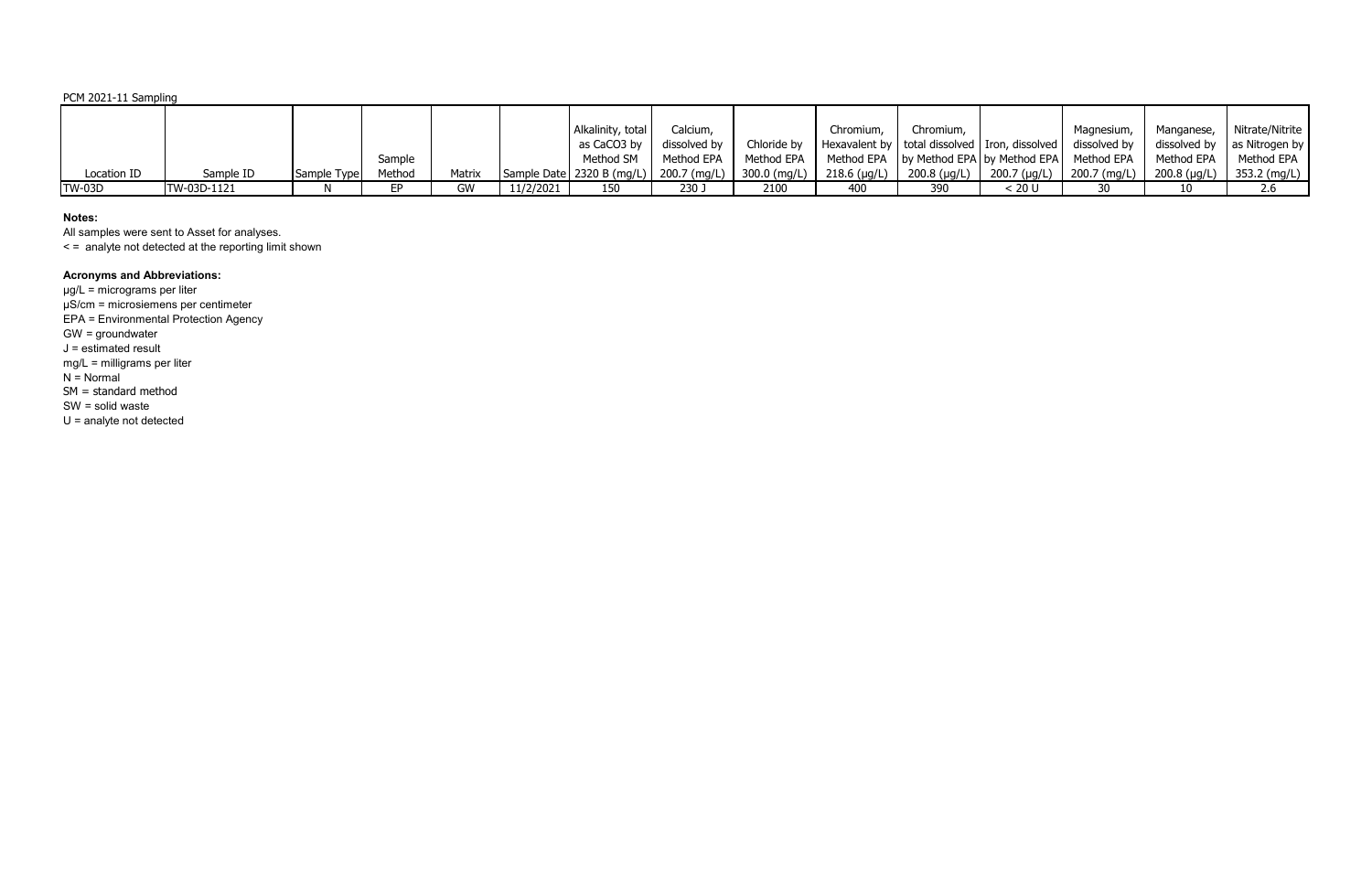## **Notes:**

All samples were sent to Asset for analyses.

< = analyte not detected at the reporting limit shown

# **Acronyms and Abbreviations:**

|               |             |             |        |        |             |              | Sodium,      | Specific       |              | Total dissolved |
|---------------|-------------|-------------|--------|--------|-------------|--------------|--------------|----------------|--------------|-----------------|
|               |             |             |        |        |             | pH by Method | dissolved by | conductance by | Sulfate by   | solids by       |
|               |             |             | Sample |        |             | SM 4500-H+ B | Method EPA   | Method EPA     | Method EPA   | Method SM       |
| Location ID   | Sample ID   | Sample Type | Method | Matrix | Sample Date | (PHUNITS)    | 200.7 (mg/L) | 120.1 (uS/cm)  | 300.0 (mg/L) | 2540 C (mg/L)   |
| <b>TW-03D</b> | TW-03D-1121 |             | FP.    | GW     | 11/2/2021   | ے ،          | 1400 J       | 7200           | 480          | 4500            |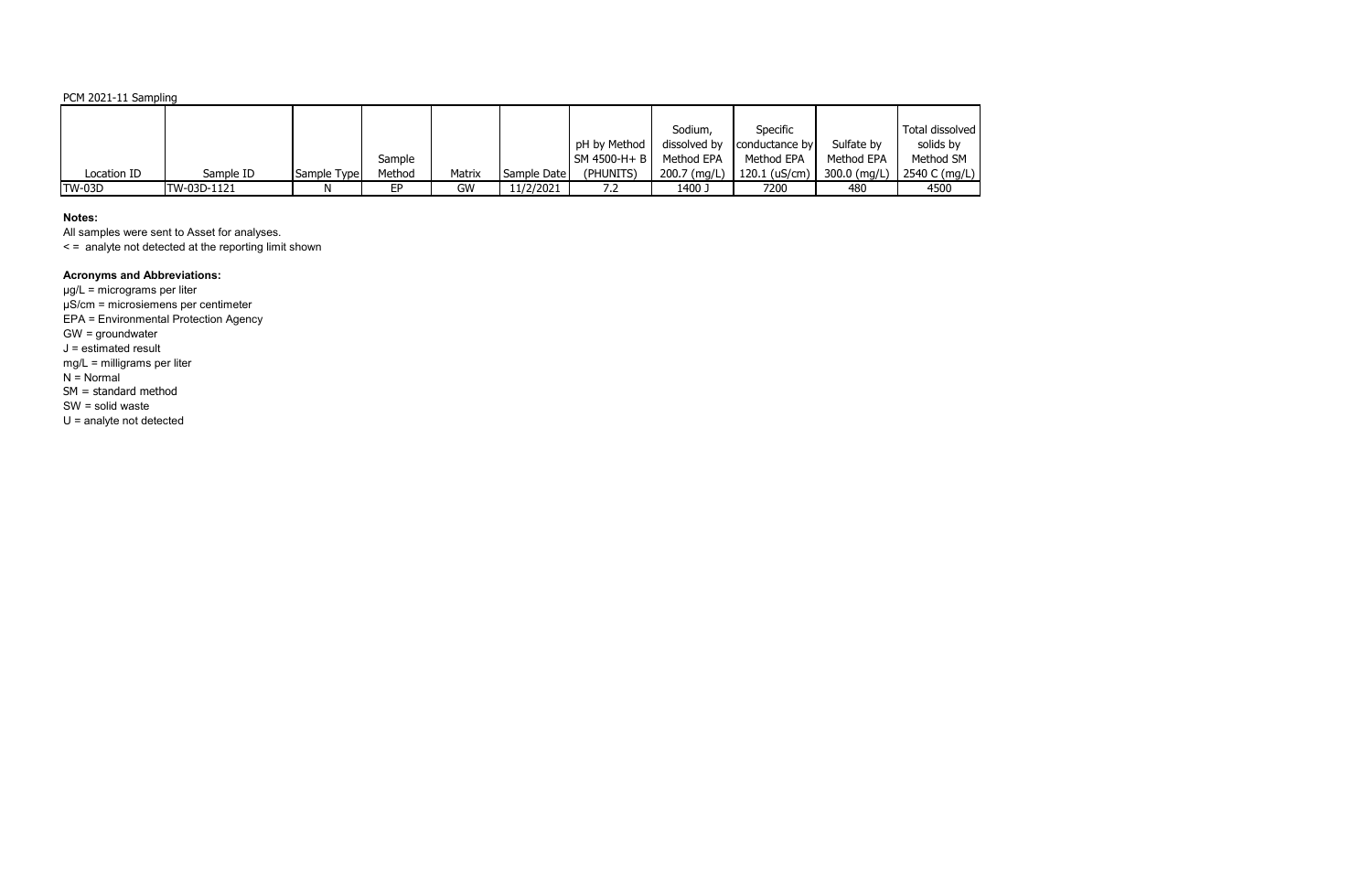| Preliminary PCM 2022-02 Sampling |                |                |                  |                    |        |             |                                                        |                                                     |                                                            |                                                 |                                                        |                                                           |                                          |                                                          |
|----------------------------------|----------------|----------------|------------------|--------------------|--------|-------------|--------------------------------------------------------|-----------------------------------------------------|------------------------------------------------------------|-------------------------------------------------|--------------------------------------------------------|-----------------------------------------------------------|------------------------------------------|----------------------------------------------------------|
| Location ID                      | Sample ID      | Sample Type    | Sample<br>Method | Parent Sample Code | Matrix | Sample Date | Arsenic,<br>dissolved by<br>Method SW<br>$6020$ (µg/L) | Barium,<br>dissolved by<br>Method SW<br>6020 (µg/L) | Chromium,<br>Hexavalent by<br>Method EPA<br>$218.6$ (µg/L) | Iron, dissolved<br>by Method SW<br>6010B (µg/L) | Manganese,<br>dissolved by<br>Method SW<br>6020 (µg/L) | Nitrate (as<br>nitrogen) by<br>Method EPA<br>300.0 (mg/L) | Sulfate by<br>Method EPA<br>300.0 (mg/L) | Total organic<br>carbon by<br>Method SM<br>5310 C (mg/L) |
| MW-20-070                        | MW-20-070-0222 | N              | LF.              |                    | GW     | 2/3/2022    | 2.1                                                    | 32                                                  | 520                                                        | < 20 U                                          | 4.6                                                    | 21                                                        | 330                                      | $<1.0$ U                                                 |
| MW-20-100                        | MW-20-100-0222 | N              | LF.              |                    | GW     | 2/3/2022    | $1.6\,$                                                | 31                                                  | 1300                                                       | 22                                              | 5.2                                                    | 6                                                         | 270                                      | < 1.0 U                                                  |
| MW-20-130                        | MW-20-130-0222 | N              | LF.              |                    | GW     | 2/3/2022    | < 0.10 U                                               | 29                                                  | 6000                                                       | < 20 U                                          | 5.3                                                    | 9.3                                                       | 870                                      | < 1.0 U                                                  |
| MW-21                            | MW-21-0222     | N              | LF.              |                    | GW     | 2/3/2022    | 6.4                                                    | 32                                                  | 6.7                                                        | 770                                             | 40                                                     | 4.8                                                       | 1100                                     | < 25 U                                                   |
| MW-26                            | MW-26-0222     | N              | LF.              |                    | GW     | 2/2/2022    | 1.2                                                    | 36                                                  | 1800                                                       | 37                                              | 6                                                      | 12                                                        | 400                                      | < 5.0 U                                                  |
| MW-31-060                        | MW-31-060-0222 | N              | LF.              |                    | GW     | 2/1/2022    | 6.9                                                    | 480                                                 | < 1.0 U                                                    | 31                                              | 7800                                                   | < 0.25 U                                                  | 48                                       | < 25 U                                                   |
| MW-31-135                        | MW-31-135-0222 |                | LF               |                    | GW     | 2/1/2022    | < 0.10 U                                               | 49                                                  | 15                                                         | 24                                              | 6.7                                                    | 1.4                                                       | 570                                      | < 1.0 U                                                  |
| <b>MW-51</b>                     | MW-51-0222     | N              | IE.              |                    | GW     | 2/2/2022    | < 0.10 U                                               | 47                                                  | 2600                                                       | 150                                             | 5.3                                                    | 6.8                                                       | 660                                      | < 1.0 U                                                  |
| MW-71-035                        | MW-71-035-0222 | N              | LF.              |                    | GW     | 2/2/2022    | < 0.10 U                                               | 47                                                  | < 1.0 U                                                    | 120                                             | 5.7                                                    | < 0.50 U                                                  | 1100                                     | < 1.0 U                                                  |
| MW-76-039                        | MW-76-039-0222 | N              | LF.              |                    | GW     | 1/31/2022   | < 0.10 U                                               | 59                                                  | 36                                                         | 280                                             | 34                                                     | 2.5                                                       | $\overline{200}$                         | < 1.0 U                                                  |
| MW-76-156                        | MW-76-156-0222 | N              | LF.              |                    | GW     | 1/31/2022   | < 0.10 U                                               | 60                                                  | < 1.0 U                                                    | $< 100$ U                                       | 130                                                    | 1.3                                                       | 870                                      | < 1.0 U                                                  |
| MW-76-181                        | MW-76-181-0222 | N              | LF.              |                    | GW     | 1/31/2022   | < 0.10 U                                               | 71                                                  | 1500                                                       | < 20 U                                          | 64                                                     | 2.1                                                       | 850                                      | < 1.0 U                                                  |
| MW-76-218                        | MW-76-218-0222 | N              | LF.              |                    | GW     | 1/31/2022   | < 0.10 U                                               | 74                                                  | 370                                                        | $< 100$ U                                       | 350                                                    | 1.3                                                       | 870                                      | < 1.0 U                                                  |
| MW-78-070                        | MW-914-Q122    | <b>FD</b>      |                  | MW-78-070-0222     | GW     | 2/1/2022    | 0.56                                                   | 42                                                  | 2700                                                       | < 20 U                                          | 3.2                                                    | 7.2                                                       | 300                                      | < 1.0 U                                                  |
| MW-78-070                        | MW-78-070-0222 | $\mathbf{N}$   | LF.              |                    | GW     | 2/1/2022    | 0.54                                                   | 42                                                  | 2600                                                       | < 20 U                                          | 3                                                      | 7.1                                                       | 310                                      | < 1.0 U                                                  |
| MW-78-142                        | MW-78-142-0222 | N              | LF.              |                    | GW     | 2/1/2022    | < 0.10 U                                               | 32                                                  | 5800                                                       | 72                                              | 6.4                                                    | 8.6                                                       | 890                                      | < 1.0 U                                                  |
| MW-79-058                        | MW-79-058-0222 | N              | LF.              |                    | GW     | 2/1/2022    | 0.7                                                    | 96                                                  | 2900                                                       | < 20 U                                          | < 0.50 U                                               | 9.3                                                       | 400                                      | < 1.0 U                                                  |
| MW-79-102                        | MW-79-102-0222 | N              | LF.              |                    | GW     | 2/1/2022    | 0.94                                                   | 41                                                  | 3500                                                       | 390                                             | 3.1                                                    | 16                                                        | 890                                      | < 1.0 U                                                  |
| MW-80-057                        | MW-80-057-0222 | N              | LF.              |                    | GW     | 2/1/2022    |                                                        | 54                                                  | 780                                                        | < 20 U                                          | 2.8                                                    | 16                                                        | 510                                      | < 1.0 U                                                  |
| MW-80-082                        | MW-915-Q122    | F <sub>D</sub> |                  | MW-80-082-0222     | GW     | 2/1/2022    | 0.58                                                   | 44                                                  | 2000                                                       | < 20 U                                          | 0.71                                                   | 10                                                        | 550                                      | < 1.0 U                                                  |
| MW-80-082                        | MW-80-082-0222 | N              | LF.              |                    | GW     | 2/1/2022    | 0.54                                                   | 44                                                  | 2000                                                       | < 20 U                                          | 0.71                                                   | 10                                                        | 550                                      | < 1.0 U                                                  |

All samples were sent to Asset for analyses.

< = analyte not detected at the reporting limit shown

#### **Acronyms and Abbreviations:**

µg/L = micrograms per liter

EPA = Environmental Protection Agency

GW = groundwater

mg/L = milligrams per liter

N = Normal

SM = standard method

SW = solid waste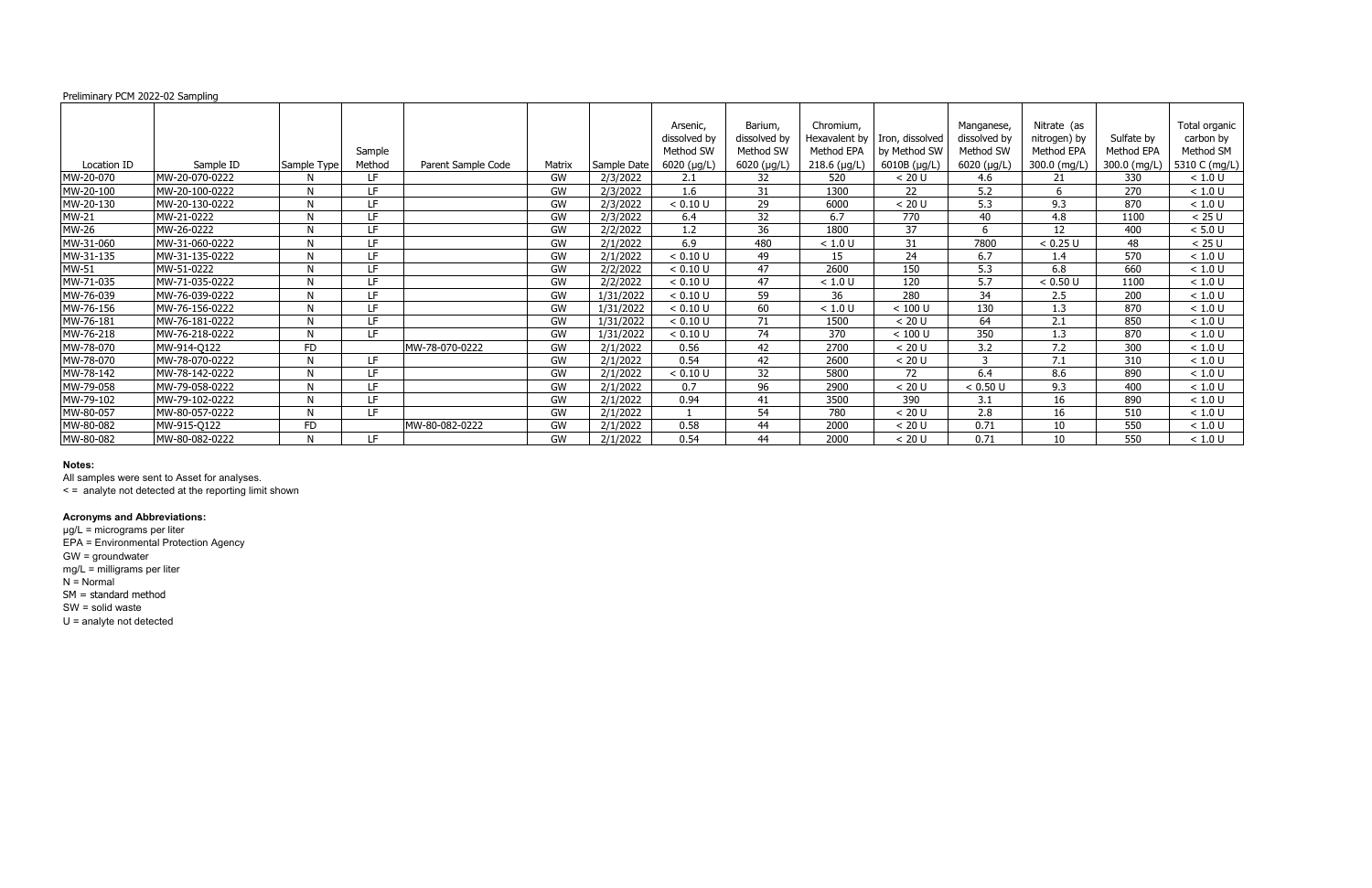|               |             |             |        |        |           | Alkalinity, total                          | Calcium,     |                | Chromium, | Chromium,                                  |                                                         | Magnesium,     | Manganese,     | Nitrate/Nitrite |
|---------------|-------------|-------------|--------|--------|-----------|--------------------------------------------|--------------|----------------|-----------|--------------------------------------------|---------------------------------------------------------|----------------|----------------|-----------------|
|               |             |             |        |        |           | as CaCO3 by                                | dissolved by | Chloride by    |           |                                            | Hexavalent by   total dissolved   Iron, dissolved       | dissolved by   | dissolved by   | as Nitrogen by  |
|               |             |             | Sample |        |           | Method SM                                  | Method EPA   | Method EPA     |           |                                            | Method EPA   by Method EPA   by Method EPA   Method EPA |                | Method EPA     | Method EPA      |
| Location ID   | Sample ID   | Sample Type | Method | Matrix |           | Sample Date   2320 B (mg/L)   200.7 (mg/L) |              | $300.0$ (mg/L) |           | 218.6 (µg/L)   200.8 (µg/L)   200.7 (µg/L) |                                                         | $200.7$ (mg/L) | $200.8$ (µg/L) | 353.2 (mg/L)    |
| <b>TW-03D</b> | TW-03D-1021 |             |        | GW     | 10/7/2021 | 150                                        | 210          | 2100           | 390       | 380                                        | . 20 U                                                  | 28             |                | 2.4:            |

## **Notes:**

All samples were sent to Asset for analyses.

< = analyte not detected at the reporting limit shown

# **Acronyms and Abbreviations:**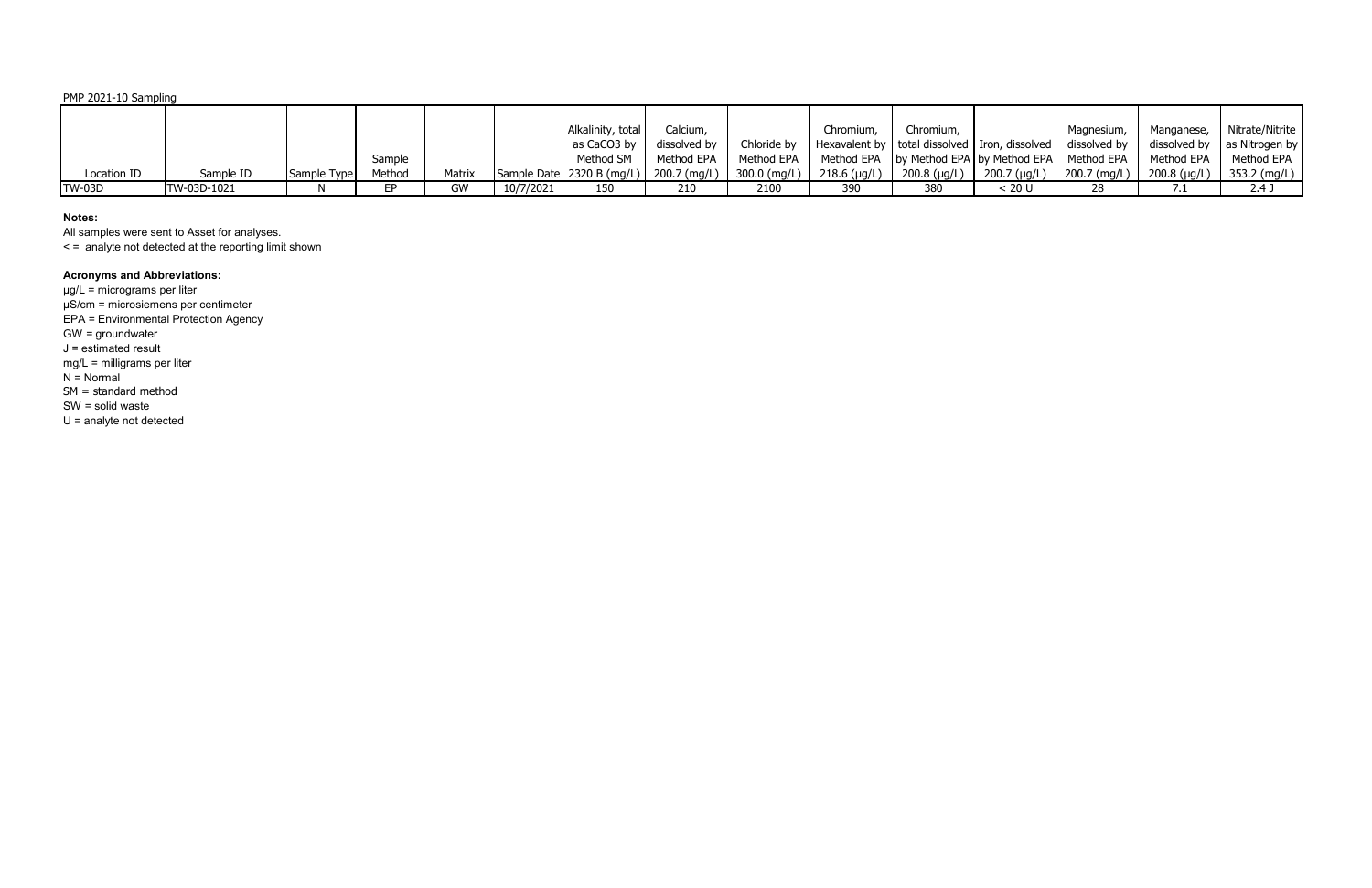## **Notes:**

All samples were sent to Asset for analyses.

< = analyte not detected at the reporting limit shown

# **Acronyms and Abbreviations:**

|               |             |             |        |        |             |              | Sodium,      | Specific        |                | Total dissolved |
|---------------|-------------|-------------|--------|--------|-------------|--------------|--------------|-----------------|----------------|-----------------|
|               |             |             |        |        |             | pH by Method | dissolved by | conductance by  | Sulfate by     | solids by       |
|               |             |             | Sample |        |             | SM 4500-H+B  | Method EPA   | Method EPA      | Method EPA     | Method SM       |
| Location ID   | Sample ID   | Sample Type | Method | Matrix | Sample Date | (PHUNITS)    | 200.7 (mg/L) | $120.1$ (uS/cm) | $300.0$ (mg/L) | 2540 C (mg/L)   |
| <b>TW-03D</b> | TW-03D-1021 |             | FD     | GW     | 10/7/2021   | 7.2          | 1500 J       | 7300            | 480            | 4400            |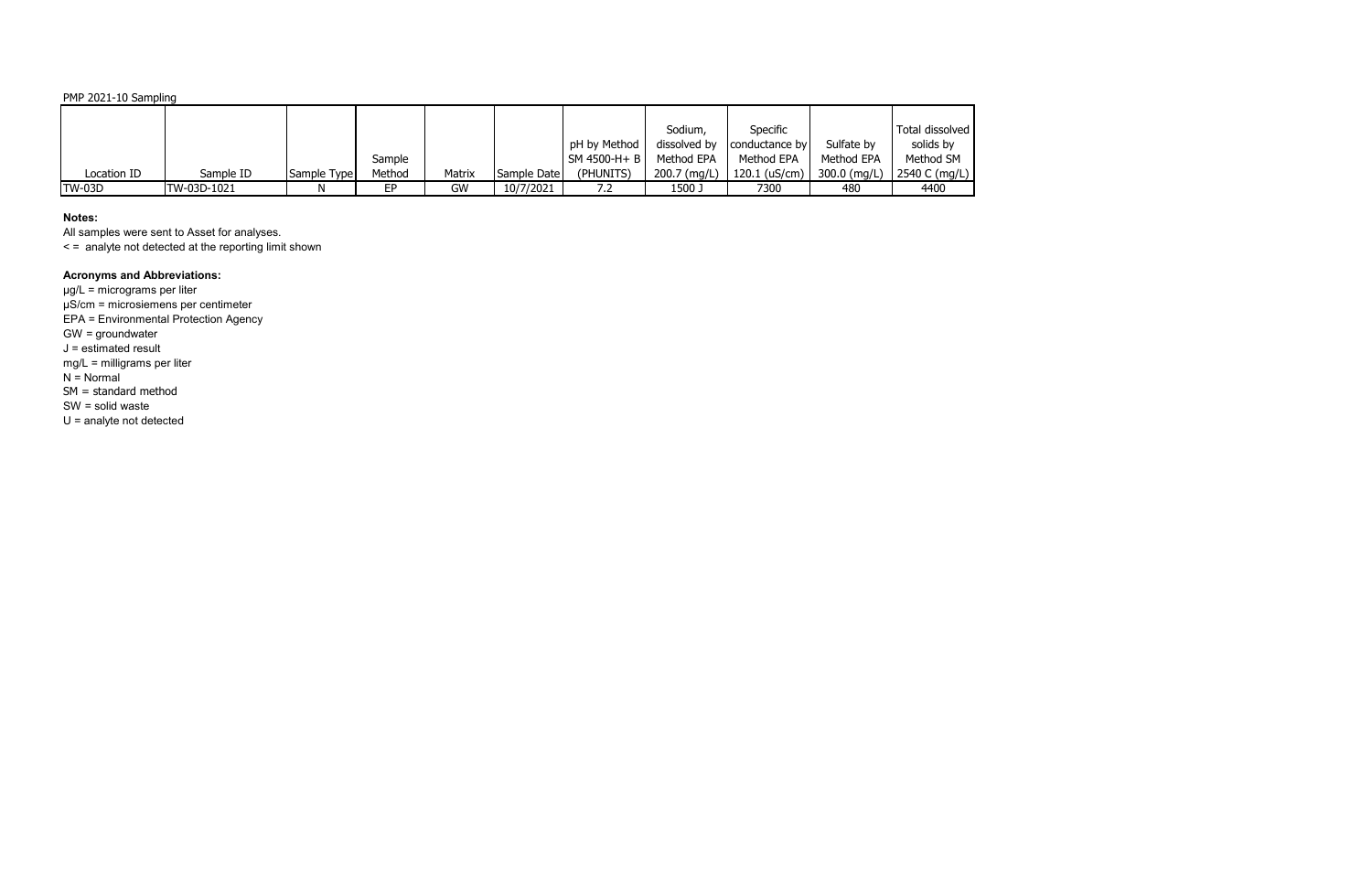|                        |                                  |             |                                      |                    |              |                          | Arsenic,          | Arsenic,         | Chromium,        | Chromium,      | Chromium,                   | Chromium,       | Manganese,           | Manganese,        | Molybdenum,     |
|------------------------|----------------------------------|-------------|--------------------------------------|--------------------|--------------|--------------------------|-------------------|------------------|------------------|----------------|-----------------------------|-----------------|----------------------|-------------------|-----------------|
|                        |                                  |             |                                      |                    |              |                          | dissolved by      | dissolved by     | Hexavalent by    | Hexavalent by  | total dissolved             | total dissolved | dissolved by         | dissolved by      | dissolved by    |
|                        |                                  |             | Sample                               |                    |              |                          | Method SW         | Method SW        | Method EPA       | Method EPA     | by Method SW   by Method SW |                 | Method SW            | Method SW         | Method SW       |
| Location ID            | Sample ID                        | Sample Type | Method                               | Parent Sample Code | Matrix       | Sample Date              | 6020 (µg/L)       | 6020A (µg/L)     | $218.6$ (µg/L)   | $218.6$ (µg/L) | $6020$ ( $\mu$ g/L)         | 6020A (µg/L)    | $6020$ ( $\mu$ g/L)  | 6020A $(\mu g/L)$ | 6020 (µg/L)     |
| <b>MW-09</b>           | MW-09-Q421                       |             | LF.                                  |                    | GW           | 12/8/2021                | 0.38              |                  | 170              |                | 170                         |                 | $1.6$ J              |                   | 6.2             |
| MW-09                  | MW-915-Q421                      | <b>FD</b>   |                                      | MW-09-Q421         | GW           | 12/8/2021                | 0.52              |                  | 170              |                | 180                         |                 | $\overline{2J}$      |                   | 6.7             |
| MW-10                  | MW-10-Q421                       | N           | LF.                                  |                    | GW           | 12/8/2021                | 0.93              |                  | 69               |                | 71                          |                 | 1.3J                 |                   | 15              |
| <b>MW-10</b>           | MW-916-Q421                      | <b>FD</b>   |                                      | MW-10-Q421         | GW           | 12/8/2021                | 0.92              |                  | 67               |                | $\overline{72}$             |                 | $1.1$ J              |                   | 15              |
| <b>MW-10D</b>          | MW-10D-Q421                      | N           | LF.                                  |                    | GW           | 12/8/2021                | < 0.10 U          |                  | 88               |                | 89                          |                 | $< 0.50$ UJ          |                   | 1.8             |
| $MW-11$                | MW-11-Q421                       | N           | LF                                   |                    | GW           | 12/9/2021                | 0.48 <sub>0</sub> |                  | 170              |                | 180                         |                 | 0.77                 |                   |                 |
| $MW-11D$               | MW-11D-Q421                      | N           | LF                                   |                    | GW           | 12/9/2021                | $< 0.10$ UJ       |                  | 150              |                | 150                         |                 | < 0.50 U             |                   |                 |
| <b>MW-12</b>           | MW-12-Q421                       | N           | LF                                   |                    | GW           | 12/13/2021               | 35                |                  | 2000             |                | 2000                        |                 | 0.64                 |                   | 9.7             |
| $MW-13$                | MW-13-Q421                       | N           | $\overline{\mathsf{L}^{\mathsf{F}}}$ |                    | GW           | 12/7/2021                | $0.8$ J           |                  | 19               |                | 20                          |                 | 5.1 <sub>1</sub>     |                   | $\overline{12}$ |
| <b>MW-13</b>           | MW-917-Q421                      | <b>FD</b>   |                                      | MW-13-Q421         | GW           | 12/7/2021                | $0.81$ J          |                  | 18               |                | 20                          |                 | 4.7 <sup>1</sup>     |                   | 11              |
| <b>MW-14</b>           | MW-14-Q421                       | N           | LF.                                  |                    | GW           | 12/7/2021                | $< 0.10$ UJ       |                  | 12               |                | 12                          |                 | $2.6$ J              |                   | 13              |
| <b>MW-15</b>           | MW-15-Q421                       | N           | LF                                   |                    | GW           | 12/2/2021                | 1.2J              |                  | 13               |                | 13                          |                 | < 0.50 U             |                   |                 |
| <b>MW-19</b>           | MW-19-Q421                       | N           | LF                                   |                    | GW           | 12/13/2021               | $\overline{0.3}$  |                  | 43               |                | 48                          |                 | 2.8                  |                   |                 |
| MW-23-060              | MW-23-060-Q421                   | N           | LE.                                  |                    | GW           | 12/9/2021                | $< 0.10$ UJ       |                  | 36               |                | 35                          |                 | 1.6                  |                   | 24              |
| MW-23-060              | MW-918-0421                      | <b>FD</b>   |                                      | MW-23-060-Q421     | GW           | 12/9/2021                | $< 0.10$ UJ       |                  | 36               |                | 34                          |                 | 1.5                  |                   | 23              |
| MW-23-080              | MW-23-080-Q421                   | N           | LF                                   |                    | GW           | 12/9/2021                | $< 0.10$ UJ       |                  | < 1.0 U          |                | < 1.0 U                     |                 | 0.94                 |                   | 46              |
| $MW-24A$               | MW-24A-Q421                      | N           | LF                                   |                    | GW           | 12/9/2021                | $< 0.10$ UJ       |                  | < 0.20 U         |                | 1.9                         |                 | 430                  |                   | 110             |
| <b>MW-24B</b>          | MW-24B-Q421                      | N           | LF.                                  |                    | GW           | 12/9/2021                | $< 0.10$ UJ       |                  | < 1.0 U          |                | 1.3                         |                 | 87                   |                   | 63              |
| <b>MW-24B</b>          | MW-919-Q421                      | <b>FD</b>   |                                      | MW-24B-Q421        | GW           | 12/9/2021                | $< 0.10$ UJ       |                  | < 1.0 U          |                | 1.1                         |                 | 87                   |                   | 64              |
| MW-24BR                | MW-24BR-Q421                     | N           | 3V                                   |                    | GW           | 12/10/2021               | < 0.10 U          |                  | < 1.0 U          |                | < 1.0 U                     |                 | 79                   |                   |                 |
| <b>MW-25</b>           | MW-25-Q421                       | N           | LF                                   |                    | GW           | 12/7/2021                | 0.75J             |                  | 70               |                | 80                          |                 | 3.6 <sub>1</sub>     |                   | 14              |
| <b>MW-37D</b>          | MW-37D-Q421                      | N           | LF.                                  |                    | GW           | 12/7/2021                | $< 0.10$ UJ       |                  | 6                |                | 7.4                         |                 | $< 0.50$ UJ          |                   | 68              |
| <b>MW-37S</b>          | MW-37S-Q421                      | N           | LF                                   |                    | GW           | 12/7/2021                | $< 0.10$ UJ       |                  | 7.8              |                | 8                           |                 | 5.7 <sub>J</sub>     |                   | 16              |
| <b>MW-38D</b>          | MW-38D-Q421                      | N           | LF                                   |                    | GW           | 12/8/2021                | < 0.10 U          |                  | 50               |                | 47                          |                 | 5.3 <sub>J</sub>     |                   | 58              |
| <b>MW-38S</b>          | MW-38S-Q421                      | N           | LF                                   |                    | GW           | 12/8/2021                | 7.2               |                  | 15               |                | 17                          |                 | 3.4 <sub>0</sub>     |                   | 8.2             |
| <b>MW-40D</b>          | MW-40D-Q421                      | N           | LF.                                  |                    | GW           | 12/6/2021                | < 0.10 U          |                  | 45               |                | $41$ J                      |                 | $< 0.50$ UJ          |                   | $\overline{35}$ |
| <b>MW-40S</b>          | MW-40S-Q421                      | N           | G                                    |                    | GW           | 12/6/2021                | 4.3               |                  | 43               |                | 45 J                        |                 | $< 0.50$ UJ          |                   | $\overline{32}$ |
| <b>MW-40S</b>          | MW-920-Q421                      | <b>FD</b>   |                                      | MW-40S-Q421        | GW           | 12/6/2021                | 4.6               |                  | 42               |                | $44$ J                      |                 | $< 0.50$ UJ          |                   | 31              |
| $MW-41D$               |                                  | N           | LF                                   |                    | GW           | 12/7/2021                | $< 0.10$ UJ       |                  | < 1.0 U          |                | $\overline{2.8}$            |                 | 32J                  |                   | 79              |
| <b>MW-41M</b>          | MW-41D-Q421                      | N           | LF                                   |                    | GW           | 12/7/2021                | $< 0.10$ UJ       |                  | 6.9              |                | 9                           |                 | $2.4$ J              |                   | $\overline{27}$ |
|                        | MW-41M-Q421<br>MW-41S-Q421       | N           | LF                                   |                    | GW           | 12/7/2021                | $< 0.10$ UJ       |                  | $\overline{3.6}$ |                | 6.3                         |                 | 3.8 <sub>0</sub>     |                   | 14              |
| <b>MW-41S</b>          |                                  |             |                                      |                    |              |                          |                   |                  |                  |                |                             |                 |                      |                   |                 |
| <b>MW-41S</b>          | MW-921-Q421                      | <b>FD</b>   |                                      | MW-41S-Q421        | GW           | 12/7/2021                | $< 0.10$ UJ       |                  | 3.7              |                | 5.1                         |                 | 3.3J                 |                   | 14              |
| <b>MW-48</b>           | MW-48-Q421                       | N           | 3V                                   |                    | GW           | 12/15/2021               | < 0.10 U          |                  | < 1.0 U          |                | 1.8                         |                 | 34                   |                   | 9.9             |
| MW-50-095<br>MW-50-200 | MW-50-095-Q421<br>MW-50-200-Q421 | N<br>N      | LF<br>LF                             |                    | GW           | 12/13/2021<br>12/13/2021 | < 0.10 U<br>3.4   |                  | 14<br>1900       |                | 15<br>1900                  |                 | < 0.50 U<br>< 0.50 U |                   | 38              |
| MW-54-085              |                                  |             |                                      |                    | GW           |                          |                   |                  |                  |                |                             |                 |                      |                   |                 |
|                        | MW-54-085-Q421                   | N           | LF.                                  |                    | GW           | 12/14/2021               |                   | < 10 U           |                  | $<1.0$ U       |                             | < 10 U          |                      | 689               |                 |
| MW-54-140              | MW-54-140-Q421                   |             | LF                                   |                    | GW           | 12/14/2021               |                   | $<10~\mathrm{U}$ |                  | $<1.0$ U       |                             | < 10 U          |                      | < 100 U<br>285    |                 |
| MW-54-195              | MW-54-195-Q421                   |             | LF.                                  |                    | GW           | 12/14/2021               |                   | < 10 U           |                  | $<1.0$ U       |                             | < 10 U          |                      |                   |                 |
| MW-55-045              | MW-55-045-Q421                   | N           | LF.                                  |                    | GW           | 12/14/2021               |                   | 6.35J            |                  | < 0.20 U       |                             | $<1.0$ U        |                      | 625               |                 |
| MW-55-120              | MW-55-120-Q421                   |             | LF                                   |                    | GW           | 12/14/2021               |                   | $<10$ U          |                  | 7.96           |                             | $<10$ U         |                      | < 100 U           |                 |
| MW-55-120<br>MW-56D    | MW-922-Q421                      | <b>FD</b>   |                                      | MW-55-120-Q421     | <b>WATER</b> | 12/14/2021               |                   | < 10 U           |                  | 7.95           |                             | $<10$ U         |                      | $<100$ U          |                 |
|                        | MW-56D-Q421                      |             | LF                                   |                    | GW           | 12/14/2021               |                   | $<10$ U          |                  | < 1.0 U        |                             | $<10$ U         |                      | 804               |                 |
| <b>MW-56M</b>          | MW-56M-Q421                      | N           | LF                                   |                    | GW           | 12/14/2021               |                   | $<10~\mathrm{U}$ |                  | $<1.0$ U       |                             | $<10$ U         |                      | 784               |                 |
| <b>MW-56S</b>          | MW-56S-Q421                      | N           | LF                                   |                    | GW           | 12/14/2021               |                   | $<10~\mathrm{U}$ |                  | < 0.20 U       |                             | $<10$ U         |                      | 1250              |                 |
| MW-57-070              | MW-57-070-Q421                   | N           | LF.                                  |                    | GW           | 12/10/2021               | $\overline{1.2}$  |                  | 380              |                | 410                         |                 | 1.1                  |                   | 4               |
| MW-57-185              | MW-57-185-Q421                   | N           | LF                                   |                    | GW           | 12/10/2021               | < 0.10 U          |                  | < 1.0 U          |                | $<1.0$ U                    |                 | 3.2                  |                   | 78              |
| MW-58BR                | MW-58BR-Q421                     | N           | LF.                                  |                    | GW           | 12/9/2021                | $< 0.10$ UJ       |                  | 6.4              |                | 7.3                         |                 | 350                  |                   | 25              |
| MW-59-100              | MW-59-100-Q421                   | N           | LF.                                  |                    | GW           | 12/15/2021               | < 0.10 U          |                  | 2000             |                | 2000                        |                 | 9.7                  |                   | 8               |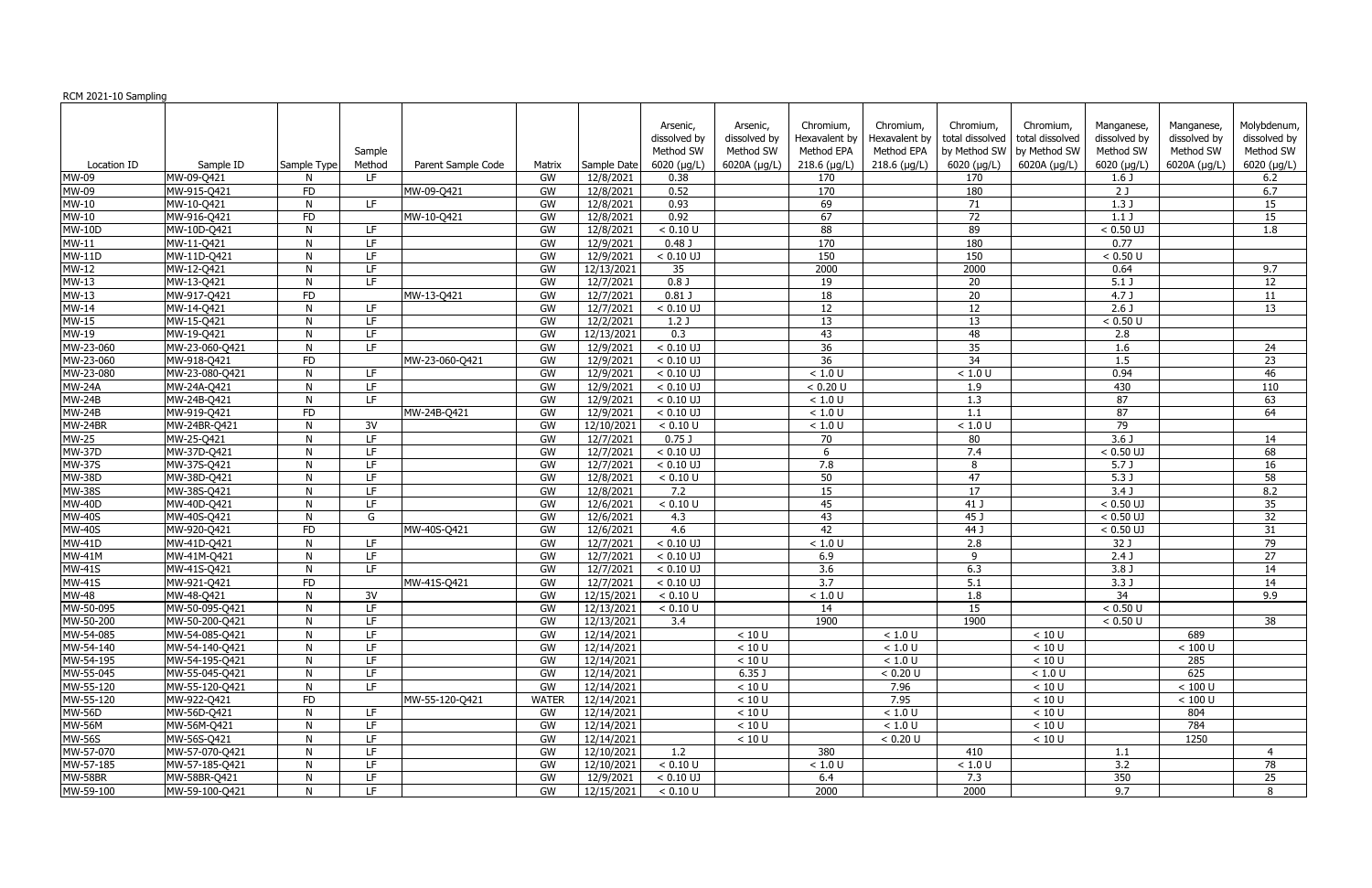|               |                |                |                          |                    |              |                         | Molybdenum,  | Nitrate (as  | Nitrate/Nitrite                    | Selenium,        | Selenium,    |
|---------------|----------------|----------------|--------------------------|--------------------|--------------|-------------------------|--------------|--------------|------------------------------------|------------------|--------------|
|               |                |                |                          |                    |              |                         | dissolved by | nitrogen) by | as Nitrogen by                     | dissolved by     | dissolved by |
|               |                |                | Sample                   |                    |              |                         | Method SW    | Method EPA   | Method EPA                         | Method SW        | Method SW    |
| Location ID   | Sample ID      | Sample Type    | Method                   | Parent Sample Code | Matrix       | Sample Date             | 6020A (µg/L) | 300.0 (mg/L) | 353.2 (mg/L)                       | 6020 (µg/L)      | 6020A (µg/L) |
| MW-09         | MW-09-Q421     | N              | LF                       |                    | GW           | 12/8/2021               |              |              | 14                                 | 6.2              |              |
| MW-09         | MW-915-Q421    | FD             |                          | MW-09-Q421         | GW           | 12/8/2021               |              |              | 14                                 | 6.4              |              |
| MW-10         | MW-10-Q421     | $\mathsf{N}$   | LF                       |                    | GW           | 12/8/2021               |              |              | 11                                 | 6.1              |              |
| MW-10         | MW-916-Q421    | <b>FD</b>      |                          | MW-10-Q421         | GW           | 12/8/2021               |              |              | 11                                 | 6.2              |              |
| <b>MW-10D</b> | MW-10D-Q421    | $\mathsf{N}$   | LF                       |                    | GW           | 12/8/2021               |              |              | 9.5                                | 5.3              |              |
| MW-11         | MW-11-Q421     | $\mathsf{N}$   | $\overline{LF}$          |                    | GW           | 12/9/2021               |              |              |                                    |                  |              |
| <b>MW-11D</b> | MW-11D-Q421    | ${\sf N}$      | $\overline{LF}$          |                    | GW           | 12/9/2021               |              |              |                                    |                  |              |
| <b>MW-12</b>  | MW-12-Q421     | $\mathsf{N}$   | $\overline{LF}$          |                    | GW           | 12/13/2021              |              |              | 17                                 | 19               |              |
| <b>MW-13</b>  | MW-13-Q421     | $\mathsf{N}$   | E                        |                    | GW           | 12/7/2021               |              |              | 5.4                                | 3                |              |
| <b>MW-13</b>  | MW-917-Q421    | FD             |                          | MW-13-Q421         | GW           | 12/7/2021               |              |              | 5.5                                | 2.8              |              |
| <b>MW-14</b>  | MW-14-Q421     | $\overline{N}$ | LF                       |                    | GW           | 12/7/2021               |              |              | 3.7                                | 2.1              |              |
| <b>MW-15</b>  | MW-15-Q421     | N              | $\overline{\mathsf{LF}}$ |                    | GW           | 12/2/2021               |              |              |                                    |                  |              |
| $MW-19$       | MW-19-Q421     | $\mathsf{N}$   | $\overline{LF}$          |                    | GW           | 12/13/2021              |              |              |                                    |                  |              |
| MW-23-060     | MW-23-060-Q421 | ${\sf N}$      | LF                       |                    | GW           | 12/9/2021               |              |              | 5.7                                | 5.3              |              |
| MW-23-060     | MW-918-Q421    | FD             |                          | MW-23-060-Q421     | GW           | 12/9/2021               |              |              | 5.8                                | 5                |              |
| MW-23-080     | MW-23-080-Q421 | N              | LF.                      |                    | GW           | 12/9/2021               |              |              | 4.7                                | 4.5              |              |
| <b>MW-24A</b> | MW-24A-Q421    | N              | LF                       |                    | GW           | 12/9/2021               |              |              | < 0.10 U                           | < 0.50 U         |              |
| <b>MW-24B</b> | MW-24B-Q421    | $\mathsf{N}$   | LF                       |                    | GW           | 12/9/2021               |              |              | < 0.10 U                           | < 0.50 U         |              |
| <b>MW-24B</b> | MW-919-Q421    | FD             |                          | MW-24B-Q421        | GW           | 12/9/2021               |              |              | < 0.10 U                           | < 0.50 U         |              |
| MW-24BR       | MW-24BR-Q421   | $\mathsf{N}$   | 3V                       |                    | GW           | 12/10/2021              |              |              |                                    |                  |              |
| <b>MW-25</b>  | MW-25-Q421     | N              | $\overline{LF}$          |                    | GW           | 12/7/2021               |              |              | 10                                 | 6.2              |              |
| <b>MW-37D</b> | MW-37D-Q421    | $\mathsf{N}$   | LF                       |                    | GW           | 12/7/2021               |              |              | 1.4                                | 1                |              |
| <b>MW-37S</b> | MW-37S-Q421    | N              | LF                       |                    | GW           | 12/7/2021               |              |              | 1.2                                | 0.8              |              |
| <b>MW-38D</b> | MW-38D-Q421    | N              | LF                       |                    | GW           | 12/8/2021               |              |              | $1.5$                              | 0.83             |              |
| <b>MW-38S</b> | MW-38S-Q421    | ${\sf N}$      | $\overline{LF}$          |                    | GW           | 12/8/2021               |              |              | $\overline{7}$                     | 3.9              |              |
|               |                | $\mathsf{N}$   | LF                       |                    | GW           |                         |              |              |                                    |                  |              |
| <b>MW-40D</b> | MW-40D-Q421    |                |                          |                    |              | 12/6/2021               |              |              | 1.3                                | 1.1              |              |
| <b>MW-40S</b> | MW-40S-Q421    | $\mathsf{N}$   | G                        |                    | GW           | 12/6/2021               |              |              | $\overline{25}$<br>$\overline{25}$ | 11               |              |
| <b>MW-40S</b> | MW-920-Q421    | FD             |                          | MW-40S-Q421        | GW           | 12/6/2021               |              |              |                                    | $\overline{11}$  |              |
| <b>MW-41D</b> | MW-41D-Q421    | N              | $\overline{LF}$          |                    | GW           | 12/7/2021               |              |              | < 0.10 U                           | 0.65             |              |
| <b>MW-41M</b> | MW-41M-Q421    | N              | $\overline{LF}$          |                    | GW           | 12/7/2021               |              |              | 0.58                               | < 0.50 U         |              |
| <b>MW-41S</b> | MW-41S-Q421    | $\mathsf{N}$   | LF                       |                    | GW           | 12/7/2021               |              |              | 2.5                                | 2.2              |              |
| <b>MW-41S</b> | MW-921-Q421    | <b>FD</b>      |                          | MW-41S-Q421        | GW           | 12/7/2021               |              |              | 2.5                                | 1.9              |              |
| <b>MW-48</b>  | MW-48-Q421     | $\mathsf{N}$   | 3V                       |                    | GW           | 12/15/2021              |              |              | < 0.10 U                           | < 0.50 U         |              |
| MW-50-095     | MW-50-095-Q421 | N              | LF                       |                    | GW           | 12/13/2021              |              |              |                                    |                  |              |
| MW-50-200     | MW-50-200-Q421 | N              | LF                       |                    | GW           | 12/13/2021              |              |              | 1.9                                | 1.5              |              |
| MW-54-085     | MW-54-085-Q421 | $\mathsf{N}$   | LF                       |                    | GW           | 12/14/2021              | $< 100$ UJ   | < 0.50 U     |                                    |                  | $< 100$ UJ   |
| MW-54-140     | MW-54-140-Q421 | N              | LF                       |                    | GW           | 12/14/2021              | $< 100$ UJ   | 0.605        |                                    |                  | $< 100$ UJ   |
| MW-54-195     | MW-54-195-Q421 | N              | LF                       |                    | GW           | 12/14/2021              | 111 J        | $<1.0$ U     |                                    |                  | $< 100$ UJ   |
| MW-55-045     | MW-55-045-Q421 | N              | LF                       |                    | GW           | 12/14/2021              |              |              |                                    |                  |              |
| MW-55-120     | MW-55-120-Q421 | $\mathsf{N}$   | LF                       |                    | GW           | 12/14/2021              |              |              |                                    |                  |              |
| MW-55-120     | MW-922-Q421    | <b>FD</b>      |                          | MW-55-120-Q421     | <b>WATER</b> | 12/14/2021              |              |              |                                    |                  |              |
| <b>MW-56D</b> | MW-56D-Q421    | ${\sf N}$      | LF                       |                    | GW           | 12/14/2021              | $<100$ UJ    | < 1.0 U      |                                    |                  | $< 100$ UJ   |
| <b>MW-56M</b> | MW-56M-Q421    | ${\sf N}$      | LF                       |                    | GW           | $\overline{12}/14/2021$ | $< 100$ UJ   | < 0.50 U     |                                    |                  | $< 100$ UJ   |
| <b>MW-56S</b> | MW-56S-Q421    | N              | LF                       |                    | GW           | 12/14/2021              | $< 100$ UJ   | < 0.20 U     |                                    |                  | $< 100$ UJ   |
| MW-57-070     | MW-57-070-Q421 | $\overline{N}$ | LF                       |                    | GW           | 12/10/2021              |              |              | 11                                 | $\overline{3.7}$ |              |
| MW-57-185     | MW-57-185-Q421 | N              | F                        |                    | GW           | 12/10/2021              |              |              | < 0.10 U                           | < 0.50 U         |              |
| MW-58BR       | MW-58BR-Q421   | ${\sf N}$      | $\overline{LF}$          |                    | GW           | 12/9/2021               |              |              | 0.74                               | 1.9              |              |
| MW-59-100     | MW-59-100-Q421 | ${\sf N}$      | $\overline{\mathsf{LF}}$ |                    | GW           | 12/15/2021              |              |              | 2.3                                | 2.1              |              |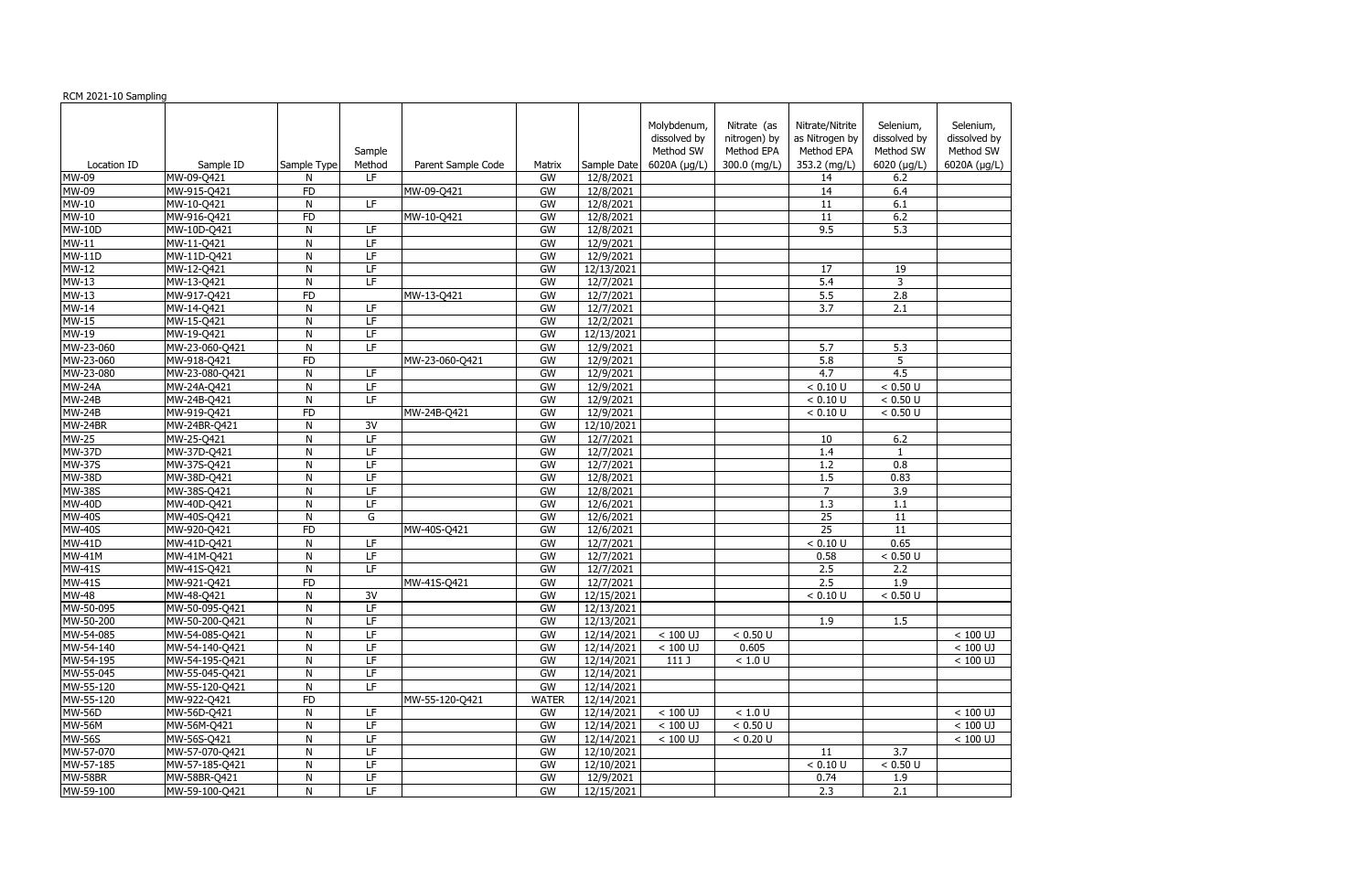| RCM 2021-10 Sampling   |                                  |             |                  |                    |          |                          |                                                      |                                                       |                                                            |                                                            |                                                                     |                                                              |                                                              |                                                         |                                                                 |
|------------------------|----------------------------------|-------------|------------------|--------------------|----------|--------------------------|------------------------------------------------------|-------------------------------------------------------|------------------------------------------------------------|------------------------------------------------------------|---------------------------------------------------------------------|--------------------------------------------------------------|--------------------------------------------------------------|---------------------------------------------------------|-----------------------------------------------------------------|
| Location ID            | Sample ID                        | Sample Type | Sample<br>Method | Parent Sample Code | Matrix   | Sample Date              | Arsenic,<br>dissolved by<br>Method SW<br>6020 (µg/L) | Arsenic,<br>dissolved by<br>Method SW<br>6020A (µg/L) | Chromium,<br>Hexavalent by<br>Method EPA<br>$218.6$ (µg/L) | Chromium.<br>Hexavalent by<br>Method EPA<br>$218.6$ (µg/L) | Chromium,<br>total dissolved<br>by Method SW<br>$6020$ ( $\mu$ g/L) | Chromium,<br>total dissolved<br>by Method SW<br>6020A (µg/L) | Manganese,<br>dissolved by<br>Method SW<br>6020 ( $\mu$ g/L) | Manganese,<br>dissolved by<br>Method SW<br>6020A (µg/L) | Molybdenum,<br>dissolved by<br>Method SW<br>$6020$ ( $\mu$ g/L) |
| MW-60-125              | MW-60-125-Q421                   |             | ΙF               |                    | GW       | 12/16/2021               | < 0.10 U                                             |                                                       | 480                                                        |                                                            | 480                                                                 |                                                              | 6.1                                                          |                                                         | 19                                                              |
| MW-60BR-245            | MW-60BR-245-Q421                 | N           | LF.              |                    | GW       | 12/16/2021               | < 0.10 U                                             |                                                       | 7.1                                                        |                                                            | 8.6                                                                 |                                                              | 1.6                                                          |                                                         |                                                                 |
| MW-61-110              | MW-61-110-Q421                   | N           | LF.              |                    | GW       | 12/10/2021               | < 0.10 U                                             |                                                       | 370                                                        |                                                            | 390                                                                 |                                                              | 350                                                          |                                                         | 22                                                              |
| MW-62-065              | MW-62-065-Q421                   | N           | LF               |                    | GW       | 12/15/2021               | < 0.10 U                                             |                                                       | 580                                                        |                                                            | 610                                                                 |                                                              | < 0.50 U                                                     |                                                         | 11                                                              |
| MW-62-110              | MW-62-110-Q421                   | N           | 3V               |                    | GW       | 12/1/2021                | 5.2                                                  |                                                       | < 1.0 U                                                    |                                                            | < 1.0 U                                                             |                                                              | 180                                                          |                                                         | 38                                                              |
| MW-62-190              | MW-62-190-Q421                   | N           | 3V               |                    | GW       | 12/1/2021                | < 0.10 U                                             |                                                       | < 1.0 U                                                    |                                                            | < 1.0 U                                                             |                                                              | 570                                                          |                                                         | 29                                                              |
| MW-63-065              | MW-63-065-Q421                   | N           | LF.              |                    | GW       | 12/16/2021               | < 0.10 U                                             |                                                       | 1.4                                                        |                                                            | 1.3                                                                 |                                                              | < 0.50 U                                                     |                                                         | 16                                                              |
| MW-64BR                | MW-64BR-Q421                     | N           | LF               |                    | GW       | 12/16/2021               | < 0.10 U                                             |                                                       | < 1.0 U                                                    |                                                            | < 1.0 U                                                             |                                                              | 1000                                                         |                                                         | $\overline{58}$                                                 |
| MW-65-160              | MW-65-160-Q421                   | N           | LF.              |                    | GW       | 12/8/2021                | < 0.10 U                                             |                                                       | 300                                                        |                                                            | 310                                                                 |                                                              | 0.97                                                         |                                                         | 23                                                              |
| MW-65-225              | MW-65-225-Q421                   | N           | LF.              |                    | GW       | 12/8/2021                | < 0.10 U                                             |                                                       | 83                                                         |                                                            | 80                                                                  |                                                              | $43$ J                                                       |                                                         | 50                                                              |
| MW-65-225              | MW-924-Q421                      | <b>FD</b>   |                  | MW-65-225-Q421     | GW       | 12/8/2021                | < 0.10 U                                             |                                                       | 83                                                         |                                                            | 81                                                                  |                                                              | $50$ J                                                       |                                                         | 50                                                              |
| MW-66-165              | MW-66-165-Q421                   | N           | LF               |                    | GW       | 12/7/2021                | 0.49J                                                |                                                       | 350                                                        |                                                            | 350                                                                 |                                                              | $< 0.50$ UJ                                                  |                                                         | $\overline{5.4}$                                                |
| MW-66-230              | MW-66-230-Q421                   | N           | LF               |                    | GW       | 12/7/2021                | 8.9J                                                 |                                                       | 5000                                                       |                                                            | 5200                                                                |                                                              | $8.1$ J                                                      |                                                         | 67                                                              |
| MW-66BR-270            | MW-66BR-270-Q421                 | N           | 3V               |                    | GW       | 12/16/2021               | < 0.10 U                                             |                                                       | < 1.0 U                                                    |                                                            | 1.9                                                                 |                                                              | 820                                                          |                                                         |                                                                 |
| MW-67-185              | MW-67-185-Q421                   | N           | LF.              |                    | GW       | 12/7/2021                | $< 0.10$ UJ                                          |                                                       | $< 100$ U                                                  |                                                            | < 1.0 U                                                             |                                                              | 2000 J                                                       |                                                         | 47                                                              |
| MW-67-225              | MW-67-225-Q421                   | N           | LF.              |                    | GW       | 12/7/2021                | $< 0.10$ UJ                                          |                                                       | 2800                                                       |                                                            | 3000                                                                |                                                              | 1.2J                                                         |                                                         | 42                                                              |
| MW-67-260              | MW-67-260-Q421                   | N           | LF.              |                    | GW       | 12/7/2021                | $< 0.10$ UJ                                          |                                                       | 810                                                        |                                                            | 760                                                                 |                                                              | 1.7J                                                         |                                                         | 60                                                              |
| MW-68-180              | MW-68-180-Q421                   | N           | LF.              |                    | GW       | 12/7/2021                | 1.9J                                                 |                                                       | 26000                                                      |                                                            | 28000                                                               |                                                              | $< 0.50$ UJ                                                  |                                                         | 50                                                              |
| MW-68-240              | MW-68-240-Q421                   | N           | LF               |                    | GW       | 12/7/2021                | $< 0.10$ UJ                                          |                                                       | 1900                                                       |                                                            | 2000                                                                |                                                              | 12 <sub>0</sub>                                              |                                                         | 25                                                              |
| MW-68-240              | MW-925-Q421                      | <b>FD</b>   |                  | MW-68-240-Q421     | GW       | 12/7/2021                | $< 0.10$ UJ                                          |                                                       | 1900                                                       |                                                            | 1900                                                                |                                                              | 12 <sub>1</sub>                                              |                                                         | 24                                                              |
| MW-68BR-280            | MW-68BR-280-Q421                 | N           | 3V               |                    | GW       | 12/2/2021                | $< 0.10$ UJ                                          |                                                       | < 1.0 U                                                    |                                                            | < 1.0 U                                                             |                                                              | 60                                                           |                                                         |                                                                 |
| MW-69-195              | MW-69-195-Q421                   | N           | LF.              |                    | GW       | 12/8/2021                | 0.86                                                 |                                                       | 410                                                        |                                                            | 390                                                                 |                                                              | $2.1$ J                                                      |                                                         | 54                                                              |
| MW-70-105              | MW-70-105-Q421                   | N           | LF.              |                    | GW       | 12/9/2021                | 3J                                                   |                                                       | 210                                                        |                                                            | 220                                                                 |                                                              | 2.8                                                          |                                                         | 62                                                              |
| MW-70BR-225            | MW-70BR-225-Q421                 | N           | LF.              |                    | GW       | 12/9/2021                | $< 0.10$ UJ                                          |                                                       | 1400                                                       |                                                            | 1400                                                                |                                                              | 14                                                           |                                                         | 19                                                              |
| MW-70BR-287            | MW-70BR-287-Q421                 | N           | LF.              |                    | GW       | 12/9/2021                | $< 0.10$ UJ                                          |                                                       | 350                                                        |                                                            | 340                                                                 |                                                              | < 0.50 U                                                     |                                                         |                                                                 |
| MW-72-080              | MW-72-080-Q421                   | N           | LF.              |                    | GW       | 12/9/2021                | 4.4 <sub>J</sub>                                     |                                                       | 71                                                         |                                                            | 66                                                                  |                                                              | 31                                                           |                                                         | 72                                                              |
| MW-72BR-200            | MW-72BR-200-Q421                 | N           | LF.              |                    | GW       | 12/9/2021                | 7.6J                                                 |                                                       | < 1.0 U                                                    |                                                            | 1.5                                                                 |                                                              | 51                                                           |                                                         |                                                                 |
| MW-73-080              | MW-73-080-Q421                   | N           | LF               |                    | GW       | 12/9/2021                | $< 0.10$ UJ                                          |                                                       | 9.7                                                        |                                                            | 11                                                                  |                                                              | 18                                                           |                                                         | 35                                                              |
| MW-74-240              | MW-74-240-Q421                   | N           | LF               |                    | GW       | 12/8/2021                | 6.5                                                  |                                                       | < 0.20 U                                                   |                                                            | < 1.0 U                                                             |                                                              | 7.4 <sub>1</sub>                                             |                                                         | 46                                                              |
| MW-83-090              | MW-83-090-Q421                   | N           | LF               |                    | GW       | 12/16/2021               | 0.3                                                  |                                                       | 67                                                         |                                                            | 65                                                                  |                                                              | 3.5                                                          |                                                         | $\overline{4}$                                                  |
| MW-83-180              | MW-83-180-Q421                   | N           | <b>LF</b>        |                    | GW       | 12/16/2021               | < 0.10 U                                             |                                                       | 6.2                                                        |                                                            | 8.4                                                                 |                                                              | 1.1                                                          |                                                         | 33                                                              |
| MW-83-225              | MW-83-225-Q421                   |             | LE.              |                    | GW       | 12/16/2021               | < 0.10 U                                             |                                                       | 250                                                        |                                                            | $\overline{220}$                                                    |                                                              | 5.3                                                          |                                                         | 47                                                              |
| MW-83-245              | MW-83-245-Q421                   | N           | LF               |                    | GW       | 12/16/2021               | < 0.10 U                                             |                                                       | 3.6                                                        |                                                            | 4.1                                                                 |                                                              | 42                                                           |                                                         | -64                                                             |
| MW-84-057              | MW-84-057-Q421                   |             | LF.              |                    | GW       | 11/29/2021               | 0.9                                                  |                                                       | 27                                                         |                                                            | 27                                                                  |                                                              | 1.8                                                          |                                                         | 12                                                              |
| MW-84-095              | MW-84-095-Q421                   | N           | LF.              |                    | GW       | 11/29/2021               | < 0.10 U                                             |                                                       | 3.4                                                        |                                                            | 4.2                                                                 |                                                              | 5.8                                                          |                                                         | 5.4                                                             |
| MW-84-132              | MW-84-132-Q421                   |             | LF.              |                    | GW       | 11/29/2021               | < 0.10 U                                             |                                                       | 2.4                                                        |                                                            | 2.6                                                                 |                                                              | 0.74                                                         |                                                         | 16                                                              |
| MW-84-193              | MW-84-193-Q421                   | N           | LF.              |                    | GW       | 11/29/2021               | 2.2                                                  |                                                       | 14                                                         |                                                            | 15<br>140                                                           |                                                              | 82                                                           |                                                         | 58                                                              |
| MW-85-129              | MW-85-129-Q421                   | N           | LF.              |                    | GW       | 11/30/2021               | 0.65                                                 |                                                       | 130                                                        |                                                            |                                                                     |                                                              | < 0.50 U                                                     |                                                         | 5                                                               |
| MW-85-217              | MW-85-217-Q421                   | N           | LF.              |                    | GW       | 11/30/2021               | < 0.10 U                                             |                                                       | 490                                                        |                                                            | 500                                                                 |                                                              | $\overline{3}$                                               |                                                         | 86                                                              |
| MW-85-237              | MW-85-237-Q421                   | N           | LF.              |                    | GW       | 11/30/2021               | < 0.10 U                                             |                                                       | 240                                                        |                                                            | 250                                                                 |                                                              | 12                                                           |                                                         | 85                                                              |
| MW-87-109              | MW-87-109-Q421<br>MW-87-139-Q421 | N<br>N      | LF.<br>LF.       |                    | GW       | 11/30/2021<br>11/30/2021 | < 0.10 U                                             |                                                       | 18<br>9.8                                                  |                                                            | 20                                                                  |                                                              | < 0.50 U                                                     |                                                         | 5.5<br>4.7                                                      |
| MW-87-139<br>MW-87-192 | MW-87-192-Q421                   |             | LF.              |                    | GW<br>GW | 11/30/2021               | < 0.10 U<br>< 0.10 U                                 |                                                       | 1.7                                                        |                                                            | 9.9<br>2.2                                                          |                                                              | < 0.50 U<br>< 0.50 U                                         |                                                         | 22                                                              |
| MW-87-275              | MW-87-275-Q421                   | N           | LF.              |                    | GW       | 11/30/2021               | < 0.10 U                                             |                                                       | 1.3                                                        |                                                            | 1.8                                                                 |                                                              | < 0.50 U                                                     |                                                         | 43                                                              |
| MW-88-107              | MW-88-107-Q421                   |             | LF.              |                    | GW       | 12/8/2021                | 1.7                                                  |                                                       | 130                                                        |                                                            | 140                                                                 |                                                              | 2J                                                           |                                                         |                                                                 |
| MW-89-183              | MW-89-183-Q421                   | N           | LF               |                    | GW       | 12/6/2021                | < 0.10 U                                             |                                                       | 0.98                                                       |                                                            | 1.2J                                                                |                                                              | $< 0.50$ UJ                                                  |                                                         | 7                                                               |
| MW-89-273              | MW-89-273-Q421                   | N.          | LF.              |                    | GW       | 12/6/2021                | 3.5                                                  |                                                       | 0.52                                                       |                                                            | 1.4J                                                                |                                                              | 1.8 J                                                        |                                                         | 32                                                              |
| MW-91-045              | MW-91-045-Q421                   | N           | LF.              |                    | GW       | 12/14/2021               |                                                      | 7 J                                                   |                                                            | < 0.20 U                                                   |                                                                     | $<1.0$ U                                                     |                                                              | 144                                                     |                                                                 |
|                        |                                  |             |                  |                    |          |                          |                                                      |                                                       |                                                            |                                                            |                                                                     |                                                              |                                                              |                                                         |                                                                 |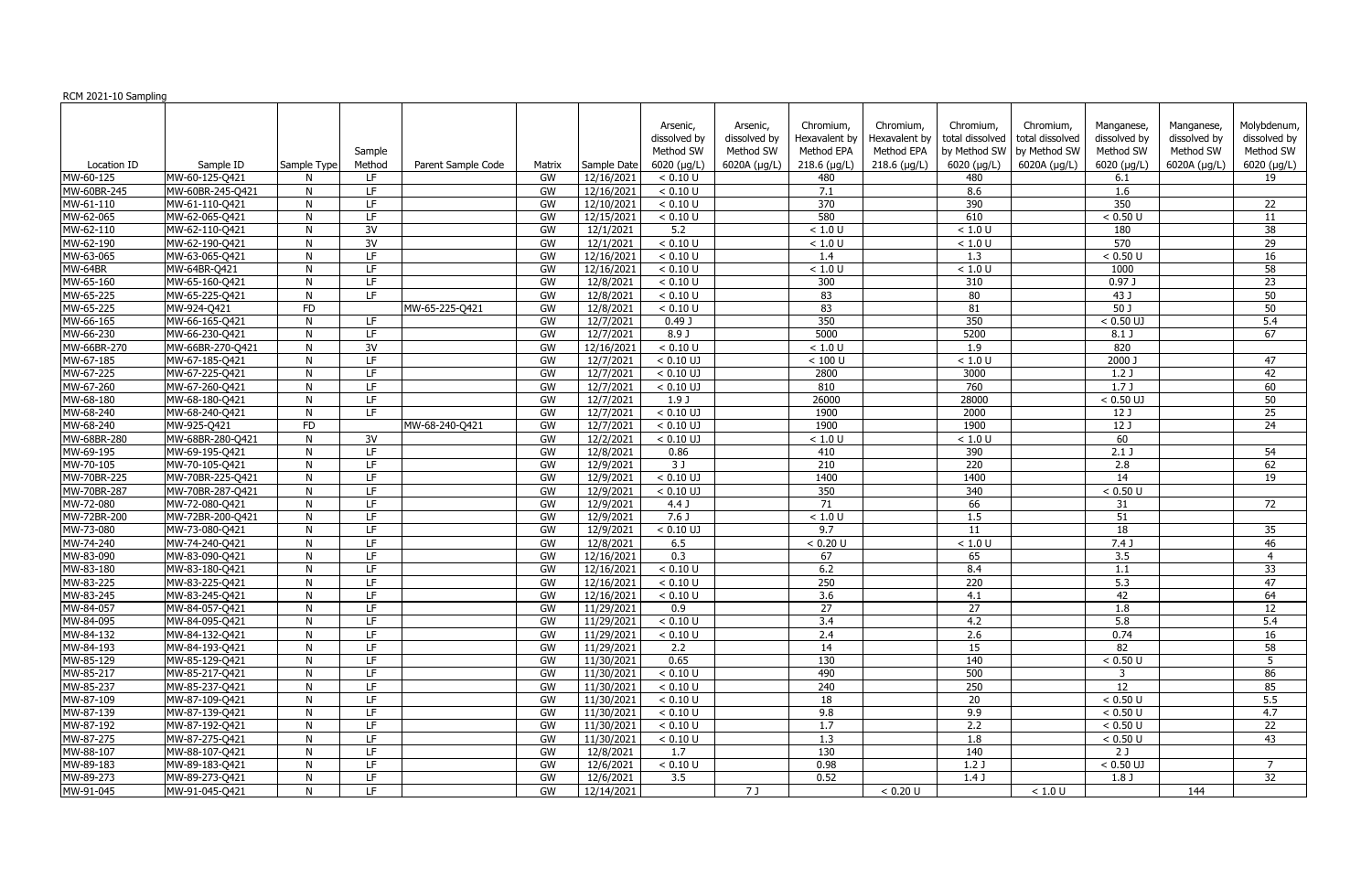|             |                  |              |                                                                                             |                    |        |             | Molybdenum,  | Nitrate (as  | Nitrate/Nitrite  | Selenium,        | Selenium,    |
|-------------|------------------|--------------|---------------------------------------------------------------------------------------------|--------------------|--------|-------------|--------------|--------------|------------------|------------------|--------------|
|             |                  |              |                                                                                             |                    |        |             | dissolved by | nitrogen) by | as Nitrogen by   | dissolved by     | dissolved by |
|             |                  |              | Sample                                                                                      |                    |        |             | Method SW    | Method EPA   | Method EPA       | Method SW        | Method SW    |
| Location ID | Sample ID        | Sample Type  | Method                                                                                      | Parent Sample Code | Matrix | Sample Date | 6020A (µg/L) | 300.0 (mg/L) | 353.2 (mg/L)     | 6020 (µg/L)      | 6020A (µg/L) |
| MW-60-125   | MW-60-125-Q421   | N            | LF                                                                                          |                    | GW     | 12/16/2021  |              |              | 3.8              | 5.8              |              |
| MW-60BR-245 | MW-60BR-245-Q421 | $\mathsf{N}$ | LF                                                                                          |                    | GW     | 12/16/2021  |              |              |                  |                  |              |
| MW-61-110   | MW-61-110-Q421   | N            | LF                                                                                          |                    | GW     | 12/10/2021  |              |              | 0.63             | 11               |              |
| MW-62-065   | MW-62-065-Q421   | N            | LF                                                                                          |                    | GW     | 12/15/2021  |              |              | 5                | 3.4              |              |
| MW-62-110   | MW-62-110-Q421   | N            | 3V                                                                                          |                    | GW     | 12/1/2021   |              |              | < 0.10 U         | < 0.50 U         |              |
| MW-62-190   | MW-62-190-Q421   | ${\sf N}$    | $\overline{3V}$                                                                             |                    | GW     | 12/1/2021   |              |              | < 0.10 U         | < 0.50 U         |              |
| MW-63-065   | MW-63-065-Q421   | N            | $\overline{\mathsf{LF}}$                                                                    |                    | GW     | 12/16/2021  |              |              | 1.3              | 0.74             |              |
| MW-64BR     | MW-64BR-Q421     | N            | LF                                                                                          |                    | GW     | 12/16/2021  |              |              | < 0.10 U         | < 0.50 U         |              |
| MW-65-160   | MW-65-160-Q421   | N            | LF                                                                                          |                    | GW     | 12/8/2021   |              |              | 16               | 10               |              |
| MW-65-225   | MW-65-225-Q421   | ${\sf N}$    | $\overline{\mathsf{LF}}$                                                                    |                    | GW     | 12/8/2021   |              |              | $\overline{2}$   | 1.8              |              |
| MW-65-225   | MW-924-Q421      | FD           |                                                                                             | MW-65-225-Q421     | GW     | 12/8/2021   |              |              | 1.9              | 1.7              |              |
| MW-66-165   | MW-66-165-Q421   | $\mathsf{N}$ | LF                                                                                          |                    | GW     | 12/7/2021   |              |              | $\overline{19}$  | $\overline{11}$  |              |
| MW-66-230   | MW-66-230-Q421   | $\mathsf{N}$ | LF                                                                                          |                    | GW     | 12/7/2021   |              |              | $\overline{10}$  | 6.9              |              |
| MW-66BR-270 | MW-66BR-270-Q421 | $\mathsf{N}$ | $\overline{3V}$                                                                             |                    | GW     | 12/16/2021  |              |              |                  |                  |              |
| MW-67-185   | MW-67-185-Q421   | N            | $\overline{\mathsf{LF}}$                                                                    |                    | GW     | 12/7/2021   |              |              | 8.5              | $\overline{26}$  |              |
| MW-67-225   | MW-67-225-Q421   | N            | LF                                                                                          |                    | GW     | 12/7/2021   |              |              | 15               | 50               |              |
| MW-67-260   | MW-67-260-Q421   | N            | LF                                                                                          |                    | GW     | 12/7/2021   |              |              | 0.66             | 1.4              |              |
| MW-68-180   | MW-68-180-Q421   | N            | LF                                                                                          |                    | GW     | 12/7/2021   |              |              | 27               | 15               |              |
| MW-68-240   | MW-68-240-Q421   | $\mathsf{N}$ | LF                                                                                          |                    | GW     | 12/7/2021   |              |              | $\overline{5.1}$ | $\overline{3.9}$ |              |
| MW-68-240   | MW-925-Q421      | <b>FD</b>    |                                                                                             | MW-68-240-Q421     | GW     | 12/7/2021   |              |              | 5.1              | 3.4              |              |
| MW-68BR-280 | MW-68BR-280-Q421 | $\mathsf{N}$ | 3V                                                                                          |                    | GW     | 12/2/2021   |              |              |                  |                  |              |
| MW-69-195   | MW-69-195-Q421   | ${\sf N}$    | $\mathsf{LF}% _{0}\left( \mathcal{N}\right) \equiv\mathsf{LF}_{0}\left( \mathcal{N}\right)$ |                    | GW     | 12/8/2021   |              |              | 16               | 11               |              |
| MW-70-105   | MW-70-105-Q421   | $\mathsf{N}$ | $\overline{\mathsf{LF}}$                                                                    |                    | GW     | 12/9/2021   |              |              | $\overline{5.1}$ | 4.5              |              |
| MW-70BR-225 | MW-70BR-225-Q421 | N            | LF                                                                                          |                    | GW     | 12/9/2021   |              |              | 3.4              | 2.2              |              |
| MW-70BR-287 | MW-70BR-287-Q421 | $\mathsf{N}$ | LF                                                                                          |                    | GW     | 12/9/2021   |              |              |                  |                  |              |
| MW-72-080   | MW-72-080-Q421   | $\mathsf{N}$ | LF                                                                                          |                    | GW     | 12/9/2021   |              |              | 1.2              | 1.5              |              |
| MW-72BR-200 | MW-72BR-200-Q421 | N            | LF                                                                                          |                    | GW     | 12/9/2021   |              |              |                  |                  |              |
| MW-73-080   | MW-73-080-Q421   | ${\sf N}$    | $\overline{\mathsf{LF}}$                                                                    |                    | GW     | 12/9/2021   |              |              | 3.5              | $\overline{3.8}$ |              |
| MW-74-240   | MW-74-240-Q421   | N            | LF                                                                                          |                    | GW     | 12/8/2021   |              |              | 0.27             | < 0.50 U         |              |
| MW-83-090   | MW-83-090-Q421   | N            | LF                                                                                          |                    | GW     | 12/16/2021  |              |              | 5                | $\overline{3.1}$ |              |
| MW-83-180   | MW-83-180-Q421   | N            | LF                                                                                          |                    | GW     | 12/16/2021  |              |              | 0.55             | 0.54             |              |
| MW-83-225   | MW-83-225-Q421   | N            | LF                                                                                          |                    | GW     | 12/16/2021  |              |              | 0.55             | < 0.50 U         |              |
| MW-83-245   | MW-83-245-Q421   | N            | LF                                                                                          |                    | GW     | 12/16/2021  |              |              | < 0.10 U         | < 0.50 U         |              |
| MW-84-057   | MW-84-057-Q421   | N            | LF                                                                                          |                    | GW     | 11/29/2021  |              |              | 8.7              | 3.7              |              |
| MW-84-095   | MW-84-095-Q421   | N            | LF                                                                                          |                    | GW     | 11/29/2021  |              |              | 1.3              | 0.86             |              |
| MW-84-132   | MW-84-132-Q421   | ${\sf N}$    | LF                                                                                          |                    | GW     | 11/29/2021  |              |              | 1.1              | 1.1              |              |
| MW-84-193   | MW-84-193-Q421   | N            | LF                                                                                          |                    | GW     | 11/29/2021  |              |              | 0.93             | 1.1              |              |
| MW-85-129   | MW-85-129-Q421   | N            | LF                                                                                          |                    | GW     | 11/30/2021  |              |              | 16               | 9.6              |              |
| MW-85-217   | MW-85-217-Q421   | N            | LF                                                                                          |                    | GW     | 11/30/2021  |              |              | 2                | 3.4              |              |
| MW-85-237   | MW-85-237-Q421   | ${\sf N}$    | LF.                                                                                         |                    | GW     | 11/30/2021  |              |              | 1.6              | 2.4              |              |
| MW-87-109   | MW-87-109-Q421   | N            | LF.                                                                                         |                    | GW     | 11/30/2021  |              |              | 5.1              | 2.9              |              |
| MW-87-139   | MW-87-139-Q421   | ${\sf N}$    | LF                                                                                          |                    | GW     | 11/30/2021  |              |              | 1.3              | 1.1              |              |
| MW-87-192   | MW-87-192-Q421   | ${\sf N}$    | LF                                                                                          |                    | GW     | 11/30/2021  |              |              | 1.1              | 1.3              |              |
| MW-87-275   | MW-87-275-Q421   | N            | $\overline{LF}$                                                                             |                    | GW     | 11/30/2021  |              |              |                  | 1.1              |              |
| MW-88-107   | MW-88-107-Q421   | ${\sf N}$    | LF                                                                                          |                    | GW     | 12/8/2021   |              |              |                  |                  |              |
| MW-89-183   | MW-89-183-Q421   | ${\sf N}$    | $\overline{LF}$                                                                             |                    | GW     | 12/6/2021   |              |              | 2.8              | 2.5              |              |
| MW-89-273   | MW-89-273-Q421   | ${\sf N}$    | $\overline{LF}$                                                                             |                    | GW     | 12/6/2021   |              |              | 2.7              | $\overline{3.7}$ |              |
| MW-91-045   | MW-91-045-Q421   | ${\sf N}$    | $\overline{LF}$                                                                             |                    | GW     | 12/14/2021  | $< 10$ UJ    | 0.303        |                  |                  | $< 10$ UJ    |
|             |                  |              |                                                                                             |                    |        |             |              |              |                  |                  |              |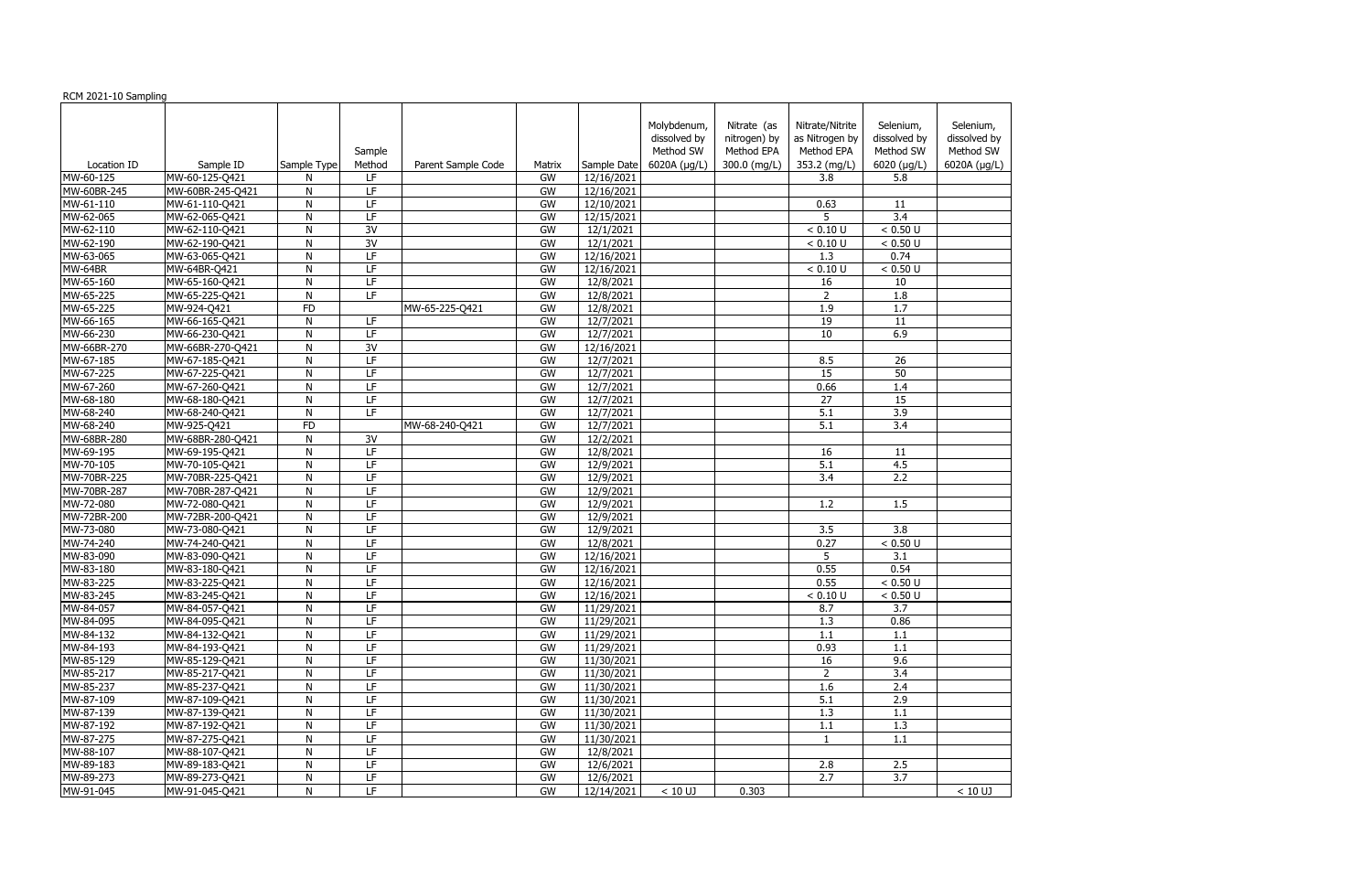| RCM 2021-10 Sampling |
|----------------------|
|----------------------|

|               |                |             |        |                    |        |             | Arsenic,<br>dissolved by | Arsenic,<br>dissolved by | Chromium,<br>Hexavalent by | Chromium,<br>Hexavalent by | Chromium,<br>total dissolved   total dissolved | Chromium,    | Manganese,<br>dissolved by | Manganese,<br>dissolved by | Molybdenum,               |
|---------------|----------------|-------------|--------|--------------------|--------|-------------|--------------------------|--------------------------|----------------------------|----------------------------|------------------------------------------------|--------------|----------------------------|----------------------------|---------------------------|
|               |                |             | Sample |                    |        |             | Method SW                | Method SW                | Method EPA                 | Method EPA                 | by Method SW   by Method SW                    |              | Method SW                  | Method SW                  | dissolved by<br>Method SW |
| Location ID   | Sample ID      | Sample Type | Method | Parent Sample Code | Matrix | Sample Date | $6020$ (µg/L)            | 6020A (µg/L)             | $218.6$ (µg/L)             | $218.6$ (µg/L)             | $6020 \; (\mu g/L)$                            | 6020A (µg/L) | 6020 (µg/L)                | 6020A (µg/L)               | 6020 (µg/L)               |
| MW-91-120     | MW-91-120-Q421 |             | LF.    |                    | GW     | 12/14/2021  |                          | < 10 U                   |                            | 7.67                       |                                                | < 10 U       |                            | 162                        |                           |
| MW-91-170     | MW-91-170-Q421 |             | LF     |                    | GW     | 12/14/2021  |                          | < 10 U                   |                            | 1.66                       |                                                | < 10 U       |                            | 256                        |                           |
| MW-91-320     | MW-91-320-Q421 |             | LF     |                    | GW     | 12/14/2021  |                          | < 10 U                   |                            | < 2.0 U                    |                                                | < 10 U       |                            | 1420                       |                           |
| MW-92-037     | MW-92-037-Q421 |             | LF     |                    | GW     | 12/14/2021  |                          | 22.2J                    |                            | < 0.20 U                   |                                                | $<1.0$ U     |                            | 32.7                       |                           |
| MW-92-072     | MW-92-072-Q421 |             | LF     |                    | GW     | 12/14/2021  |                          | $17.1$ J                 |                            | < 0.20 U                   |                                                | < 1.0 U      |                            | 19.4                       |                           |
| MW-92-102     | MW-92-102-Q421 |             | LF     |                    | GW     | 12/14/2021  |                          | 18.7 J                   |                            | 4.85                       |                                                | 5.18J        |                            | < 10 U                     |                           |
| MW-92-122     | MW-92-122-Q421 |             | LF.    |                    | GW     | 12/14/2021  |                          | 10.4 <sub>J</sub>        |                            | < 1.0 U                    |                                                | < 10 U       |                            | 188                        |                           |
| MW-93-050     | MW-93-050-Q421 | N           | LF     |                    | GW     | 12/13/2021  | < 0.10 U                 |                          | 17                         |                            | 19                                             |              | 5.3                        |                            |                           |
| MW-93-213     | MW-93-213-Q421 | M           | LF.    |                    | GW     | 12/13/2021  | < 0.10 U                 |                          | 4.7                        |                            | 6.8                                            |              | 140                        |                            |                           |
| MW-95-113     | MW-95-113-Q421 | N           |        |                    | GW     | 12/8/2021   | $1.4^{\circ}$            |                          | 0.95                       |                            | 2.5                                            |              | 130 J                      |                            | 4.3                       |
| MW-95-157     | MW-95-157-Q421 |             | LF.    |                    | GW     | 12/8/2021   | < 0.10 U                 |                          | 8.6                        |                            | 11                                             |              | 5.7 <sub>J</sub>           |                            | 3.8                       |
| MW-98-055     | MW-98-055-Q421 |             | ΙF     |                    | GW     | 12/16/2021  | 2.8                      |                          | 240                        |                            | 230                                            |              | 1.3                        |                            |                           |
| MW-98-077     | MW-98-077-Q421 |             | ΙF     |                    | GW     | 12/16/2021  | 3                        |                          | 340                        |                            | 320                                            |              | 2.8                        |                            |                           |
| <b>PGE-08</b> | PGE-08-Q421    |             | 3V     |                    | GW     | 12/8/2021   | < 0.10 U                 |                          | < 1.0 U                    |                            | < 1.0 U                                        |              | 470 J                      |                            |                           |
| PT8D          | PT8D-Q421      |             | LF     |                    | GW     | 12/10/2021  | < 0.10 U                 |                          | 200                        |                            | 200                                            |              | 270                        |                            |                           |
| PT9D          | PT9D-Q421      |             | LF     |                    | GW     | 12/10/2021  | < 0.10 U                 |                          | 7000                       |                            | 6100                                           |              | 3.5                        |                            | 90                        |
| PT9M          | PT9M-Q421      |             | LF.    |                    | GW     | 12/10/2021  | < 0.10 U                 |                          | 64                         |                            | 87                                             |              | 110                        |                            | 7.2                       |
| PT9S          | PT9S-Q421      |             | LF     |                    | GW     | 12/10/2021  | < 0.10 U                 |                          | 34                         |                            | 35                                             |              | 320                        |                            | 8.6                       |
| $TW-01$       | TW-01-Q421     |             | EP     |                    | GW     | 12/8/2021   | 0.76                     |                          | 1200                       |                            | 1300                                           |              | $< 0.50$ UJ                |                            | 31                        |
| <b>TW-05</b>  | TW-05-Q421     |             | LF     |                    | GW     | 12/13/2021  | < 0.10 U                 |                          | 14                         |                            | 15                                             |              | 1.4                        |                            |                           |

| MW-54-085-Q421 | MW-91-045-Q421 |
|----------------|----------------|
| MW-54-140-Q421 | MW-91-120-Q421 |
| MW-54-195-Q421 | MW-91-170-Q421 |
| MW-55-045-Q421 | MW-91-320-Q421 |
| MW-55-120-Q421 | MW-92-037-Q421 |
| MW-922-Q421    | MW-92-072-Q421 |
| MW-56D-Q421    | MW-92-102-Q421 |
| MW-56M-Q421    | MW-92-122-Q421 |
| MW-56S-Q421    |                |

< = analyte not detected at the reporting limit shown

# **Acronyms and Abbreviations:**

| $\mu$ g/L = micrograms per liter      | $LF = low flow$               |
|---------------------------------------|-------------------------------|
| $EP =$ extraction port                | $mq/L =$ milligrams per liter |
| EPA = Environmental Protection Agency | $N = Normal$                  |
| $FD = field$ duplicate                | $SM = standard$ method        |
| $GW =$ groundwater                    | $SW = solid waste$            |
|                                       | $U =$ analyte not detected    |

All samples were sent to Asset for analyses with the exception of the following samples. These samples were sent to EMAX Laboratory for analyses: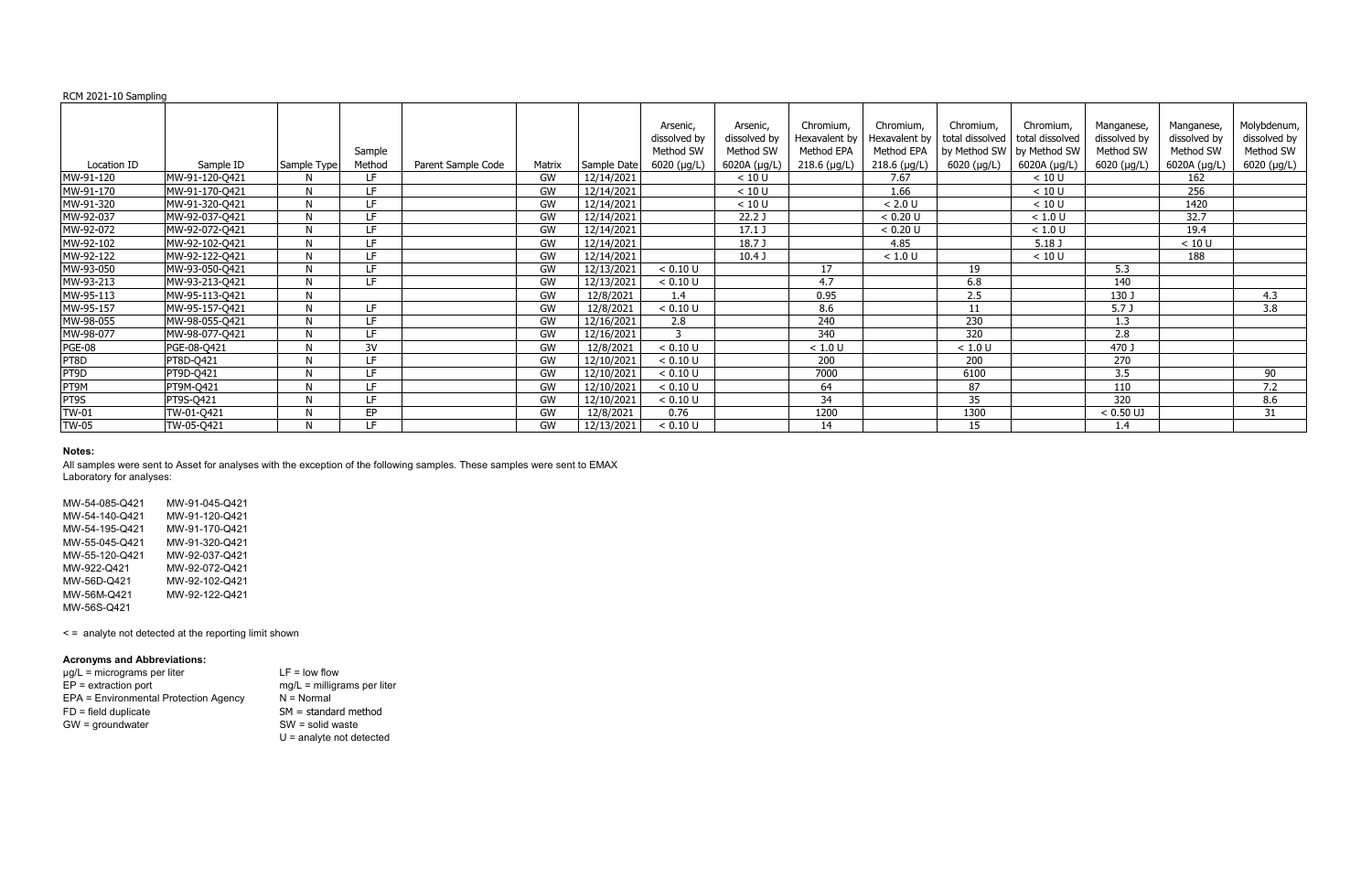| RCM 2021-10 Sampling |
|----------------------|
|----------------------|

| MW-54-085-Q421 | MW-91-045-Q421 |
|----------------|----------------|
| MW-54-140-Q421 | MW-91-120-Q421 |
| MW-54-195-Q421 | MW-91-170-Q421 |
| MW-55-045-Q421 | MW-91-320-Q421 |
| MW-55-120-Q421 | MW-92-037-Q421 |
| MW-922-Q421    | MW-92-072-Q421 |
| MW-56D-Q421    | MW-92-102-Q421 |
| MW-56M-Q421    | MW-92-122-Q421 |
| MW-56S-Q421    |                |

|               |                |              |           |                    |           |             | Molybdenum,  | Nitrate (as  | Nitrate/Nitrite | Selenium,     | Selenium,    |
|---------------|----------------|--------------|-----------|--------------------|-----------|-------------|--------------|--------------|-----------------|---------------|--------------|
|               |                |              |           |                    |           |             | dissolved by | nitrogen) by | as Nitrogen by  | dissolved by  | dissolved by |
|               |                |              | Sample    |                    |           |             | Method SW    | Method EPA   | Method EPA      | Method SW     | Method SW    |
| Location ID   | Sample ID      | Sample Type  | Method    | Parent Sample Code | Matrix    | Sample Date | 6020A (µg/L) | 300.0 (mg/L) | 353.2 (mg/L)    | $6020$ (µg/L) | 6020A (µg/L) |
| MW-91-120     | MW-91-120-Q421 | N            | LF        |                    | GW        | 12/14/2021  | $< 100$ UJ   | 1.3          |                 |               | $< 100$ UJ   |
| MW-91-170     | MW-91-170-Q421 | N            | LF        |                    | GW        | 12/14/2021  | 130 J        | 0.655        |                 |               | $< 100$ UJ   |
| MW-91-320     | MW-91-320-Q421 | N            | LF        |                    | GW        | 12/14/2021  | $< 100$ UJ   | < 2.0 U      |                 |               | $< 100$ UJ   |
| MW-92-037     | MW-92-037-Q421 | $\mathsf{N}$ | LF        |                    | GW        | 12/14/2021  | 12.9 J       | < 0.10 U     |                 |               | $< 10$ UJ    |
| MW-92-072     | MW-92-072-Q421 | $\mathsf{N}$ | LF        |                    | GW        | 12/14/2021  | 19 J         | 0.469        |                 |               | $< 10$ UJ    |
| MW-92-102     | MW-92-102-Q421 | $\mathsf{N}$ | LF        |                    | GW        | 12/14/2021  | 33.3 J       | 1.23         |                 |               | $< 10$ UJ    |
| MW-92-122     | MW-92-122-Q421 | N            | LF        |                    | GW        | 12/14/2021  | 180 J        | < 0.50 U     |                 |               | $< 100$ UJ   |
| MW-93-050     | MW-93-050-Q421 | $\mathsf{N}$ | LF        |                    | GW        | 12/13/2021  |              |              |                 |               |              |
| MW-93-213     | MW-93-213-Q421 | N            | LF        |                    | GW        | 12/13/2021  |              |              |                 |               |              |
| MW-95-113     | MW-95-113-Q421 | N            |           |                    | GW        | 12/8/2021   |              |              | 6.1             | 5.3           |              |
| MW-95-157     | MW-95-157-Q421 | N            | <b>LF</b> |                    | <b>GW</b> | 12/8/2021   |              |              | 9.5             | 6.5           |              |
| MW-98-055     | MW-98-055-Q421 | N            | LF        |                    | <b>GW</b> | 12/16/2021  |              |              |                 |               |              |
| MW-98-077     | MW-98-077-Q421 | N            | ΙF        |                    | <b>GW</b> | 12/16/2021  |              |              |                 |               |              |
| <b>PGE-08</b> | PGE-08-Q421    | N            | 3V        |                    | GW        | 12/8/2021   |              |              |                 |               |              |
| PT8D          | PT8D-Q421      | N            | <b>LF</b> |                    | GW        | 12/10/2021  |              |              |                 |               |              |
| PT9D          | PT9D-Q421      | N            | LF        |                    | GW        | 12/10/2021  |              |              | 6.4             | 4.6           |              |
| PT9M          | PT9M-Q421      | N            | LF        |                    | GW        | 12/10/2021  |              |              | 7.2             | 5.7           |              |
| PT9S          | PT9S-Q421      | N            | LF        |                    | GW        | 12/10/2021  |              |              |                 | 6             |              |
| <b>TW-01</b>  | TW-01-Q421     | N            | EP        |                    | GW        | 12/8/2021   |              |              | 11              | 13            |              |
| <b>TW-05</b>  | TW-05-Q421     | N            | LF        |                    | GW        | 12/13/2021  |              |              |                 |               |              |

< = analyte not detected at the reporting limit shown

# **Acronyms and Abbreviations:**

| $\mu$ g/L = micrograms per liter      | $LF = low flow$               |
|---------------------------------------|-------------------------------|
| $EP =$ extraction port                | $mg/L =$ milligrams per liter |
| EPA = Environmental Protection Agency | $N = Normal$                  |
| $FD = field$ duplicate                | $SM = standard$ method        |
| $GW =$ groundwater                    | $SW = solid waste$            |
|                                       | $U =$ analyte not detected    |

All samples were sent to Asset for analyses with the exception of the following samples. These samples were sent to EMAX Laboratory for analyses: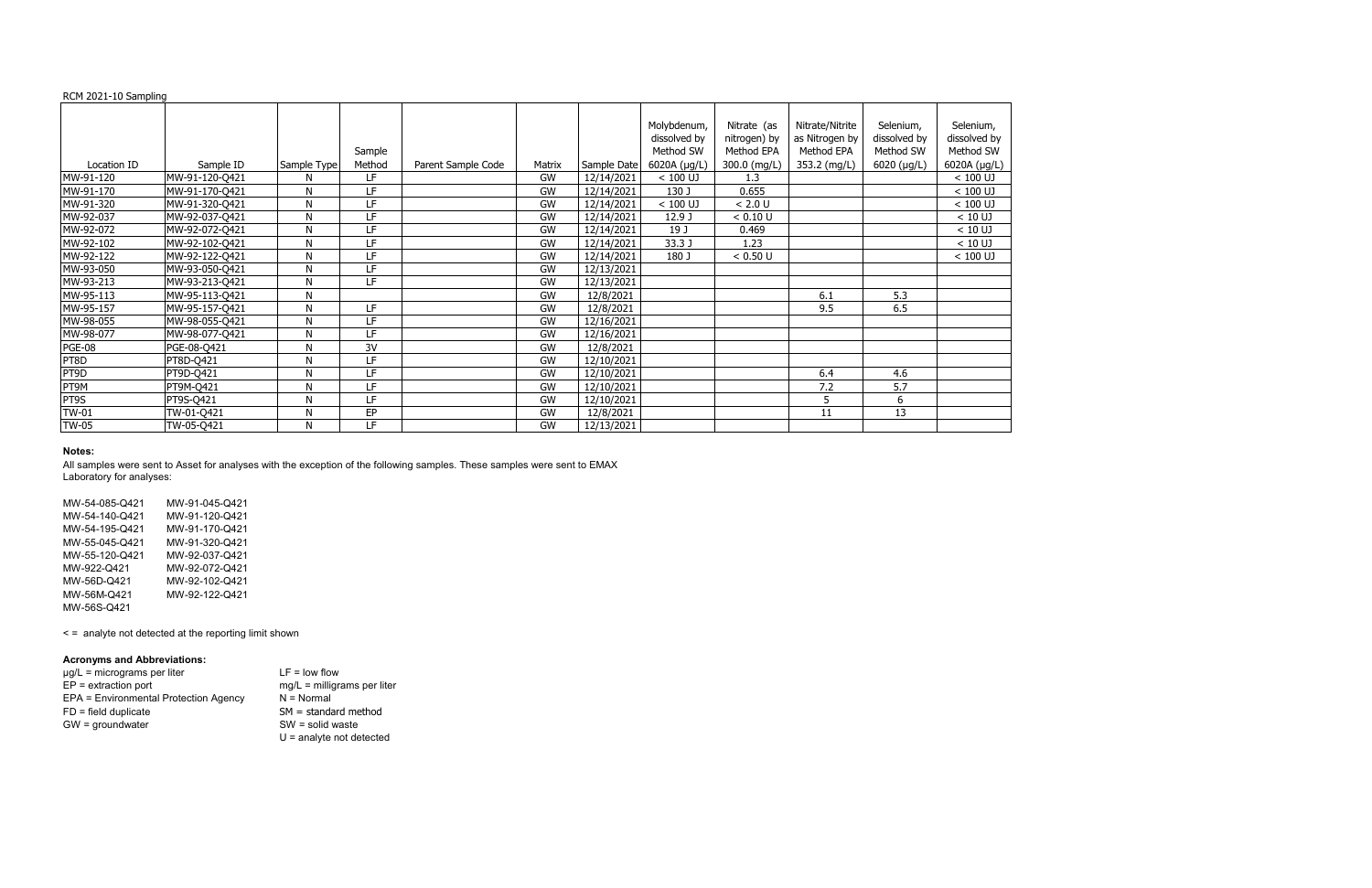### RCM 2021-11 SURFACEWAT Sampling

|                 | $\frac{1}{2}$ . EVEI 11 00.000 . The state of the state of $\frac{1}{2}$ |             |        |                    |               |             | Arsenic,            | Chromium,      | Chromium,           | Manganese,          | Molybdenum,      | Nitrate/Nitrite  | Nitrate/Nitrite<br>as Nitrogen by | Selenium,           |
|-----------------|--------------------------------------------------------------------------|-------------|--------|--------------------|---------------|-------------|---------------------|----------------|---------------------|---------------------|------------------|------------------|-----------------------------------|---------------------|
|                 |                                                                          |             |        |                    |               |             | dissolved by        | Hexavalent by  | total dissolved     | dissolved by        | dissolved by     | as Nitrogen by   | Method SM                         | dissolved by        |
|                 |                                                                          |             | Sample |                    |               |             | Method SW           | Method EPA     | by Method SW        | Method SW           | Method SW        | Method EPA       | 4500-NO3 F                        | Method SW           |
| Location ID     | Sample ID                                                                | Sample Type | Method | Parent Sample Code | Matrix        | Sample Date | $6020$ ( $\mu$ g/L) | $218.6$ (µg/L) | $6020$ ( $\mu$ g/L) | $6020$ ( $\mu$ g/L) | 6020 (µg/L)      | 353.2 (mg/L)     | (mg/L)                            | $6020$ ( $\mu$ g/L) |
| -BNS            | C-BNS-0421                                                               |             |        |                    | Surface Water | 11/17/2021  | 3                   | < 0.20 U       | < 1.0 U             | < 0.50 U            | 4.4 <sub>J</sub> | $\sim$           | 0.29                              | 1.9                 |
| C-CON-D         | C-CON-D-Q421                                                             | N           | R      |                    | Surface Water | 11/18/2021  | 2.5 <sub>J</sub>    | < 0.20 U       | < 1.0 U             | < 0.50 U            | 4.5              | 0.28             |                                   | 1.5                 |
| C-CON-S         | C-CON-S-Q421                                                             | N           | R      |                    | Surface Water | 11/18/2021  | $\overline{3J}$     | < 0.20 U       | < 1.0 U             | < 0.50 U            | 4.4              | $\overline{0.3}$ | ÷÷                                | 1.5                 |
| C-CON-S         | MW-912-Q421                                                              | FD.         |        | C-CON-S-Q421       | Surface Water | 11/18/2021  | 3.2 <sub>0</sub>    | < 0.20 U       | < 1.0 U             | < 0.50 U            | 4.5              | 0.28             |                                   | $\overline{2}$      |
| $-1 - 3 - D$    | C-I-3-D-Q421                                                             | N           | R      |                    | Surface Water | 11/17/2021  | 2.5                 | < 0.20 U       | < 1.0 U             | < 0.50 U            | 4.5 <sub>1</sub> | $- -$            | 0.3                               | 1.5                 |
| $C-I-3-S$       | C-I-3-S-Q421                                                             | N           | D      |                    | Surface Water | 11/17/2021  | 2.8                 | < 0.20 U       | < 1.0 U             | < 0.50 U            | 4.5 <sub>1</sub> | $- -$            | 0.3                               | 1.6                 |
| C-MAR-D         | C-MAR-D-Q421                                                             | N           | D      |                    | Surface Water | 11/18/2021  | 3.2 <sub>0</sub>    | < 0.20 U       | $<1.0$ U            | 4.7                 | 4.5              | 0.28             | $- -$ .                           | 1.8                 |
| C-MAR-S         | C-MAR-S-Q421                                                             | N           | D      |                    | Surface Water | 11/18/2021  | 3.2 <sub>0</sub>    | < 0.20 U       | < 1.0 U             |                     | 4.6              | 0.27             |                                   | 1.6                 |
| $C-NR1-D$       | C-NR1-D-Q421                                                             | N           | D      |                    | Surface Water | 11/18/2021  | 3.3 J               | < 0.20 U       | < 1.0 U             | < 0.50 U            | 4.5              | 0.29             |                                   | 1.6                 |
| $C-NR1-S$       | C-NR1-S-Q421                                                             | N           | D      |                    | Surface Water | 11/18/2021  | 3.1 J               | < 0.20 U       | < 1.0 U             | < 0.50 U            | 4.4              | 0.29             | $\overline{\phantom{a}}$          | $\overline{2}$      |
| C-NR3-D         | C-NR3-D-Q421                                                             | N           | D      |                    | Surface Water | 11/18/2021  | 3.2 J               | < 0.20 U       | < 1.0 U             | < 0.50 U            | 4.6              | 0.29             | $\overline{\phantom{a}}$          | 1.7                 |
| C-NR3-D         | MW-913-Q421                                                              | FD          |        | C-NR3-D-Q421       | Surface Water | 11/18/2021  | $3.1$ J             | < 0.20 U       | < 1.0 U             | < 0.50 U            | 4.4              | 0.29             | $- -$                             | 1.7                 |
| $C-NR3-S$       | C-NR3-S-Q421                                                             | N           | R      |                    | Surface Water | 11/18/2021  | 3.2 <sub>0</sub>    | < 0.20 U       | < 1.0 U             | < 0.50 U            | 4.5              | 0.28             | $- -$                             | 1.8                 |
| C-NR4-D         | C-NR4-D-Q421                                                             | N           |        |                    | Surface Water | 11/18/2021  | 3.2 <sub>0</sub>    | < 0.20 U       | $<1.0$ U            | < 0.50 U            | 4.7              | 0.28             | $\overline{\phantom{a}}$          | 1.8                 |
| $C-NR4-S$       | C-NR4-S-Q421                                                             | N           | D      |                    | Surface Water | 11/18/2021  | $3.1$ J             | < 0.20 U       | < 1.0 U             | < 0.50 U            | 4.4              | 0.28             | $- -$                             | $\overline{2}$      |
| C-R22A-D        | C-R22A-D-Q421                                                            | N           | D      |                    | Surface Water | 11/17/2021  | 2.6                 | < 0.20 U       | $<1.0$ U            | 0.58                | 4.5 <sub>1</sub> | $- -$            | 0.35                              | 1.5                 |
| $C-R22A-S$      | C-R22A-S-Q421                                                            | N           | D      |                    | Surface Water | 11/17/2021  | 2.7                 | < 0.20 U       | < 1.0 U             | < 0.50 U            | 4.3J             | $\sim$           | 0.3                               | 1.5                 |
| $-$ R27-D       | C-R27-D-Q421                                                             | N           | D      |                    | Surface Water | 11/17/2021  | 3                   | < 0.20 U       | < 1.0 U             | 0.59                | 4.4 <sub>J</sub> | $- -$            | 0.3                               | 1.8                 |
| C-R27-S         | C-R27-S-Q421                                                             | N           | D      |                    | Surface Water | 11/17/2021  | 2.9                 | < 0.20 U       | < 1.0 U             | < 0.50 U            | 4.4 <sub>J</sub> | $\sim$           | 0.31                              | 1.9                 |
| C-TAZ-D         | C-TAZ-D-Q421                                                             | N           | D      |                    | Surface Water | 11/17/2021  | 2.9                 | < 0.20 U       | < 1.0 U             | < 0.50 U            | 4.5 <sub>1</sub> | $- -$            | 0.3                               | 1.8                 |
| C-TAZ-S         | C-TAZ-S-Q421                                                             | N           | D      |                    | Surface Water | 11/17/2021  | $\overline{3.3}$    | < 0.20 U       | < 1.0 U             | < 0.50 U            | 4.6 <sub>1</sub> | $- -$            | 0.31                              | 1.8                 |
| $R-19$          | R-19-Q421                                                                | N           | D      |                    | Surface Water | 11/18/2021  | $3.1$ J             | < 0.20 U       | < 1.0 U             | 0.56                | 4.4              | 0.31             |                                   | 1.9                 |
| $R-28$          | R-28-Q421                                                                | N           |        |                    | Surface Water | 11/17/2021  | $\overline{3.3}$    | < 0.20 U       | $<1.0$ U            | 0.95                | 4.7 <sub>J</sub> | $- -$            | 0.3                               | $\overline{2}$      |
| R63             | R63-Q421                                                                 | N           | R      |                    | Surface Water | 11/17/2021  | $\overline{2.8}$    | < 0.20 U       | < 1.0 U             | 1.8                 | 4.4 <sub>J</sub> | $\sim$           | 0.3                               | 1.7                 |
| <b>RRB</b>      | <b>RRB-Q421</b>                                                          | N           | R      |                    | Surface Water | 11/18/2021  | 2.8 <sub>J</sub>    | < 0.20 U       | $<1.0$ U            | 24                  | 4.5              | 0.2              | $-$                               | 1.6                 |
| <b>RRB</b>      | MW-914-Q421                                                              | FD          |        | <b>RRB-Q421</b>    | Surface Water | 11/18/2021  | 2.9J                | < 0.20 U       | < 1.0 U             | $\overline{25}$     | 4.4              | 0.22             |                                   | 1.5                 |
| SW1             | SW1-Q421                                                                 | N           |        |                    | Surface Water | 11/17/2021  | 2.2                 | < 0.20 U       | < 1.0 U             | 6.9                 | 5.6 <sub>0</sub> | $\sim$           | < 0.050 U                         | 1.1                 |
| SW <sub>2</sub> | SW2-Q421                                                                 | N           | R      |                    | Surface Water | 11/17/2021  | 2.3                 | < 0.20 U       | < 1.0 U             | 7.6                 | $\overline{5.1}$ | $\sim$           | < 0.050 U                         | 0.99                |

### **Notes:**

All samples were sent to Asset for analyses.

< = analyte not detected at the reporting limit shown

#### **Acronyms and Abbreviations:**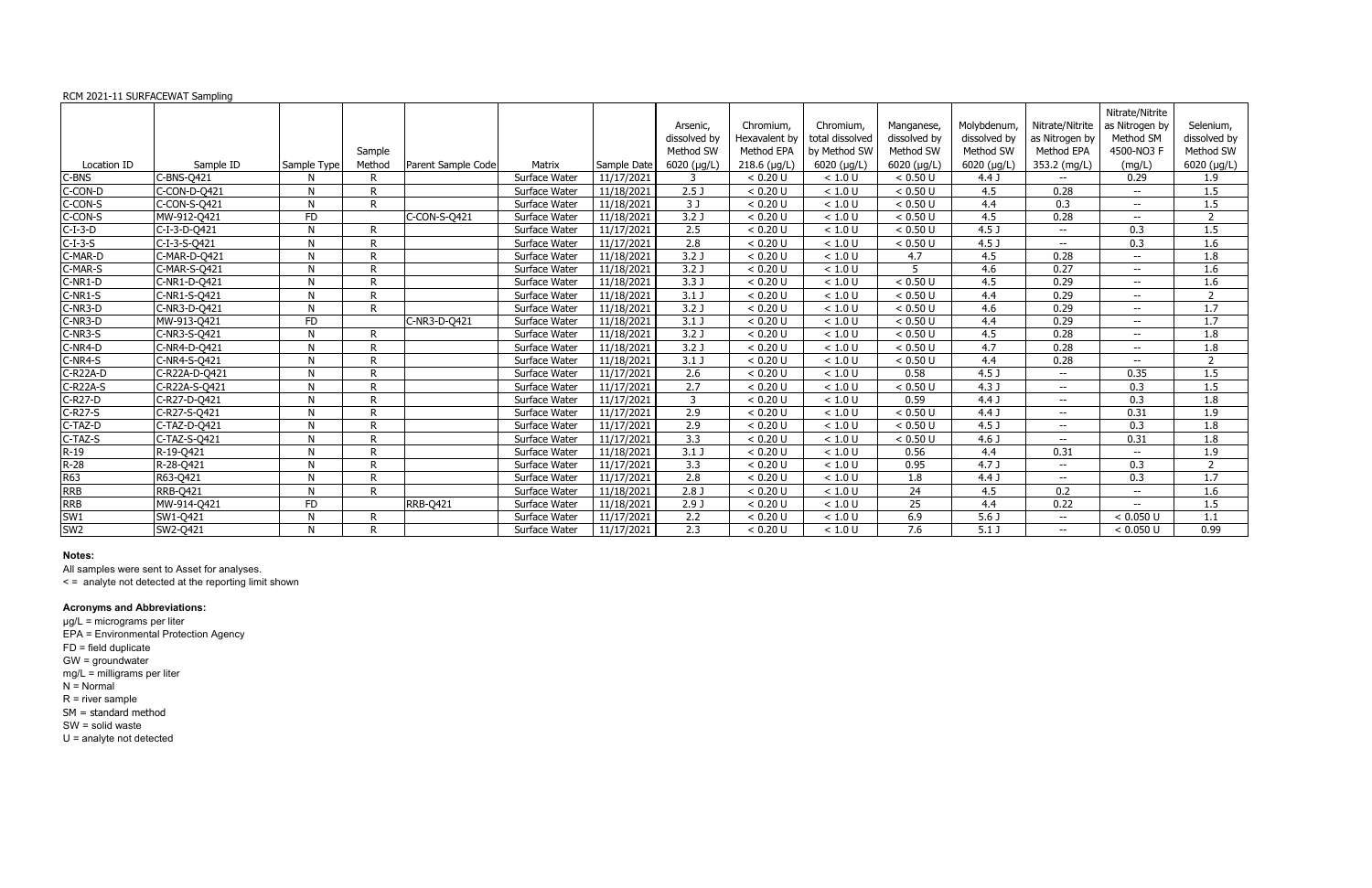|               | Remediation Well Baseline Samp 2021-12 |              |        |           |             |                 |               |                                      |              |              |                          |               |              |
|---------------|----------------------------------------|--------------|--------|-----------|-------------|-----------------|---------------|--------------------------------------|--------------|--------------|--------------------------|---------------|--------------|
|               |                                        |              |        |           |             | Alkalinity,     |               |                                      |              |              | Ammonia as               |               |              |
|               |                                        |              |        |           |             | bicarb as       |               | Alkalinity, carb   Alkalinity, total |              | Aluminum,    | nitrogen by              |               | Antimony,    |
|               |                                        |              |        |           |             | CaCO3 by        | as CaCO3 by   | as CaCO3 by                          | Aluminum by  | dissolved by | Method                   | Antimony by   | dissolved by |
|               |                                        |              | Sample |           |             | Method SM       | Method SM     | Method SM                            | Method SW    | Method SW    | A4500NH3G                | Method SW     | Method SW    |
| Location ID   | Sample ID                              | Sample Type  | Method | Matrix    | Sample Date | 2320 B (mg/L)   | 2320 B (mg/L) | 2320 B (mg/L)                        | 6010B (µg/L) | 6010B (µg/L) | (mg/L)                   | $6020$ (µg/L) | 6020 (µg/L)  |
| <b>IRZ-15</b> | IRZ-15-055-122021                      | N            | EP     | <b>GW</b> | 12/20/2021  | 38              | < 5.0 U       | 38                                   | 640          | < 50 U       | $--$                     | < 0.50 U      | < 0.50 U     |
| <b>IRZ-15</b> | IRZ-15-200-122021                      | N            |        | <b>GW</b> | 12/20/2021  | 81              | < 5.0 U       | 81                                   | < 50 U       | < 50 U       | $- -$                    | < 0.50 U      | < 0.50 U     |
| <b>IRZ-16</b> | IRZ-16-055-122021                      | N            |        | <b>GW</b> | 12/20/2021  | 34              | $< 5.0 U$     | 34                                   | 66           | < 50 U       |                          | < 0.50 U      | < 0.50 U     |
| <b>IRZ-16</b> | IRZ-16-087-122021                      | N            |        | <b>GW</b> | 12/20/2021  | 85              | < 5.0 U       | 85                                   | < 50 U       | < 50 U       | $- -$                    | < 0.50 U      | < 0.50 U     |
| <b>IRZ-17</b> | IRZ-17-057-122021                      | N            |        | GW        | 12/20/2021  | 49              | < 5.0 U       | 49                                   | 80           | < 50 U       | $- -$                    | < 0.50 U      | < 0.50 U     |
| <b>IRZ-17</b> | IRZ-17-165-122021                      | $\mathsf{N}$ |        | GW        | 12/20/2021  | 76              | < 5.0 U       | 76                                   | < 50 U       | < 50 U       | $- -$                    | < 0.50 U      | < 0.50 U     |
| <b>IRZ-18</b> | IRZ-18-059-122021                      | $\mathsf{N}$ |        | <b>GW</b> | 12/20/2021  | 89              | < 5.0 U       | 89                                   | < 50 U       | < 50 U       | $- -$                    | < 0.50 U      | < 0.50 U     |
| <b>IRZ-18</b> | IRZ-18-182-122021                      | N            |        | <b>GW</b> | 12/20/2021  | $\overline{37}$ | $< 5.0 U$     | 37                                   | < 50 U       | < 50 U       | $- -$                    | < 0.50 U      | < 0.50 U     |
| <b>IRZ-20</b> | IRZ-20-071-122021                      | N            |        | <b>GW</b> | 12/20/2021  | 33              | < 5.0 U       | 33                                   | < 50 U       | < 50 U       | $\sim$ $\sim$            | < 0.50 U      | < 0.50 U     |
| <b>IRZ-20</b> | IRZ-20-155-122021                      | N            |        | <b>GW</b> | 12/20/2021  | 91              | < 5.0 U       | 91                                   | < 50 U       | < 50 U       | $\overline{\phantom{a}}$ | < 0.50 U      | < 0.50 U     |
| <b>IRZ-21</b> | IRZ-21-065-122021                      | N            |        | <b>GW</b> | 12/20/2021  | 96              | < 5.0 U       | 96                                   | < 50 U       | < 50 U       | $- -$                    | < 0.50 U      | < 0.50 U     |
| <b>IRZ-21</b> | IRZ-21-157-122021                      | N            |        | <b>GW</b> | 12/20/2021  | 39              | < 5.0 U       | 39                                   | 100          | < 50 U       | --                       | < 0.50 U      | < 0.50 U     |
| <b>IRZ-23</b> | IRZ-23-143-122121                      | N            |        | <b>GW</b> | 12/21/2021  | 87              | $< 5.0 U$     | 87                                   | < 50 U       | $< 50$ UJ    | < 0.20 U                 | < 0.50 U      | < 0.50 U     |
| <b>IRZ-25</b> | IRZ-25-067-122021                      | N            |        | <b>GW</b> | 12/20/2021  | 89              | $< 5.0 U$     | 89                                   | < 50 U       | < 50 U       | $\sim$ $\sim$            | < 0.50 U      | < 0.50 U     |
| <b>IRZ-25</b> | IRZ-25-166-122021                      | N            |        | <b>GW</b> | 12/20/2021  | 47              | < 5.0 U       | 47                                   | < 50 U       | < 50 U       | $- -$                    | < 0.50 U      | < 0.50 U     |
| <b>IRZ-27</b> | IRZ-27-067-122021                      | N            |        | <b>GW</b> | 12/20/2021  | 110             | < 5.0 U       | 110                                  | 750          | < 50 U       | --                       | < 0.50 U      | < 0.50 U     |
| <b>IRZ-27</b> | IRZ-27-137-122021                      | N            |        | GW        | 12/20/2021  | 95              | < 5.0 U       | 95                                   | 52           | < 50 U       | $- -$                    | < 0.50 U      | < 0.50 U     |

All samples were sent to Asset for analyses.

< = analyte not detected at the reporting limit shown

# **Acronyms and Abbreviations:**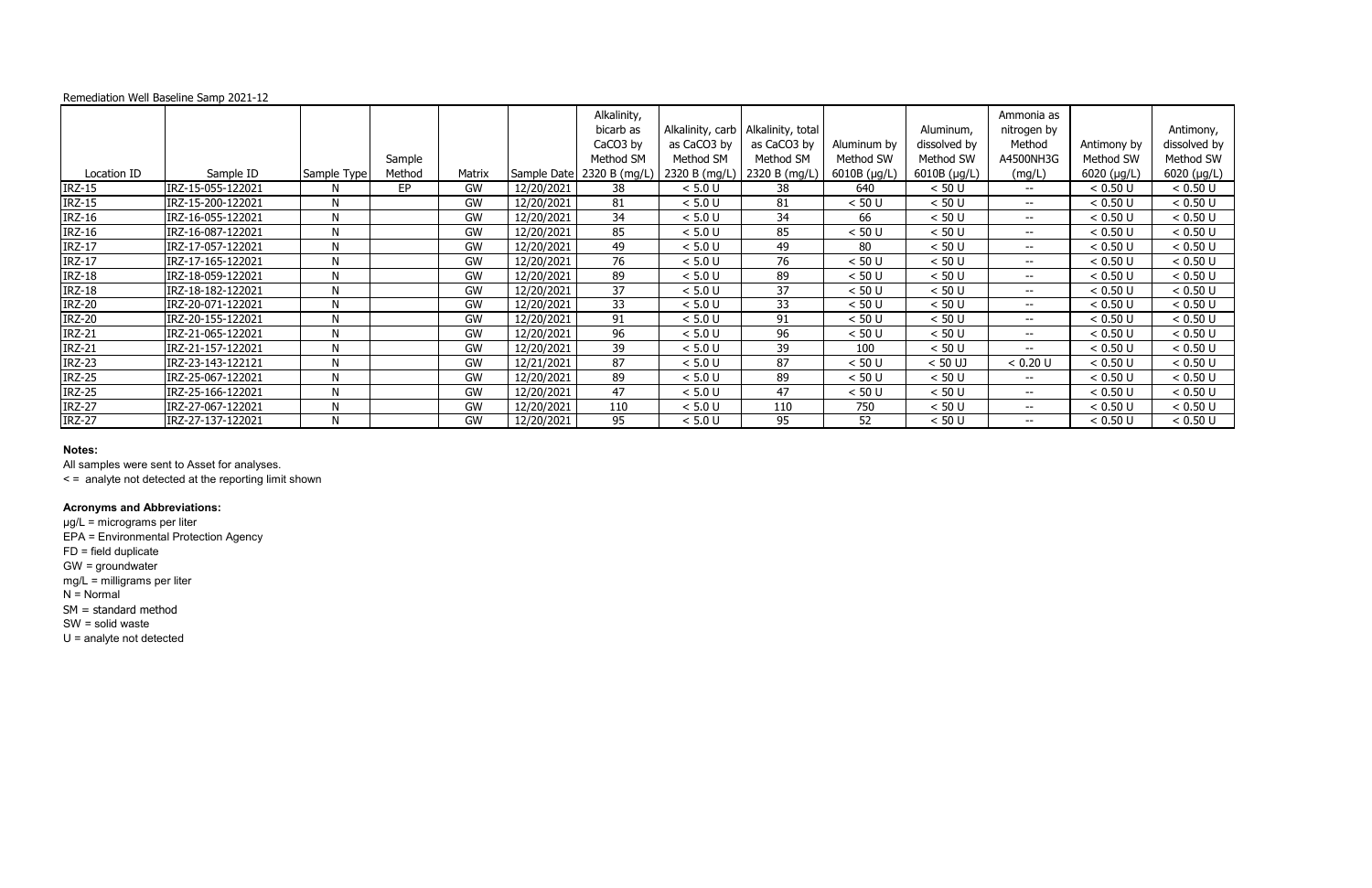All samples were sent to Asset for analyses.

< = analyte not detected at the reporting limit shown

# **Acronyms and Abbreviations:**

|               | Remediation Well Baseline Samp 2021-12 |              |        |        |             |                  |                   |               |              |               |               |                         |              |
|---------------|----------------------------------------|--------------|--------|--------|-------------|------------------|-------------------|---------------|--------------|---------------|---------------|-------------------------|--------------|
|               |                                        |              |        |        |             |                  | Arsenic,          |               | Barium,      |               | Beryllium,    | Oxygen<br>Demand, 5-Day |              |
|               |                                        |              |        |        |             | Arsenic by       | dissolved by      | Barium by     | dissolved by | Beryllium by  | dissolved by  | by Method               | Boron by     |
|               |                                        |              | Sample |        |             | Method SW        | Method SW         | Method SW     | Method SW    | Method SW     | Method SW     | SM5210B                 | Method SW    |
| Location ID   | Sample ID                              | Sample Type  | Method | Matrix | Sample Date | $6020$ (µg/L)    | 6020 (µg/L)       | $6020$ (µg/L) | 6020 (µg/L)  | $6020$ (µg/L) | $6020$ (µg/L) | (mg/L)                  | 6010B (µg/L) |
| <b>IRZ-15</b> | IRZ-15-055-122021                      | M            | EP     | GW     | 12/20/2021  | $< 0.10$ UJ      | $< 0.10$ UJ       | 45            | 45           | < 2.5 U       | $< 0.50$ UJ   | $- -$ .                 | 1700         |
| <b>IRZ-15</b> | IRZ-15-200-122021                      | N            |        | GW     | 12/20/2021  | $< 0.10$ UJ      | $< 0.10$ UJ       | 56            | 52           | < 0.50 U      | $< 0.50$ UJ   | $- -$                   | 550          |
| <b>IRZ-16</b> | IRZ-16-055-122021                      | N            |        | GW     | 12/20/2021  | 5.7 <sub>J</sub> | $< 0.10$ UJ       | 54            | 51           | < 2.5 U       | $< 0.50$ UJ   | $- -$                   | 1800         |
| <b>IRZ-16</b> | IRZ-16-087-122021                      | N            |        | GW     | 12/20/2021  | 1.6 <sub>J</sub> | $< 0.10$ UJ       | 72            | 64           | < 0.50 U      | $< 0.50$ UJ   | $-  \,$                 | 590          |
| <b>IRZ-17</b> | IRZ-17-057-122021                      | N            |        | GW     | 12/20/2021  | $< 0.10$ UJ      | $< 0.10$ UJ       | 75            | 68           | < 2.5 U       | $< 0.50$ UJ   | $- -$ .                 | 1400         |
| $IRZ-17$      | IRZ-17-165-122021                      | N            |        | GW     | 12/20/2021  | $< 0.10$ UJ      | $< 0.10$ UJ       | 79            | 75           | < 0.50 U      | $< 0.50$ UJ   | $--$                    | 780          |
| <b>IRZ-18</b> | IRZ-18-059-122021                      | $\mathsf{N}$ |        | GW     | 12/20/2021  | 4.5 <sub>J</sub> | 0.56 <sub>J</sub> | 60            | 53           | < 0.50 U      | $< 0.50$ UJ   | $- -$                   | 470          |
| <b>IRZ-18</b> | IRZ-18-182-122021                      | $\mathsf{N}$ |        | GW     | 12/20/2021  | $< 0.10$ UJ      | $< 0.10$ UJ       | 72            | 69           | < 2.5 U       | $< 0.50$ UJ   | $- -$                   | 1900         |
| <b>IRZ-20</b> | IRZ-20-071-122021                      | N            |        | GW     | 12/20/2021  | $< 0.10$ UJ      | $< 0.10$ UJ       | 97            | 96           | < 0.50 U      | $< 0.50$ UJ   | $- -$ .                 | 1400         |
| <b>IRZ-20</b> | IRZ-20-155-122021                      | N            |        | GW     | 12/20/2021  | 3.4 <sub>J</sub> | $0.91$ J          | 48            | 53           | < 0.50 U      | $< 0.50$ UJ   | $-  \,$                 | 450          |
| <b>IRZ-21</b> | IRZ-21-065-122021                      | Ν            |        | GW     | 12/20/2021  | 13 <sub>J</sub>  | 1.3J              | 50            | 40           | < 0.50 U      | $< 0.50$ UJ   | $--$                    | 370          |
| <b>IRZ-21</b> | IRZ-21-157-122021                      | N            |        | GW     | 12/20/2021  | 7.1 <sub>J</sub> | $< 0.10$ UJ       | 250           | 230          | < 2.5 U       | $< 0.50$ UJ   | $- -$                   | 1800         |
| <b>IRZ-23</b> | IRZ-23-143-122121                      | N            |        | GW     | 12/21/2021  | 2.7J             | 0.92 <sub>J</sub> | 55            | 51           | $< 0.50$ UJ   | $< 0.50$ UJ   | $< 1.5$ UJ              | 620          |
| <b>IRZ-25</b> | IRZ-25-067-122021                      | N            |        | GW     | 12/20/2021  | 4.6 <sub>J</sub> | $0.91$ J          | 38            | 30           | < 0.50 U      | $< 0.50$ UJ   | $- -$                   | 500          |
| <b>IRZ-25</b> | IRZ-25-166-122021                      | N            |        | GW     | 12/20/2021  | $< 0.10$ UJ      | $< 0.10$ UJ       | 49            | 41           | < 0.50 U      | $< 0.50$ UJ   | $- -$ .                 | 1800         |
| <b>IRZ-27</b> | IRZ-27-067-122021                      | N            |        | GW     | 12/20/2021  | 6.3J             | 1.2 <sub>J</sub>  | 100           | 41           | < 0.50 U      | $< 0.50$ UJ   | $- -$                   | 700          |
| <b>IRZ-27</b> | IRZ-27-137-122021                      | N            |        | GW     | 12/20/2021  | $< 0.10$ UJ      | $< 0.10$ UJ       | 58            | 34           | < 0.50 U      | $< 0.50$ UJ   | $- -$ .                 | 1800         |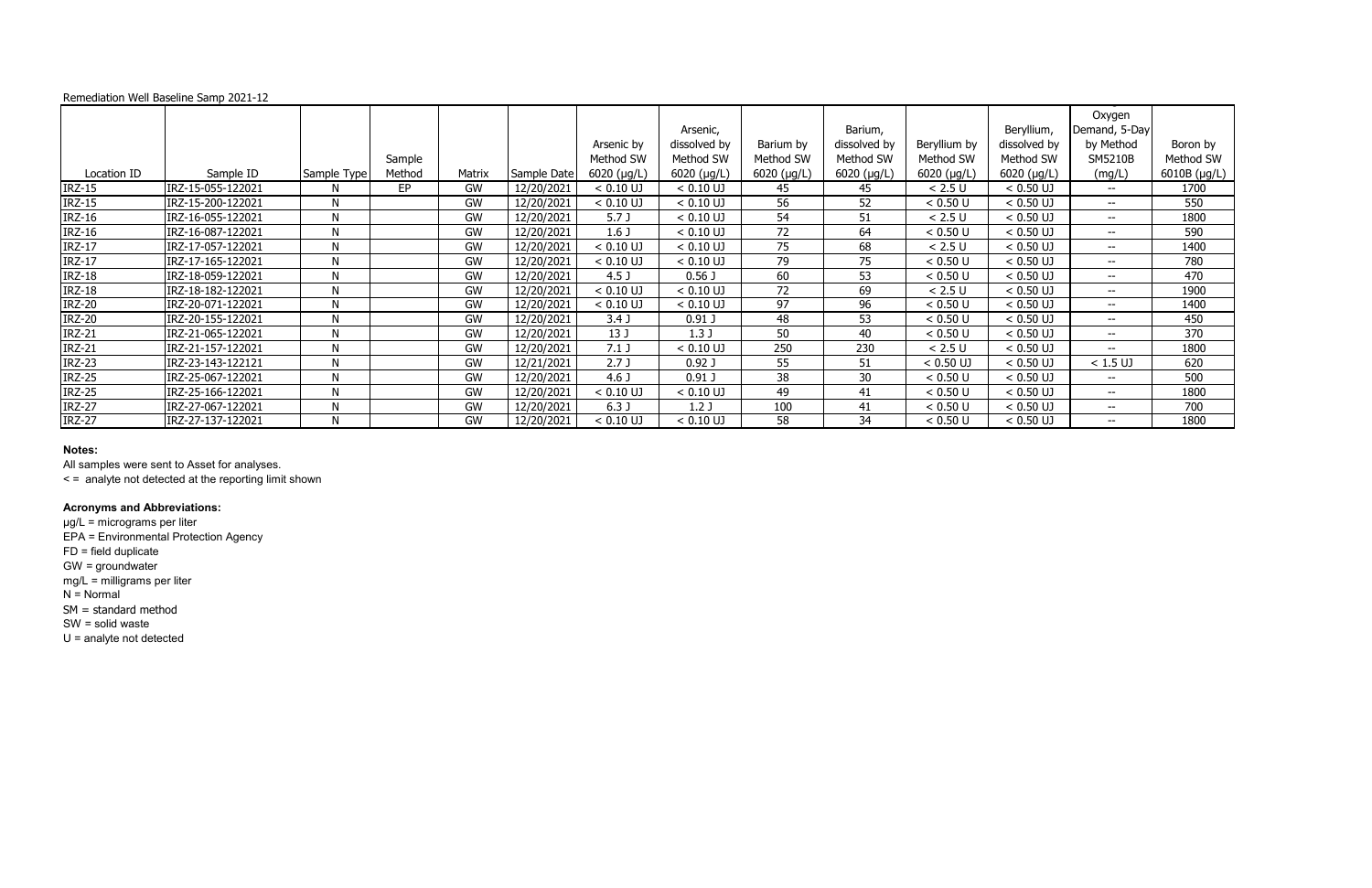All samples were sent to Asset for analyses.

< = analyte not detected at the reporting limit shown

# **Acronyms and Abbreviations:**

|               | Remediation Well Baseline Samp 2021-12 |              |        |           |             |                |              |                     |                                     |                 |                    |                    |
|---------------|----------------------------------------|--------------|--------|-----------|-------------|----------------|--------------|---------------------|-------------------------------------|-----------------|--------------------|--------------------|
|               |                                        |              |        |           |             | Boron,         |              |                     |                                     |                 |                    |                    |
|               |                                        |              |        |           |             | dissolved by   | Bromide by   | Cadmium by          | Cadmium, dissolved                  |                 | Calcium, dissolved |                    |
|               |                                        |              | Sample |           |             | Method SW      | Method EPA   | Method SW           | by Method SW 6020 Calcium by Method |                 | by Method SW       | Chloride by Method |
| Location ID   | Sample ID                              | Sample Type  | Method | Matrix    | Sample Date | 6010B (mg/L)   | 300.0 (mg/L) | $6020$ ( $\mu$ g/L) | $(\mu g/L)$                         | SW 6010B (µg/L) | 6010B (mg/L)       | EPA 300.0 (mg/L)   |
| <b>IRZ-15</b> | IRZ-15-055-122021                      | N.           | EP     | GW        | 12/20/2021  | 1.7            | < 5.0 U      | < 0.50 U            | < 0.50 U                            | 420000          | 460                | 7100               |
| <b>IRZ-15</b> | IRZ-15-200-122021                      | N            |        | GW        | 12/20/2021  | 0.56           | < 5.0 U      | < 0.50 U            | < 0.50 U                            | 180000          | 180                | 1200               |
| <b>IRZ-16</b> | IRZ-16-055-122021                      | $\mathsf{N}$ |        | GW        | 12/20/2021  | 1.7            | < 5.0 U      | < 0.50 U            | < 0.50 U                            | 410000          | 430                | 7000               |
| <b>IRZ-16</b> | IRZ-16-087-122021                      | $\mathsf{N}$ |        | GW        | 12/20/2021  | 0.6            | < 5.0 U      | < 0.50 U            | < 0.50 U                            | 150000          | 170                | 1300               |
| <b>IRZ-17</b> | IRZ-17-057-122021                      | N            |        | GW        | 12/20/2021  | 1.3            | < 5.0 U      | < 0.50 U            | < 0.50 U                            | 600000 J        | 600                | 6600               |
| <b>IRZ-17</b> | IRZ-17-165-122021                      | N            |        | GW        | 12/20/2021  | 0.81           | < 5.0 U      | < 0.50 U            | < 0.50 U                            | 230000          | 260                | 1900               |
| <b>IRZ-18</b> | IRZ-18-059-122021                      | N            |        | GW        | 12/20/2021  | 0.5            | < 5.0 U      | < 0.50 U            | < 0.50 U                            | 110000          | 130                | 760                |
| <b>IRZ-18</b> | IRZ-18-182-122021                      | N            |        | <b>GW</b> | 12/20/2021  | $\overline{2}$ | < 5.0 U      | < 0.50 U            | < 0.50 U                            | 460000 J        | 470                | 7700               |
| <b>IRZ-20</b> | IRZ-20-071-122021                      | N            |        | GW        | 12/20/2021  | 1.5            | < 5.0 U      | < 0.50 U            | < 0.50 U                            | 490000          | 490                | 6200               |
| <b>IRZ-20</b> | IRZ-20-155-122021                      | N            |        | GW        | 12/20/2021  | 0.34           | < 5.0 U      | < 0.50 U            | < 0.50 U                            | 93000 J         | 100                | 610                |
| <b>IRZ-21</b> | IRZ-21-065-122021                      | N            |        | GW        | 12/20/2021  | 0.34           | < 5.0 U      | < 0.50 U            | < 0.50 U                            | 68000           | 76                 | 470                |
| <b>IRZ-21</b> | IRZ-21-157-122021                      | N            |        | GW        | 12/20/2021  | 1.7            | < 5.0 U      | < 0.50 U            | < 0.50 U                            | 600000 J        | 640                | 7300               |
| <b>IRZ-23</b> | IRZ-23-143-122121                      | $\mathsf{N}$ |        | GW        | 12/21/2021  | 0.63J          | < 5.0 U      | < 0.50 U            | < 0.50 U                            | 170000          | 170                | 990                |
| <b>IRZ-25</b> | IRZ-25-067-122021                      | N            |        | GW        | 12/20/2021  | 0.53           | < 5.0 U      | < 0.50 U            | < 0.50 U                            | 100000 J        | 110                | 490                |
| <b>IRZ-25</b> | IRZ-25-166-122021                      | N            |        | GW        | 12/20/2021  | 0.9            | < 5.0 U      | < 0.50 U            | < 0.50 U                            | 430000 J        | 160                | 5600               |
| <b>IRZ-27</b> | IRZ-27-067-122021                      | N            |        | <b>GW</b> | 12/20/2021  | 0.77           | < 5.0 U      | < 0.50 U            | < 0.50 U                            | 100000 J        | 99                 | 510                |
| <b>IRZ-27</b> | IRZ-27-137-122021                      | N            |        | GW        | 12/20/2021  | 1.6            | < 5.0 U      | < 0.50 U            | < 0.50 U                            | 200000          | 150                | 1500               |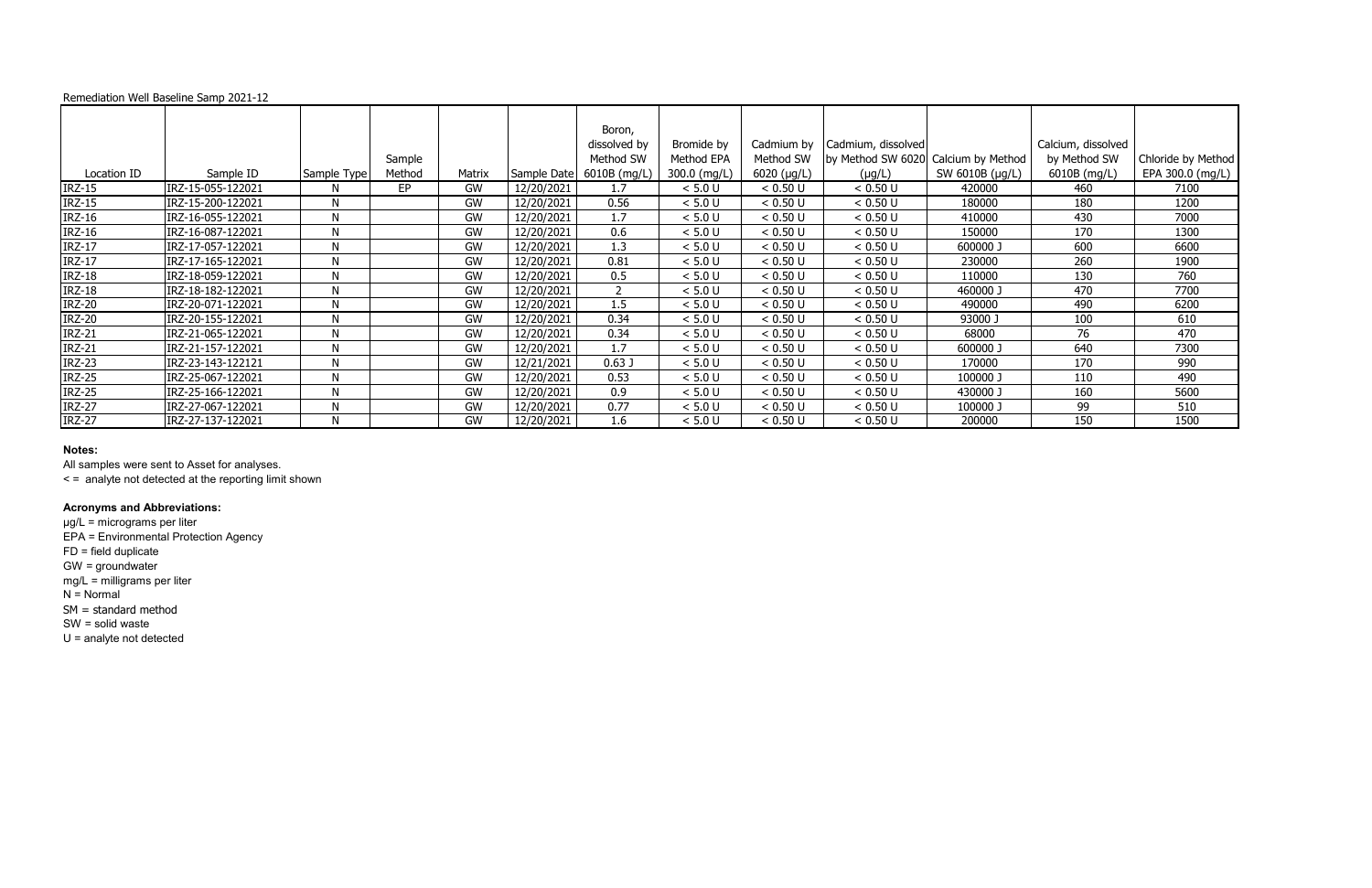All samples were sent to Asset for analyses.

< = analyte not detected at the reporting limit shown

# **Acronyms and Abbreviations:**

|               | Remediation Well Baseline Samp 2021-12 |              |                  |        |             |                                                               |                                                     |                                                                  |                                    |                                                       |                                    |                                                       |
|---------------|----------------------------------------|--------------|------------------|--------|-------------|---------------------------------------------------------------|-----------------------------------------------------|------------------------------------------------------------------|------------------------------------|-------------------------------------------------------|------------------------------------|-------------------------------------------------------|
| Location ID   | Sample ID                              | Sample Type  | Sample<br>Method | Matrix | Sample Date | Chromium,<br>Hexavalent by<br>Method EPA 218.6<br>$(\mu g/L)$ | Chromium, total by<br>Method SW 6020<br>$(\mu g/L)$ | Chromium, total<br>dissolved by<br>Method SW 6020<br>$(\mu g/L)$ | Cobalt by Method<br>SW 6020 (µg/L) | Cobalt, dissolved by<br>Method SW 6020<br>$(\mu g/L)$ | Copper by Method<br>SW 6020 (µg/L) | Copper, dissolved<br>by Method SW 6020<br>$(\mu g/L)$ |
| <b>IRZ-15</b> | IRZ-15-055-122021                      | N            | EP.              | GW     | 12/20/2021  | 590                                                           | 630                                                 | 690                                                              | < 0.50 U                           | < 0.50 U                                              | 2.9J                               | 1.7J                                                  |
| <b>IRZ-15</b> | IRZ-15-200-122021                      | $\mathsf{N}$ |                  | GW     | 12/20/2021  | 65                                                            | 130                                                 | 77                                                               | 0.9                                | < 0.50 U                                              | 1.3J                               | $< 1.0$ UJ                                            |
| $IRZ-16$      | IRZ-16-055-122021                      | N            |                  | GW     | 12/20/2021  | 220                                                           | 1300                                                | 300                                                              | 1.3                                | < 0.50 U                                              | 14 J                               | 1.2 <sub>J</sub>                                      |
| <b>IRZ-16</b> | IRZ-16-087-122021                      | N            |                  | GW     | 12/20/2021  | 91                                                            | 410                                                 | 87                                                               | 2.4                                | < 0.50 U                                              | $4.1$ J                            | $< 1.0$ UJ                                            |
| $IRZ-17$      | IRZ-17-057-122021                      | N            |                  | GW     | 12/20/2021  | 65                                                            | 760                                                 | 67                                                               | 0.75                               | < 0.50 U                                              | 4.6 <sub>J</sub>                   | $< 1.0$ UJ                                            |
| $IRZ-17$      | IRZ-17-165-122021                      | N            |                  | GW     | 12/20/2021  | 20                                                            | 48                                                  | 21                                                               | < 0.50 U                           | < 0.50 U                                              | $< 1.0$ UJ                         | $< 1.0$ UJ                                            |
| <b>IRZ-18</b> | IRZ-18-059-122021                      | $\mathsf{N}$ |                  | GW     | 12/20/2021  | 300                                                           | 1400                                                | 270                                                              | 3.4                                | < 0.50 U                                              | 15 J                               | $< 1.0$ UJ                                            |
| $IRZ-18$      | IRZ-18-182-122021                      | $\mathsf{N}$ |                  | GW     | 12/20/2021  | 1400                                                          | 2400                                                | 1500                                                             | 4.1                                | 1.4                                                   | 11 J                               | 1.3J                                                  |
| <b>IRZ-20</b> | IRZ-20-071-122021                      | N            |                  | GW     | 12/20/2021  | 52                                                            | 1000                                                | 290                                                              | 24                                 | 8.1                                                   | 25J                                | 4.2 <sub>0</sub>                                      |
| <b>IRZ-20</b> | IRZ-20-155-122021                      | N            |                  | GW     | 12/20/2021  | 140                                                           | 890                                                 | 130                                                              | 2.4                                | 1.2                                                   | $9.4$ J                            | 2.5 <sub>J</sub>                                      |
| <b>IRZ-21</b> | IRZ-21-065-122021                      | N            |                  | GW     | 12/20/2021  | 270                                                           | 3600                                                | 180                                                              | 6.2                                | < 0.50 U                                              | 36 J                               | $< 1.0$ UJ                                            |
| <b>IRZ-21</b> | IRZ-21-157-122021                      | N            |                  | GW     | 12/20/2021  | 2900                                                          | 4700                                                | 2900                                                             | 6.9                                | 0.73                                                  | 20 <sub>J</sub>                    | 2.2 <sub>J</sub>                                      |
| <b>IRZ-23</b> | IRZ-23-143-122121                      | N            |                  | GW     | 12/21/2021  | 150                                                           | 370                                                 | 150                                                              | 4.6                                | < 0.50 U                                              | 3.4 <sub>J</sub>                   | $< 1.0$ UJ                                            |
| <b>IRZ-25</b> | IRZ-25-067-122021                      | N            |                  | GW     | 12/20/2021  | 2000                                                          | 6300                                                | 2000                                                             | b                                  | < 0.50 U                                              | 37 J                               | $< 1.0$ UJ                                            |
| <b>IRZ-25</b> | IRZ-25-166-122021                      | N            |                  | GW     | 12/20/2021  | 3700                                                          | 4000                                                | 810                                                              | 2.9                                | 0.95                                                  | 4.8 J                              | 1.3J                                                  |
| <b>IRZ-27</b> | IRZ-27-067-122021                      | N            |                  | GW     | 12/20/2021  | 3200                                                          | 4000                                                | 3200                                                             | 9.6                                | < 0.50 U                                              | 17J                                | $< 1.0$ UJ                                            |
| <b>IRZ-27</b> | IRZ-27-137-122021                      | N            |                  | GW     | 12/20/2021  | 520                                                           | 1200                                                | 410                                                              | 3.7                                | 2.6                                                   | 5.7 <sub>J</sub>                   | $< 1.0$ UJ                                            |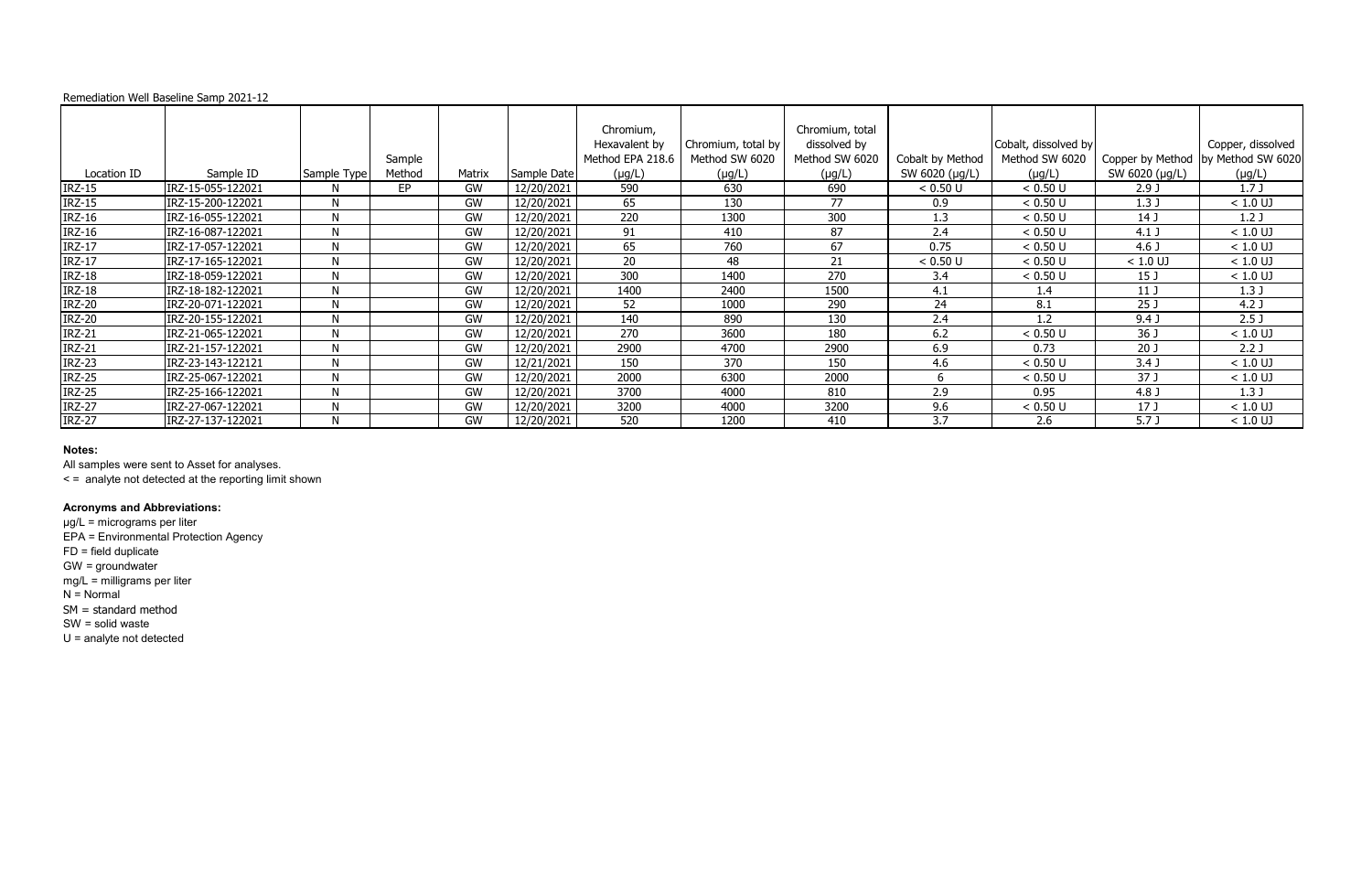All samples were sent to Asset for analyses.

< = analyte not detected at the reporting limit shown

# **Acronyms and Abbreviations:**

|               | Remediation Well Baseline Samp 2021-12 |              |        |        |            |                                |                                    |                            |                                     |                                                          |               |                    |
|---------------|----------------------------------------|--------------|--------|--------|------------|--------------------------------|------------------------------------|----------------------------|-------------------------------------|----------------------------------------------------------|---------------|--------------------|
|               |                                        |              |        |        |            |                                | Hardness, Calcium<br>(As CaCO3) by | Hardness,<br>Magnesium (As | Hardness, total as                  |                                                          | Iron Related  | Iron, dissolved by |
|               |                                        |              | Sample |        |            | Fluoride by Method             | Method SM 2340 B                   | CaCO3) by Method           |                                     | CaCO3 by Method   Iron by Method SW   Bacteria by Method |               | Method SW 6010B    |
| Location ID   | Sample ID                              | Sample Type  | Method | Matrix |            | Sample Date   EPA 300.0 (mg/L) | (mg/L)                             |                            | SM 2340 B (mg/L)   SM 2340 B (mg/L) | $6010B$ (µg/L)                                           | BART (CFU/mL) | $(\mu g/L)$        |
| <b>IRZ-15</b> | IRZ-15-055-122021                      |              | EP.    | GW     | 12/20/2021 | 4.2                            | $- -$                              | $\sim$ $\sim$              | $- -$                               | 140 J                                                    | 35000         | 23                 |
| <b>IRZ-15</b> | IRZ-15-200-122021                      | N            |        | GW     | 12/20/2021 | 2.8                            | $-  \,$                            | $- -$                      | $-  \,$                             | 180 J                                                    | 9000          | < 20 U             |
| <b>IRZ-16</b> | IRZ-16-055-122021                      | $\mathsf{N}$ |        | GW     | 12/20/2021 | 4.5                            | $--$                               | $- -$                      | $-  \,$                             | 2200 J                                                   | 35000         | < 20 U             |
| <b>IRZ-16</b> | IRZ-16-087-122021                      | $\mathsf{N}$ |        | GW     | 12/20/2021 | 3.3                            | $-  \,$                            | $- -$                      | $-  \,$                             | 970 J                                                    | 35000         | < 20 U             |
| <b>IRZ-17</b> | IRZ-17-057-122021                      | N            |        | GW     | 12/20/2021 | 2.8                            | $- -$                              | $- -$                      | $-  \,$                             | 1700 J                                                   | 35000         | < 20 U             |
| <b>IRZ-17</b> | IRZ-17-165-122021                      | N            |        | GW     | 12/20/2021 | 2.8                            | $- -$                              | $- -$                      | $- -$                               | 55 J                                                     | 35000         | 21                 |
| <b>IRZ-18</b> | IRZ-18-059-122021                      | N            |        | GW     | 12/20/2021 | 3                              | $-  \,$                            | $- -$                      | $-  \,$                             | 2200 J                                                   | 35000         | < 20 U             |
| <b>IRZ-18</b> | IRZ-18-182-122021                      | $\mathsf{N}$ |        | GW     | 12/20/2021 | 4.7                            | $--$                               | $--$                       | $- -$                               | 1800 J                                                   | 9000          | < 20 U             |
| <b>IRZ-20</b> | IRZ-20-071-122021                      | $\mathsf{N}$ |        | GW     | 12/20/2021 | 3.6                            | $-  \,$                            | $- -$                      | $-  \,$                             | 3000 J                                                   | 500           | 390                |
| <b>IRZ-20</b> | IRZ-20-155-122021                      | N            |        | GW     | 12/20/2021 | 2.2                            | $-  \,$                            | $- -$                      | $-  \,$                             | 1500 J                                                   | 500           | < 20 U             |
| <b>IRZ-21</b> | IRZ-21-065-122021                      | N            |        | GW     | 12/20/2021 | 1.9                            | $- -$                              | $- -$                      | $- -$                               | 4800 J                                                   | 9000          | < 20 U             |
| <b>IRZ-21</b> | IRZ-21-157-122021                      | N            |        | GW     | 12/20/2021 | 4.6                            | $- -$                              | $- -$                      | $-  \,$                             | 3500 J                                                   | 9000          | < 20 U             |
| <b>IRZ-23</b> | IRZ-23-143-122121                      | $\mathsf{N}$ |        | GW     | 12/21/2021 | $\overline{2}$                 | 430                                | 110                        | 540                                 | 690                                                      | 2200          | 91 J               |
| <b>IRZ-25</b> | IRZ-25-067-122021                      | $\mathsf{N}$ |        | GW     | 12/20/2021 | 1.4                            | $-  \,$                            | $- -$                      | $- -$                               | 1700 J                                                   | 9000          | < 20 U             |
| <b>IRZ-25</b> | IRZ-25-166-122021                      | N            |        | GW     | 12/20/2021 | 4.2                            | $- -$                              | $- -$                      | $- -$                               | 250 J                                                    | 9000          | < 20 U             |
| <b>IRZ-27</b> | IRZ-27-067-122021                      | N            |        | GW     | 12/20/2021 | 1.8                            | $- -$                              | $- -$                      | $- -$                               | 1900 J                                                   | 500           | < 20 U             |
| <b>IRZ-27</b> | IRZ-27-137-122021                      | N            |        | GW     | 12/20/2021 | 1.5                            | $-  \,$                            | $- -$                      | $-  \,$                             | 1200 J                                                   | 9000          | 31                 |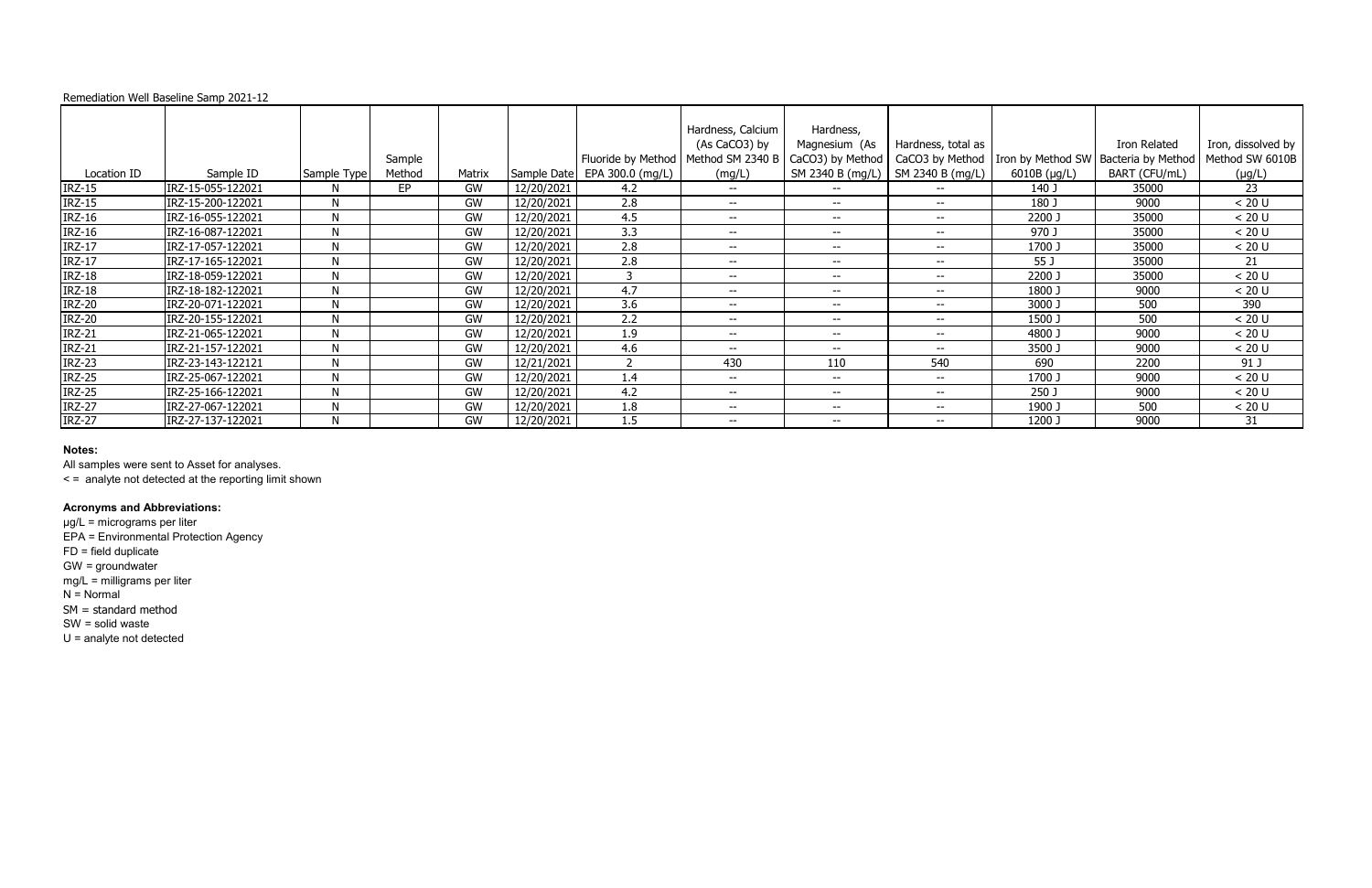All samples were sent to Asset for analyses.

< = analyte not detected at the reporting limit shown

# **Acronyms and Abbreviations:**

|               | Remediation Well Baseline Samp 2021-12 |              |        |        |             |                     |                                      |                                 |                                               |                                |                                              |                   |
|---------------|----------------------------------------|--------------|--------|--------|-------------|---------------------|--------------------------------------|---------------------------------|-----------------------------------------------|--------------------------------|----------------------------------------------|-------------------|
|               |                                        |              | Sample |        |             | Lead by Method SW   | Lead, dissolved by<br>Method SW 6020 | Magnesium by<br>Method SW 6010B | Magnesium,<br>dissolved by<br>Method SW 6010B | Manganese by<br>Method SW 6020 | Manganese,<br>dissolved by<br>Method SW 6020 | Mercury by Method |
| Location ID   | Sample ID                              | Sample Type  | Method | Matrix | Sample Date | $6020$ ( $\mu$ g/L) | $(\mu g/L)$                          | $(\mu g/L)$                     | (mg/L)                                        | $(\mu g/L)$                    | $(\mu g/L)$                                  | EPA 7470A (µg/L)  |
| <b>IRZ-15</b> | IRZ-15-055-122021                      | N            | EP.    | GW     | 12/20/2021  | < 1.0 U             | < 1.0 U                              | 14000 J                         | 23                                            | 26                             | 14                                           | < 0.20 U          |
| <b>IRZ-15</b> | IRZ-15-200-122021                      | N            |        | GW     | 12/20/2021  | < 1.0 U             | < 1.0 U                              | 27000 J                         | 26                                            | 5.3                            | 0.97                                         | < 0.20 U          |
| <b>IRZ-16</b> | IRZ-16-055-122021                      | $\mathsf{N}$ |        | GW     | 12/20/2021  | < 1.0 U             | < 1.0 U                              | 14000 J                         | 17                                            | 24                             | 14                                           | < 0.20 U          |
| <b>IRZ-16</b> | IRZ-16-087-122021                      | N            |        | GW     | 12/20/2021  | < 1.0 U             | < 1.0 U                              | 30000 J                         | 29                                            | 18                             | 2.2                                          | < 0.20 U          |
| <b>IRZ-17</b> | IRZ-17-057-122021                      | N            |        | GW     | 12/20/2021  | < 1.0 U             | < 1.0 U                              | 40000 J                         | 40                                            | 40                             | 32                                           | < 0.20 U          |
| $IRZ-17$      | IRZ-17-165-122021                      | N            |        | GW     | 12/20/2021  | < 1.0 U             | < 1.0 U                              | 32000 J                         | 34                                            | 1.9                            | 0.59                                         | < 0.20 U          |
| <b>IRZ-18</b> | IRZ-18-059-122021                      | N            |        | GW     | 12/20/2021  | < 1.0 U             | < 1.0 U                              | 16000 J                         | 17                                            | 31                             | 2.6                                          | < 0.20 U          |
| <b>IRZ-18</b> | IRZ-18-182-122021                      | N            |        | GW     | 12/20/2021  | < 1.0 U             | < 1.0 U                              | 15000 J                         | 16                                            | 73                             | 56                                           | < 0.20 U          |
| <b>IRZ-20</b> | IRZ-20-071-122021                      | N            |        | GW     | 12/20/2021  | < 1.0 U             | < 1.0 U                              | 20000 J                         | 21                                            | 260                            | 110                                          | < 0.20 U          |
| <b>IRZ-20</b> | IRZ-20-155-122021                      | N            |        | GW     | 12/20/2021  | < 1.0 U             | < 1.0 U                              | 18000 J                         | 19                                            | 17                             | 10                                           | < 0.20 U          |
| <b>IRZ-21</b> | IRZ-21-065-122021                      | N            |        | GW     | 12/20/2021  | < 1.0 U             | < 1.0 U                              | 18000 J                         | 21                                            | 56                             | < 0.50 U                                     | < 0.20 U          |
| <b>IRZ-21</b> | IRZ-21-157-122021                      | N            |        | GW     | 12/20/2021  | 2                   | < 1.0 U                              | 25000 J                         | 24                                            | 79                             | 15                                           | < 0.20 U          |
| <b>IRZ-23</b> | IRZ-23-143-122121                      | N            |        | GW     | 12/21/2021  | < 1.0 U             | < 1.0 U                              | 25000 J                         | 26 J                                          | 29                             | < 0.50 U                                     | < 0.20 U          |
| <b>IRZ-25</b> | IRZ-25-067-122021                      | N            |        | GW     | 12/20/2021  | < 1.0 U             | < 1.0 U                              | 19000 J                         | 19                                            | 51                             | 0.55                                         | < 0.20 U          |
| <b>IRZ-25</b> | IRZ-25-166-122021                      | N            |        | GW     | 12/20/2021  | < 1.0 U             | < 1.0 U                              | 15000 J                         | 17                                            | 83                             | 18                                           | < 0.20 U          |
| <b>IRZ-27</b> | IRZ-27-067-122021                      | N            |        | GW     | 12/20/2021  | 36                  | < 1.0 U                              | 16000 J                         | 16                                            | 310                            | 2.1                                          | < 0.20 U          |
| <b>IRZ-27</b> | IRZ-27-137-122021                      | N            |        | GW     | 12/20/2021  | 1.8                 | < 1.0 U                              | 21000 J                         | 25                                            | 150                            | 34                                           | < 0.20 U          |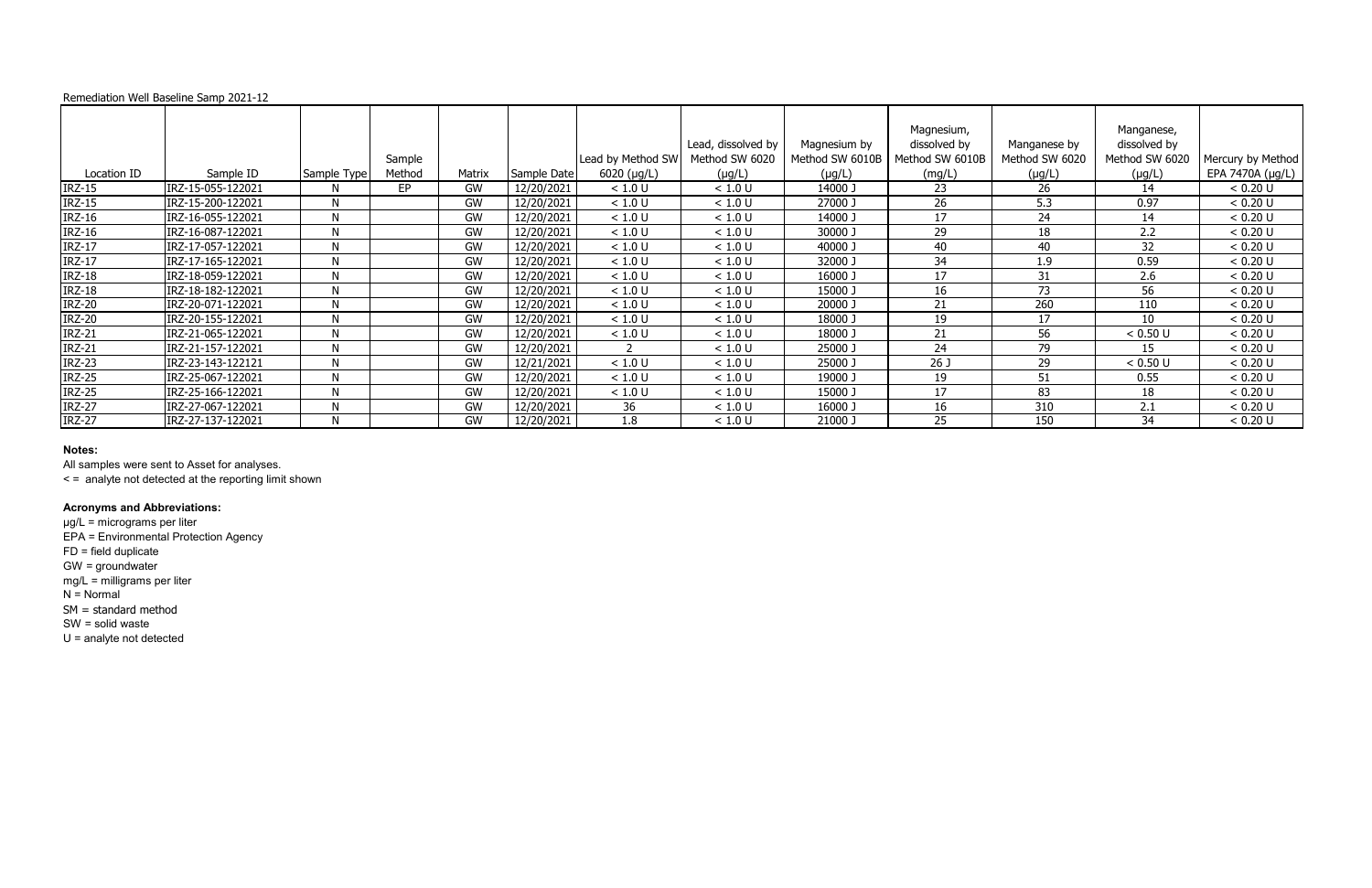All samples were sent to Asset for analyses.

< = analyte not detected at the reporting limit shown

# **Acronyms and Abbreviations:**

|               | Remediation Well Baseline Samp 2021-12 |             |                  |        |             |                                                     |                                                         |                                                |                                                              |                                    |                                                       |                                                           |
|---------------|----------------------------------------|-------------|------------------|--------|-------------|-----------------------------------------------------|---------------------------------------------------------|------------------------------------------------|--------------------------------------------------------------|------------------------------------|-------------------------------------------------------|-----------------------------------------------------------|
| Location ID   | Sample ID                              | Sample Type | Sample<br>Method | Matrix | Sample Date | Mercury, dissolved<br>by Method EPA<br>7470A (µg/L) | <b>Modified Fouling</b><br>Index by Method<br>MFI(s/L2) | Molybdenum by<br>Method SW 6020<br>$(\mu g/L)$ | Molybdenum,<br>dissolved by<br>Method SW 6020<br>$(\mu g/L)$ | Nickel by Method<br>SW 6020 (µg/L) | Nickel, dissolved by<br>Method SW 6020<br>$(\mu g/L)$ | Nitrate (as<br>nitrogen) by<br>Method EPA 300.0<br>(mg/L) |
| <b>IRZ-15</b> | IRZ-15-055-122021                      | N           | EP.              | GW     | 12/20/2021  | < 0.20 U                                            | $\overline{\phantom{m}}$                                | 58                                             | 45                                                           | $< 25$ UJ                          | $< 25$ UJ                                             | 1.4                                                       |
| <b>IRZ-15</b> | IRZ-15-200-122021                      | N           |                  | GW     | 12/20/2021  | < 0.20 U                                            | $- -$                                                   | 26                                             | 19                                                           | 46 J                               | 18 J                                                  | 2.3                                                       |
| <b>IRZ-16</b> | IRZ-16-055-122021                      | N           |                  | GW     | 12/20/2021  | < 0.20 U                                            | $- -$                                                   | 92                                             | 58                                                           | $< 1.0$ UJ                         | $< 1.0$ UJ                                            | 1.2                                                       |
| <b>IRZ-16</b> | IRZ-16-087-122021                      | N           |                  | GW     | 12/20/2021  | < 0.20 U                                            | $- -$                                                   | 17                                             | 10                                                           | 85 J                               | 41 J                                                  | 2.5                                                       |
| $IRZ-17$      | IRZ-17-057-122021                      | N           |                  | GW     | 12/20/2021  | < 0.20 U                                            | $- -$                                                   | 57                                             | 30                                                           | $< 1.0$ UJ                         | $< 1.0$ UJ                                            | 1.3                                                       |
| <b>IRZ-17</b> | IRZ-17-165-122021                      | N           |                  | GW     | 12/20/2021  | < 0.20 U                                            | $--$                                                    | 20                                             | 14                                                           | 4.4 <sub>J</sub>                   | $< 1.0$ UJ                                            | 1.5                                                       |
| <b>IRZ-18</b> | IRZ-18-059-122021                      | N           |                  | GW     | 12/20/2021  | < 0.20 U                                            | $- -$                                                   | 75                                             | 21                                                           | 40 J                               | 6.6 <sub>J</sub>                                      | 3.9                                                       |
| <b>IRZ-18</b> | IRZ-18-182-122021                      | N           |                  | GW     | 12/20/2021  | < 0.20 U                                            | $- -$                                                   | 100                                            | 84                                                           | $< 1.0$ UJ                         | $< 1.0$ UJ                                            | 1.4                                                       |
| <b>IRZ-20</b> | IRZ-20-071-122021                      | N           |                  | GW     | 12/20/2021  | < 0.20 U                                            | $- -$                                                   | 67                                             | 45                                                           | 340 J                              | 96 J                                                  | 1.2                                                       |
| <b>IRZ-20</b> | IRZ-20-155-122021                      | N           |                  | GW     | 12/20/2021  | < 0.20 U                                            | $- -$                                                   | 59                                             | 11                                                           | 54 J                               | 30 J                                                  | 4.2                                                       |
| <b>IRZ-21</b> | IRZ-21-065-122021                      | N           |                  | GW     | 12/20/2021  | < 0.20 U                                            | $\overline{\phantom{a}}$                                | 170                                            | 10                                                           | 66 J                               | 9.4J                                                  | 4.6                                                       |
| <b>IRZ-21</b> | IRZ-21-157-122021                      | N           |                  | GW     | 12/20/2021  | < 0.20 U                                            | $- -$                                                   | 79                                             | 51                                                           | $< 1.0$ UJ                         | $< 1.0$ UJ                                            | 2.2                                                       |
| <b>IRZ-23</b> | IRZ-23-143-122121                      | N           |                  | GW     | 12/21/2021  | < 0.20 U                                            | 7.5                                                     | -11                                            | 6.7                                                          | 16 <sub>J</sub>                    | 9 J                                                   | 5.5                                                       |
| <b>IRZ-25</b> | IRZ-25-067-122021                      | N           |                  | GW     | 12/20/2021  | < 0.20 U                                            | $- -$                                                   | 330                                            | 16                                                           | 140 J                              | 52 J                                                  | 12                                                        |
| <b>IRZ-25</b> | IRZ-25-166-122021                      | N           |                  | GW     | 12/20/2021  | < 0.20 U                                            | $- -$                                                   | 64                                             | 17                                                           | $< 1.0$ UJ                         | 57 J                                                  | 2.8                                                       |
| <b>IRZ-27</b> | IRZ-27-067-122021                      | N           |                  | GW     | 12/20/2021  | < 0.20 U                                            | $- -$                                                   | 36                                             | 22                                                           | 87 J                               | 7.6 <sub>J</sub>                                      | 7.3                                                       |
| <b>IRZ-27</b> | IRZ-27-137-122021                      | N           |                  | GW     | 12/20/2021  | < 0.20 U                                            | $- -$                                                   | 65                                             | 12                                                           | 150 J                              | 130 J                                                 | 5.1                                                       |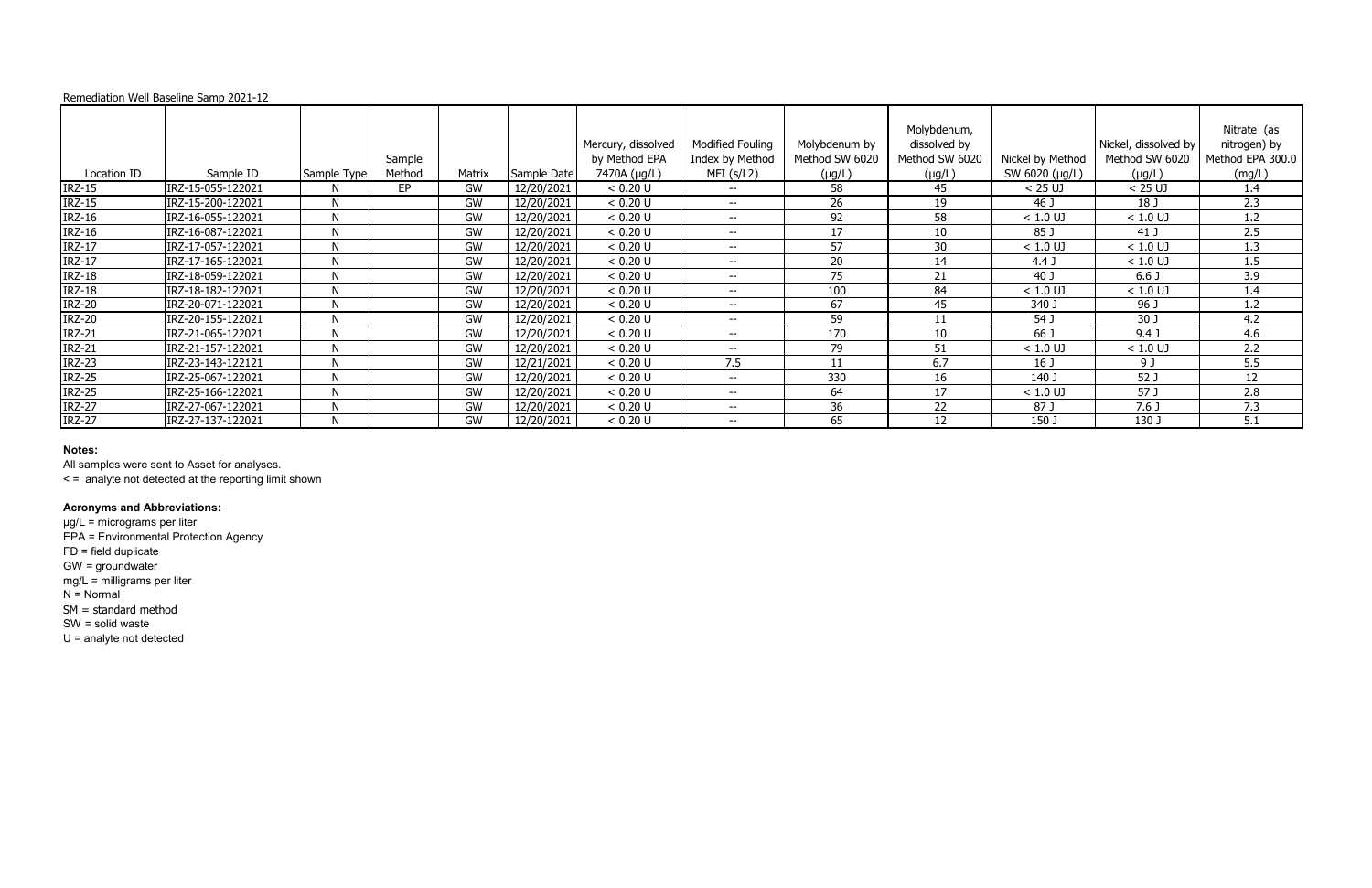All samples were sent to Asset for analyses.

< = analyte not detected at the reporting limit shown

# **Acronyms and Abbreviations:**

|               | Remediation Well Baseline Samp 2021-12 |             |        |        |             |                     |                  |                 |                  |                |                     |                  |
|---------------|----------------------------------------|-------------|--------|--------|-------------|---------------------|------------------|-----------------|------------------|----------------|---------------------|------------------|
|               |                                        |             |        |        |             |                     | Orthophosphate,  |                 | Potassium,       |                |                     |                  |
|               |                                        |             |        |        |             | Nitrite as Nitrogen | dissolved by     | Potassium by    | dissolved by     | Selenium by    | Selenium, dissolved |                  |
|               |                                        |             | Sample |        |             | by Method EPA       | Method EPA 300.0 | Method SW 6010B | Method SW 6010B  | Method SW 6020 | by Method SW 6020   | Silver by Method |
| Location ID   | Sample ID                              | Sample Type | Method | Matrix | Sample Date | 300.0 (mg/L)        | (mg/L)           | $(\mu g/L)$     | (mg/L)           | $(\mu g/L)$    | $(\mu g/L)$         | SW 6020 (µg/L)   |
| <b>IRZ-15</b> | IRZ-15-055-122021                      | N           | EP     | GW     | 12/20/2021  | < 5.0 U             | $- -$            | 39000 J         | 38 J             | 1.3            | 1.5                 | < 0.50 U         |
| <b>IRZ-15</b> | IRZ-15-200-122021                      | N           |        | GW     | 12/20/2021  | < 5.0 U             | $- -$            | 11000           | 10 <sub>J</sub>  | 2.1            | 2.1                 | < 0.50 U         |
| <b>IRZ-16</b> | IRZ-16-055-122021                      | N           |        | GW     | 12/20/2021  | $< 5.0 U$           | $- -$            | 41000 J         | 39 J             | 1.1            |                     | < 0.50 U         |
| <b>IRZ-16</b> | IRZ-16-087-122021                      | N           |        | GW     | 12/20/2021  | < 5.0 U             | $- -$            | 8900            | $9.1$ J          | 2.4            | 1.7                 | < 0.50 U         |
| <b>IRZ-17</b> | IRZ-17-057-122021                      | N           |        | GW     | 12/20/2021  | < 5.0 U             | $- -$            | 37000 J         | 29 J             | 0.87           | 1.1                 | < 0.50 U         |
| <b>IRZ-17</b> | IRZ-17-165-122021                      | N           |        | GW     | 12/20/2021  | < 5.0 U             | $--$             | 10000 J         | 11 <sub>1</sub>  | 1.5            | 1.3                 | < 0.50 U         |
| <b>IRZ-18</b> | IRZ-18-059-122021                      | N           |        | GW     | 12/20/2021  | < 5.0 U             | $- -$            | 5500 J          | 6.2 <sub>J</sub> | 3.5            | 2.8                 | < 0.50 U         |
| <b>IRZ-18</b> | IRZ-18-182-122021                      | N           |        | GW     | 12/20/2021  | $< 5.0 U$           | $- -$            | 34000 J         | 34 J             | 1.6            | 1.6                 | < 0.50 U         |
| <b>IRZ-20</b> | IRZ-20-071-122021                      | N           |        | GW     | 12/20/2021  | < 5.0 U             | $- -$            | 33000 J         | 31 J             | 1.2            | 0.92                | < 0.50 U         |
| <b>IRZ-20</b> | IRZ-20-155-122021                      | N           |        | GW     | 12/20/2021  | < 5.0 U             | $- -$            | 8000            | 8 J              | 3.2            | 2.7                 | < 0.50 U         |
| <b>IRZ-21</b> | IRZ-21-065-122021                      | N           |        | GW     | 12/20/2021  | < 5.0 U             | $\sim$           | 6500 J          | 7.5 <sub>1</sub> | 3.8            | 3.5                 | < 0.50 U         |
| <b>IRZ-21</b> | IRZ-21-157-122021                      | N           |        | GW     | 12/20/2021  | < 5.0 U             | $- -$            | 33000 J         | 32 J             | 2.3            | 2.4                 | < 0.50 U         |
| <b>IRZ-23</b> | IRZ-23-143-122121                      | N           |        | GW     | 12/21/2021  | $< 5.0 U$           | < 1.0 U          | 10000           | 9.9J             | 4.7            | 4.1                 | < 0.50 U         |
| <b>IRZ-25</b> | IRZ-25-067-122021                      | N           |        | GW     | 12/20/2021  | < 5.0 U             | $- -$            | 7800 J          | 7.8 <sub>0</sub> | 9.2            | 8.6                 | < 0.50 U         |
| <b>IRZ-25</b> | IRZ-25-166-122021                      | N           |        | GW     | 12/20/2021  | < 5.0 U             | $- -$            | 34000           | 15 J             | 11             | 7.2                 | < 0.50 U         |
| <b>IRZ-27</b> | IRZ-27-067-122021                      | N           |        | GW     | 12/20/2021  | < 5.0 U             | $--$             | 12000 J         | 12 <sub>J</sub>  | 7.9            | 7.3                 | < 0.50 U         |
| <b>IRZ-27</b> | IRZ-27-137-122021                      | N           |        | GW     | 12/20/2021  | < 5.0 U             | $- -$            | 30000           | 14 J             | 12             | 6.8                 | < 0.50 U         |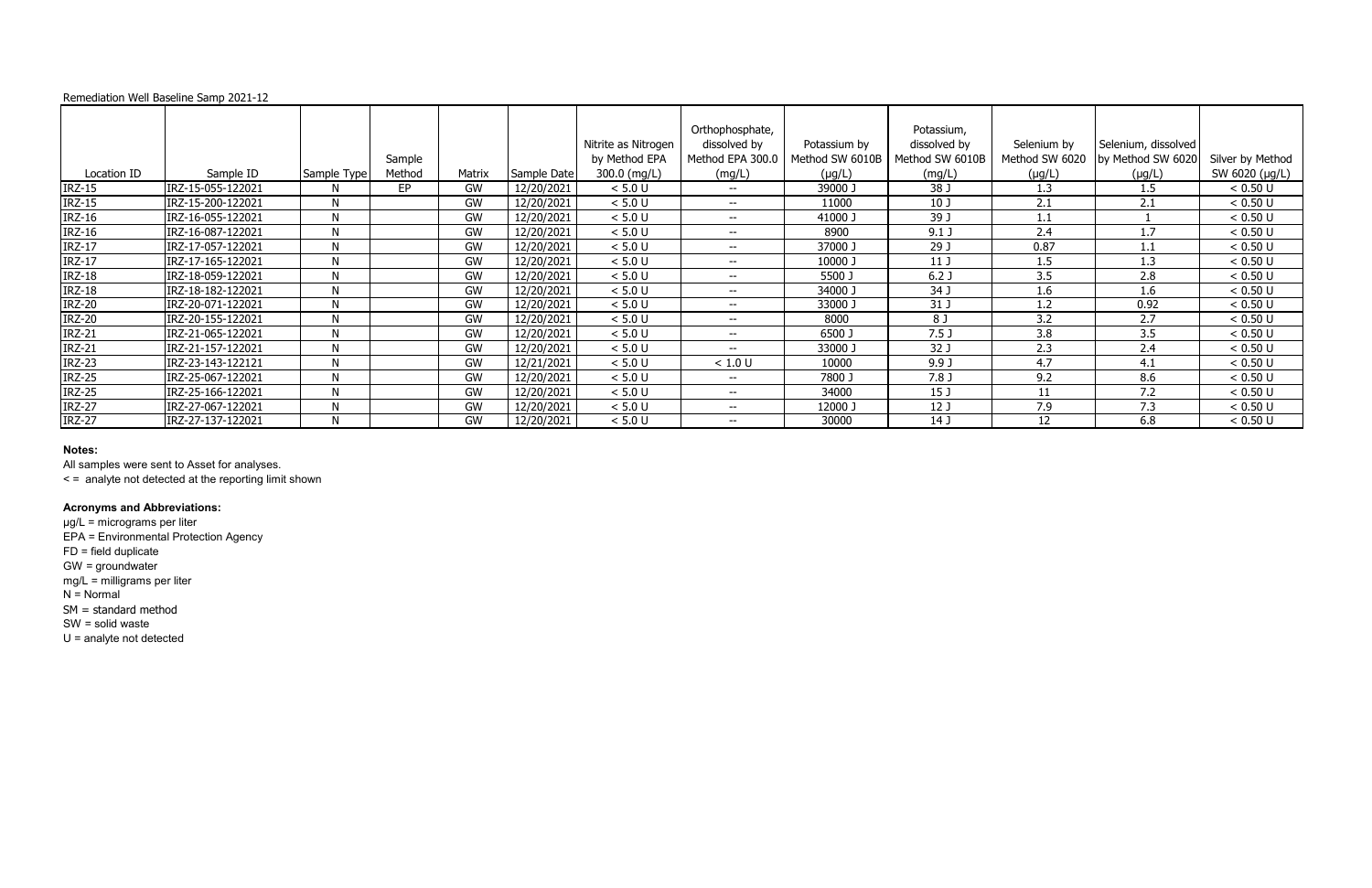All samples were sent to Asset for analyses.

< = analyte not detected at the reporting limit shown

# **Acronyms and Abbreviations:**

|               | Remediation Well Baseline Samp 2021-12 |              |        |        |             |                      |               |                                       |                   |                 |                   |                    |
|---------------|----------------------------------------|--------------|--------|--------|-------------|----------------------|---------------|---------------------------------------|-------------------|-----------------|-------------------|--------------------|
|               |                                        |              |        |        |             |                      |               |                                       |                   | Soluble silica, |                   |                    |
|               |                                        |              |        |        |             | Silver, dissolved by | Slime Forming |                                       | Sodium, dissolved | dissolved by    |                   | Sulfate Reducing   |
|               |                                        |              | Sample |        |             | Method SW 6020       |               | Bacteria by Method   Sodium by Method | by Method SW      | Method SW 6010B | Sulfate by Method | Bacteria by Method |
| Location ID   | Sample ID                              | Sample Type  | Method | Matrix | Sample Date | $(\mu g/L)$          | BART (CFU/mL) | SW 6010B (µg/L)                       | 6010B (mg/L)      | (mg/L)          | EPA 300.0 (mg/L)  | BART (CFU/mL)      |
| <b>IRZ-15</b> | IRZ-15-055-122021                      | N            | EP.    | GW     | 12/20/2021  | < 0.50 U             | < 0.10 U      | 5800000                               | 4900              | $- -$           | 920               | 325                |
| <b>IRZ-15</b> | IRZ-15-200-122021                      | N            |        | GW     | 12/20/2021  | < 0.50 U             | 20            | 540000                                | 600 J             | $- -$           | 230               | 1400               |
| <b>IRZ-16</b> | IRZ-16-055-122021                      | N            |        | GW     | 12/20/2021  | < 0.50 U             | 67000         | 5900000                               | 5200              | $- -$           | 900               | < 0.10 U           |
| <b>IRZ-16</b> | IRZ-16-087-122021                      | N            |        | GW     | 12/20/2021  | < 0.50 U             | 13000         | 630000                                | 870 J             | $- -$           | 250               | < 0.10 U           |
| $IRZ-17$      | IRZ-17-057-122021                      | N            |        | GW     | 12/20/2021  | < 0.50 U             | 67000         | 4800000                               | 4900              | $- -$           | 1100              | < 0.10 U           |
| $IRZ-17$      | IRZ-17-165-122021                      | N            |        | GW     | 12/20/2021  | < 0.50 U             | 500           | 1200000                               | 1200              | $--$            | 350               | < 0.10 U           |
| <b>IRZ-18</b> | IRZ-18-059-122021                      | N            |        | GW     | 12/20/2021  | < 0.50 U             | 440000        | 610000                                | 650               | $- -$           | 200               | < 0.10 U           |
| <b>IRZ-18</b> | IRZ-18-182-122021                      | N            |        | GW     | 12/20/2021  | < 0.50 U             | 67000         | 5700000                               | 5600              | $- -$           | 830               | < 0.10 U           |
| <b>IRZ-20</b> | IRZ-20-071-122021                      | N            |        | GW     | 12/20/2021  | < 0.50 U             | 2500          | 4500000                               | 4600              | $- -$           | 720               | < 0.10 U           |
| <b>IRZ-20</b> | IRZ-20-155-122021                      | N            |        | GW     | 12/20/2021  | < 0.50 U             | 67000         | 610000                                | 400 J             | $- -$           | 180               | < 0.10 U           |
| <b>IRZ-21</b> | IRZ-21-065-122021                      | N            |        | GW     | 12/20/2021  | < 0.50 U             | 67000         | 280000                                | 400               | $--$            | 180               | < 0.10 U           |
| <b>IRZ-21</b> | IRZ-21-157-122021                      | N            |        | GW     | 12/20/2021  | < 0.50 U             | 13000         | 5300000                               | 4300              | $- -$           | 840               | < 0.10 U           |
| <b>IRZ-23</b> | IRZ-23-143-122121                      | $\mathsf{N}$ |        | GW     | 12/21/2021  | < 0.50 U             | 2500          | 610000 J                              | 580               | 21J             | 220               | 0.1                |
| <b>IRZ-25</b> | IRZ-25-067-122021                      | N            |        | GW     | 12/20/2021  | < 0.50 U             | 13000         | 400000                                | 380               | $- -$           | 270               | 325                |
| <b>IRZ-25</b> | IRZ-25-166-122021                      | N            |        | GW     | 12/20/2021  | < 0.50 U             | 500           | 3800000                               | 420 J             | $- -$           | 790               | < 0.10 U           |
| <b>IRZ-27</b> | IRZ-27-067-122021                      | N            |        | GW     | 12/20/2021  | < 0.50 U             | 500           | 460000                                | 460               | $--$            | 310               | 75                 |
| <b>IRZ-27</b> | IRZ-27-137-122021                      | N            |        | GW     | 12/20/2021  | < 0.50 U             | < 0.10 U      | 1100000                               | 780 J             | $- -$           | 560               | < 0.10 U           |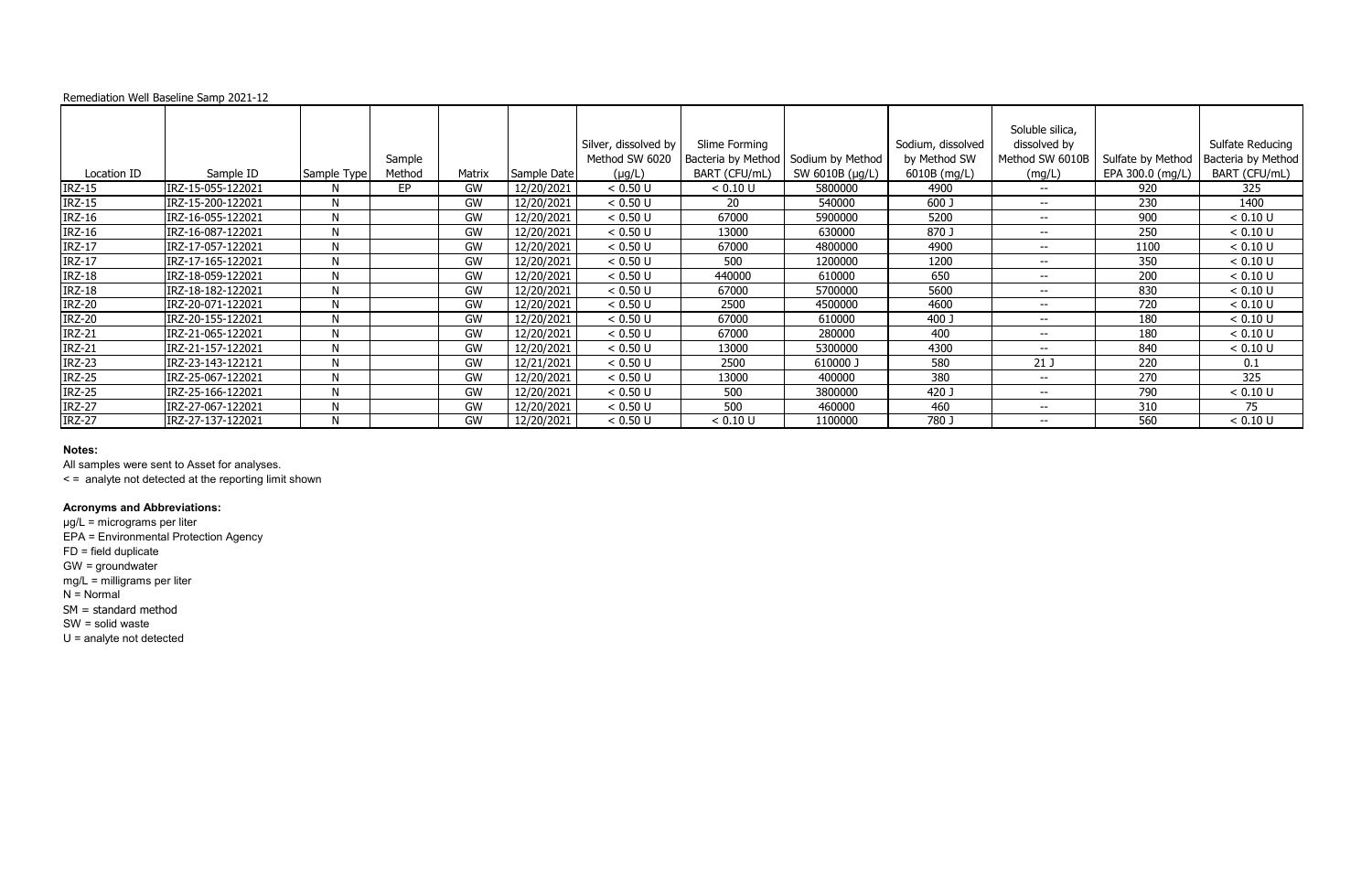All samples were sent to Asset for analyses.

< = analyte not detected at the reporting limit shown

# **Acronyms and Abbreviations:**

|               | Remediation Well Baseline Samp 2021-12 |              |                  |        |             |                          |                |                                                     |                                      |                                        |                                      |                                 |
|---------------|----------------------------------------|--------------|------------------|--------|-------------|--------------------------|----------------|-----------------------------------------------------|--------------------------------------|----------------------------------------|--------------------------------------|---------------------------------|
|               |                                        |              |                  |        |             | Sulfide by Method        |                | Thallium, dissolved                                 | Total dissolved                      | Total Kjeldahl                         | Total organic                        | Total phosphorus as             |
| Location ID   | Sample ID                              | Sample Type  | Sample<br>Method | Matrix | Sample Date | SM 4500-S D<br>(mg/L)    | SW 6020 (µg/L) | Thallium by Method by Method SW 6020<br>$(\mu g/L)$ | solids by Method<br>SM 2540 C (mg/L) | Nitrogen by Method<br>EPA 351.2 (mg/L) | carbon by Method<br>SM 5310 C (mg/L) | P by Method EPA<br>365.3 (mg/L) |
| <b>IRZ-15</b> | IRZ-15-055-122021                      | N            | EP.              | GW     | 12/20/2021  | $- -$                    | < 0.50 U       | < 0.50 U                                            | 13000                                | $- -$                                  | < 50 U                               | $\overline{\phantom{a}}$        |
| <b>IRZ-15</b> | IRZ-15-200-122021                      | N            |                  | GW     | 12/20/2021  | $- -$                    | < 0.50 U       | < 0.50 U                                            | 2400                                 | $- -$                                  | < 1.0 U                              | $- -$                           |
| <b>IRZ-16</b> | IRZ-16-055-122021                      | $\mathsf{N}$ |                  | GW     | 12/20/2021  | $- -$                    | < 0.50 U       | < 0.50 U                                            | 13000                                | $- -$                                  | < 1.0 U                              | $-$                             |
| <b>IRZ-16</b> | IRZ-16-087-122021                      | N            |                  | GW     | 12/20/2021  | $- -$                    | < 0.50 U       | < 0.50 U                                            | 2600                                 | $- -$                                  | < 1.0 U                              | $- -$                           |
| <b>IRZ-17</b> | IRZ-17-057-122021                      | N            |                  | GW     | 12/20/2021  | $- -$                    | < 0.50 U       | < 0.50 U                                            | 12000                                | $- -$                                  | < 1.0 U                              | $- -$                           |
| $IRZ-17$      | IRZ-17-165-122021                      | N            |                  | GW     | 12/20/2021  | $--$                     | < 0.50 U       | < 0.50 U                                            | 3600                                 | $--$                                   | < 1.0 U                              | $\overline{\phantom{a}}$        |
| <b>IRZ-18</b> | IRZ-18-059-122021                      | N            |                  | GW     | 12/20/2021  | $- -$                    | < 0.50 U       | < 0.50 U                                            | 1800                                 | $- -$                                  | < 1.0 U                              | $- -$                           |
| <b>IRZ-18</b> | IRZ-18-182-122021                      | N            |                  | GW     | 12/20/2021  | $- -$                    | < 0.50 U       | < 0.50 U                                            | 17000                                | $- -$                                  | < 1.0 U                              | $-$                             |
| <b>IRZ-20</b> | IRZ-20-071-122021                      | N            |                  | GW     | 12/20/2021  | $- -$                    | < 0.50 U       | < 0.50 U                                            | 11000                                | $- -$                                  | < 1.0 U                              | $-$                             |
| <b>IRZ-20</b> | IRZ-20-155-122021                      | N            |                  | GW     | 12/20/2021  | $- -$                    | < 0.50 U       | < 0.50 U                                            | 1600                                 | $- -$                                  | < 1.0 U                              | $- -$                           |
| <b>IRZ-21</b> | IRZ-21-065-122021                      | N            |                  | GW     | 12/20/2021  | $\overline{\phantom{a}}$ | < 0.50 U       | < 0.50 U                                            | 1200                                 | $--$                                   | < 1.0 U                              | $\overline{\phantom{a}}$        |
| <b>IRZ-21</b> | IRZ-21-157-122021                      | N            |                  | GW     | 12/20/2021  | $--$                     | < 0.50 U       | < 0.50 U                                            | 13000                                | $- -$                                  | < 1.0 U                              | $- -$                           |
| <b>IRZ-23</b> | IRZ-23-143-122121                      | $\mathsf{N}$ |                  | GW     | 12/21/2021  | < 0.10 U                 | < 0.50 U       | < 0.50 U                                            | 2200                                 | 0.23                                   | < 10 U                               | < 0.020 U                       |
| <b>IRZ-25</b> | IRZ-25-067-122021                      | $\mathsf{N}$ |                  | GW     | 12/20/2021  | $- -$                    | < 0.50 U       | < 0.50 U                                            | 1500                                 | $- -$                                  | < 1.0 U                              | $--$                            |
| <b>IRZ-25</b> | IRZ-25-166-122021                      | N            |                  | GW     | 12/20/2021  | $-  \,$                  | < 0.50 U       | < 0.50 U                                            | 13000                                | $-  \,$                                | < 1.0 U                              | $- -$                           |
| <b>IRZ-27</b> | IRZ-27-067-122021                      | N            |                  | GW     | 12/20/2021  | $\overline{\phantom{a}}$ | < 0.50 U       | < 0.50 U                                            | 1700                                 | $- -$                                  | < 1.0 U                              | $\overline{\phantom{a}}$        |
| <b>IRZ-27</b> | IRZ-27-137-122021                      | N            |                  | GW     | 12/20/2021  | $- -$                    | < 0.50 U       | < 0.50 U                                            | 6800                                 | $- -$                                  | < 1.0 U                              | $-  \,$                         |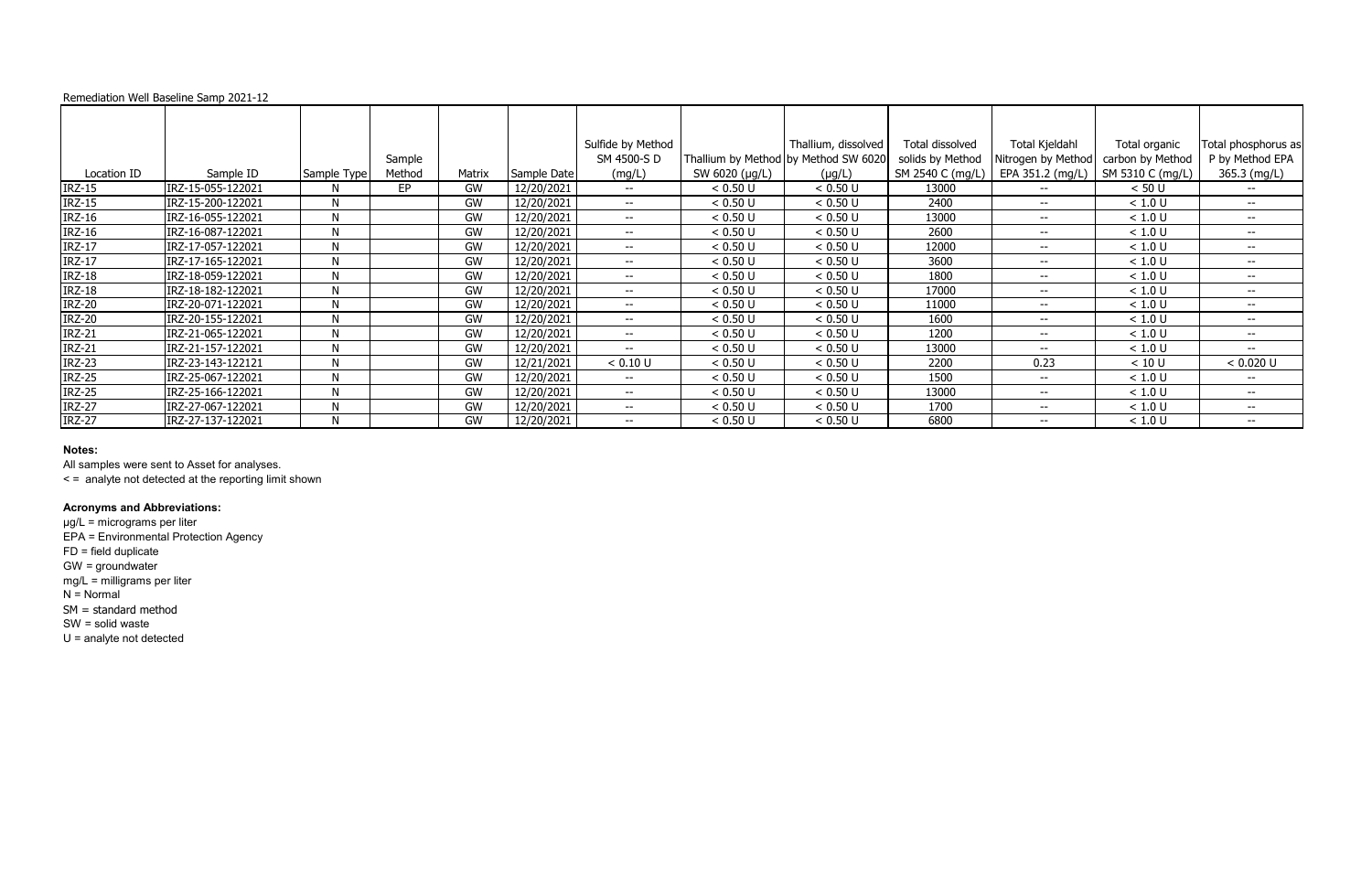All samples were sent to Asset for analyses.

|               | Remediation Well Baseline Samp 2021-12 |             |                  |           |             |                |                           |                     |                    |
|---------------|----------------------------------------|-------------|------------------|-----------|-------------|----------------|---------------------------|---------------------|--------------------|
|               |                                        |             |                  |           |             | Vanadium by    | Vanadium,<br>dissolved by |                     | Zinc, dissolved by |
| Location ID   | Sample ID                              |             | Sample<br>Method |           | Sample Date | Method SW 6020 | Method SW 6020            | Zinc by Method SW   | Method SW 6020     |
|               |                                        | Sample Type |                  | Matrix    |             | $(\mu g/L)$    | $(\mu g/L)$               | $6020$ ( $\mu$ g/L) | $(\mu g/L)$        |
| <b>IRZ-15</b> | IRZ-15-055-122021                      | N.          | EP               | <b>GW</b> | 12/20/2021  | 4.3            | 3.7                       | $< 10$ UJ           | < 10 U             |
| <b>IRZ-15</b> | IRZ-15-200-122021                      | N           |                  | GW        | 12/20/2021  | 3.9            | 3.2                       | $< 10$ UJ           | < 10 U             |
| <b>IRZ-16</b> | IRZ-16-055-122021                      | N           |                  | <b>GW</b> | 12/20/2021  | 21             | 4.1                       | $< 10$ UJ           | < 10 U             |
| <b>IRZ-16</b> | IRZ-16-087-122021                      | N           |                  | GW        | 12/20/2021  | 9.8            | 5                         | $< 10$ UJ           | < 10 U             |
| <b>IRZ-17</b> | IRZ-17-057-122021                      | N           |                  | GW        | 12/20/2021  | 19             | 3.4                       | $< 10$ UJ           | < 10 U             |
| <b>IRZ-17</b> | IRZ-17-165-122021                      | N           |                  | GW        | 12/20/2021  | 6.1            | 5.7                       | $< 10$ UJ           | < 10 U             |
| <b>IRZ-18</b> | IRZ-18-059-122021                      | N           |                  | GW        | 12/20/2021  | 22             | 4.7                       | 40 J                | < 10 U             |
| <b>IRZ-18</b> | IRZ-18-182-122021                      | N           |                  | <b>GW</b> | 12/20/2021  | 12             | 2.4                       | 37 J                | < 10 U             |
| <b>IRZ-20</b> | IRZ-20-071-122021                      | N           |                  | <b>GW</b> | 12/20/2021  | 25             | 3.7                       | $< 10$ UJ           | < 10 U             |
| <b>IRZ-20</b> | IRZ-20-155-122021                      | N           |                  | GW        | 12/20/2021  | 21             | 6.1                       | $< 10$ UJ           | < 10 U             |
| <b>IRZ-21</b> | IRZ-21-065-122021                      | N           |                  | GW        | 12/20/2021  | 77             | 8.5                       | 21 <sub>J</sub>     | < 10 U             |
| <b>IRZ-21</b> | IRZ-21-157-122021                      | N           |                  | GW        | 12/20/2021  | 62             | 6                         | $< 10$ UJ           | < 10 U             |
| <b>IRZ-23</b> | IRZ-23-143-122121                      | N           |                  | <b>GW</b> | 12/21/2021  | 17             | 9.6                       | $< 10$ UJ           | < 10 U             |
| <b>IRZ-25</b> | IRZ-25-067-122021                      | N           |                  | GW        | 12/20/2021  | 47             | 5.7                       | $< 10$ UJ           | < 10 U             |
| <b>IRZ-25</b> | IRZ-25-166-122021                      | N           |                  | GW        | 12/20/2021  | 3              | 5                         | $< 10$ UJ           | < 10 U             |
| <b>IRZ-27</b> | IRZ-27-067-122021                      | N           |                  | GW        | 12/20/2021  | 28             | 6.1                       | 150 J               | < 10 U             |
| <b>IRZ-27</b> | IRZ-27-137-122021                      | N           |                  | GW        | 12/20/2021  | 11             | 6                         | $< 10$ UJ           | < 10 U             |

< = analyte not detected at the reporting limit shown

# **Acronyms and Abbreviations:**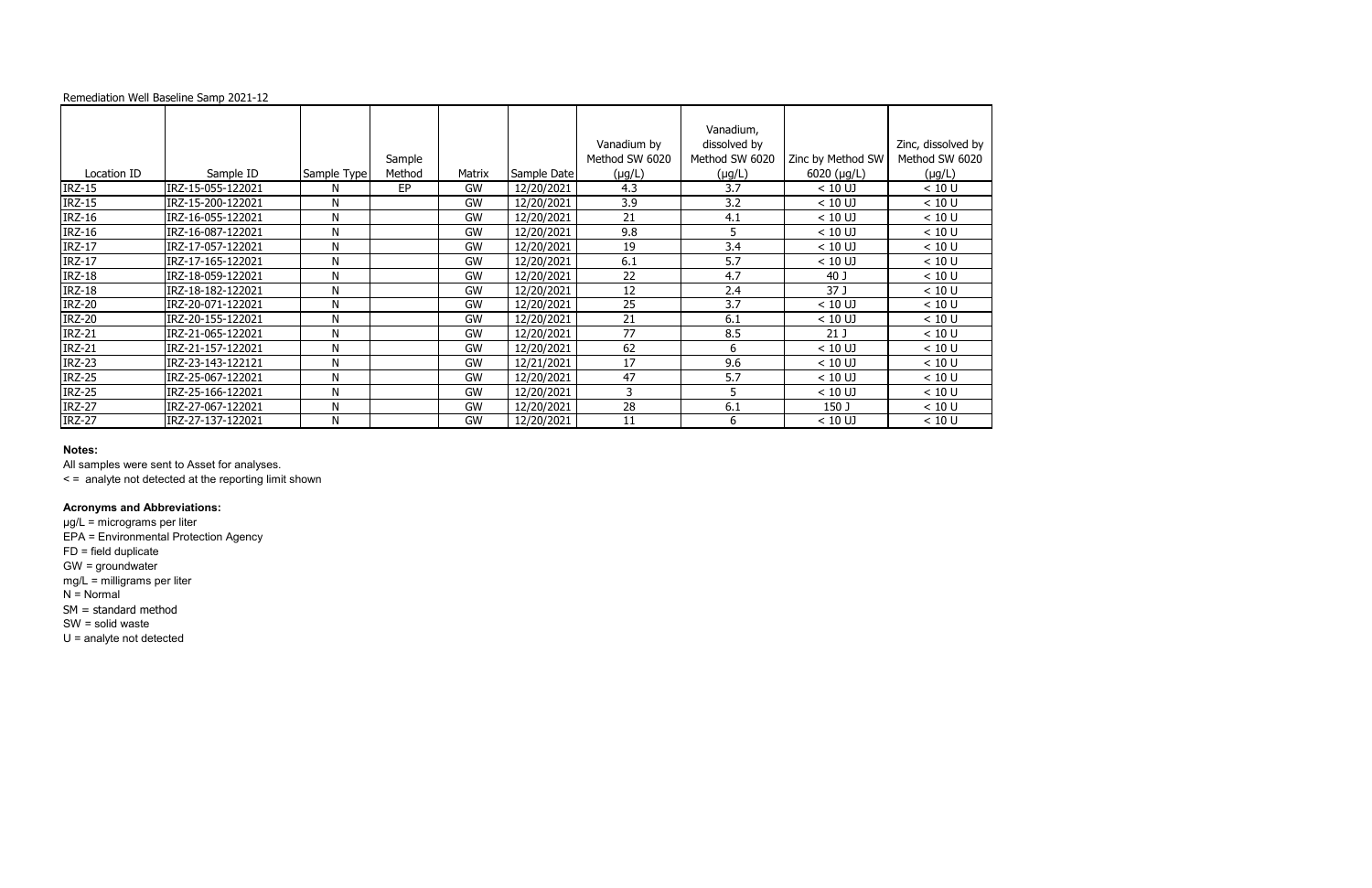|               |                   |             |           |             | Alkalinity,<br>bicarb as<br>CaCO <sub>3</sub> by<br>Method SM | as CaCO3 by<br>Method SM | Alkalinity, carb   Alkalinity, total<br>as CaCO3 by<br>Method SM | Aluminum by<br>Method SW | Aluminum,<br>dissolved by<br>Method SW | Ammonia as<br>nitrogen by<br>Method<br>A4500NH3G | Antimony by<br>Method SW | Antimony,<br>dissolved by<br>Method SW | Arsenic by<br>Method SW |
|---------------|-------------------|-------------|-----------|-------------|---------------------------------------------------------------|--------------------------|------------------------------------------------------------------|--------------------------|----------------------------------------|--------------------------------------------------|--------------------------|----------------------------------------|-------------------------|
| Location ID   | Sample ID         | Sample Type | Matrix    | Sample Date | 2320 B (mg/L)                                                 | 2320 B (mg/L)            | 2320 B (mg/L)                                                    | $6010B$ ( $\mu$ g/L)     | 6010B (µg/L)                           | (mg/L)                                           | $6020$ (µg/L)            | 6020 ( $\mu$ g/L)                      | 6020 (µg/L)             |
| <b>IRZ-09</b> | IRZ-09-100-012522 |             | GW        | 1/25/2022   | 52                                                            | < 5.0 U                  | 52                                                               | < 50 U                   | < 50 U                                 | < 0.20 U                                         | < 0.50 U                 | < 0.50 U                               | < 0.10 U                |
| <b>IRZ-29</b> | IRZ-29-077-010422 |             | GW        | 1/4/2022    | 91                                                            | < 5.0 U                  | 91                                                               | 350                      | < 50 U                                 |                                                  | < 0.50 U                 | < 0.50 U                               |                         |
| <b>IRZ-29</b> | IRZ-29-121-010422 |             | GW        | 1/4/2022    | 200                                                           | < 5.0 U                  | 200                                                              | 690                      | < 50 U                                 |                                                  | < 0.50 U                 | < 0.50 U                               | 2.7                     |
| <b>IRZ-31</b> | IRZ-31-077-010422 |             | GW        | 1/4/2022    | 150                                                           | < 5.0 U                  | 150                                                              | 100                      | < 50 U                                 |                                                  | < 0.50 U                 | < 0.50 U                               | 0.97                    |
| <b>IRZ-31</b> | IRZ-31-121-010422 | N.          | GW        | 1/4/2022    | 84                                                            | < 5.0 U                  | 84                                                               | < 50 U                   | < 50 U                                 |                                                  | < 0.50 U                 | < 0.50 U                               | < 0.10 U                |
| <b>IRZ-33</b> | IRZ-33-077-010422 | N.          | GW        | 1/4/2022    | 120                                                           | < 5.0 U                  | 120                                                              | 170                      | < 50 U                                 |                                                  | < 0.50 U                 | < 0.50 U                               | 1.7                     |
| <b>IRZ-33</b> | IRZ-33-111-010422 |             | GW        | 1/4/2022    | 78                                                            | < 5.0 U                  | 78                                                               | 60                       | < 50 U                                 |                                                  | < 0.50 U                 | < 0.50 U                               | < 0.10 U                |
| <b>IRZ-35</b> | IRZ-35-088-010422 |             | GW        | 1/4/2022    | 100                                                           | < 5.0 U                  | 100                                                              | 84                       | < 50 U                                 |                                                  | < 0.50 U                 | < 0.50 U                               | 1.5                     |
| <b>IRZ-37</b> | IRZ-37-074-010422 |             | GW        | 1/4/2022    | 120                                                           | < 5.0 U                  | 120                                                              | 160                      | < 50 U                                 |                                                  | < 0.50 U                 | < 0.50 U                               | 9.6                     |
| <b>IRZ-39</b> | IRZ-39-039-010422 |             | <b>GW</b> | 1/4/2022    | 330                                                           | < 5.0 U                  | 330                                                              | 150                      | < 50 U                                 |                                                  | < 0.50 U                 | < 0.50 U                               | 4.6                     |

### **Notes:**

All samples were sent to Asset for analyses.

< = analyte not detected at the reporting limit shown

### **Acronyms and Abbreviations:**

µg/L = micrograms per liter

EPA = Environmental Protection Agency

FD = field duplicate

GW = groundwater

mg/L = milligrams per liter

 $N =$  Normal

SM = standard method

SW = solid waste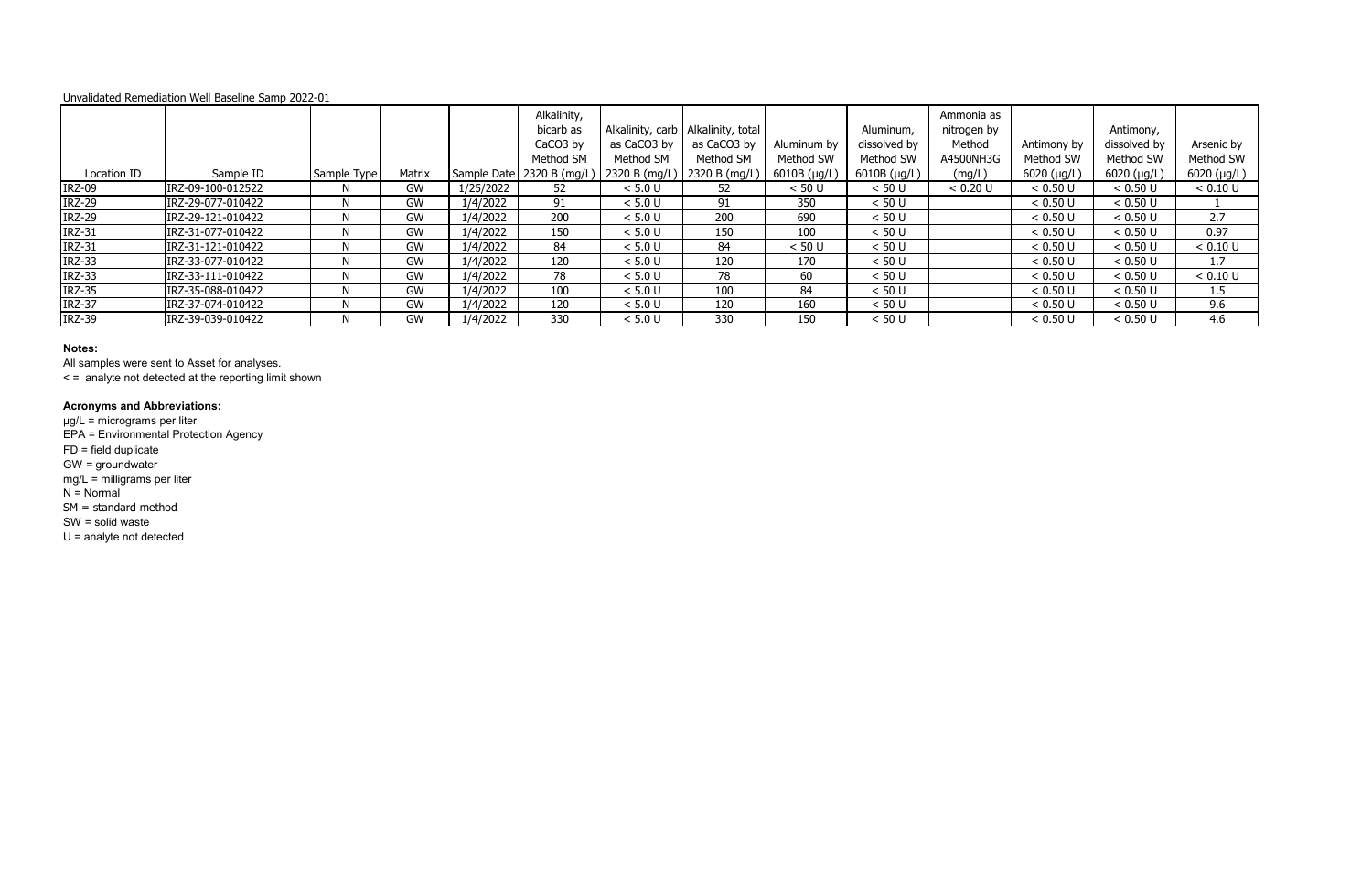### **Notes:**

All samples were sent to Asset for analyses.

< = analyte not detected at the reporting limit shown

### **Acronyms and Abbreviations:**

µg/L = micrograms per liter

EPA = Environmental Protection Agency

FD = field duplicate

GW = groundwater

mg/L = milligrams per liter

 $N =$  Normal

SM = standard method

SW = solid waste

|               | <u>UTIVAINANCU NCITICUIANUIT VVCII DASCIITIC JAITID ZUZZ-UI</u> |             |        |             |               |               |                    |              |                     |                         |                |              |              |
|---------------|-----------------------------------------------------------------|-------------|--------|-------------|---------------|---------------|--------------------|--------------|---------------------|-------------------------|----------------|--------------|--------------|
|               |                                                                 |             |        |             | Arsenic,      |               | Barium,            |              | Beryllium,          | Oxygen<br>Demand, 5-Day |                | Boron,       |              |
|               |                                                                 |             |        |             | dissolved by  | Barium by     | dissolved by       | Beryllium by | dissolved by        | by Method               | Boron by       | dissolved by | Bromide by   |
|               |                                                                 |             |        |             | Method SW     | Method SW     | Method SW          | Method SW    | Method SW           | SM5210B                 | Method SW      | Method SW    | Method EPA   |
| Location ID   | Sample ID                                                       | Sample Type | Matrix | Sample Date | $6020$ (µg/L) | $6020$ (µg/L) | $6020 ( \mu g/L )$ | 6020 (µg/L)  | $6020 \; (\mu g/L)$ | (mg/L)                  | $6010B$ (µg/L) | 6010B (mg/L) | 300.0 (mg/L) |
| <b>IRZ-09</b> | IRZ-09-100-012522                                               | N.          | GW     | 1/25/2022   | < 0.10 U      | 64            | 75                 | < 0.50 U     | < 0.50 U            | 1.7                     | 970            |              | < 5.0 U      |
| <b>IRZ-29</b> | IRZ-29-077-010422                                               | N           | GW     | 1/4/2022    | < 0.10 U      | 43            | 36                 | < 0.50 U     | < 2.5 U             |                         | 2000           | 2.1          | < 5.0 U      |
| <b>IRZ-29</b> | IRZ-29-121-010422                                               | N.          | GW     | 1/4/2022    |               | 50            | 78                 | < 0.50 U     | < 0.50 U            |                         | 2000           |              | < 5.0 U      |
| <b>IRZ-31</b> | IRZ-31-077-010422                                               |             | GW     | 1/4/2022    | 0.63          | 51            | 48                 | < 0.50 U     | < 0.50 U            |                         | 1000           | 0.96         | < 5.0 U      |
| <b>IRZ-31</b> | IRZ-31-121-010422                                               | N.          | GW     | 1/4/2022    | < 0.10 U      | 48            | 41                 | < 0.50 U     | < 2.5 U             |                         | 1700           | 1.7          | < 5.0 U      |
| <b>IRZ-33</b> | IRZ-33-077-010422                                               |             | GW     | 1/4/2022    | 1.2           | 42            | 35                 | < 0.50 U     | < 0.50 U            |                         | 970            | 0.94         | < 5.0 U      |
| <b>IRZ-33</b> | IRZ-33-111-010422                                               | N.          | GW     | 1/4/2022    | < 0.10 U      | 79            | 77                 | < 0.50 U     | < 0.50 U            |                         | 1700           | 1.6          | < 5.0 U      |
| <b>IRZ-35</b> | IRZ-35-088-010422                                               | N.          | GW     | 1/4/2022    | 0.76          | 57            | 50                 | < 0.50 U     | < 0.50 U            |                         | 920            | 0.93         | < 5.0 U      |
| <b>IRZ-37</b> | IRZ-37-074-010422                                               |             | GW     | 1/4/2022    | 1.8           | 65            | 57                 | < 0.50 U     | < 0.50 U            |                         | 950            | 0.93         | < 5.0 U      |
| <b>IRZ-39</b> | IRZ-39-039-010422                                               | N.          | GW     | 1/4/2022    |               | 39            | 32                 | < 0.50 U     | < 0.50 U            |                         | 1300           | 1.3          | < 5.0 U      |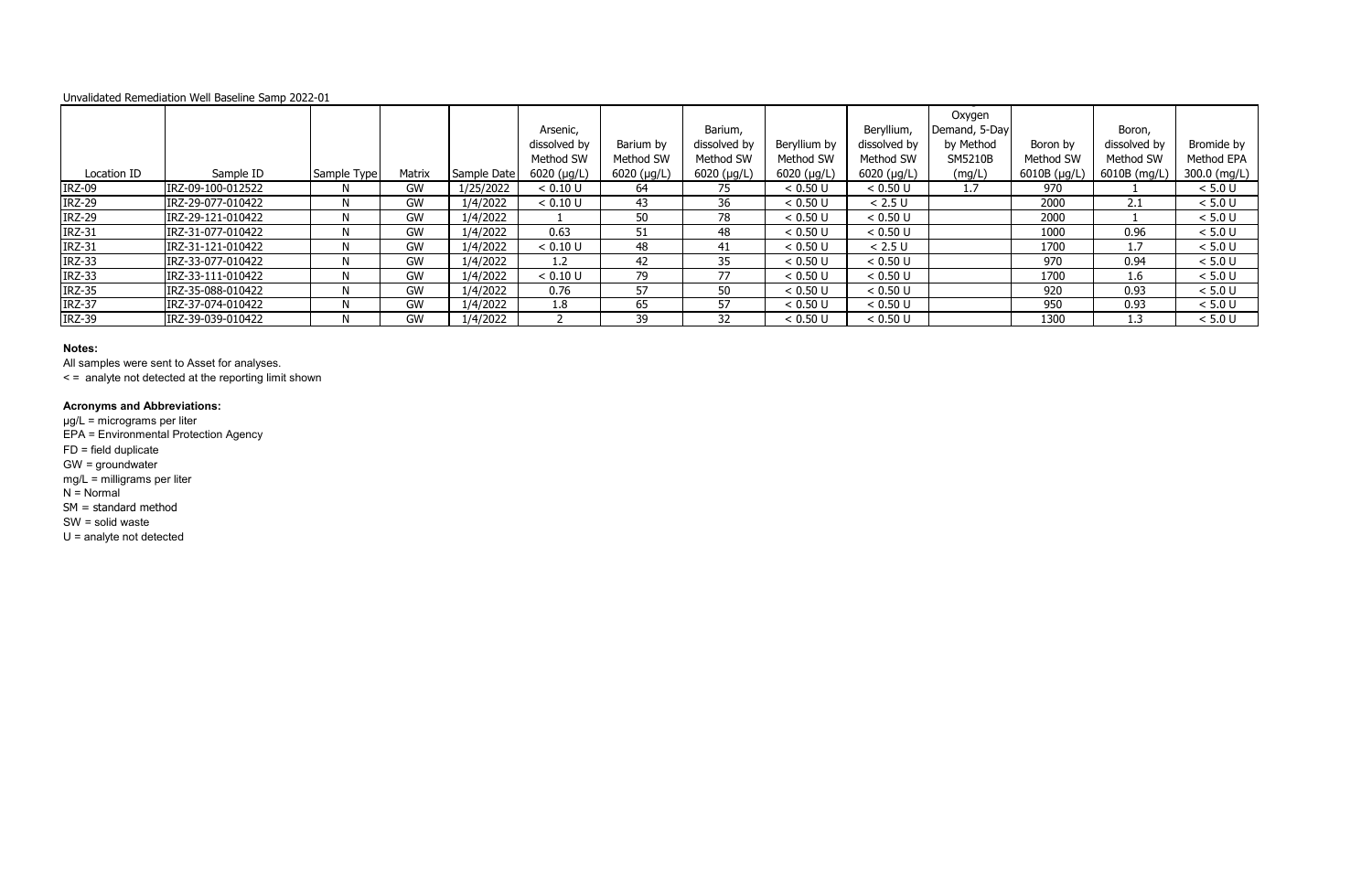### **Notes:**

All samples were sent to Asset for analyses.

< = analyte not detected at the reporting limit shown

### **Acronyms and Abbreviations:**

µg/L = micrograms per liter

EPA = Environmental Protection Agency

FD = field duplicate

GW = groundwater

mg/L = milligrams per liter

 $N =$  Normal

SM = standard method

SW = solid waste

|               |                   |              |        |             | Cadmium by          | Cadmium,<br>dissolved by | Calcium by   | Calcium, dissolved |                  | Chromium,<br>Hexavalent by            | Chromium, total by | Chromium, total<br>dissolved by |
|---------------|-------------------|--------------|--------|-------------|---------------------|--------------------------|--------------|--------------------|------------------|---------------------------------------|--------------------|---------------------------------|
|               |                   |              |        |             | Method SW           | Method SW                | Method SW    | by Method SW       |                  | Chloride by Method   Method EPA 218.6 | Method SW 6020     | Method SW 6020                  |
| Location ID   | Sample ID         | Sample Type  | Matrix | Sample Date | $6020$ ( $\mu$ g/L) | $6020 \; (\mu g/L)$      | 6010B (µg/L) | 6010B (mg/L)       | EPA 300.0 (mg/L) | $(\mu g/L)$                           | $(\mu g/L)$        | $(\mu g/L)$                     |
| <b>IRZ-09</b> | IRZ-09-100-012522 | N.           | GW     | 1/25/2022   | < 0.50 U            | < 0.50 U                 | 310000       | 330                | 3000             | 19                                    | 18                 | 18                              |
| <b>IRZ-29</b> | IRZ-29-077-010422 | N.           | GW     | 1/4/2022    | < 0.50 U            | < 0.50 U                 | 290000       | 300                | 3400             | 3400                                  | 3900               | 3600                            |
| <b>IRZ-29</b> | IRZ-29-121-010422 | N            | GW     | 1/4/2022    | < 0.50 U            | < 0.50 U                 | 290000       | 160                | 1000             | 3500                                  | 7900               | 1100                            |
| <b>IRZ-31</b> | IRZ-31-077-010422 | <sup>N</sup> | GW     | 1/4/2022    | < 0.50 U            | < 0.50 U                 | 180000       | 180                | 680              | 1500                                  | 1700               | 1600                            |
| <b>IRZ-31</b> | IRZ-31-121-010422 | N            | GW     | 1/4/2022    | < 0.50 U            | < 0.50 U                 | 270000       | 270                | 3300             | 2700                                  | 3300               | 2800                            |
| <b>IRZ-33</b> | IRZ-33-077-010422 | N.           | GW     | 1/4/2022    | < 0.50 U            | < 0.50 U                 | 130000       | 140                | 1000             | 2200                                  | 2500               | 2200                            |
| <b>IRZ-33</b> | IRZ-33-111-010422 | N.           | GW     | 1/4/2022    | < 0.50 U            | < 0.50 U                 | 420000       | 370                | 3900             | 2100                                  | 2600               | 1800                            |
| <b>IRZ-35</b> | IRZ-35-088-010422 | N            | GW     | 1/4/2022    | < 0.50 U            | < 0.50 U                 | 160000       | 160                | 1700             | 860                                   | 1800               | 1100                            |
| <b>IRZ-37</b> | IRZ-37-074-010422 | N.           | GW     | 1/4/2022    | < 0.50 U            | < 0.50 U                 | 260000       | 250                | 2100             | 1200                                  | 2800               | 1400                            |
| <b>IRZ-39</b> | IRZ-39-039-010422 | N            | GW     | 1/4/2022    | < 0.50 U            | < 0.50 U                 | 99000        | 100                | 540              | 18                                    | 2200               | 24                              |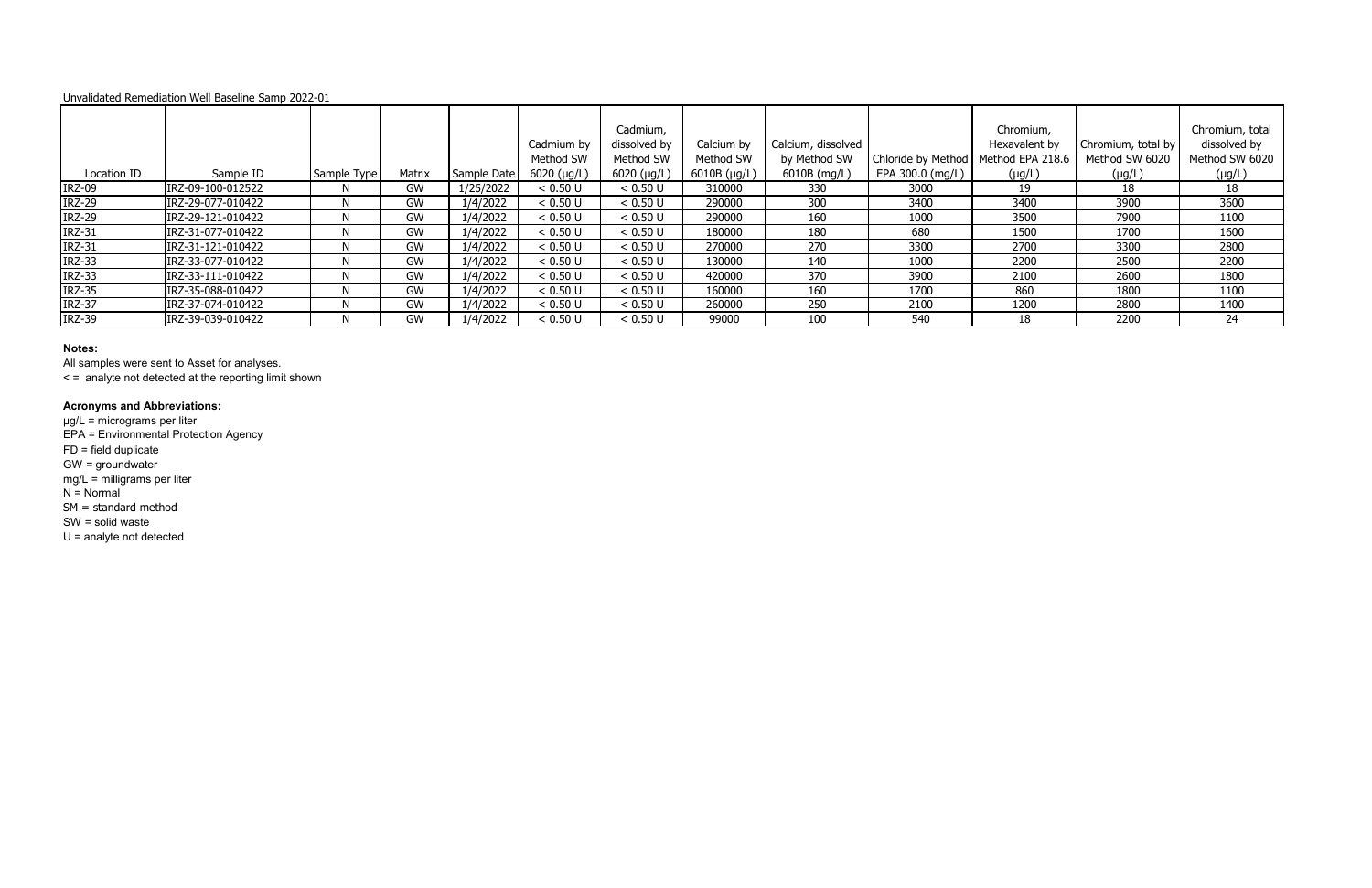### **Notes:**

All samples were sent to Asset for analyses.

< = analyte not detected at the reporting limit shown

### **Acronyms and Abbreviations:**

µg/L = micrograms per liter

EPA = Environmental Protection Agency

FD = field duplicate

|               |                   |             |        |             |                  |                      |                |                                                           |                  | Hardness, Calcium | Hardness,        |
|---------------|-------------------|-------------|--------|-------------|------------------|----------------------|----------------|-----------------------------------------------------------|------------------|-------------------|------------------|
|               |                   |             |        |             |                  | Cobalt, dissolved by |                | Copper, dissolved                                         |                  | (As CaCO3) by     | Magnesium (As    |
|               |                   |             |        |             | Cobalt by Method | Method SW 6020       |                | Copper by Method   by Method SW 6020   Fluoride by Method |                  | Method SM 2340 B  | CaCO3) by Method |
| Location ID   | Sample ID         | Sample Type | Matrix | Sample Date | SW 6020 (µg/L)   | $(\mu g/L)$          | SW 6020 (µg/L) | $(\mu g/L)$                                               | EPA 300.0 (mg/L) | (mg/L)            | SM 2340 B (mg/L) |
| <b>IRZ-09</b> | IRZ-09-100-012522 |             | GW     | 1/25/2022   | < 0.50 U         | < 0.50 U             | < 1.0 U        | 5.2                                                       | 3.2              | 830               | 110              |
| <b>IRZ-29</b> | IRZ-29-077-010422 |             | GW     | 1/4/2022    | 1.2              | 0.63                 | 5.4            | 5.ء                                                       | 2.8              |                   |                  |
| <b>IRZ-29</b> | IRZ-29-121-010422 |             | GW     | 1/4/2022    |                  |                      | 8.7            |                                                           | 1.3              |                   |                  |
| <b>IRZ-31</b> | IRZ-31-077-010422 |             | GW     | 1/4/2022    | 2.2              | 0.73                 |                | < 1.0 U                                                   | 1.1              |                   |                  |
| <b>IRZ-31</b> | IRZ-31-121-010422 |             | GW     | 1/4/2022    | 6.8              | 7.1                  |                | 1.9                                                       | 3.6              |                   |                  |
| <b>IRZ-33</b> | IRZ-33-077-010422 |             | GW     | 1/4/2022    | 2.3              | < 0.50 U             | 5.8            |                                                           | 2.3              |                   |                  |
| <b>IRZ-33</b> | IRZ-33-111-010422 |             | GW     | 1/4/2022    | 3.1              | 0.56                 | 6.8            | 1.3                                                       | 2.9              |                   |                  |
| <b>IRZ-35</b> | IRZ-35-088-010422 |             | GW     | 1/4/2022    | 9.3              | 3.1                  | 9.7            | 2.1                                                       | 3.4              |                   |                  |
| <b>IRZ-37</b> | IRZ-37-074-010422 |             | GW     | 1/4/2022    | 13               |                      | 24             | 2.1                                                       | 2.1              |                   |                  |
| <b>IRZ-39</b> | IRZ-39-039-010422 |             | GW     | 1/4/2022    | 6.6              | 2.1                  | 28             | < 1.0 U                                                   | 1.9              |                   |                  |

GW = groundwater

mg/L = milligrams per liter

 $N =$  Normal

SM = standard method

SW = solid waste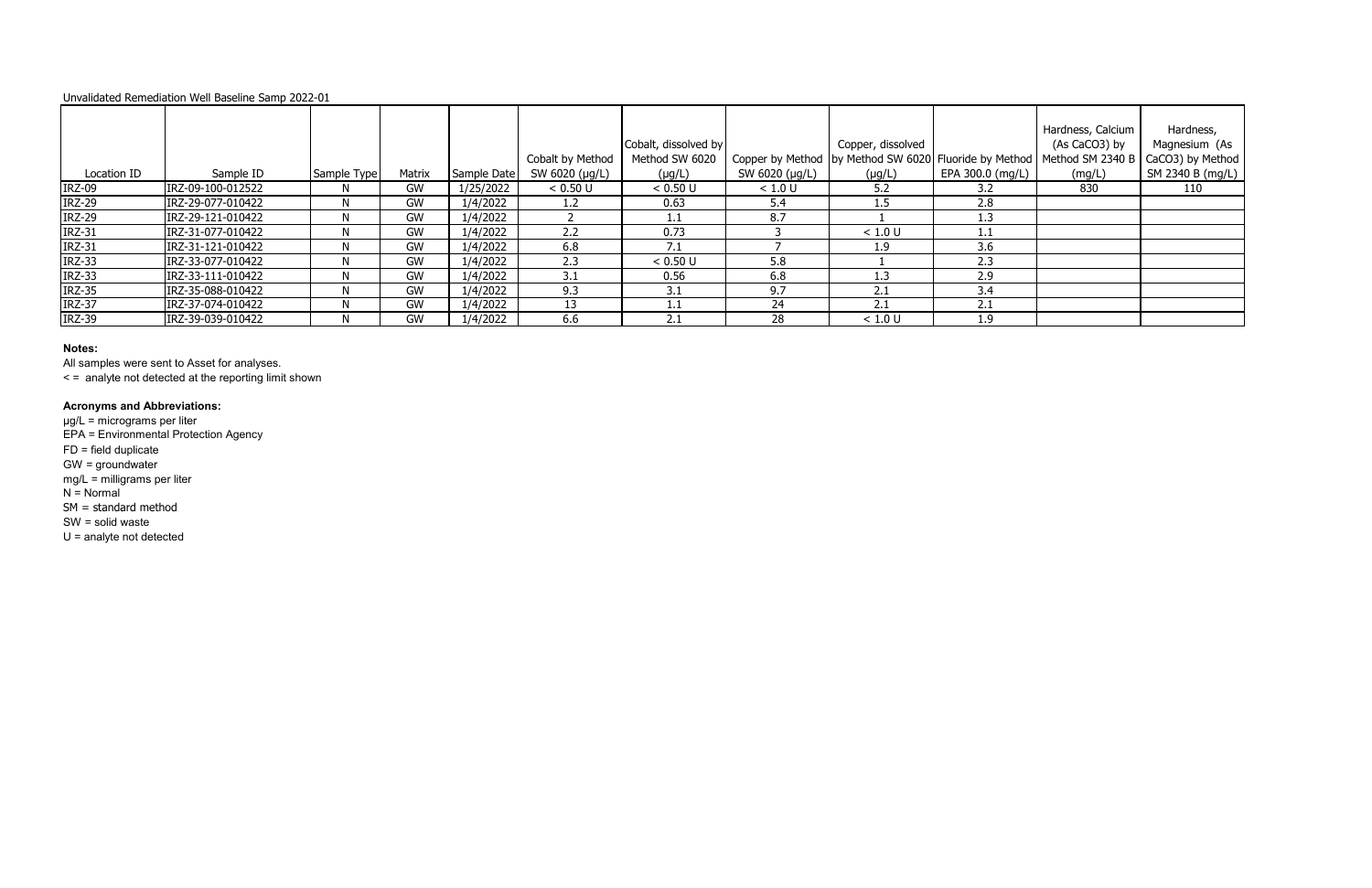### **Notes:**

All samples were sent to Asset for analyses.

< = analyte not detected at the reporting limit shown

### **Acronyms and Abbreviations:**

µg/L = micrograms per liter

EPA = Environmental Protection Agency

FD = field duplicate

GW = groundwater

mg/L = milligrams per liter

 $N =$  Normal

SM = standard method

SW = solid waste

|               |                   |             |        |           |                                                  |        |                                                       |                    |                |                 |              | Magnesium,   |
|---------------|-------------------|-------------|--------|-----------|--------------------------------------------------|--------|-------------------------------------------------------|--------------------|----------------|-----------------|--------------|--------------|
|               |                   |             |        |           | Hardness, total as                               |        | Iron Related                                          | Iron, dissolved by |                | Lead, dissolved | Magnesium by | dissolved by |
|               |                   |             |        |           |                                                  |        | CaCO3 by Method   Iron by Method   Bacteria by Method | Method SW          | Lead by Method | by Method SW    | Method SW    | Method SW    |
| Location ID   | Sample ID         | Sample Type | Matrix |           | Sample Date   SM 2340 B (mg/L)   SW 6010B (µg/L) |        | BART (CFU/mL)                                         | 6010B (µg/L)       | SW 6020 (µg/L) | $6020$ (µg/L)   | 6010B (µg/L) | 6010B (mg/L) |
| <b>IRZ-09</b> | IRZ-09-100-012522 |             | GW     | 1/25/2022 | 940                                              | < 20 U | 9000                                                  | < 20 U             | < 1.0 U        | < 1.0 U         | 26000        | 27           |
| <b>IRZ-29</b> | IRZ-29-077-010422 |             | GW     | 1/4/2022  |                                                  | 910    | 35000                                                 | < 20 U             | < 1.0 U        | < 1.0 U         | 15000        | 15           |
| <b>IRZ-29</b> | IRZ-29-121-010422 |             | GW     | 1/4/2022  |                                                  | 2900   | 35000                                                 | < 20 U             | 1.2            | < 1.0 U         | 15000        | 29           |
| <b>IRZ-31</b> | IRZ-31-077-010422 |             | GW     | 1/4/2022  |                                                  | 590    | 35000                                                 | < 20 U             | < 1.0 U        | < 1.0 U         | 39000        | 38           |
| <b>IRZ-31</b> | IRZ-31-121-010422 |             | GW     | 1/4/2022  |                                                  | 1600   | 35000                                                 | 420                | < 1.0 U        | < 1.0 U         | 13000        | 13           |
| <b>IRZ-33</b> | IRZ-33-077-010422 |             | GW     | 1/4/2022  |                                                  | 960    | 35000                                                 | < 20 U             | < 1.0 U        | < 1.0 U         | 25000        | 26           |
| <b>IRZ-33</b> | IRZ-33-111-010422 |             | GW     | 1/4/2022  |                                                  | 1100   | 35000                                                 | < 20 U             | < 1.0 U        | < 1.0 U         | 23000        | 22           |
| <b>IRZ-35</b> | IRZ-35-088-010422 |             | GW     | 1/4/2022  |                                                  | 1800   | 35000                                                 | 92                 | < 1.0 U        | < 1.0 U         | 15000        | 15           |
| <b>IRZ-37</b> | IRZ-37-074-010422 |             | GW     | 1/4/2022  |                                                  | 5300   | 35000                                                 | < 20 U             | < 1.0 U        | < 1.0 U         | 21000        | 20           |
| <b>IRZ-39</b> | IRZ-39-039-010422 |             | GW     | 1/4/2022  |                                                  | 3200   | 35000                                                 | 890                | < 1.0 U        | < 1.0 U         | 13000        | 12           |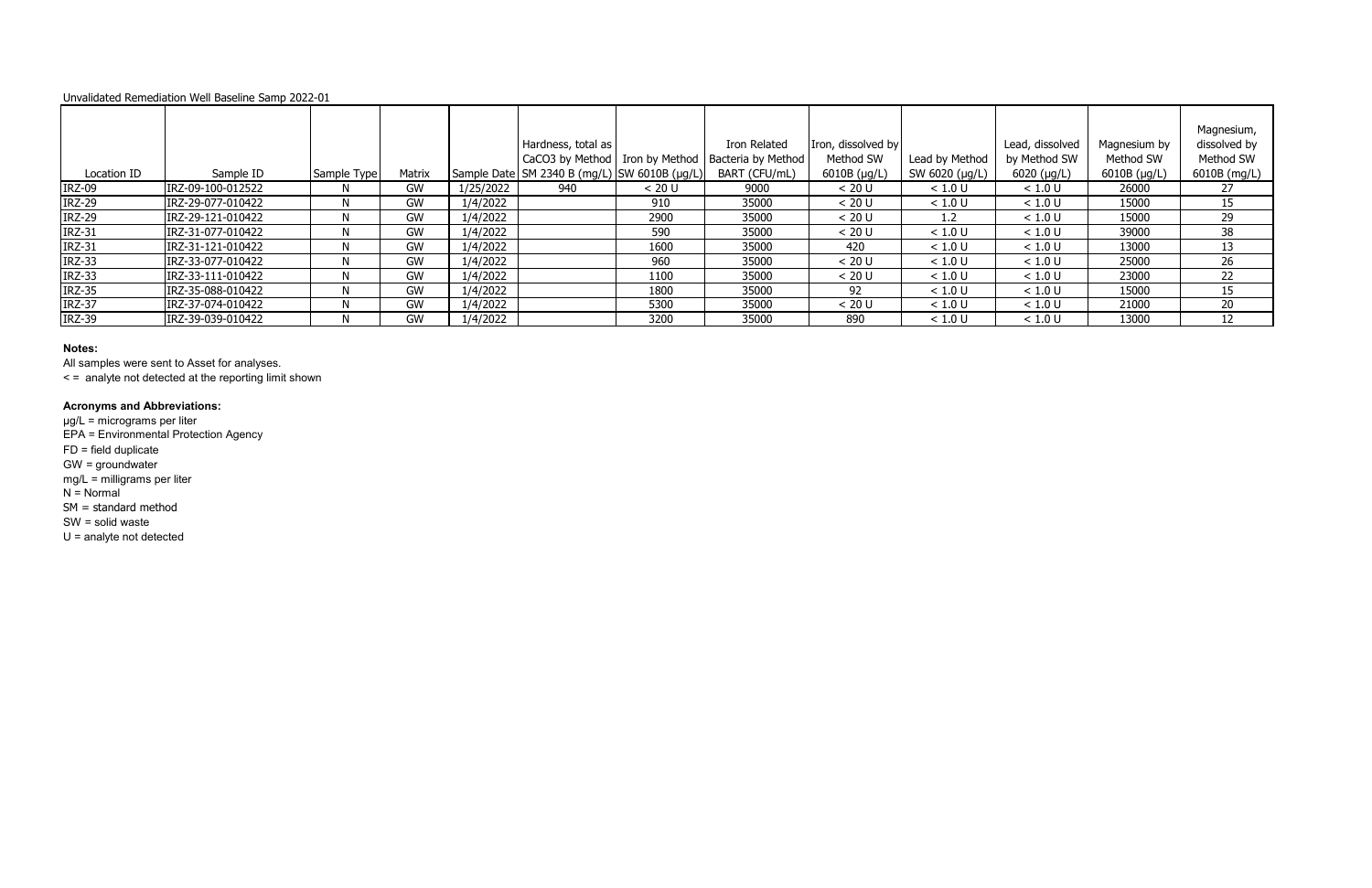### **Notes:**

All samples were sent to Asset for analyses.

< = analyte not detected at the reporting limit shown

### **Acronyms and Abbreviations:**

µg/L = micrograms per liter

EPA = Environmental Protection Agency

FD = field duplicate

GW = groundwater

mg/L = milligrams per liter

 $N =$  Normal

|               |                   |             |        |             | Manganese by<br>Method SW 6020 | Manganese,<br>dissolved by<br>Method SW 6020 | Mercury by Method | Mercury, dissolved<br>by Method EPA | <b>Modified Fouling</b><br>Index by Method | Molybdenum by<br>Method SW 6020 | Molybdenum,<br>dissolved by<br>Method SW 6020 |
|---------------|-------------------|-------------|--------|-------------|--------------------------------|----------------------------------------------|-------------------|-------------------------------------|--------------------------------------------|---------------------------------|-----------------------------------------------|
| Location ID   | Sample ID         | Sample Type | Matrix | Sample Date | $(\mu g/L)$                    | $(\mu g/L)$                                  | EPA 7470A (µg/L)  | 7470A (µg/L)                        | MFI(s/L2)                                  | $(\mu g/L)$                     | $(\mu g/L)$                                   |
| <b>IRZ-09</b> | IRZ-09-100-012522 |             | GW     | 1/25/2022   | 2.6                            | 2.7                                          | < 0.20 U          | < 0.20 U                            |                                            | 13                              | 13                                            |
| <b>IRZ-29</b> | IRZ-29-077-010422 |             | GW     | 1/4/2022    | 32                             | 23                                           | < 0.20 U          | < 0.20 U                            |                                            | 59                              | 31                                            |
| <b>IRZ-29</b> | IRZ-29-121-010422 |             | GW     | 1/4/2022    | 36                             | 120                                          | < 0.20 U          | < 0.20 U                            |                                            | 180                             | 22                                            |
| <b>IRZ-31</b> | IRZ-31-077-010422 |             | GW     | 1/4/2022    | 15                             | 6.5                                          | < 0.20 U          | < 0.20 U                            |                                            | 33                              | 24                                            |
| <b>IRZ-31</b> | IRZ-31-121-010422 | N           | GW     | 1/4/2022    | 68                             | 79                                           | < 0.20 U          | < 0.20 U                            |                                            | 66                              | 37                                            |
| <b>IRZ-33</b> | IRZ-33-077-010422 |             | GW     | 1/4/2022    | 14                             | < 0.50 U                                     | < 0.20 U          | < 0.20 U                            |                                            | 120                             | 91                                            |
| <b>IRZ-33</b> | IRZ-33-111-010422 |             | GW     | 1/4/2022    | 35                             |                                              | < 0.20 U          | < 0.20 U                            |                                            | 84                              | 56                                            |
| <b>IRZ-35</b> | IRZ-35-088-010422 |             | GW     | 1/4/2022    | 76                             | 35                                           | < 0.20 U          | < 0.20 U                            |                                            | 120                             | 73                                            |
| <b>IRZ-37</b> | IRZ-37-074-010422 |             | GW     | 1/4/2022    | 110                            | 26                                           | < 0.20 U          | < 0.20 U                            |                                            | 140                             | 54                                            |
| <b>IRZ-39</b> | IRZ-39-039-010422 |             | GW     | 1/4/2022    | 370                            | 370                                          | < 0.20 U          | < 0.20 U                            |                                            | 280                             | 140                                           |

SM = standard method

SW = solid waste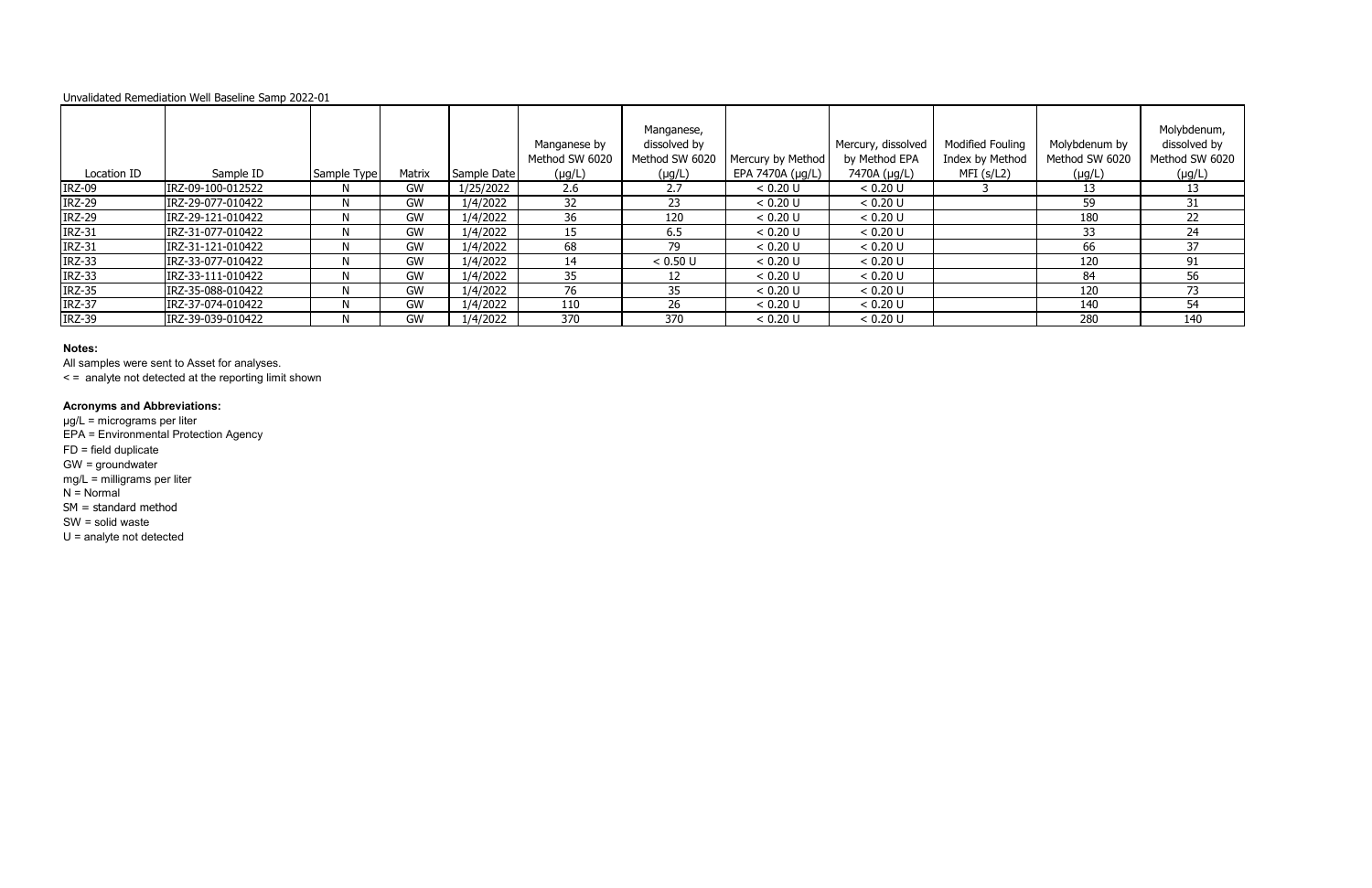### **Notes:**

All samples were sent to Asset for analyses.

< = analyte not detected at the reporting limit shown

### **Acronyms and Abbreviations:**

µg/L = micrograms per liter

EPA = Environmental Protection Agency

FD = field duplicate

GW = groundwater

mg/L = milligrams per liter

 $N =$  Normal

|               |                   |             |        |             |                  |                      | Nitrate (as      |                     | Orthophosphate,  |                 | Potassium,      |
|---------------|-------------------|-------------|--------|-------------|------------------|----------------------|------------------|---------------------|------------------|-----------------|-----------------|
|               |                   |             |        |             |                  | Nickel, dissolved by | nitrogen) by     | Nitrite as Nitrogen | dissolved by     | Potassium by    | dissolved by    |
|               |                   |             |        |             | Nickel by Method | Method SW 6020       | Method EPA 300.0 | by Method EPA       | Method EPA 300.0 | Method SW 6010B | Method SW 6010B |
| Location ID   | Sample ID         | Sample Type | Matrix | Sample Date | SW 6020 (µg/L)   | $(\mu g/L)$          | (mg/L)           | 300.0 (mg/L)        | (mg/L)           | $(\mu g/L)$     | (mg/L)          |
| <b>IRZ-09</b> | IRZ-09-100-012522 |             | GW     | 1/25/2022   | < 25 U           | < 25 U               | 1.8              | < 5.0 U             | < 1.0 U          | 21000           | 19              |
| <b>IRZ-29</b> | IRZ-29-077-010422 |             | GW     | 1/4/2022    | < 5.0 U          | < 5.0 U              | 8.2              | < 5.0 U             |                  | 29000           | 28              |
| <b>IRZ-29</b> | IRZ-29-121-010422 |             | GW     | 1/4/2022    | < 1.0 U          | 16                   | 4.1              | < 5.0 U             |                  | 29000           |                 |
| <b>IRZ-31</b> | IRZ-31-077-010422 |             | GW     | 1/4/2022    | 100              | 66                   |                  | < 5.0 U             |                  | 13000           | 12              |
| <b>IRZ-31</b> | IRZ-31-121-010422 |             | GW     | 1/4/2022    | 280              | 300                  | 9.2              | < 5.0 U             |                  | 28000           | 27              |
| <b>IRZ-33</b> | IRZ-33-077-010422 |             | GW     | 1/4/2022    | 78               | 8.7                  | 27               | < 5.0 U             |                  | 11000           |                 |
| <b>IRZ-33</b> | IRZ-33-111-010422 |             | GW     | 1/4/2022    | 80               | < 1.0 U              | 6.7              | < 5.0 U             |                  | 35000           | 31              |
| <b>IRZ-35</b> | IRZ-35-088-010422 |             | GW     | 1/4/2022    | 320              | 130                  | 14               | < 5.0 U             |                  | 15000           | 15              |
| <b>IRZ-37</b> | IRZ-37-074-010422 |             | GW     | 1/4/2022    | 110              | 16                   | 10               | < 5.0 U             |                  | 20000           | 18              |
| <b>IRZ-39</b> | IRZ-39-039-010422 |             | GW     | 1/4/2022    | 290              | 83                   | 4.2              | < 5.0 U             |                  | 12000           | 12              |

SM = standard method

SW = solid waste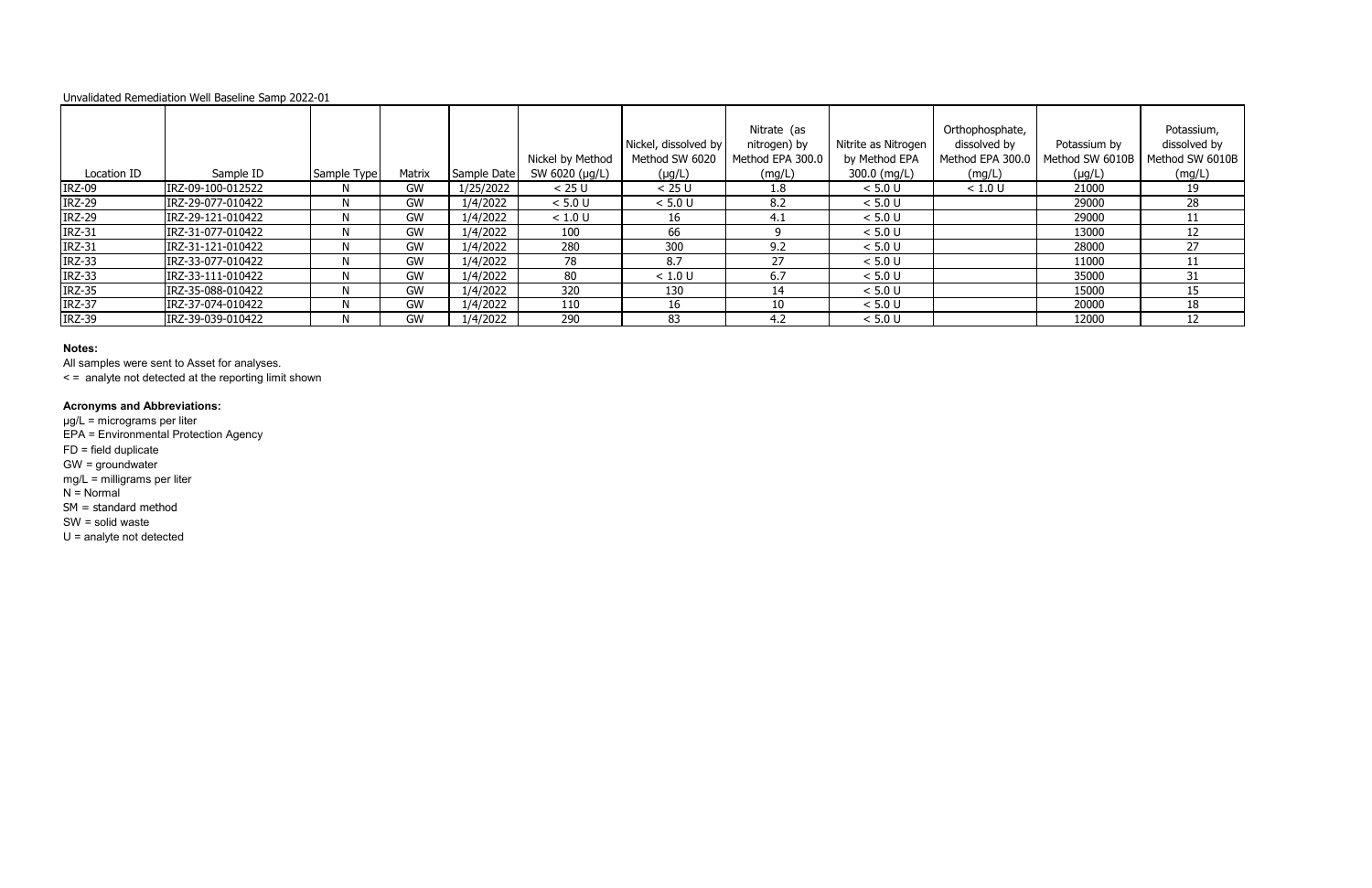### **Notes:**

All samples were sent to Asset for analyses.

< = analyte not detected at the reporting limit shown

#### **Acronyms and Abbreviations:**

µg/L = micrograms per liter

EPA = Environmental Protection Agency

FD = field duplicate

GW = groundwater

mg/L = milligrams per liter

 $N =$  Normal

SM = standard method

|               |                   |             |        |             | Selenium by<br>Method SW 6020 | Selenium, dissolved<br>by Method SW 6020 |                                    | Silver, dissolved by<br>Method SW 6020 | Slime Forming                                          |                 | Sodium, dissolved<br>by Method SW |
|---------------|-------------------|-------------|--------|-------------|-------------------------------|------------------------------------------|------------------------------------|----------------------------------------|--------------------------------------------------------|-----------------|-----------------------------------|
| Location ID   | Sample ID         | Sample Type | Matrix | Sample Date | $(\mu g/L)$                   | $(\mu g/L)$                              | Silver by Method<br>SW 6020 (µg/L) | $(\mu g/L)$                            | Bacteria by Method   Sodium by Method<br>BART (CFU/mL) | SW 6010B (µg/L) | 6010B (mg/L)                      |
| <b>IRZ-09</b> | IRZ-09-100-012522 |             | GW     | 1/25/2022   | 0.92                          | 0.83                                     | < 0.50 U                           | < 0.50 U                               | 0.1                                                    | 2000000         | 1900                              |
| <b>IRZ-29</b> | IRZ-29-077-010422 |             | GW     | 1/4/2022    | 48                            | 45                                       | < 0.50 U                           | < 0.50 U                               | 0.1                                                    | 2700000         | 2500                              |
| <b>IRZ-29</b> | IRZ-29-121-010422 |             | GW     | 1/4/2022    | 47                            | 4.5                                      | < 0.50 U                           | $< 0.50 \text{ U}$                     | 0.1                                                    | 2700000         | 450                               |
| <b>IRZ-31</b> | IRZ-31-077-010422 |             | GW     | 1/4/2022    | 9.5                           | 9.5                                      | < 0.50 U                           | < 0.50 U                               | 2500                                                   | 470000          | 460                               |
| <b>IRZ-31</b> | IRZ-31-121-010422 |             | GW     | 1/4/2022    | 47                            | 42                                       | < 0.50 U                           | < 0.50 U                               | 100                                                    | 2600000         | 2600                              |
| <b>IRZ-33</b> | IRZ-33-077-010422 | N           | GW     | 1/4/2022    | 69                            | 62                                       | < 0.50 U                           | < 0.50 U                               | 500                                                    | 990000          | 940                               |
| <b>IRZ-33</b> | IRZ-33-111-010422 |             | GW     | 1/4/2022    | 6.4                           |                                          | < 0.50 U                           | < 0.50 U                               | 20                                                     | 3900000         | 2700                              |
| <b>IRZ-35</b> | IRZ-35-088-010422 |             | GW     | 1/4/2022    | 36                            | 37                                       | < 0.50 U                           | < 0.50 U                               | 13000                                                  | 1400000         | 1400                              |
| <b>IRZ-37</b> | IRZ-37-074-010422 |             | GW     | 1/4/2022    | 11                            |                                          | < 0.50 U                           | < 0.50 U                               | 67000                                                  | 1300000         | 1200                              |
| <b>IRZ-39</b> | IRZ-39-039-010422 |             | GW     | 1/4/2022    | 4.2                           | 4.3                                      | < 0.50 U                           | < 0.50 U                               | 13000                                                  | 640000          | 650                               |

SW = solid waste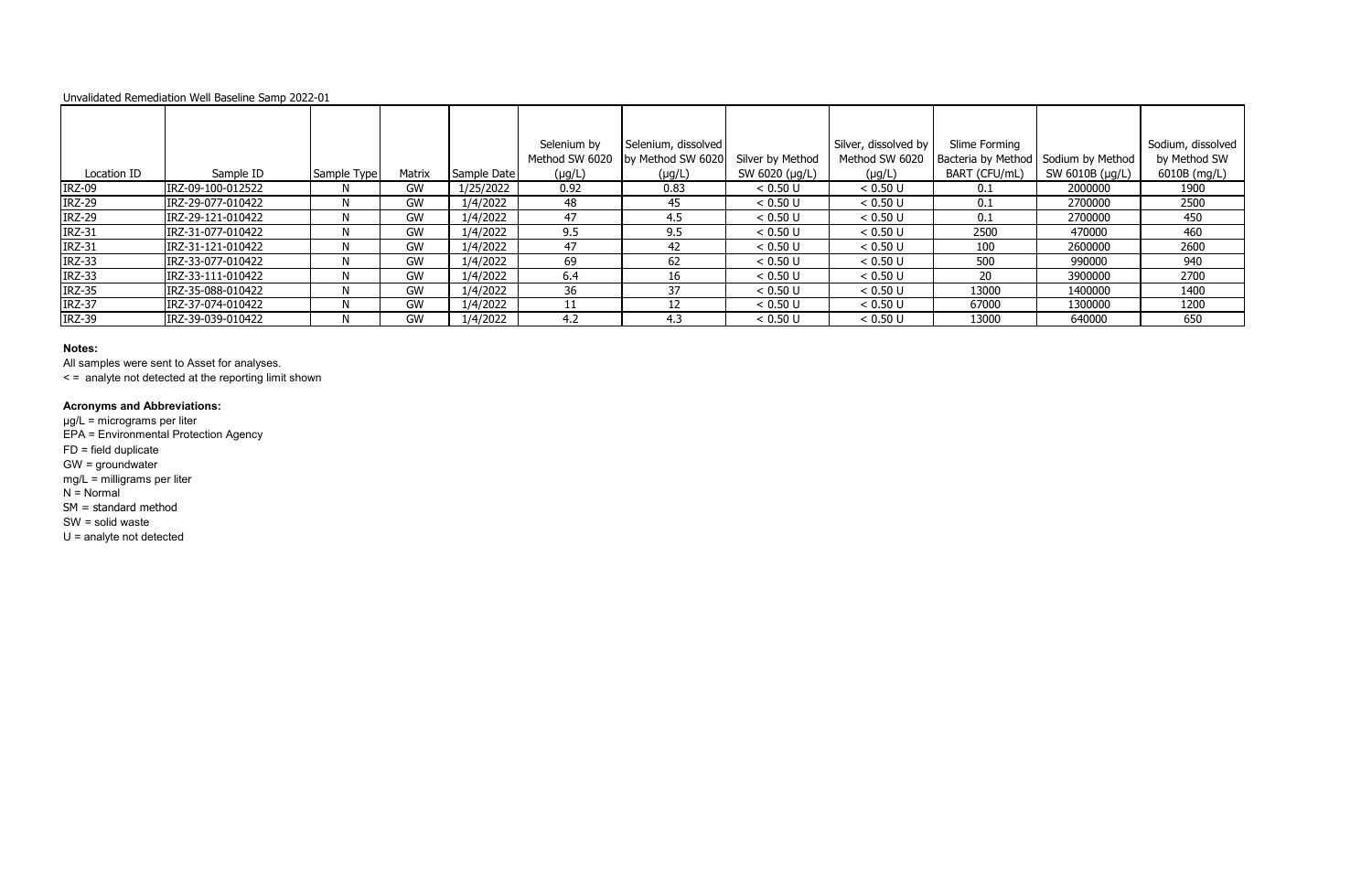### **Notes:**

All samples were sent to Asset for analyses.

< = analyte not detected at the reporting limit shown

### **Acronyms and Abbreviations:**

µg/L = micrograms per liter

EPA = Environmental Protection Agency

FD = field duplicate

GW = groundwater

mg/L = milligrams per liter

 $N =$  Normal

|               |                   |             |        |             | Soluble silica, |                  |                                        |                   |                |                                      |                  |
|---------------|-------------------|-------------|--------|-------------|-----------------|------------------|----------------------------------------|-------------------|----------------|--------------------------------------|------------------|
|               |                   |             |        |             | dissolved by    |                  | Sulfate Reducing                       | Sulfide by Method |                | Thallium, dissolved                  | Total dissolved  |
|               |                   |             |        |             | Method SW 6010B |                  | Sulfate by Method   Bacteria by Method | SM 4500-S D       |                | Thallium by Method by Method SW 6020 | solids by Method |
| Location ID   | Sample ID         | Sample Type | Matrix | Sample Date | (mg/L)          | EPA 300.0 (mg/L) | BART (CFU/mL)                          | (mg/L)            | SW 6020 (µg/L) | $(\mu g/L)$                          | SM 2540 C (mg/L) |
| <b>IRZ-09</b> | IRZ-09-100-012522 |             | GW     | 1/25/2022   | 31              | -480             | 0.1                                    | < 0.10 U          | < 0.50 U       | < 0.50 U                             | 6800             |
| <b>IRZ-29</b> | IRZ-29-077-010422 | N           | GW     | 1/4/2022    |                 | 770              | 0.1                                    |                   | < 0.50 U       | < 0.50 U                             | 6400             |
| <b>IRZ-29</b> | IRZ-29-121-010422 |             | GW     | 1/4/2022    |                 | 400              | 0.1                                    |                   | < 0.50 U       | < 0.50 U                             | 1900             |
| <b>IRZ-31</b> | IRZ-31-077-010422 |             | GW     | 1/4/2022    |                 | 400              | 6000                                   |                   | < 0.50 U       | < 0.50 U                             | 2000             |
| <b>IRZ-31</b> | IRZ-31-121-010422 |             | GW     | 1/4/2022    |                 | 740              | 0.1                                    |                   | < 0.50 U       | < 0.50 U                             | 6600             |
| <b>IRZ-33</b> | IRZ-33-077-010422 | N           | GW     | 1/4/2022    |                 | 620              | 325                                    |                   | < 0.50 U       | < 0.50 U                             | 2900             |
| <b>IRZ-33</b> | IRZ-33-111-010422 |             | GW     | 1/4/2022    |                 | 690              | 0.1                                    |                   | < 0.50 U       | < 0.50 U                             | 8200             |
| <b>IRZ-35</b> | IRZ-35-088-010422 |             | GW     | 1/4/2022    |                 | 590              | 0.1                                    |                   | < 0.50 U       | < 0.50 U                             | 3700             |
| <b>IRZ-37</b> | IRZ-37-074-010422 |             | GW     | 1/4/2022    |                 | 480              | 75                                     |                   | < 0.50 U       | < 0.50 U                             | 4500             |
| <b>IRZ-39</b> | IRZ-39-039-010422 |             | GW     | 1/4/2022    |                 | 470              | 325                                    |                   | < 0.50 U       | < 0.50 U                             | 1800             |

SM = standard method

SW = solid waste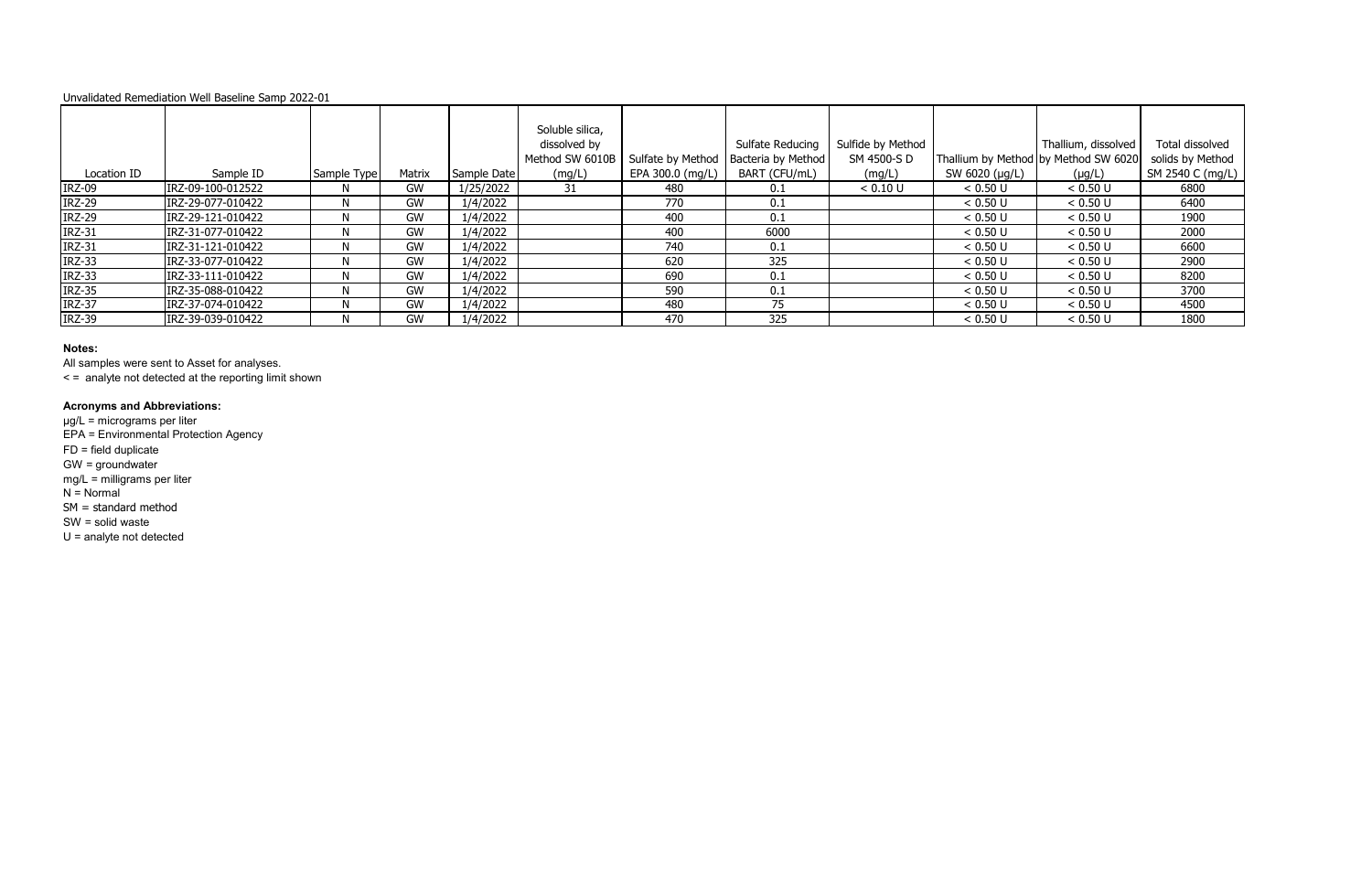### **Notes:**

All samples were sent to Asset for analyses.

< = analyte not detected at the reporting limit shown

### **Acronyms and Abbreviations:**

µg/L = micrograms per liter

EPA = Environmental Protection Agency

FD = field duplicate

GW = groundwater

mg/L = milligrams per liter

 $N =$  Normal

|               |                   |             |        |           |                                                                       |               |                     |                | Vanadium,      |                   |                    |
|---------------|-------------------|-------------|--------|-----------|-----------------------------------------------------------------------|---------------|---------------------|----------------|----------------|-------------------|--------------------|
|               |                   |             |        |           | Total Kjeldahl                                                        | Total organic | Total phosphorus as | Vanadium by    | dissolved by   |                   | Zinc, dissolved by |
|               |                   |             |        |           | Nitrogen by Method   carbon by Method                                 |               | P by Method EPA     | Method SW 6020 | Method SW 6020 | Zinc by Method SW | Method SW 6020     |
| Location ID   | Sample ID         | Sample Type | Matrix |           | $\vert$ Sample Date $\vert$ EPA 351.2 (mg/L) $\vert$ SM 5310 C (mg/L) |               | 365.3 (mg/L)        | $(\mu g/L)$    | $(\mu g/L)$    | $6020$ (µg/L)     | $(\mu g/L)$        |
| <b>IRZ-09</b> | IRZ-09-100-012522 |             | GW     | 1/25/2022 | 0.22                                                                  | < 1.0 U       | < 0.020 U           | 2.9            |                | < 10 U            | < 10 U             |
| <b>IRZ-29</b> | IRZ-29-077-010422 |             | GW     | 1/4/2022  |                                                                       | < 1.0 U       |                     | 5.6            | 1.8            | < 10 U            | < 10 U             |
| <b>IRZ-29</b> | IRZ-29-121-010422 |             | GW     | 1/4/2022  |                                                                       | < 1.0 U       |                     | 17             | 3.9            | < 10 U            | < 10 U             |
| <b>IRZ-31</b> | IRZ-31-077-010422 |             | GW     | 1/4/2022  |                                                                       | < 5.0 U       |                     | 4.9            | 3.9            | 16                | < 10 U             |
| <b>IRZ-31</b> | IRZ-31-121-010422 |             | GW     | 1/4/2022  |                                                                       | < 1.0 U       |                     | 3.7            | < 1.0 U        | < 10 U            | < 10 U             |
| <b>IRZ-33</b> | IRZ-33-077-010422 |             | GW     | 1/4/2022  |                                                                       | < 1.0 U       |                     | 6.8            | -4.2           | 12                | < 10 U             |
| <b>IRZ-33</b> | IRZ-33-111-010422 |             | GW     | 1/4/2022  |                                                                       | < 1.0 U       |                     | 4.2            | 1.5            | < 10 U            | < 10 U             |
| <b>IRZ-35</b> | IRZ-35-088-010422 |             | GW     | 1/4/2022  |                                                                       | < 1.0 U       |                     | 8.1            | 1.9            | < 10 U            | < 10 U             |
| <b>IRZ-37</b> | IRZ-37-074-010422 |             | GW     | 1/4/2022  |                                                                       | < 1.0 U       |                     | 15             | < 1.0 U        | 330               | < 10 U             |
| <b>IRZ-39</b> | IRZ-39-039-010422 | N           | GW     | 1/4/2022  |                                                                       |               |                     | 15             | 1.2            | 57                | < 10 U             |

SM = standard method

SW = solid waste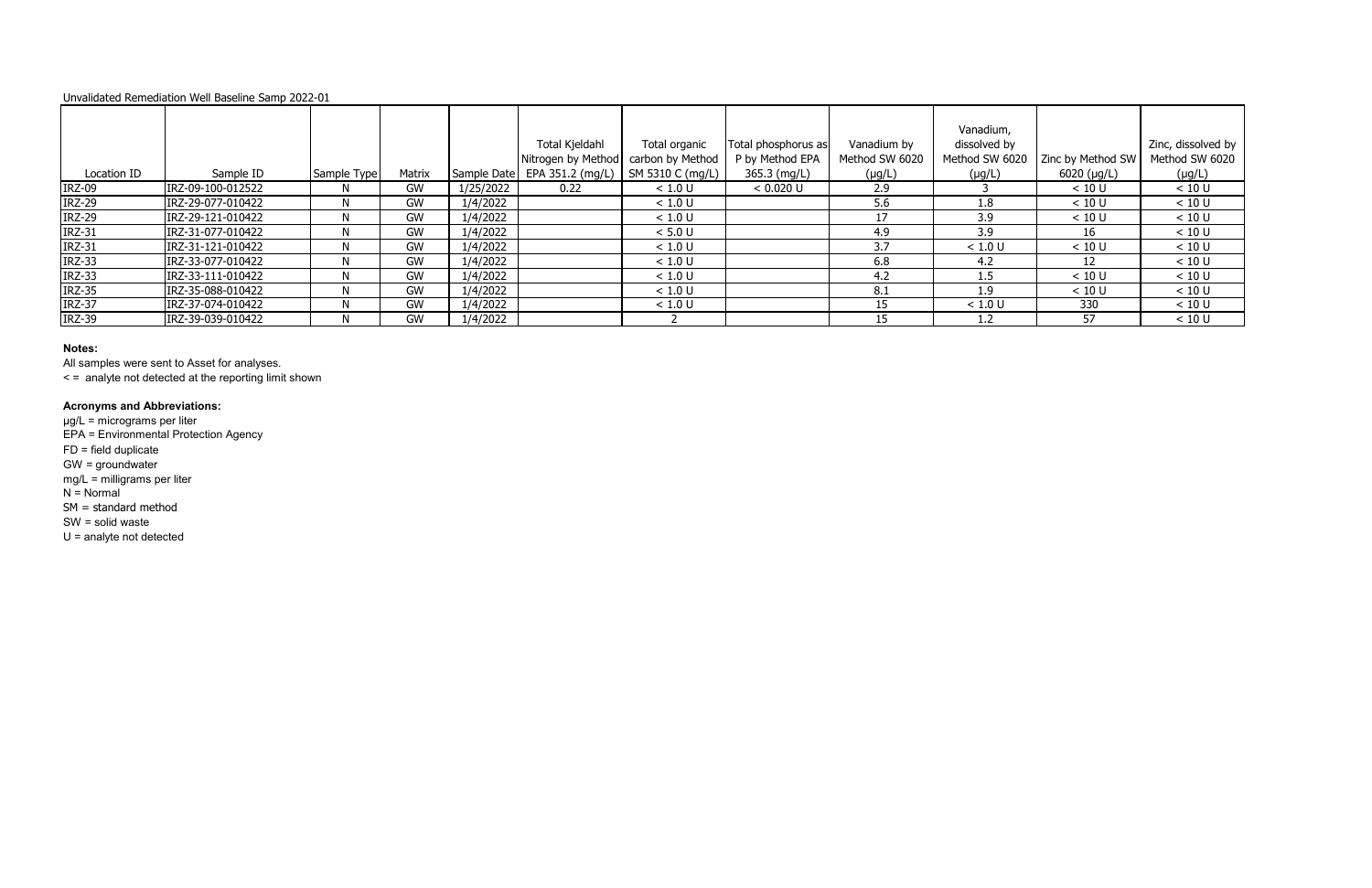|              | TW-01 Extended Aquifer Test-M5W19 |             |                  |                    |          |             |                                                          |                                                            |                                                         |                                                              |                                                             |                                                                |
|--------------|-----------------------------------|-------------|------------------|--------------------|----------|-------------|----------------------------------------------------------|------------------------------------------------------------|---------------------------------------------------------|--------------------------------------------------------------|-------------------------------------------------------------|----------------------------------------------------------------|
| Location ID  | Sample ID                         | Sample Type | Sample<br>Method | Parent Sample Code | Matrix   | Sample Date | Aluminum,<br>dissolved by<br>Method SW<br>$6010B$ (µg/L) | Ammonia as<br>nitrogen by<br>Method<br>A4500NH3G<br>(mg/L) | Antimony,<br>dissolved by<br>Method SW<br>$6020$ (µg/L) | Arsenic,<br>dissolved by<br>Method SW<br>$6020$ ( $\mu$ g/L) | Barium,<br>dissolved by<br>Method SW<br>$6020$ ( $\mu$ g/L) | Beryllium,<br>dissolved by<br>Method SW<br>$6020$ ( $\mu$ g/L) |
| MW-34-055    | MW-34-055-M5W19-1121              | N.          | LF.              |                    | GW       | 11/2/2021   |                                                          |                                                            |                                                         |                                                              |                                                             |                                                                |
| MW-34-080    | MW-34-080-M5W19-1121              | N           | LF.              |                    | GW       | 11/2/2021   |                                                          |                                                            |                                                         |                                                              |                                                             |                                                                |
| MW-34-100    | MW-34-100-M5W19-1121              | N           | LF.              |                    | GW       | 11/2/2021   |                                                          |                                                            |                                                         |                                                              |                                                             |                                                                |
| MW-36-020    | MW-36-020-M5W19-1121              | N           | LF.              |                    | GW       | 11/1/2021   |                                                          |                                                            |                                                         |                                                              |                                                             |                                                                |
| MW-36-040    | MW-36-040-M5W19-1121              | N           | LF               |                    | GW       | 11/1/2021   |                                                          |                                                            |                                                         |                                                              |                                                             |                                                                |
| MW-36-050    | MW-36-050-M5W19-1121              | N           | LF.              |                    | GW       | 11/1/2021   |                                                          |                                                            |                                                         |                                                              |                                                             |                                                                |
| MW-36-070    | MW-36-070-M5W19-1121              | N           | LF.              |                    | GW       | 11/1/2021   |                                                          |                                                            |                                                         |                                                              |                                                             |                                                                |
| MW-36-090    | MW-36-090-M5W19-1121              | N           | LF               |                    | GW       | 11/1/2021   |                                                          |                                                            |                                                         |                                                              |                                                             |                                                                |
| MW-36-100    | MW-36-100-M5W19-1121              | N           | LF               |                    | GW       | 11/1/2021   |                                                          |                                                            |                                                         |                                                              |                                                             |                                                                |
| MW-44-070    | MW-44-070-M5W19-1121              | N           | LF               |                    | GW       | 11/2/2021   |                                                          |                                                            |                                                         |                                                              |                                                             |                                                                |
| MW-44-115    | MW-44-115-M5W19-1121              | N           | LF               |                    | GW       | 11/2/2021   |                                                          |                                                            |                                                         |                                                              |                                                             |                                                                |
| MW-44-125    | MW-44-125-M5W19-1121              | N           | LF               |                    | GW       | 11/2/2021   |                                                          |                                                            |                                                         |                                                              |                                                             |                                                                |
| MW-46-175    | MW-46-175-M5W19-1121              | N           | LF.              |                    | GW       | 11/2/2021   |                                                          |                                                            |                                                         |                                                              |                                                             |                                                                |
| MW-68-180    | MW-68-180-M5W19-1121              | N           | LF.              |                    | GW       | 11/2/2021   |                                                          |                                                            |                                                         |                                                              |                                                             |                                                                |
| <b>TW-01</b> | TW-01-M5W19-1121-CS               | N           |                  |                    | Charcoal | 11/2/2021   |                                                          |                                                            |                                                         |                                                              |                                                             |                                                                |
| <b>TW-01</b> | TW-01-M5W19-1121                  | N           | EP               |                    | GW       | 11/2/2021   | < 50 U                                                   | < 0.20 U                                                   | < 0.50 U                                                | 1.1                                                          | 38 J                                                        | $< 0.50$ UJ                                                    |
| <b>TW-01</b> | MW-905-Q421                       | <b>FD</b>   |                  | TW-01-M5W19-1121   | GW       | 11/2/2021   | < 50 U                                                   | < 0.20 U                                                   | < 0.50 U                                                |                                                              | 41 J                                                        | $< 0.50$ UJ                                                    |

Samples were sent to Asset for analyses with the exception of the dye results (Eosine, Fluorescein, and Rhodamine). The dye

analyses was run at Ozark Underground Laboratory.

< = analyte not detected at the reporting limit shown

# **Acronyms and Abbreviations:**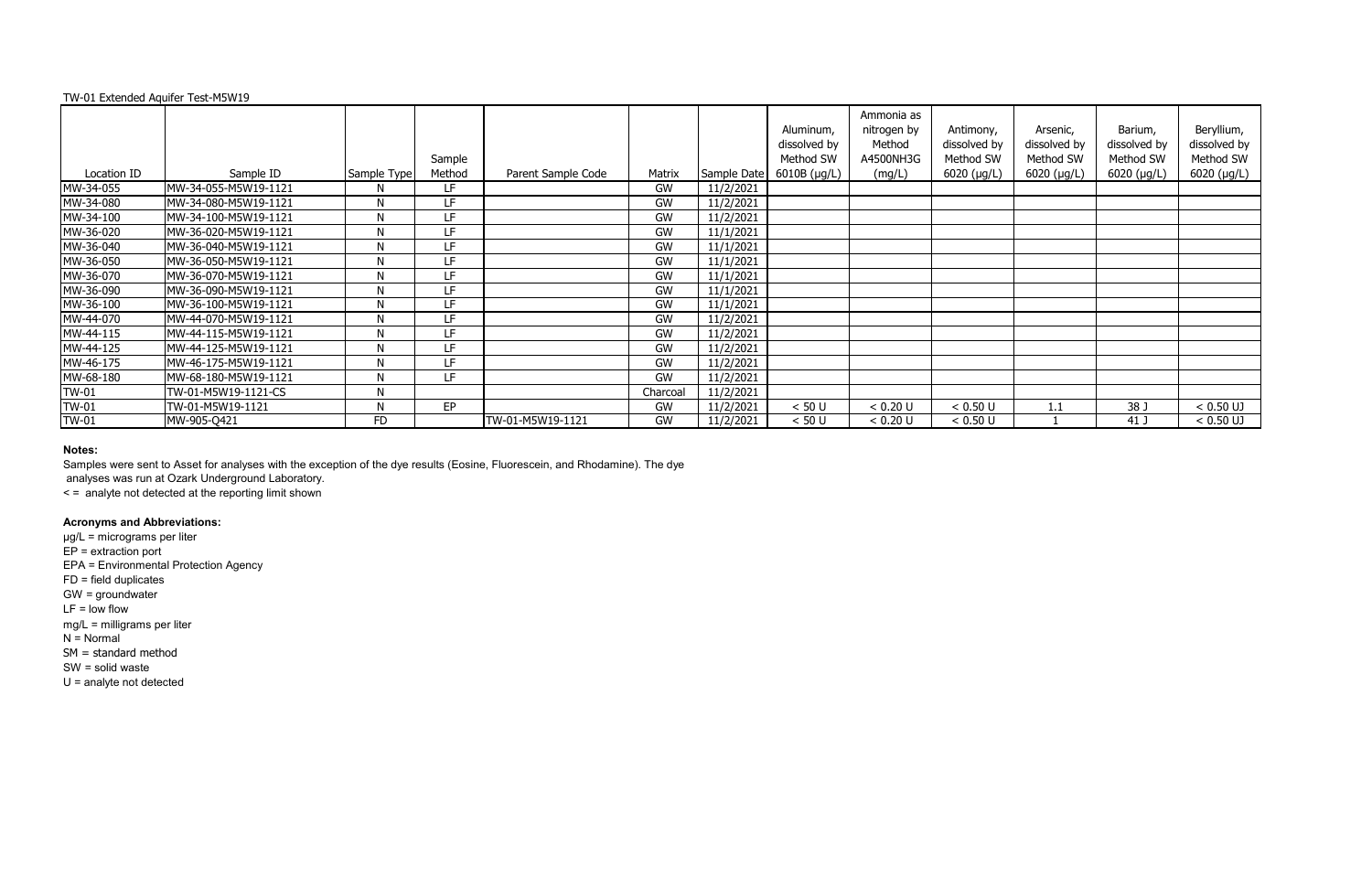| TW-01 Extended Aquifer Test-M5W19 |                      |             |                  |                    |          |             |                                                     |                                                      |                                                       |                                           |                                                            |                                                                     |
|-----------------------------------|----------------------|-------------|------------------|--------------------|----------|-------------|-----------------------------------------------------|------------------------------------------------------|-------------------------------------------------------|-------------------------------------------|------------------------------------------------------------|---------------------------------------------------------------------|
| Location ID                       | Sample ID            | Sample Type | Sample<br>Method | Parent Sample Code | Matrix   | Sample Date | Boron,<br>dissolved by<br>Method SW<br>6010B (mg/L) | Cadmium,<br>dissolved by<br>Method SW<br>6020 (µg/L) | Calcium,<br>dissolved by<br>Method SW<br>6010B (mg/L) | Chloride by<br>Method EPA<br>300.0 (mg/L) | Chromium,<br>Hexavalent by<br>Method EPA<br>$218.6$ (µg/L) | Chromium,<br>total dissolved<br>by Method SW<br>$6020$ ( $\mu$ g/L) |
| MW-34-055                         | MW-34-055-M5W19-1121 | N           | LF               |                    | GW       | 11/2/2021   |                                                     |                                                      |                                                       |                                           | < 0.20 U                                                   |                                                                     |
| MW-34-080                         | MW-34-080-M5W19-1121 | N           | LF               |                    | GW       | 11/2/2021   |                                                     |                                                      |                                                       |                                           | < 0.20 U                                                   |                                                                     |
| MW-34-100                         | MW-34-100-M5W19-1121 | N           | LF               |                    | GW       | 11/2/2021   |                                                     |                                                      |                                                       |                                           | < 1.0 U                                                    |                                                                     |
| MW-36-020                         | MW-36-020-M5W19-1121 | N           | LF               |                    | GW       | 11/1/2021   |                                                     |                                                      |                                                       |                                           | < 0.20 U                                                   |                                                                     |
| MW-36-040                         | MW-36-040-M5W19-1121 | N           | LF.              |                    | GW       | 11/1/2021   |                                                     |                                                      |                                                       |                                           | < 0.20 U                                                   |                                                                     |
| MW-36-050                         | MW-36-050-M5W19-1121 | N           | LF               |                    | GW       | 11/1/2021   |                                                     |                                                      |                                                       |                                           | < 0.20 U                                                   |                                                                     |
| MW-36-070                         | MW-36-070-M5W19-1121 | N           | LF               |                    | GW       | 11/1/2021   |                                                     |                                                      |                                                       |                                           | < 0.20 U                                                   |                                                                     |
| MW-36-090                         | MW-36-090-M5W19-1121 | N           | LF               |                    | GW       | 11/1/2021   |                                                     |                                                      |                                                       |                                           | < 0.20 U                                                   |                                                                     |
| MW-36-100                         | MW-36-100-M5W19-1121 | N           | LF               |                    | GW       | 11/1/2021   |                                                     |                                                      |                                                       |                                           | 36                                                         |                                                                     |
| MW-44-070                         | MW-44-070-M5W19-1121 | N           | LF               |                    | GW       | 11/2/2021   |                                                     |                                                      |                                                       |                                           | < 0.20 U                                                   |                                                                     |
| MW-44-115                         | MW-44-115-M5W19-1121 | N           | LF               |                    | GW       | 11/2/2021   |                                                     |                                                      |                                                       |                                           | 1.2                                                        |                                                                     |
| MW-44-125                         | MW-44-125-M5W19-1121 | N           | LF               |                    | GW       | 11/2/2021   |                                                     |                                                      |                                                       |                                           | < 1.0 U                                                    |                                                                     |
| MW-46-175                         | MW-46-175-M5W19-1121 | N           | LF               |                    | GW       | 11/2/2021   |                                                     |                                                      |                                                       |                                           | 5.2                                                        |                                                                     |
| MW-68-180                         | MW-68-180-M5W19-1121 | N           | LF               |                    | GW       | 11/2/2021   |                                                     |                                                      |                                                       |                                           | 34000                                                      |                                                                     |
| <b>TW-01</b>                      | TW-01-M5W19-1121-CS  | N           |                  |                    | Charcoal | 11/2/2021   |                                                     |                                                      |                                                       |                                           |                                                            |                                                                     |
| <b>TW-01</b>                      | TW-01-M5W19-1121     | N           | EP               |                    | GW       | 11/2/2021   | 1.4                                                 | < 0.50 U                                             | 280                                                   | 1800                                      | 1300                                                       | 1300                                                                |
| <b>TW-01</b>                      | MW-905-Q421          | <b>FD</b>   |                  | TW-01-M5W19-1121   | GW       | 11/2/2021   | 1.4                                                 | < 0.50 U                                             | 260                                                   | 1700                                      | 1300                                                       | 1300                                                                |

Samples were sent to Asset for analyses with the exception of the dye results (Eosine, Fluorescein, and Rhodamine). The dye

analyses was run at Ozark Underground Laboratory.

< = analyte not detected at the reporting limit shown

# **Acronyms and Abbreviations:**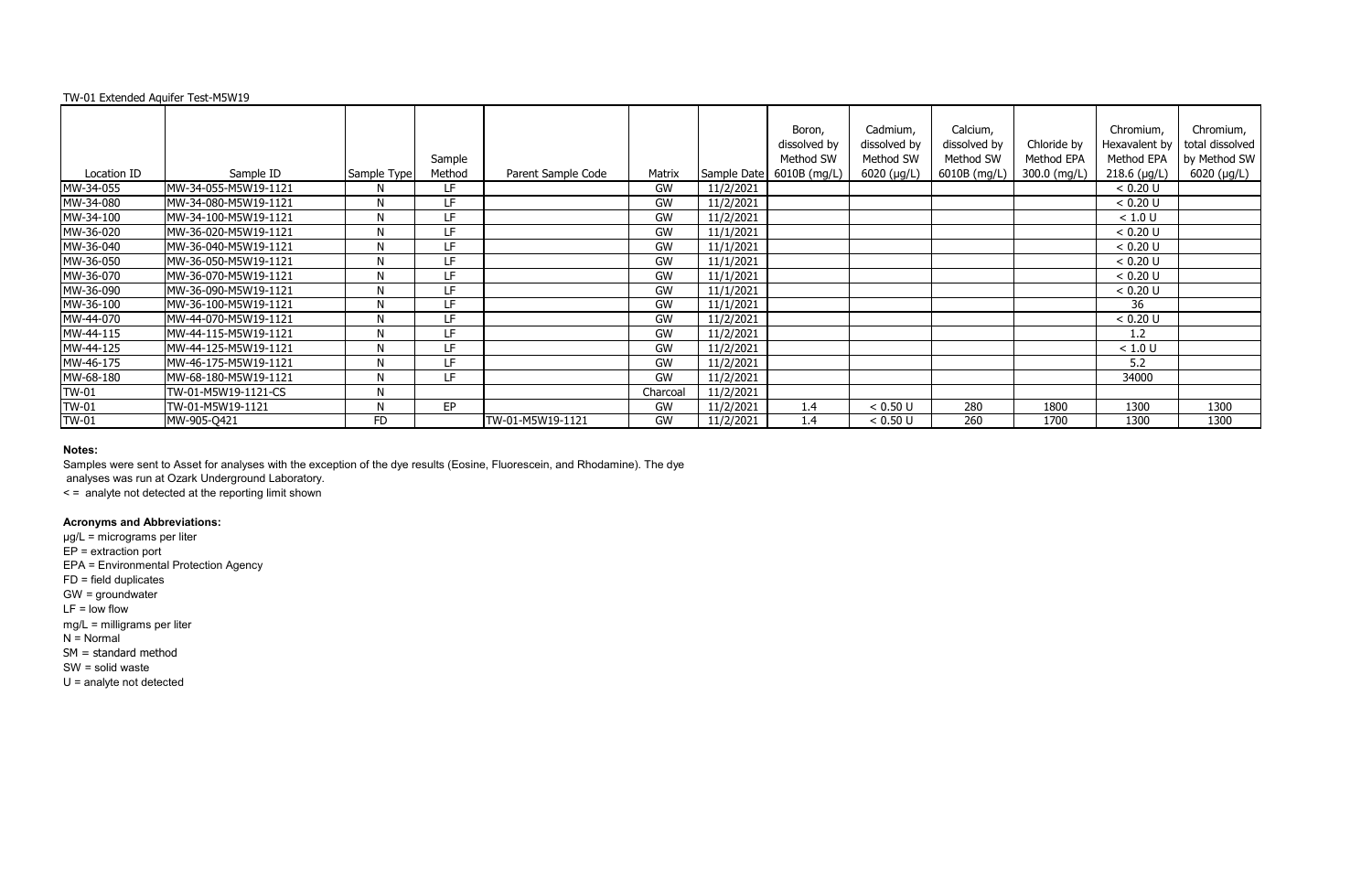|              | TW-01 Extended Aquifer Test-M5W19 |             |                  |                    |           |             |                                                             |                                                       |                                             |                                                  |                                           |                                                 |
|--------------|-----------------------------------|-------------|------------------|--------------------|-----------|-------------|-------------------------------------------------------------|-------------------------------------------------------|---------------------------------------------|--------------------------------------------------|-------------------------------------------|-------------------------------------------------|
| Location ID  | Sample ID                         | Sample Type | Sample<br>Method | Parent Sample Code | Matrix    | Sample Date | Cobalt,<br>dissolved by<br>Method SW<br>$6020$ ( $\mu$ g/L) | Copper,<br>dissolved by<br>Method SW<br>$6020$ (µg/L) | Eosine by<br>Method Dye<br>Test $(\mu g/L)$ | Fluorescein by<br>Method Dye<br>Test $(\mu g/L)$ | Fluoride by<br>Method EPA<br>300.0 (mg/L) | Iron, dissolved<br>by Method SW<br>6010B (µg/L) |
| MW-34-055    | MW-34-055-M5W19-1121              |             | LF               |                    | GW        | 11/2/2021   |                                                             |                                                       |                                             |                                                  |                                           |                                                 |
| MW-34-080    | MW-34-080-M5W19-1121              | N           | LF               |                    | GW        | 11/2/2021   |                                                             |                                                       |                                             |                                                  |                                           |                                                 |
| MW-34-100    | MW-34-100-M5W19-1121              | N           | LF.              |                    | <b>GW</b> | 11/2/2021   |                                                             |                                                       |                                             |                                                  |                                           |                                                 |
| MW-36-020    | MW-36-020-M5W19-1121              | N           | LF.              |                    | GW        | 11/1/2021   |                                                             |                                                       |                                             |                                                  |                                           |                                                 |
| MW-36-040    | MW-36-040-M5W19-1121              | Ν           | LF.              |                    | GW        | 11/1/2021   |                                                             |                                                       |                                             |                                                  |                                           |                                                 |
| MW-36-050    | MW-36-050-M5W19-1121              | Ν           | LF.              |                    | GW        | 11/1/2021   |                                                             |                                                       |                                             |                                                  |                                           |                                                 |
| MW-36-070    | MW-36-070-M5W19-1121              | M           | LF.              |                    | GW        | 11/1/2021   |                                                             |                                                       |                                             |                                                  |                                           |                                                 |
| MW-36-090    | MW-36-090-M5W19-1121              | Ν           | LF               |                    | GW        | 11/1/2021   |                                                             |                                                       |                                             |                                                  |                                           |                                                 |
| MW-36-100    | MW-36-100-M5W19-1121              |             | LF.              |                    | <b>GW</b> | 11/1/2021   |                                                             |                                                       |                                             |                                                  |                                           |                                                 |
| MW-44-070    | MW-44-070-M5W19-1121              | Ν           | LF.              |                    | <b>GW</b> | 11/2/2021   |                                                             |                                                       |                                             |                                                  |                                           |                                                 |
| MW-44-115    | MW-44-115-M5W19-1121              | Ν           | LF.              |                    | GW        | 11/2/2021   |                                                             |                                                       |                                             |                                                  |                                           |                                                 |
| MW-44-125    | MW-44-125-M5W19-1121              | Ν           | LF.              |                    | GW        | 11/2/2021   |                                                             |                                                       |                                             |                                                  |                                           |                                                 |
| MW-46-175    | MW-46-175-M5W19-1121              | Ν           | LF               |                    | GW        | 11/2/2021   |                                                             |                                                       |                                             |                                                  |                                           |                                                 |
| MW-68-180    | MW-68-180-M5W19-1121              | N           | LF.              |                    | <b>GW</b> | 11/2/2021   |                                                             |                                                       |                                             |                                                  |                                           |                                                 |
| <b>TW-01</b> | TW-01-M5W19-1121-CS               | N           |                  |                    | Charcoal  | 11/2/2021   |                                                             |                                                       | 115                                         | 16.5                                             |                                           |                                                 |
| <b>TW-01</b> | TW-01-M5W19-1121                  | N           | EP               |                    | GW        | 11/2/2021   | < 0.50 U                                                    | < 1.0 U                                               | 0.092                                       | 0.04                                             | 3.8                                       | < 20 U                                          |
| <b>TW-01</b> | MW-905-Q421                       | FD          |                  | TW-01-M5W19-1121   | GW        | 11/2/2021   | < 0.50 U                                                    | < 1.0 U                                               | 0.097                                       | 0.046                                            | 4.1                                       | < 20 U                                          |

Samples were sent to Asset for analyses with the exception of the dye results (Eosine, Fluorescein, and Rhodamine). The dye

analyses was run at Ozark Underground Laboratory.

< = analyte not detected at the reporting limit shown

# **Acronyms and Abbreviations:**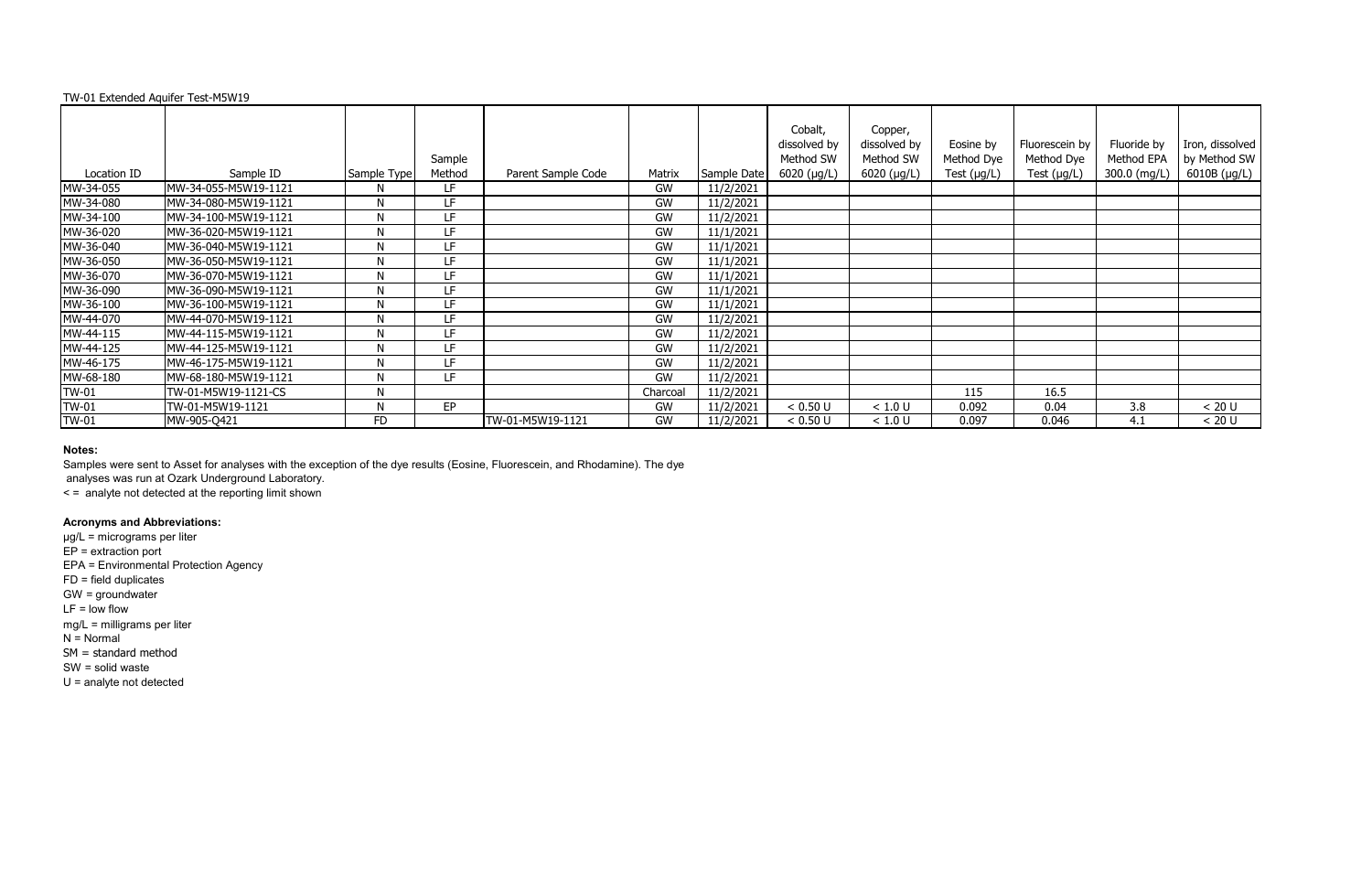|              |                      |             |        |                    |          |             | Lead, dissolved | Magnesium,      | Manganese,    | Mercury,      | Molybdenum,   | Nickel, dissolved |
|--------------|----------------------|-------------|--------|--------------------|----------|-------------|-----------------|-----------------|---------------|---------------|---------------|-------------------|
|              |                      |             | Sample |                    |          |             | by Method SW    | dissolved by    | dissolved by  | dissolved by  | dissolved by  | by Method         |
| Location ID  | Sample ID            | Sample Type | Method | Parent Sample Code | Matrix   | Sample Date | $6020$ (µg/L)   | Method (mg/L)   | Method (ug/L) | Method (ug/L) | Method (ug/L) | (ug/L)            |
| MW-34-055    | MW-34-055-M5W19-1121 |             | LF.    |                    | GW       | 11/2/2021   |                 |                 |               |               |               |                   |
| MW-34-080    | MW-34-080-M5W19-1121 | N           | LF     |                    | GW       | 11/2/2021   |                 |                 |               |               |               |                   |
| MW-34-100    | MW-34-100-M5W19-1121 | N           | LF.    |                    | GW       | 11/2/2021   |                 |                 |               |               |               |                   |
| MW-36-020    | MW-36-020-M5W19-1121 | N           | LF.    |                    | GW       | 11/1/2021   |                 |                 |               |               |               |                   |
| MW-36-040    | MW-36-040-M5W19-1121 | N           | LF.    |                    | GW       | 11/1/2021   |                 |                 |               |               |               |                   |
| MW-36-050    | MW-36-050-M5W19-1121 | N           | LF     |                    | GW       | 11/1/2021   |                 |                 |               |               |               |                   |
| MW-36-070    | MW-36-070-M5W19-1121 | N           | LF.    |                    | GW       | 11/1/2021   |                 |                 |               |               |               |                   |
| MW-36-090    | MW-36-090-M5W19-1121 | N           | LF     |                    | GW       | 11/1/2021   |                 |                 |               |               |               |                   |
| MW-36-100    | MW-36-100-M5W19-1121 | N           | LF     |                    | GW       | 11/1/2021   |                 |                 |               |               |               |                   |
| MW-44-070    | MW-44-070-M5W19-1121 |             | LF     |                    | GW       | 11/2/2021   |                 |                 |               |               |               |                   |
| MW-44-115    | MW-44-115-M5W19-1121 | N           | LF.    |                    | GW       | 11/2/2021   |                 |                 |               |               |               |                   |
| MW-44-125    | MW-44-125-M5W19-1121 | N           | LF     |                    | GW       | 11/2/2021   |                 |                 |               |               |               |                   |
| MW-46-175    | MW-46-175-M5W19-1121 | N           | LF.    |                    | GW       | 11/2/2021   |                 |                 |               |               |               |                   |
| MW-68-180    | MW-68-180-M5W19-1121 | N           | LF.    |                    | GW       | 11/2/2021   |                 |                 |               |               |               |                   |
| <b>TW-01</b> | TW-01-M5W19-1121-CS  | N           |        |                    | Charcoal | 11/2/2021   |                 |                 |               |               |               |                   |
| <b>TW-01</b> | TW-01-M5W19-1121     |             | EP     |                    | GW       | 11/2/2021   | < 1.0 U         | 26 <sub>J</sub> | < 0.50 U      | < 0.20 U      | 32            | $< 5.0$ UJ        |
| <b>TW-01</b> | MW-905-Q421          | <b>FD</b>   |        | TW-01-M5W19-1121   | GW       | 11/2/2021   | < 1.0 U         | 25 <sub>J</sub> | < 0.50 U      | < 0.20 U      | 31            | $< 1.0$ UJ        |

### **Notes:**

Samples were sent to Asset for analyses with the exception of the dye results (Eosine, Fluorescein, and Rhodamine). The dye

analyses was run at Ozark Underground Laboratory.

< = analyte not detected at the reporting limit shown

# **Acronyms and Abbreviations:**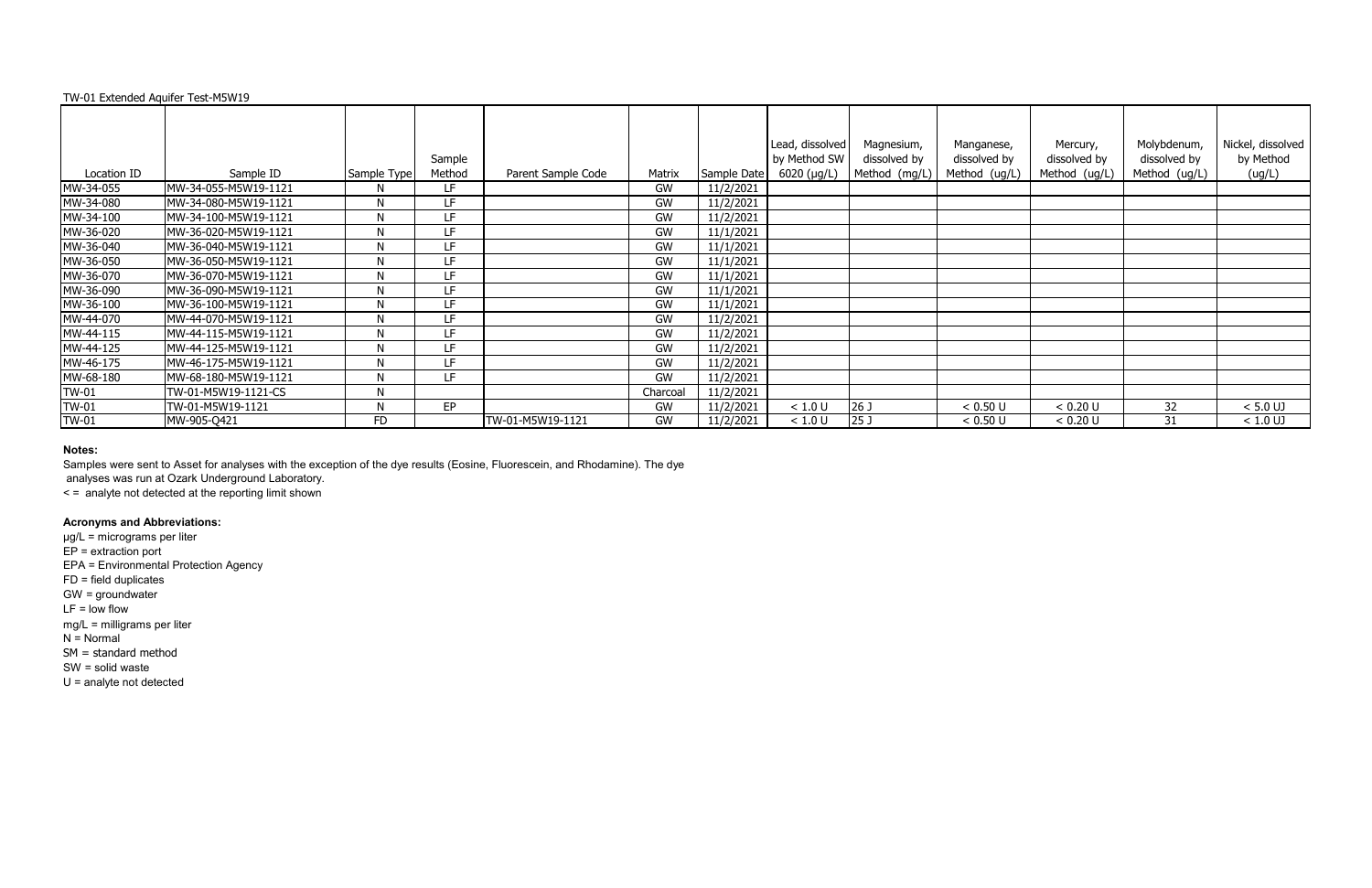|              |                      |              | Sample |                    |           |             | Nitrate/Nitrite as<br>Nitrogen by | Oil and Grease by | pH by Method | Potassium,<br>dissolved by | Rhodamine-clc by |
|--------------|----------------------|--------------|--------|--------------------|-----------|-------------|-----------------------------------|-------------------|--------------|----------------------------|------------------|
| Location ID  | Sample ID            | Sample Type  | Method | Parent Sample Code | Matrix    | Sample Date | Method (mg/L)                     | Method (mg/L)     | (PHUNITS)    | Method (mg/L)              | Method (ug/L)    |
| MW-34-055    | MW-34-055-M5W19-1121 | N            | LF     |                    | GW        | 11/2/2021   |                                   |                   |              |                            |                  |
| MW-34-080    | MW-34-080-M5W19-1121 | N            | LF     |                    | GW        | 11/2/2021   |                                   |                   |              |                            |                  |
| MW-34-100    | MW-34-100-M5W19-1121 | N            | LF     |                    | GW        | 11/2/2021   |                                   |                   |              |                            |                  |
| MW-36-020    | MW-36-020-M5W19-1121 | N            | LF     |                    | GW        | 11/1/2021   |                                   |                   |              |                            |                  |
| MW-36-040    | MW-36-040-M5W19-1121 | $\mathsf{N}$ | LF     |                    | GW        | 11/1/2021   |                                   |                   |              |                            |                  |
| MW-36-050    | MW-36-050-M5W19-1121 | N            | LF     |                    | GW        | 11/1/2021   |                                   |                   |              |                            |                  |
| MW-36-070    | MW-36-070-M5W19-1121 | $\mathsf{N}$ | LF     |                    | GW        | 11/1/2021   |                                   |                   |              |                            |                  |
| MW-36-090    | MW-36-090-M5W19-1121 | N            | LF     |                    | GW        | 11/1/2021   |                                   |                   |              |                            |                  |
| MW-36-100    | MW-36-100-M5W19-1121 | N            | LF     |                    | GW        | 11/1/2021   |                                   |                   |              |                            |                  |
| MW-44-070    | MW-44-070-M5W19-1121 | N            | LF     |                    | GW        | 11/2/2021   |                                   |                   |              |                            |                  |
| MW-44-115    | MW-44-115-M5W19-1121 | N            | LF.    |                    | GW        | 11/2/2021   |                                   |                   |              |                            |                  |
| MW-44-125    | MW-44-125-M5W19-1121 | N            | LF     |                    | <b>GW</b> | 11/2/2021   |                                   |                   |              |                            |                  |
| MW-46-175    | MW-46-175-M5W19-1121 | N            | LF.    |                    | GW        | 11/2/2021   |                                   |                   |              |                            |                  |
| MW-68-180    | MW-68-180-M5W19-1121 | $\mathsf{N}$ | LF     |                    | GW        | 11/2/2021   |                                   |                   |              |                            |                  |
| <b>TW-01</b> | TW-01-M5W19-1121-CS  | N            |        |                    | Charcoal  | 11/2/2021   |                                   |                   |              |                            | 75.4             |
| <b>TW-01</b> | TW-01-M5W19-1121     | $\mathsf{N}$ | EP     |                    | GW        | 11/2/2021   | 11                                | < 4.1 U           | 7.4          | 18 J                       | 0.063            |
| <b>TW-01</b> | MW-905-Q421          | <b>FD</b>    |        | TW-01-M5W19-1121   | <b>GW</b> | 11/2/2021   | 11                                | < 4.1 U           | 7.4          | 18 <sub>1</sub>            | 0.077            |

### **Notes:**

Samples were sent to Asset for analyses with the exception of the dye results (Eosine, Fluorescein, and Rhodamine). The dye

analyses was run at Ozark Underground Laboratory.

< = analyte not detected at the reporting limit shown

# **Acronyms and Abbreviations:**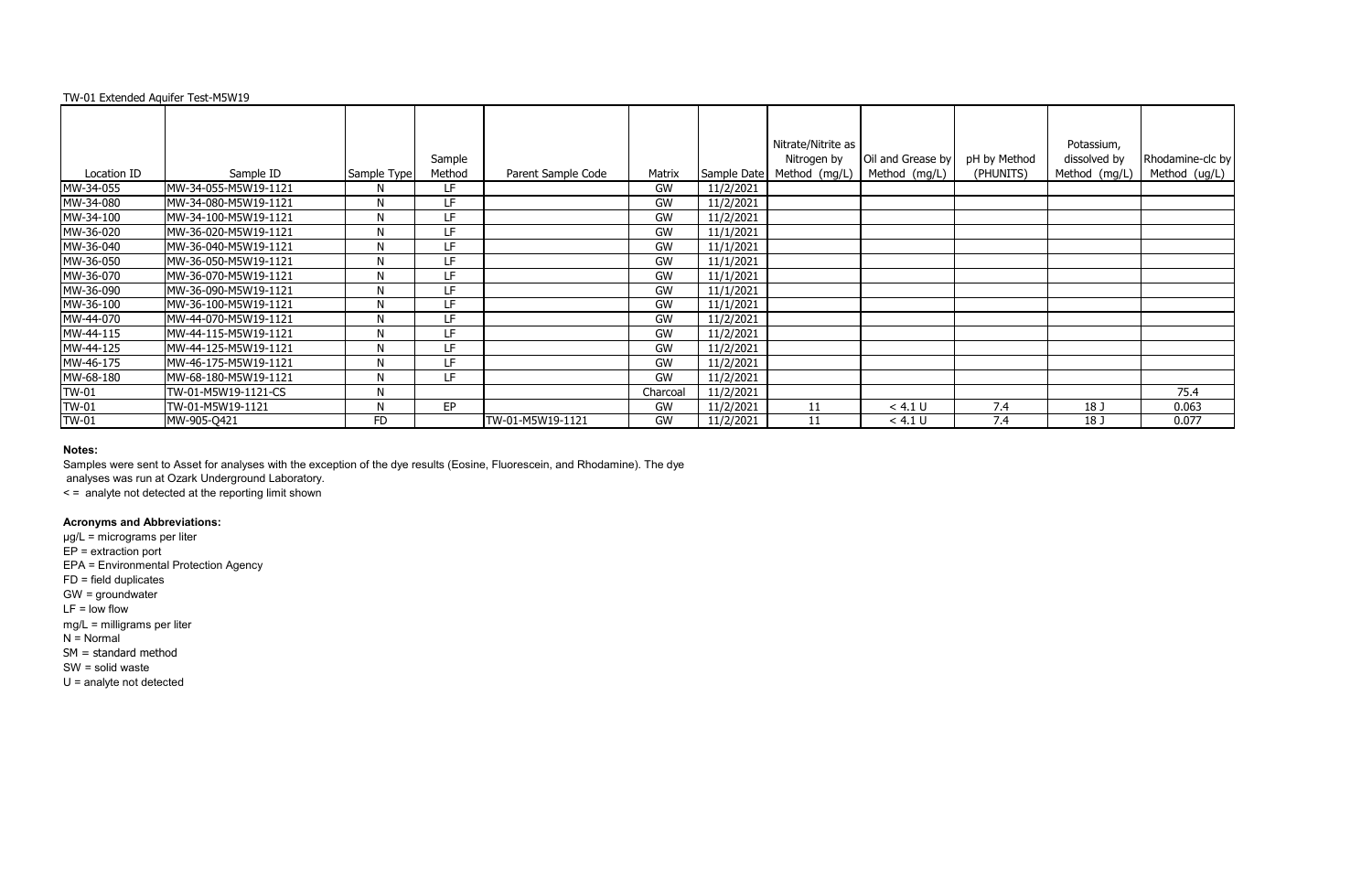|              |                      |              |        |                    |           |             | Selenium,     |             | Silver, dissolved Sodium, dissolved | Specific       |               |
|--------------|----------------------|--------------|--------|--------------------|-----------|-------------|---------------|-------------|-------------------------------------|----------------|---------------|
|              |                      |              | Sample |                    |           |             | dissolved by  | by Method   | by Method                           | conductance by | Sulfate by    |
| Location ID  | Sample ID            | Sample Type  | Method | Parent Sample Code | Matrix    | Sample Date | Method (ug/L) | (ug/L)      | (mg/L)                              | Method (uS/cm) | Method (mg/L) |
| MW-34-055    | MW-34-055-M5W19-1121 | N            | LF.    |                    | GW        | 11/2/2021   |               |             |                                     |                |               |
| MW-34-080    | MW-34-080-M5W19-1121 | N            | LF     |                    | GW        | 11/2/2021   |               |             |                                     |                |               |
| MW-34-100    | MW-34-100-M5W19-1121 | N            | LF     |                    | GW        | 11/2/2021   |               |             |                                     |                |               |
| MW-36-020    | MW-36-020-M5W19-1121 | N            | LF     |                    | GW        | 11/1/2021   |               |             |                                     |                |               |
| MW-36-040    | MW-36-040-M5W19-1121 | $\mathsf{N}$ | LF     |                    | GW        | 11/1/2021   |               |             |                                     |                |               |
| MW-36-050    | MW-36-050-M5W19-1121 | N            | LF     |                    | GW        | 11/1/2021   |               |             |                                     |                |               |
| MW-36-070    | MW-36-070-M5W19-1121 | N            | LF     |                    | GW        | 11/1/2021   |               |             |                                     |                |               |
| MW-36-090    | MW-36-090-M5W19-1121 | N            | LF.    |                    | GW        | 11/1/2021   |               |             |                                     |                |               |
| MW-36-100    | MW-36-100-M5W19-1121 | $\mathsf{N}$ | LF     |                    | GW        | 11/1/2021   |               |             |                                     |                |               |
| MW-44-070    | MW-44-070-M5W19-1121 | N            | LF     |                    | GW        | 11/2/2021   |               |             |                                     |                |               |
| MW-44-115    | MW-44-115-M5W19-1121 | N            | LF.    |                    | GW        | 11/2/2021   |               |             |                                     |                |               |
| MW-44-125    | MW-44-125-M5W19-1121 | N            | LF     |                    | <b>GW</b> | 11/2/2021   |               |             |                                     |                |               |
| MW-46-175    | MW-46-175-M5W19-1121 | N            | LF.    |                    | GW        | 11/2/2021   |               |             |                                     |                |               |
| MW-68-180    | MW-68-180-M5W19-1121 | N            | LF     |                    | GW        | 11/2/2021   |               |             |                                     |                |               |
| <b>TW-01</b> | TW-01-M5W19-1121-CS  | N            |        |                    | Charcoal  | 11/2/2021   |               |             |                                     |                |               |
| <b>TW-01</b> | TW-01-M5W19-1121     | $\mathsf{N}$ | EP     |                    | GW        | 11/2/2021   | 13            | $< 0.50$ UJ | 1300 J                              | 6300           | 510           |
| <b>TW-01</b> | MW-905-Q421          | <b>FD</b>    |        | TW-01-M5W19-1121   | <b>GW</b> | 11/2/2021   | 14            | $< 0.50$ UJ | 1600 J                              | 6300           | 510           |

### **Notes:**

Samples were sent to Asset for analyses with the exception of the dye results (Eosine, Fluorescein, and Rhodamine). The dye

analyses was run at Ozark Underground Laboratory.

< = analyte not detected at the reporting limit shown

# **Acronyms and Abbreviations:**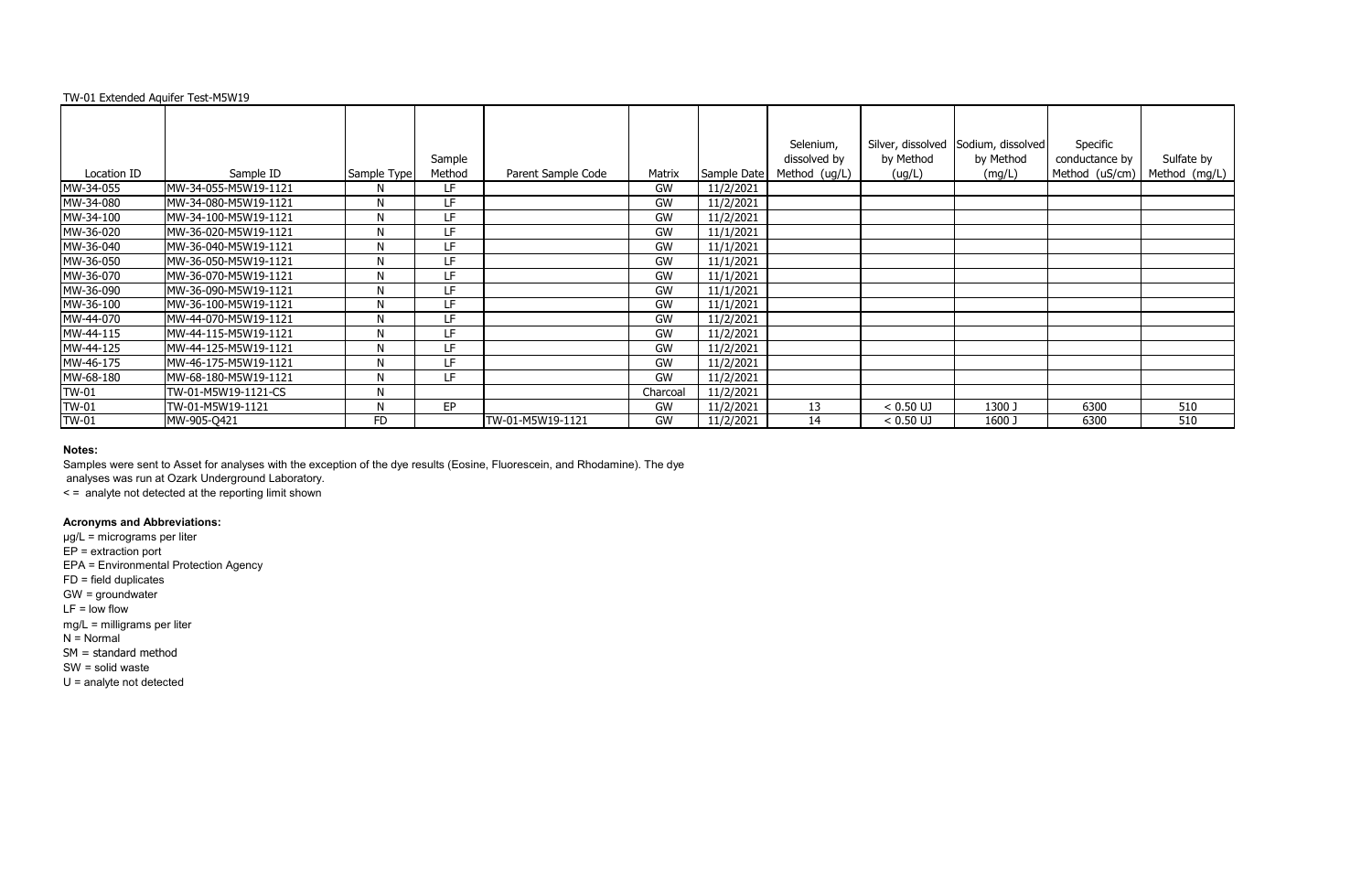|              |                      |              | Sample |                    |           |             | Thallium,<br>dissolved by | Total dissolved | Total organic<br>solids by Method   carbon by Method | <b>Total Suspended</b><br>Solids (TSS) by | Vanadium,<br>dissolved by |
|--------------|----------------------|--------------|--------|--------------------|-----------|-------------|---------------------------|-----------------|------------------------------------------------------|-------------------------------------------|---------------------------|
| Location ID  | Sample ID            | Sample Type  | Method | Parent Sample Code | Matrix    | Sample Date | Method (ug/L)             | (mg/L)          | (mg/L)                                               | Method (mg/L)                             | Method (ug/L)             |
| MW-34-055    | MW-34-055-M5W19-1121 | N            | LF.    |                    | GW        | 11/2/2021   |                           |                 |                                                      |                                           |                           |
| MW-34-080    | MW-34-080-M5W19-1121 | N            | LF     |                    | GW        | 11/2/2021   |                           |                 |                                                      |                                           |                           |
| MW-34-100    | MW-34-100-M5W19-1121 | N            | LF     |                    | GW        | 11/2/2021   |                           |                 |                                                      |                                           |                           |
| MW-36-020    | MW-36-020-M5W19-1121 | N            | LF     |                    | GW        | 11/1/2021   |                           |                 |                                                      |                                           |                           |
| MW-36-040    | MW-36-040-M5W19-1121 | N            | LF.    |                    | GW        | 11/1/2021   |                           |                 |                                                      |                                           |                           |
| MW-36-050    | MW-36-050-M5W19-1121 | N            | LF     |                    | GW        | 11/1/2021   |                           |                 |                                                      |                                           |                           |
| MW-36-070    | MW-36-070-M5W19-1121 | N            | LF     |                    | <b>GW</b> | 11/1/2021   |                           |                 |                                                      |                                           |                           |
| MW-36-090    | MW-36-090-M5W19-1121 | N            | LF.    |                    | GW        | 11/1/2021   |                           |                 |                                                      |                                           |                           |
| MW-36-100    | MW-36-100-M5W19-1121 | N            | LF     |                    | GW        | 11/1/2021   |                           |                 |                                                      |                                           |                           |
| MW-44-070    | MW-44-070-M5W19-1121 | N            | LF     |                    | GW        | 11/2/2021   |                           |                 |                                                      |                                           |                           |
| MW-44-115    | MW-44-115-M5W19-1121 | N            | LF     |                    | GW        | 11/2/2021   |                           |                 |                                                      |                                           |                           |
| MW-44-125    | MW-44-125-M5W19-1121 | N            | LF     |                    | <b>GW</b> | 11/2/2021   |                           |                 |                                                      |                                           |                           |
| MW-46-175    | MW-46-175-M5W19-1121 | N            | LF     |                    | GW        | 11/2/2021   |                           |                 |                                                      |                                           |                           |
| MW-68-180    | MW-68-180-M5W19-1121 | N            | LF     |                    | GW        | 11/2/2021   |                           |                 |                                                      |                                           |                           |
| <b>TW-01</b> | TW-01-M5W19-1121-CS  | N            |        |                    | Charcoal  | 11/2/2021   |                           |                 |                                                      |                                           |                           |
| <b>TW-01</b> | TW-01-M5W19-1121     | $\mathsf{N}$ | EP     |                    | GW        | 11/2/2021   | < 0.50 U                  | 3900            | < 1.0 U                                              | < 5.0 U                                   | 13                        |
| <b>TW-01</b> | MW-905-Q421          | <b>FD</b>    |        | TW-01-M5W19-1121   | <b>GW</b> | 11/2/2021   | < 0.50 U                  | 4000            | < 1.0 U                                              | < 5.0 U                                   | 13                        |

### **Notes:**

Samples were sent to Asset for analyses with the exception of the dye results (Eosine, Fluorescein, and Rhodamine). The dye

analyses was run at Ozark Underground Laboratory.

< = analyte not detected at the reporting limit shown

# **Acronyms and Abbreviations:**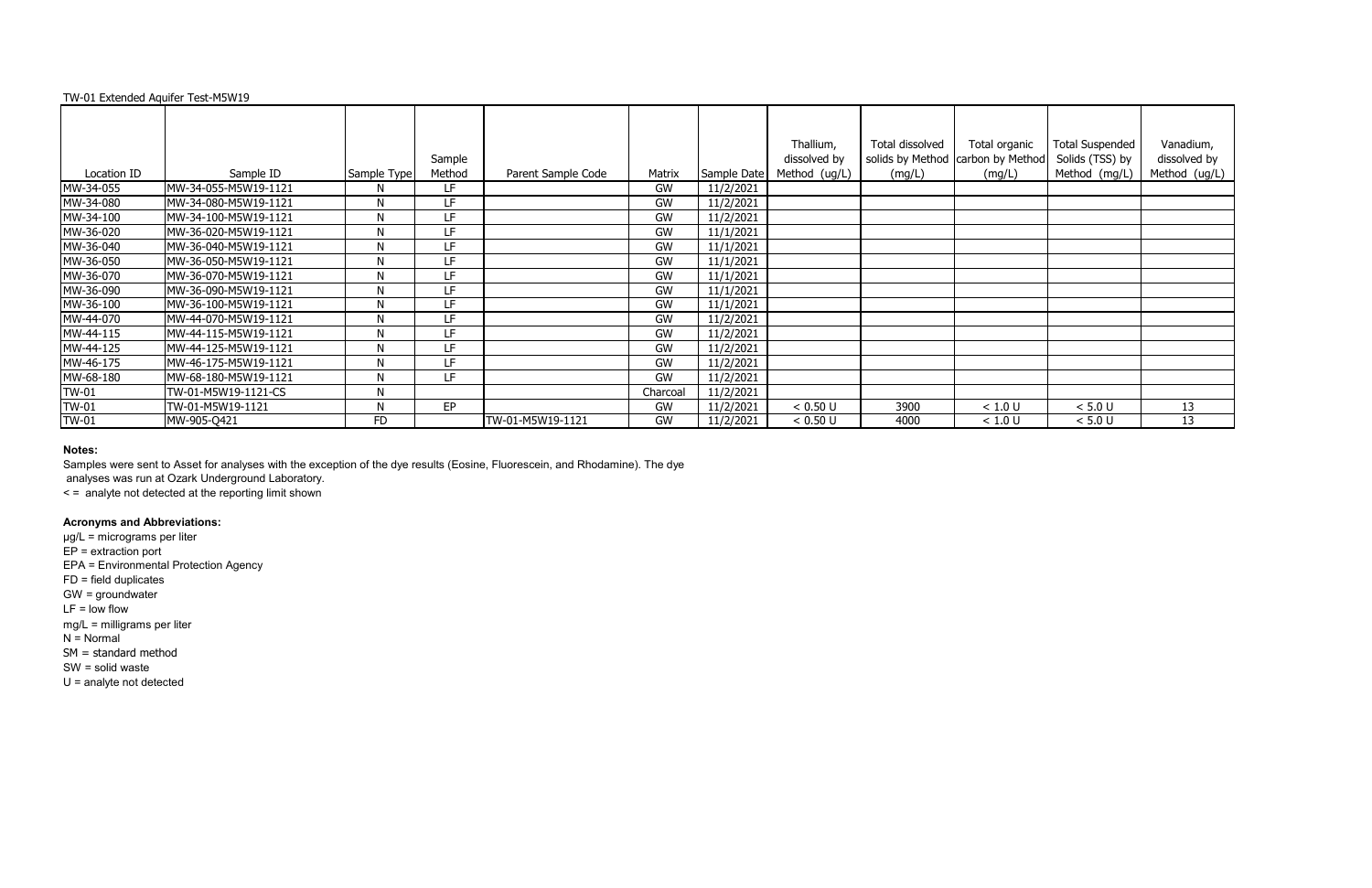|             |                      |             | Sample |                    |           |             | Zinc, dissolved by |
|-------------|----------------------|-------------|--------|--------------------|-----------|-------------|--------------------|
| Location ID | Sample ID            | Sample Type | Method | Parent Sample Code | Matrix    | Sample Date | Method (ug/L)      |
| MW-34-055   | MW-34-055-M5W19-1121 | N           | LF     |                    | GW        | 11/2/2021   |                    |
| MW-34-080   | MW-34-080-M5W19-1121 | N           | LF     |                    | GW        | 11/2/2021   |                    |
| MW-34-100   | MW-34-100-M5W19-1121 | N           | LF     |                    | GW        | 11/2/2021   |                    |
| MW-36-020   | MW-36-020-M5W19-1121 | N           | LF     |                    | GW        | 11/1/2021   |                    |
| MW-36-040   | MW-36-040-M5W19-1121 | N           | LF     |                    | GW        | 11/1/2021   |                    |
| MW-36-050   | MW-36-050-M5W19-1121 | N           | LF     |                    | <b>GW</b> | 11/1/2021   |                    |
| MW-36-070   | MW-36-070-M5W19-1121 | N           | LF     |                    | GW        | 11/1/2021   |                    |
| MW-36-090   | MW-36-090-M5W19-1121 | N           | LF     |                    | GW        | 11/1/2021   |                    |
| MW-36-100   | MW-36-100-M5W19-1121 | N           | LF     |                    | GW        | 11/1/2021   |                    |
| MW-44-070   | MW-44-070-M5W19-1121 | N           | LF     |                    | GW        | 11/2/2021   |                    |
| MW-44-115   | MW-44-115-M5W19-1121 | N           | LF     |                    | GW        | 11/2/2021   |                    |
| MW-44-125   | MW-44-125-M5W19-1121 | N           | LF     |                    | GW        | 11/2/2021   |                    |
| MW-46-175   | MW-46-175-M5W19-1121 | ${\sf N}$   | LF     |                    | GW        | 11/2/2021   |                    |
| MW-68-180   | MW-68-180-M5W19-1121 | N           | LF     |                    | <b>GW</b> | 11/2/2021   |                    |
| TW-01       | TW-01-M5W19-1121-CS  | ${\sf N}$   |        |                    | Charcoal  | 11/2/2021   |                    |
| TW-01       | TW-01-M5W19-1121     | N           | EP     |                    | GW        | 11/2/2021   | < 10 U             |
| TW-01       | MW-905-Q421          | <b>FD</b>   |        | TW-01-M5W19-1121   | GW        | 11/2/2021   | < 10 U             |

### **Notes:**

Samples were sent to Asset for analyses with the exception of the dye results (Eosine, Fluorescein, and Rhodamine). The dye

analyses was run at Ozark Underground Laboratory.

< = analyte not detected at the reporting limit shown

# **Acronyms and Abbreviations:**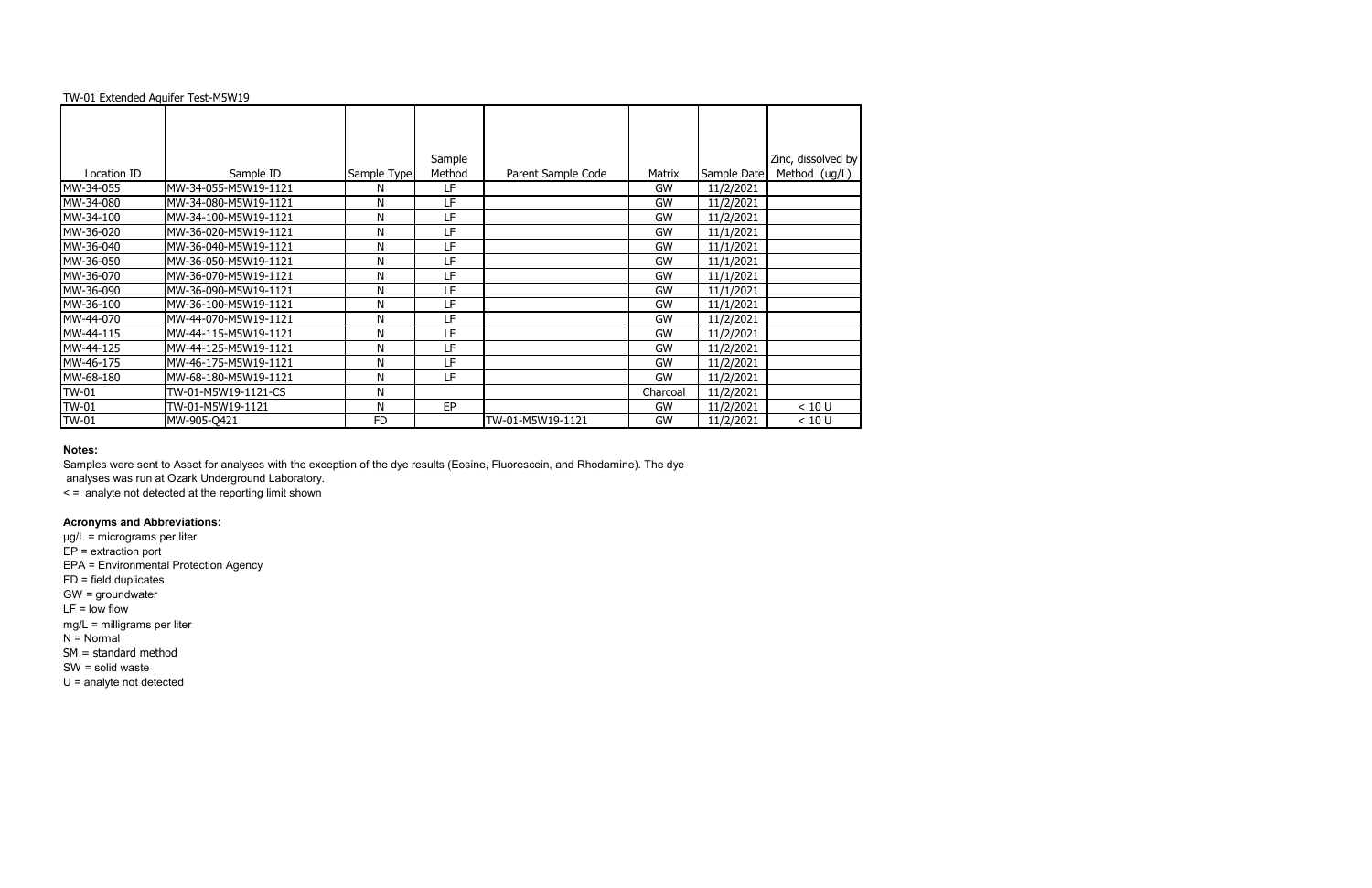|              |                     |             |        |               |           |             | Chromium,      |             |                  |                                |
|--------------|---------------------|-------------|--------|---------------|-----------|-------------|----------------|-------------|------------------|--------------------------------|
|              |                     |             |        |               |           |             | Hexavalent by  | Eosine by   |                  | Fluorescein by   Rhodamine-clc |
|              |                     |             | Sample | Parent Sample |           |             | Method EPA     | Method Dye  |                  | Method Dye   by Method Dye     |
| Location ID  | Sample ID           | Sample Type | Method | Code          | Matrix    | Sample Date | $218.6$ (µg/L) | Test (µg/L) | Test $(\mu g/L)$ | Test $(\mu g/L)$               |
| <b>TW-01</b> | TW-01-M5W20-1121-CS |             |        |               | Charcoal  | 11/11/2021  |                | 5.47        | 1.99             | 6.31                           |
| <b>TW-01</b> | TW-01-M5W20-1121    |             | EP     |               | <b>GW</b> | 11/11/2021  | 1300           | 0.073       | 0.039            | 0.153                          |

## **Notes:**

Samples were sent to Asset for analyses with the exception of the dye results (Eosine, Fluorescein, and Rhodamine). The dye

analyses was run at Ozark Underground Laboratory.

 $\leq$  = analyte not detected at the reporting limit shown

## **Acronyms and Abbreviations:**

µg/L = micrograms per liter  $EP =$  extraction port EPA = Environmental Protection Agency N = Normal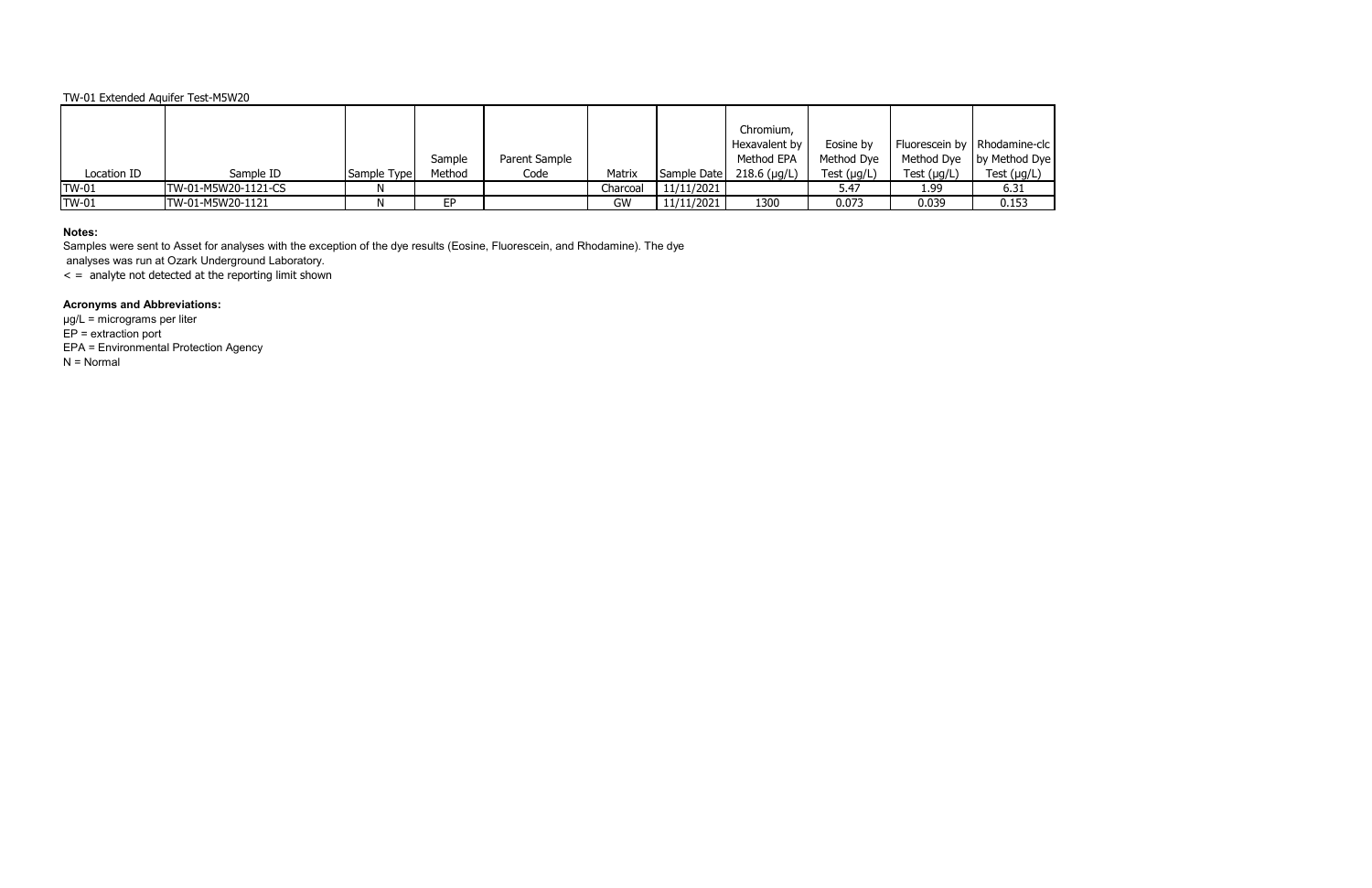#### Location ID Sample ID Sample Type Sample Method<br>LF Parent Sample Matrix Sample Date Arsenic, dissolved by Method SW 6020 (µg/L) Calcium, dissolved by Method SW 6010B (mg/L) MW-34-055 MW-34-055-M5W21-1121 N LF GW 11/19/2021 < 0.20 U MW-34-080 MW-34-080-M5W21-1121 N LF GW 11/19/2021 < 0.20 U MW-34-100 MW-34-100-M5W21-1121 N LF GW 11/19/2021 SW MW-34-100 MW-34-100-M5W21-1121 N LF GW 11/19/2021 SW 11/18/2021 MW-36-020 MW-36-020-M5W21-1121 N LF GW 11/18/2021 SW CM CO.<br>MW-36-040 MW-36-040-M5W21-1121 N LF GW 11/18/2021 SW CO. MW-36-040 MW-36-040-M5W21-1121 N LF GW 11/18/2021 < 0.20 U MW-36-040 MW-906-Q421 FD MW-36-040-M5W21- GW 11/18/2021 < 0.20 U MW-36-050 MW-36-050-M5W21-1121 N LF GW 11/18/2021 < 0.20 U MW-36-070 MW-36-070-M5W21-1121 N LF GW 11/18/2021 < 0.20 U MW-36-090 MW-36-090-M5W21-1121 N LF GW 11/18/2021 < 0.20 U MW-36-100 MW-36-100-M5W21-1121 N LF GW 11/18/2021 8 MW-44-070 MW-44-070-M5W21-1121 N LF GW 11/19/2021 < 0.20 U MW-44-115 MW-44-115-M5W21-1121 N LF GW 11/19/2021<br>MW-44-125 MW-44-125-M5W21-1121 N LF GW 11/19/2021 MW-44-125 MW-44-125-M5W21-1121 N LF GW 11/19/2021 < 0.20 U MW-46-175 MW-46-175-M5W21-1121 N LF GW 11/19/2021 4.2 TW-01 |TW-01-M5W21-1121-CS | N | | Charcoal | 11/15/2021 | | | 37.2 | 8.93

|             |                      |             | Sample | Parent Sample    |          |             | Arsenic,<br>dissolved by<br>Method SW | Calcium,<br>dissolved by<br>Method SW | Chloride by<br>Method EPA | Chromium,<br>Hexavalent by<br>Method EPA | Chromium,<br>total dissolved<br>by Method SW | Eosine by<br>Method Dye | Fluorescein by<br>Method Dye |
|-------------|----------------------|-------------|--------|------------------|----------|-------------|---------------------------------------|---------------------------------------|---------------------------|------------------------------------------|----------------------------------------------|-------------------------|------------------------------|
| Location ID | Sample ID            | Sample Type | Method | Code             | Matrix   | Sample Date | 6020 (µg/L)                           | 6010B (mg/L)                          | 300.0 (mg/L)              | $218.6$ (µg/L)                           | 6020 ( $\mu$ g/L)                            | Test $(\mu g/L)$        | Test $(\mu g/L)$             |
| MW-34-055   | MW-34-055-M5W21-1121 |             | LF     |                  | GW       | 11/19/2021  |                                       |                                       |                           | < 0.20 U                                 |                                              |                         |                              |
| MW-34-080   | MW-34-080-M5W21-1121 | M           | LF.    |                  | GW       | 11/19/2021  |                                       |                                       |                           | < 0.20 U                                 |                                              |                         |                              |
| MW-34-100   | MW-34-100-M5W21-1121 | M           | LF     |                  | GW       | 11/19/2021  |                                       |                                       |                           | < 1.0 U                                  |                                              |                         |                              |
| MW-36-020   | MW-36-020-M5W21-1121 | M           | LF     |                  | GW       | 11/18/2021  |                                       |                                       |                           | < 0.20 U                                 |                                              |                         |                              |
| MW-36-040   | MW-36-040-M5W21-1121 | M           | LF     |                  | GW       | 11/18/2021  |                                       |                                       |                           | < 0.20 U                                 |                                              |                         |                              |
| MW-36-040   | MW-906-0421          | <b>FD</b>   |        | MW-36-040-M5W21- | GW       | 11/18/2021  |                                       |                                       |                           | < 0.20 U                                 |                                              |                         |                              |
| MW-36-050   | MW-36-050-M5W21-1121 | M           | LF     |                  | GW       | 11/18/2021  |                                       |                                       |                           | < 0.20 U                                 |                                              |                         |                              |
| MW-36-070   | MW-36-070-M5W21-1121 | <b>NI</b>   | LF     |                  | GW       | 11/18/2021  |                                       |                                       |                           | < 0.20 U                                 |                                              |                         |                              |
| MW-36-090   | MW-36-090-M5W21-1121 | M           | LF     |                  | GW       | 11/18/2021  |                                       |                                       |                           | < 0.20 U                                 |                                              |                         |                              |
| MW-36-100   | MW-36-100-M5W21-1121 | M           | LF     |                  | GW       | 11/18/2021  |                                       |                                       |                           | 8                                        |                                              |                         |                              |
| MW-44-070   | MW-44-070-M5W21-1121 | M           | LF     |                  | GW       | 11/19/2021  |                                       |                                       |                           | < 0.20 U                                 |                                              |                         |                              |
| MW-44-115   | MW-44-115-M5W21-1121 | <b>NI</b>   | LF     |                  | GW       | 11/19/2021  |                                       |                                       |                           | 1.1                                      |                                              |                         |                              |
| MW-44-125   | MW-44-125-M5W21-1121 | M           | I F    |                  | GW       | 11/19/2021  |                                       |                                       |                           | < 0.20 U                                 |                                              |                         |                              |
| MW-46-175   | MW-46-175-M5W21-1121 | M           | LF     |                  | GW       | 11/19/2021  |                                       |                                       |                           | 4.2                                      |                                              |                         |                              |
| TW-01       | TW-01-M5W21-1121-CS  | <b>NI</b>   |        |                  | Charcoal | 11/15/2021  |                                       |                                       |                           |                                          |                                              | 37.2                    | 8.93                         |
| TW-01       | TW-01-M5W21-1121     | N           | EP     |                  | GW       | 11/15/2021  | 1.7J                                  | 240                                   | 1800                      | 1300                                     | 1300                                         | 0.199                   | 0.058                        |

#### **Notes:**

Samples were sent to Asset for analyses with the exception of the dye results (Eosine, Fluorescein, and Rhodamine). The dye

analyses was run at Ozark Underground Laboratory.

 $\leq$  = analyte not detected at the reporting limit shown

### **Acronyms and Abbreviations:**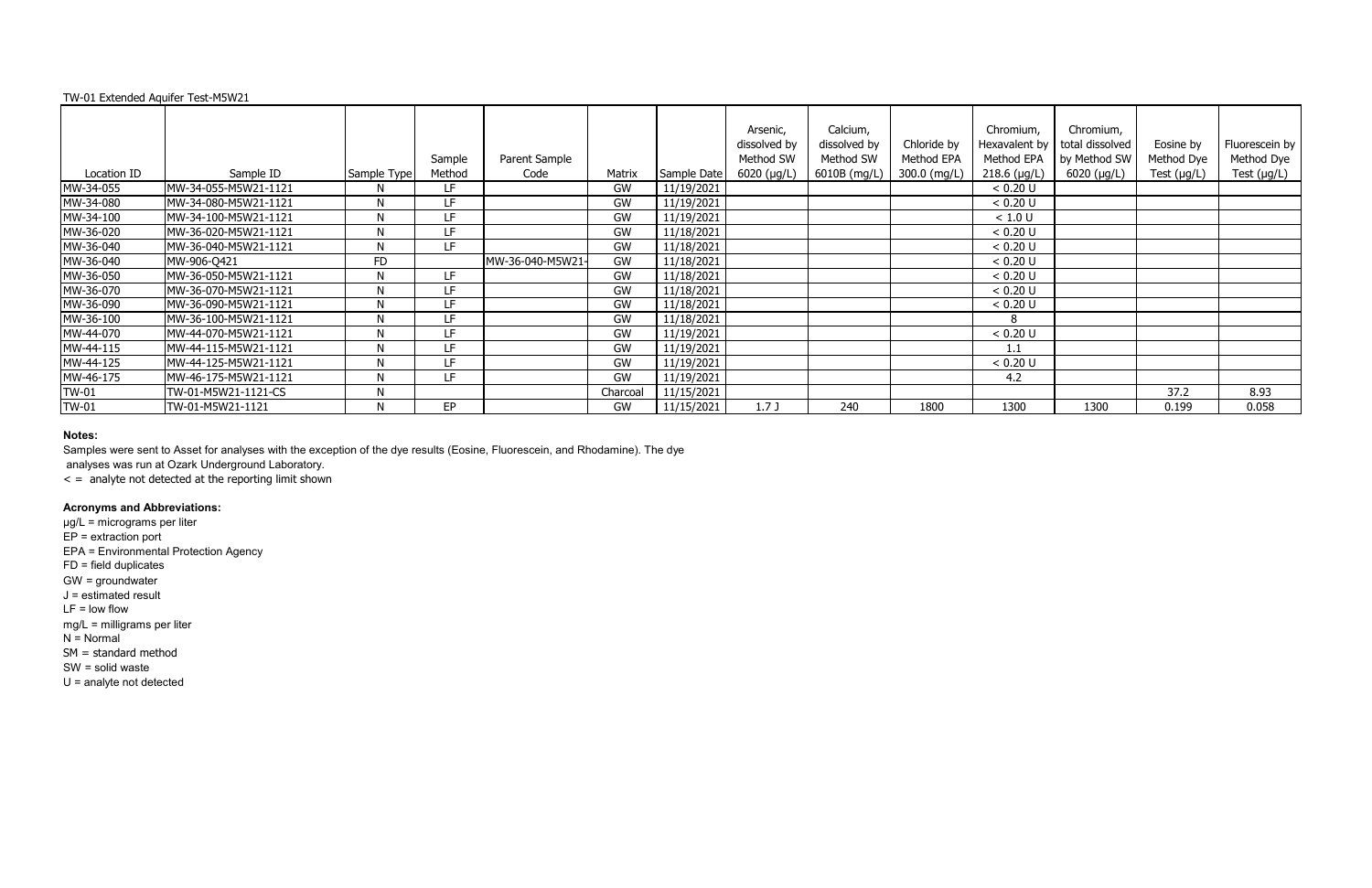#### Location ID Sample ID Sample Type Sample Method<br>LF Parent Sample Code Matrix Sample Date 6010B (mg/L) MW-34-055 MW-34-055-M5W21-1121 N LF GW 11/19/2021 MW-34-080 MW-34-080-M5W21-1121 N LF GW 11/19/2021 MW-34-100 MW-34-100-M5W21-1121 N LF GW 11/19/2021 MW-36-020 MW-36-020-M5W21-1121 N LF GW 11/18/2021 MW-36-040 MW-36-040-M5W21-1121 N LF GW 11/18/2021 MW-36-040 MW-906-Q421 FD MW-36-040-M5W21- GW 11/18/2021 MW-36-050 MW-36-050-M5W21-1121 N LF GW 11/18/2021 MW-36-070 MW-36-070-M5W21-1121 N LF GW 11/18/2021 MW-36-090 MW-36-090-M5W21-1121 N LF GW 11/18/2021 MW-36-100 MW-36-100-M5W21-1121 N LF GW 11/18/2021 MW-44-070 MW-44-070-M5W21-1121 N LF GW 11/19/2021 MW-44-115 MW-44-115-M5W21-1121 N LF GW 11/19/2021 MW-44-125 MW-44-125-M5W21-1121 N LF GW 11/19/2021<br>MW-46-175 MW-46-175-M5W21-1121 N LF GW 11/19/2021 MW-46-175 MW-46-175-M5W21-1121 N LF GW 11/19/2021 Magnesium, dissolved by Method SW Molybdenum, dissolved by Method SW 6020 (µg/L)

TW-01 TW-01-M5W21-1121-CS N Charcoal 11/15/2021

### **Notes:**

Samples were sent to Asset for analyses with the exception of the dye results (Eosine, Fluorescein, and Rhodamine). The dye

analyses was run at Ozark Underground Laboratory.

 $\leq$  = analyte not detected at the reporting limit shown

TW-01-M5W21-1121

### **Acronyms and Abbreviations:**

µg/L = micrograms per liter EP = extraction port EPA = Environmental Protection Agency FD = field duplicates GW = groundwater J = estimated result  $LF = low$  flow mg/L = milligrams per liter N = Normal SM = standard method SW = solid waste U = analyte not detected

| nesium,<br>olved by<br>hod SW<br>B (mg/L) | Molybdenum,<br>dissolved by<br>Method SW<br>6020 (µg/L) | Nitrate/Nitrite<br>as Nitrogen by<br>Method EPA<br>353.2 (mg/L) | Potassium,<br>dissolved by<br>Method SW<br>6010B (mg/L) | Rhodamine-clc<br>by Method Dye<br>Test $(\mu g/L)$ | Selenium,<br>dissolved by<br>Method SW<br>6020 (µg/L) | Sodium,<br>dissolved by<br>Method SW<br>6010B (mg/L) |
|-------------------------------------------|---------------------------------------------------------|-----------------------------------------------------------------|---------------------------------------------------------|----------------------------------------------------|-------------------------------------------------------|------------------------------------------------------|
|                                           |                                                         |                                                                 |                                                         |                                                    |                                                       |                                                      |
|                                           |                                                         |                                                                 |                                                         |                                                    |                                                       |                                                      |
|                                           |                                                         |                                                                 |                                                         |                                                    |                                                       |                                                      |
|                                           |                                                         |                                                                 |                                                         |                                                    |                                                       |                                                      |
|                                           |                                                         |                                                                 |                                                         |                                                    |                                                       |                                                      |
|                                           |                                                         |                                                                 |                                                         |                                                    |                                                       |                                                      |
|                                           |                                                         |                                                                 |                                                         |                                                    |                                                       |                                                      |
|                                           |                                                         |                                                                 |                                                         |                                                    |                                                       |                                                      |
|                                           |                                                         |                                                                 |                                                         |                                                    |                                                       |                                                      |
|                                           |                                                         |                                                                 |                                                         |                                                    |                                                       |                                                      |
|                                           |                                                         |                                                                 |                                                         |                                                    |                                                       |                                                      |
|                                           |                                                         |                                                                 |                                                         |                                                    |                                                       |                                                      |
|                                           |                                                         |                                                                 |                                                         | 51.6                                               |                                                       |                                                      |
| 24 J                                      | 32 J                                                    | 11                                                              | 18 J                                                    | 0.231                                              | 13                                                    | 1200                                                 |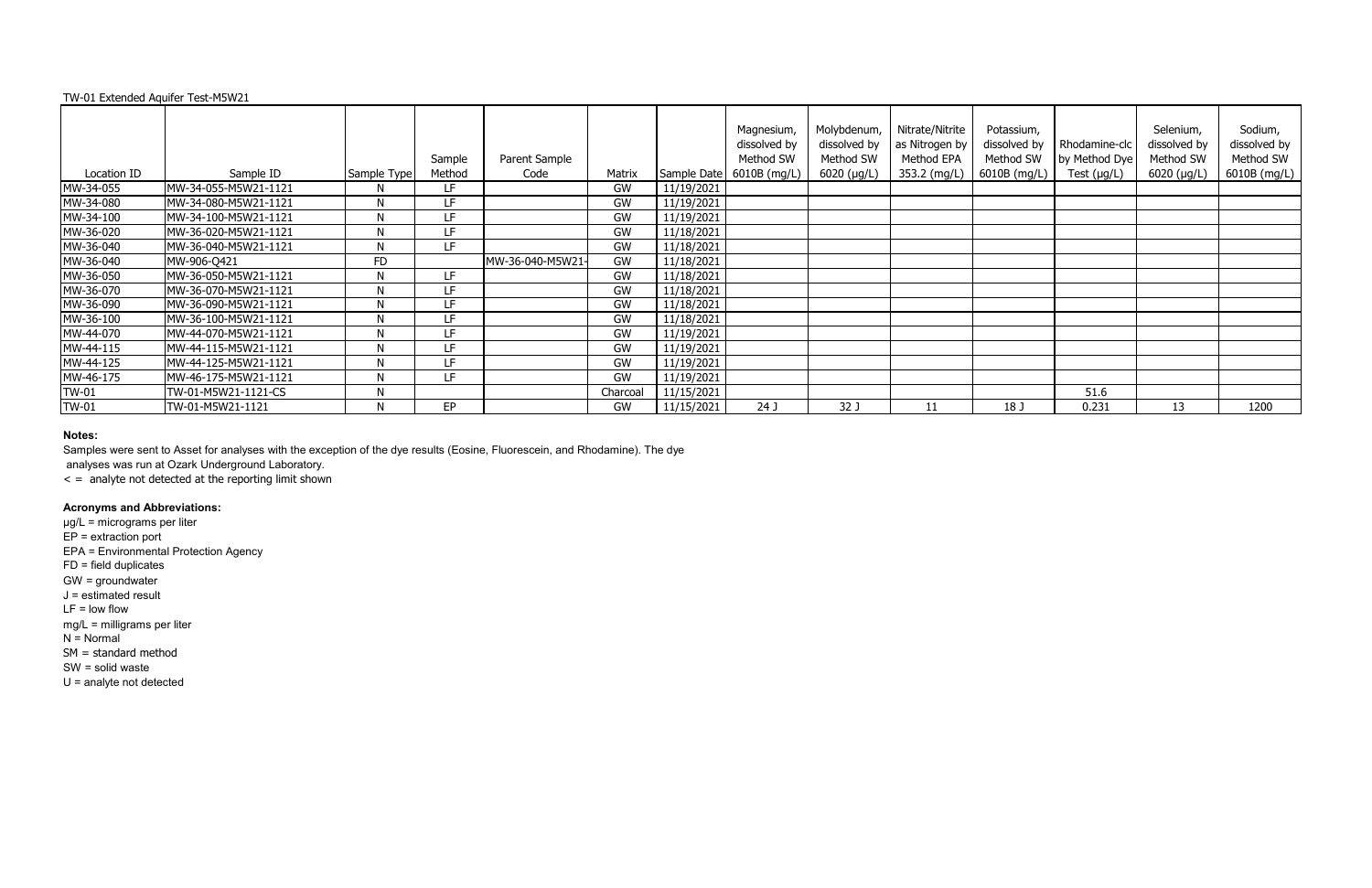|              |                       |             |                  |                       |          |             | Specific<br>conductance by  | Sulfate by                 | Total dissolved<br>solids by |
|--------------|-----------------------|-------------|------------------|-----------------------|----------|-------------|-----------------------------|----------------------------|------------------------------|
| Location ID  | Sample ID             | Sample Type | Sample<br>Method | Parent Sample<br>Code | Matrix   | Sample Date | Method EPA<br>120.1 (uS/cm) | Method EPA<br>300.0 (mg/L) | Method SM<br>2540 C (mg/L)   |
|              |                       |             |                  |                       |          |             |                             |                            |                              |
| MW-34-055    | MW-34-055-M5W21-1121  | N           | LF               |                       | GW       | 11/19/2021  |                             |                            |                              |
| MW-34-080    | MW-34-080-M5W21-1121  | N           | LF               |                       | GW       | 11/19/2021  |                             |                            |                              |
| MW-34-100    | MW-34-100-M5W21-1121  | N           | LF               |                       | GW       | 11/19/2021  |                             |                            |                              |
| MW-36-020    | MW-36-020-M5W21-1121  | N           | LF               |                       | GW       | 11/18/2021  |                             |                            |                              |
| MW-36-040    | MW-36-040-M5W21-1121  | N           | LF               |                       | GW       | 11/18/2021  |                             |                            |                              |
| MW-36-040    | MW-906-Q421           | <b>FD</b>   |                  | MW-36-040-M5W21-      | GW       | 11/18/2021  |                             |                            |                              |
| MW-36-050    | MW-36-050-M5W21-1121  | N           | LF               |                       | GW       | 11/18/2021  |                             |                            |                              |
| MW-36-070    | MW-36-070-M5W21-1121  | N           | LF               |                       | GW       | 11/18/2021  |                             |                            |                              |
| MW-36-090    | MW-36-090-M5W21-1121  | N           | LF               |                       | GW       | 11/18/2021  |                             |                            |                              |
| MW-36-100    | MW-36-100-M5W21-1121  | N           | LF.              |                       | GW       | 11/18/2021  |                             |                            |                              |
| MW-44-070    | MW-44-070-M5W21-1121  | N           | LF               |                       | GW       | 11/19/2021  |                             |                            |                              |
| MW-44-115    | IMW-44-115-M5W21-1121 | N           | LF.              |                       | GW       | 11/19/2021  |                             |                            |                              |
| MW-44-125    | MW-44-125-M5W21-1121  | N           | LF               |                       | GW       | 11/19/2021  |                             |                            |                              |
| MW-46-175    | MW-46-175-M5W21-1121  | N           | LF.              |                       | GW       | 11/19/2021  |                             |                            |                              |
| <b>TW-01</b> | TW-01-M5W21-1121-CS   | N           |                  |                       | Charcoal | 11/15/2021  |                             |                            |                              |
| <b>TW-01</b> | TW-01-M5W21-1121      | N           | EP               |                       | GW       | 11/15/2021  | 6500                        | 500                        | 3800                         |

### **Notes:**

Samples were sent to Asset for analyses with the exception of the dye results (Eosine, Fluorescein, and Rhodamine). The dye

analyses was run at Ozark Underground Laboratory.

 $\leq$  = analyte not detected at the reporting limit shown

# **Acronyms and Abbreviations:**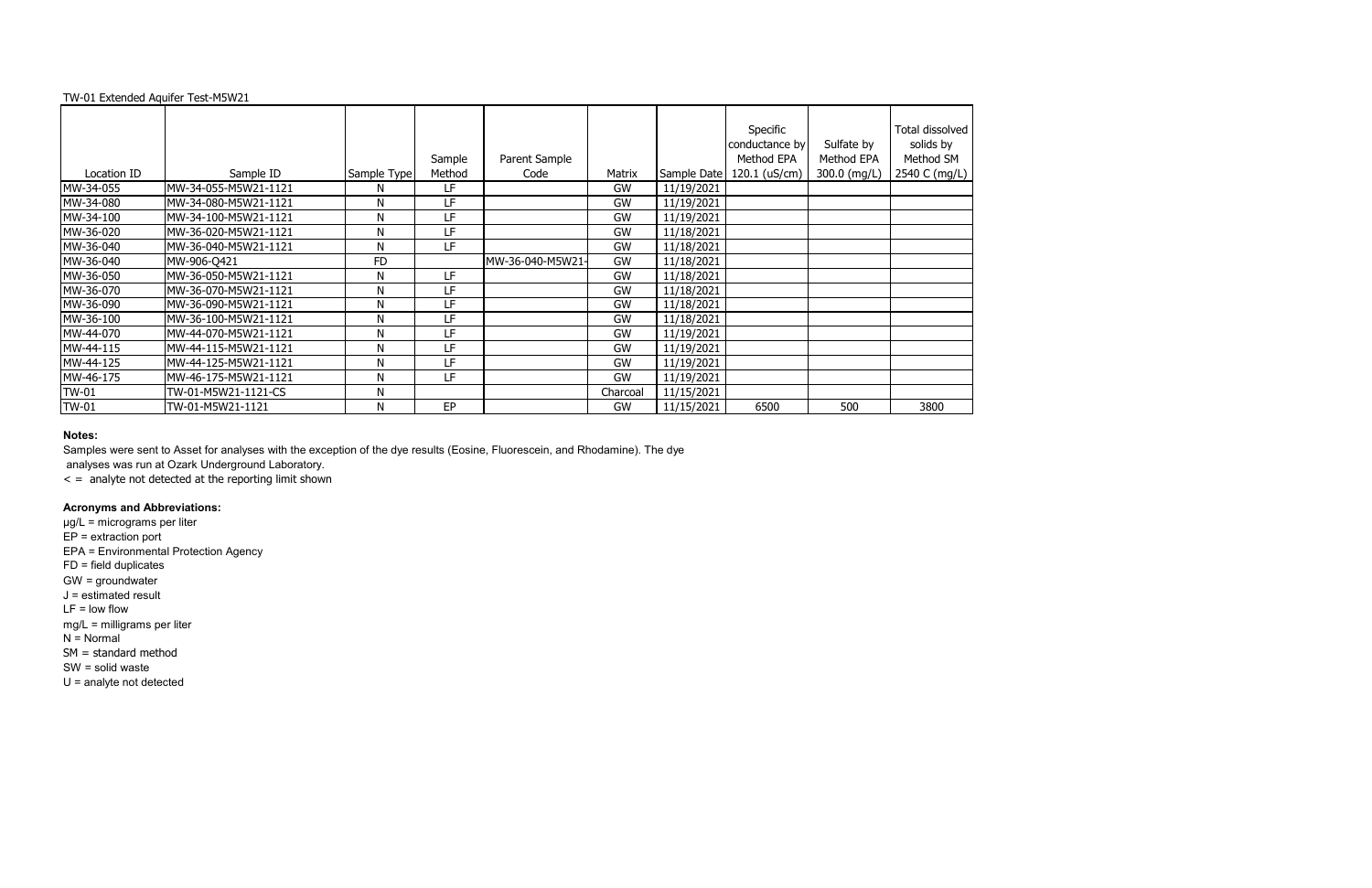|              |                     |              |        |               |          |             | Chromium,      |                  |                  |                                |
|--------------|---------------------|--------------|--------|---------------|----------|-------------|----------------|------------------|------------------|--------------------------------|
|              |                     |              |        |               |          |             | Hexavalent by  | Eosine by        |                  | Fluorescein by   Rhodamine-clc |
|              |                     |              | Sample | Parent Sample |          |             | Method EPA     | Method Dye       |                  | Method Dye   by Method Dye     |
| Location ID  | Sample ID           | Sample Typel | Method | Code          | Matrix   | Sample Date | $218.6$ (µg/L) | Test $(\mu g/L)$ | Test $(\mu g/L)$ | Test $(\mu g/L)$               |
| <b>TW-01</b> | TW-01-M5W22-1121-CS |              |        |               | Charcoal | 11/22/2021  |                | 0.244            | 0.078            | 0.508                          |
| <b>TW-01</b> | TW-01-M5W22-1121    |              | FP     |               | GW       | 11/22/2021  | 1200           | 17.7             | 5.36             | 32.5                           |

## **Notes:**

Samples were sent to Asset for analyses with the exception of the dye results (Eosine, Fluorescein, and Rhodamine). The dye analyses was run at Ozark Underground Laboratory.

# **Acronyms and Abbreviations:**

µg/L = micrograms per liter  $EP =$  extraction port EPA = Environmental Protection Agency N = Normal